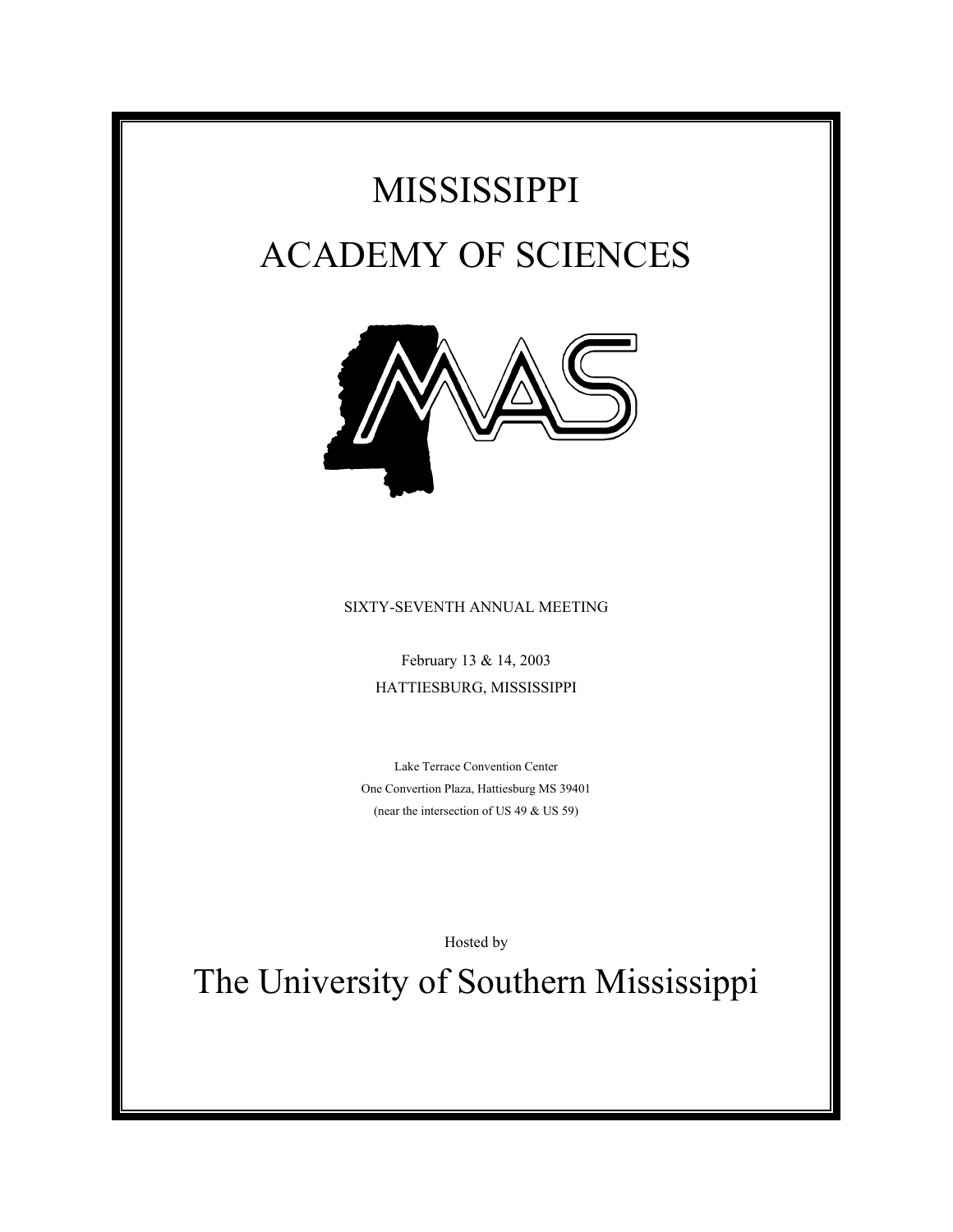# **Journal of the Mississippi Academy of Sciences**

Volume 48 Number 1 and 3003 January 2003 Number 1 and 3003 Number 1 and 3003 Number 1 and 3003 Number 1 and 300



Journal of the Mississippi Academy of Sciences

**Editor** Kenneth J. Curry University of Southern Mississippi

> **Associate Editors** Maria F.T. Begonia Jackson State University

Maureen Corcoran Waterways Experiment Station

Ibrahim O. Farah Jackson State University

Timothy C. Lockley USDA APHIS PPQ IFA

Todd G. Nick Univ. of Mississippi Medical Center

Robin Rockhold Univ. of Mississippi Medical Center

> **Abstracts Editor** John Boyle Mississippi State University

*The Journal of the Mississippi Academy of Sciences* (ISSN 0076-9436) is published in January (annual meeting abstracts), April, July, and October, by the Mississippi Academy of Sciences. Members of the Academy receive the journal as part of their regular (nonstudent) membership. Inqueries regarding subscriptions, availability of back issues, and address changes should be addressed to The Mississippi Academy of Sciences, Post Office Box 55709, Jackson, MS 39296; 601-977-0627; msacad@bellsouth.net.

Manuscripts and inquiries about publication and information about advertising should be sent to the editor: Kenneth J. Curry, University of Southern Mississippi, Post Office Box 5018, Hattiesburg, MS 39406-5018. 601-266-4930 (voice & fax) kenneth.curry@usm.edu.

# *Contents*

| 3  | ACADEMY OFFICERS & DIVISION CHAIRS 2002-2003       |
|----|----------------------------------------------------|
| 4  | <b>GENERAL SCHEDULE</b>                            |
| 6  | <b>MEETING OVERVIEW</b>                            |
| 7  | CONVENTION CENTER FLOOR PLAN; HATTIESBURG AREA MAP |
| 8  | <b>DODGEN LECTURE</b>                              |
| 9  | EDUCATION MEMBERS & LIFE MEMBERS                   |
| 10 | PROGRAM & ABSTRACTS                                |
| 10 | Agriculture and Plant Science                      |
| 15 | Cellular, Molecular and Developmental Biology      |
| 28 | Chemistry and Chemical Engineering                 |
| 38 | Ecology and Evolutionary Biology                   |
| 41 | Geology and Geography                              |
| 47 | <b>Health Sciences</b>                             |
| 60 | History and Philosophy of Science                  |
| 62 | Marine and Atmospheric Sciences                    |
| 68 | Mathematics, Computer Science and Statistics       |
| 73 | Physics and Engineering                            |
| 79 | Psychology and Social Sciences                     |
| 83 | <b>Science Education</b>                           |
| 88 | Zoology and Entomology                             |
| 93 | <b>AUTHOR INDEX</b>                                |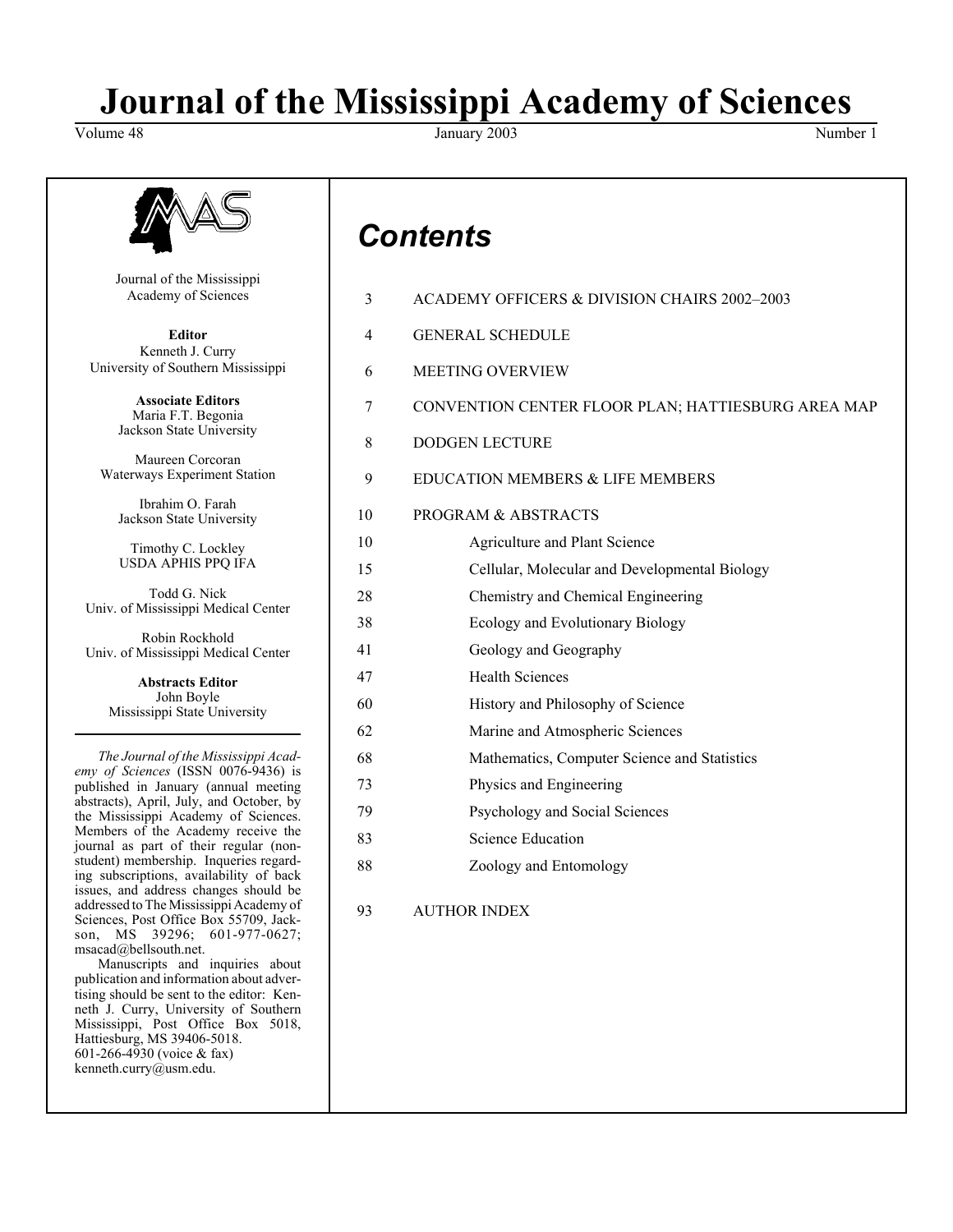### **OFFICERS OF THE MISSISSIPPI ACADEMY OF SCIENCES**

| Dick Highfill     |
|-------------------|
| Sarah Lea McGuire |
|                   |

### **Division Chairs 2002–2003**

AGRICULTURE AND PLANT SCIENCE Girish K. Panicker, Alcorn State University

CELLULAR, MOLECULAR AND DEVELOP. BIOL. Ross Whitman, Mississippi University for Women

CHEMISTRY AND CHEMICAL ENGINEERING John H. O'Haver, University of Mississippi

ECOLOGY AND EVOLUTIONARY BIOLOGY Clifford Ochs, University of Mississippi

GEOLOGY AND GEOGRAPHY Keil Schmid, Mississippi Office of Geology

HEALTH SCIENCES Hamed Benghuzzi, University of Mississippi Medical **Center** 

HISTORY AND PHILOSOPHY OF SCIENCE Maritza Abril, University of Southern Mississippi MARINE AND ATMOSPHERIC SCIENCES Patricia M. Biesiot, University of Southern Mississippi

MATHEMATICS, COMPUTER SCI. AND STATISTICS Walter Brehm, Keesler Air Force Base

PHYSICS AND ENGINEERING T.M. Parchure, US Army Engineers, ERDC

PSYCHOLOGY AND SOCIAL SCIENCE Ann Marie Kinnell, University of Southern Mississippi

SCIENCE EDUCATION Willie R. Heard, University of Southern Mississippi

ZOOLOGY AND ENTOMOLOGY Alexander Acholonu, Alcorn State University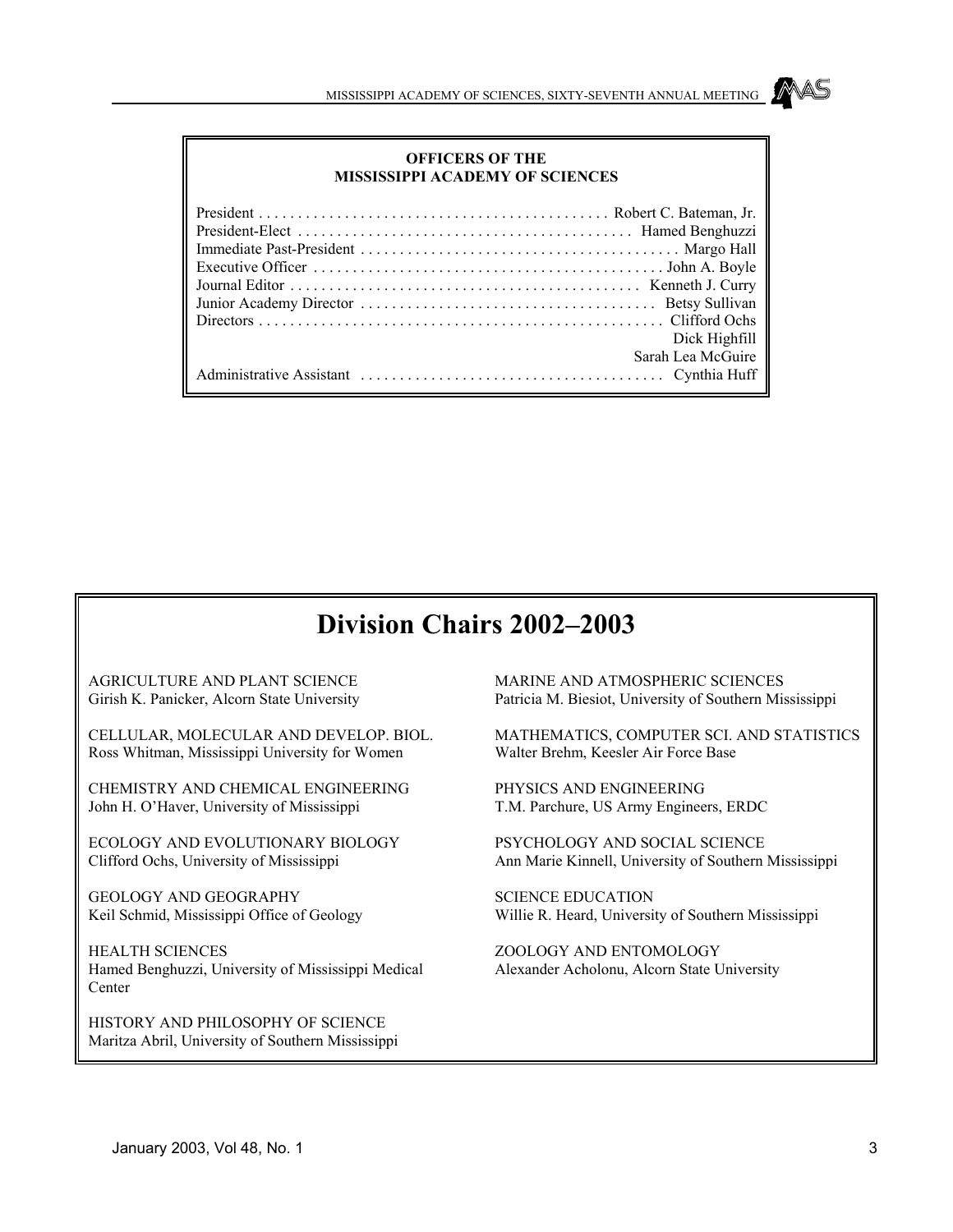

### **GENERAL SCHEDULE**

### **WEDNESDAY, FEBRUARY 12, 2003**

**TIME** 4:00 PM to 6:00 PM

**EVENT** Board of Directors Meeting **LOCATION**

Oak Tree Room, Payne Center, University of Southern Mississippi

### **THURSDAY, FEBRUARY 13, 2003**

| <b>TIME</b>             | EVENT                                     | <b>LOCATION</b>          |
|-------------------------|-------------------------------------------|--------------------------|
| $8:00$ AM to 4:30 PM    | Registration                              | Lobby                    |
| 8:30 AM to 4:30 PM      | <b>Divisional Programs</b>                | See Pages 10-92          |
| $8:30$ AM to $4:30$ PM  | <b>Divisional Poster Sessions</b>         | Exhibition Hall A        |
| $8:30$ AM to $10:40$ AM | Recent Research in Forensic Science       | Lamar II                 |
| $8:50 \text{ AM}$       | Mississippi Center for Supercomputing Re- |                          |
|                         | search                                    | Conference Room          |
| 9:00 AM to $7:00$ PM    | <b>Exhibits</b>                           | Central Prefunction Area |
| 4:30 PM to $6:00$ PM    | 2003 Dodgen Lecture & Presentation of     |                          |
|                         | Awards; lecture by Christopher P.         |                          |
|                         | McKay                                     | <b>Exhibition Hall B</b> |
| 6:00 PM to $7:00$ PM    | Hospitality Hour (follows the Dodgen Lec- |                          |
|                         | ture)                                     | Central Prefunction Area |

### **FRIDAY, FEBRUARY 14, 2003**

| TIME                | EVENT                                   | <b>LOCATION</b>                 |
|---------------------|-----------------------------------------|---------------------------------|
| 7:00 AM             | Past-Presidents' Breakfast              | To Be Announced                 |
| 8:15 AM to 8:45 AM  | <b>MAS Business Meeting</b>             | Lamar I                         |
| 8:00 AM to 2:00 PM  | Registration                            | Lobby                           |
| 8:30 AM to 12:30 PM | <b>Divisional Programs</b>              | See Pages 10–92                 |
| 8:30 AM to 4:30 PM  | <b>Divisional Poster Sessions</b>       | Exhibition Hall A               |
| 8:30 AM to 11:30 AM | Mississippi Functional Genomics Network | <b>Exhibition Hall B</b>        |
| 9:00 AM to Noon     | Exhibits                                | <b>Central Prefunction Area</b> |
| 12:30 PM to 5:00 PM | Workshop on Molecular Visualization and |                                 |
|                     | Biochemistry Education; hosted by       |                                 |
|                     | Robert C. Bateman, Jr.                  | <b>USM Campus</b>               |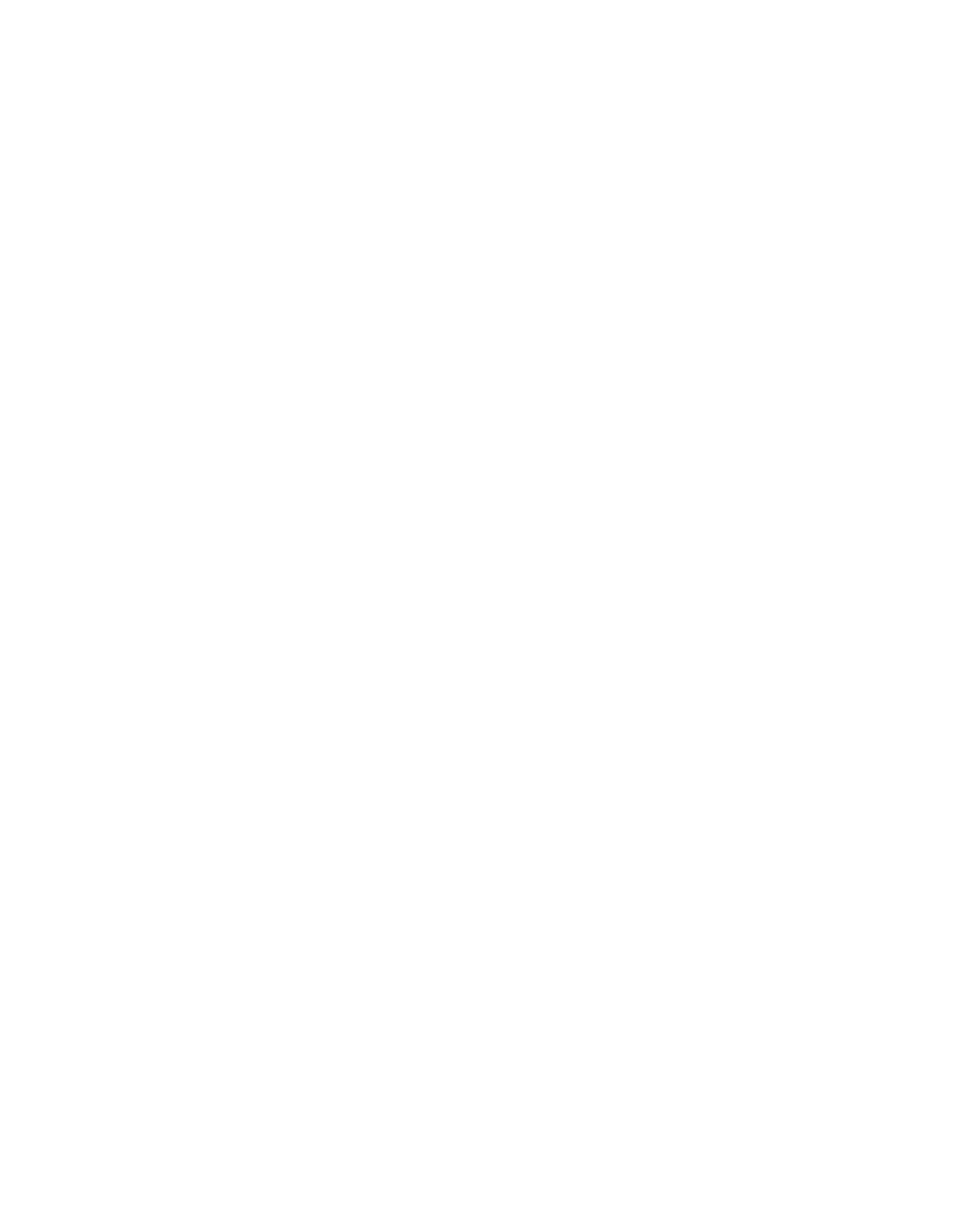|   | FRIDAY<br>AFTERNOON                                           | <b>PNINM<del>OR</del></b><br>AVOIM                            | <b>THURSDAY</b><br><b>EVENING</b>   | <b>THUKSDAY</b><br>AFTERNOOL                                         | <b>THURSDAY</b>                                               |                          |                                                  |  |  |  |
|---|---------------------------------------------------------------|---------------------------------------------------------------|-------------------------------------|----------------------------------------------------------------------|---------------------------------------------------------------|--------------------------|--------------------------------------------------|--|--|--|
|   |                                                               | <b>Registratio</b><br>Ξ                                       |                                     | <b>Registratio</b><br>Ξ                                              | <b>Registratio</b><br>Ξ                                       | Lobby                    |                                                  |  |  |  |
|   |                                                               | <b>Exhibits</b>                                               |                                     | <b>Exhibits</b>                                                      | <b>Exhibits</b>                                               | Prefunctio<br>Ξ          |                                                  |  |  |  |
|   | <b>Engineering</b><br>Physics and                             | Physics and<br>Engineering                                    |                                     | Atmospheric<br>Science<br><b>Marine</b> and                          | Marine and<br>Atmospheric<br><b>Science</b>                   | Forrest II               |                                                  |  |  |  |
|   | Geology and<br>Geography                                      | Geology and<br>Geography                                      |                                     | <b>Agriculture and</b><br>Plant Science                              | <b>Agriculture and</b><br>Plant Science                       | Lamar <sup>1</sup>       |                                                  |  |  |  |
|   | <b>Science Education</b>                                      | <b>Science Education</b>                                      |                                     | Psychology and<br>Social Sciences                                    | Psychology and<br>Social Sciences                             | Lamar II                 | MISSISSIPPI ACADEMY OF SCIENCES MEETING OVERVIEW |  |  |  |
|   | Philosophy of<br>Science<br><b>History and</b>                | <b>History and<br/>Philosophy of</b><br><b>Science</b>        |                                     |                                                                      | <b>Ecology and</b><br>Evolutionary<br><b>Biology</b>          | Lake View I              |                                                  |  |  |  |
|   | <b>Zoology and</b><br>Entomology                              | $\mathbf{Z}$ oology and Entomology                            |                                     | <b>Sciences</b><br><b>Health</b>                                     | <b>Sciences</b><br><b>Health</b>                              | Lake View II             |                                                  |  |  |  |
|   | Mathematics,<br>Computer Science<br>and Statistics            | Mathematics,<br>Computer Science<br>and Statistics            |                                     | Mathematics,<br>Computer Science<br>and Statistics                   | <b>Computer Science</b><br>Mathematics,<br>and Statistics     | <b>Conference Room</b>   |                                                  |  |  |  |
|   | All Divisions<br>Posters                                      | All Divisions<br>Posters                                      |                                     | All Divisions<br>Posters                                             | <b>All Divisions</b><br>Posters                               | <b>Exhibition Hall A</b> |                                                  |  |  |  |
|   | Developmental<br>Molecular and<br>Cellular,<br><b>Biology</b> | Developmental<br>Molecular and<br>Cellular,<br><b>Biology</b> | Dodgen Lecture<br><b>Awards and</b> | <b>Developmental</b><br>Molecular and<br>Cellular,<br><b>Biology</b> | Developmental<br>Molecular and<br>Cellular,<br><b>Biology</b> | <b>Exhibition Hall B</b> |                                                  |  |  |  |
|   | Chemistry and<br><b>Engineering</b><br>Chemical               | Chemistry and<br><b>Engineering</b><br>Chemical               |                                     | Chemistry and<br><b>Engineering</b><br>Chemical                      | Chemistry and<br>Engineering<br>Chemical                      | <b>Exhibition Hall C</b> |                                                  |  |  |  |
| 6 |                                                               |                                                               |                                     |                                                                      | Journal of the Mississippi Academy of Sciences                |                          |                                                  |  |  |  |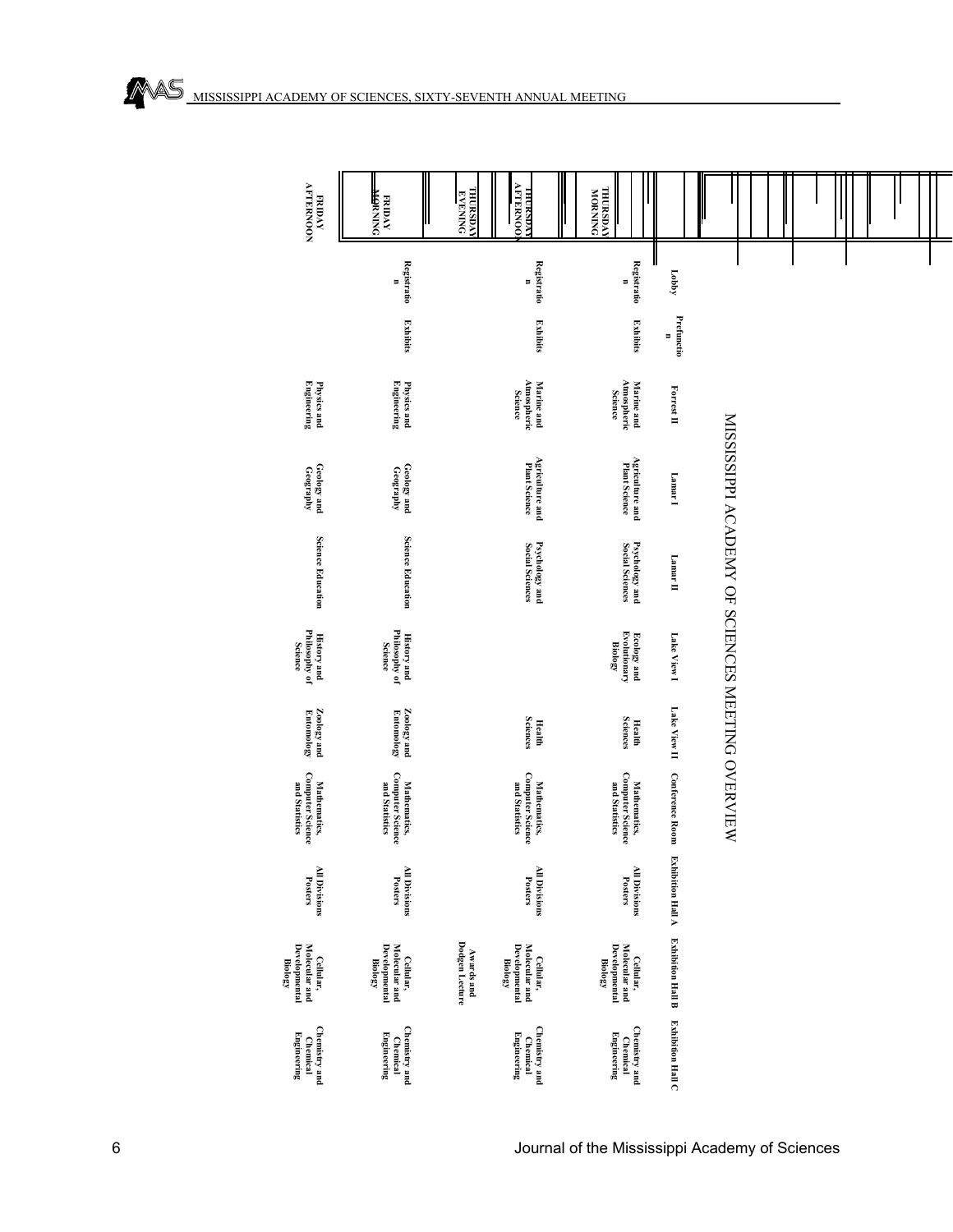



**Hattiesburg Lake Terrace Convention Center floor plan**



**#14 Comfort Inn (formerly Cabot Lodge)**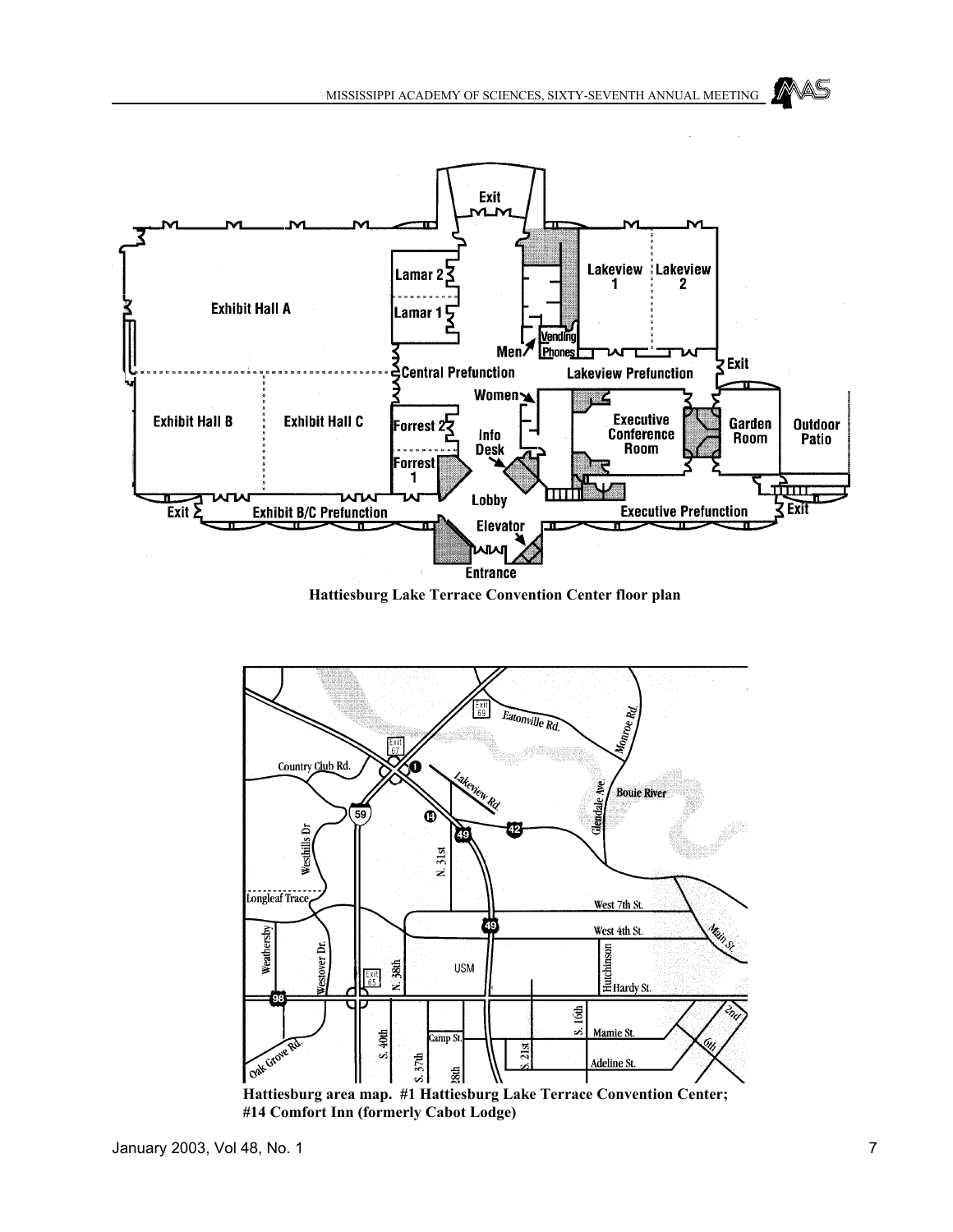

### **Dodgen Lecture—2003 Life on Mars: Past, Present, and Future**

Christopher P. McKay

Christopher P. McKay, a Planetary Scientist with the Space Science Division of NASA Ames since 1982, researches the relationship between the chemical and physical evolution of the solar system and the origin of life. He is actively involved in planning for future Mars missions, including human settlements. Chris has been conducting polar research since 1980 in Mars-like environments such as the Antarctic dry valleys and, more recently, the Siberian Arctic. He has a strong interest in involving students in planning for the exploration of space, particularly Mars.

Christopher P. McKay received his doctorate in astrophysics from the University of Colorado in 1982 and has been a research scientist with the space science division of the NASA Ames Research Center ever since. The year McKay entered graduate school, the Viking spacecraft landed on Mars, an event that aroused his continuing interest in planetary science and the origins of life. Today McKay helps to plan future Mars missions, and he regularly journeys to the dry valleys of Antarctica to study life in cold, dry conditions.

Dr. McKay is currently a planetary scientist with the Space Science Division of NASA Ames Research Center. He received his Ph.D. in AstroGeophysics from the University of Colorado in 1982 and has been a research scientist with the NASA Ames since that time. Dr. McKay is one of the world's leading researchers studying Titan, and has been involved in numerical modeling of planetary atmospheres for many years. He is currently working on models of Titan's thick atmosphere in support of the joint NASA/ESA mission to the Saturn system. Dr. McKay is co-Investigator on the Titan probe atmospheric structure experiment (HASI). His broader interests focus on understanding the relationship between the chemical and physical evolution of the solar system and the origin of life. He has been actively involved in planning for future Mars missions including human settlements. Dr. McKay has also been involved with polar research since 1980, traveling to the Antarctic dry valleys and more recently to the Siberian Arctic to conduct research in these Marslike environments.

The Dodgen lecture is named in honor of Charles L. Dodgen, University of Mississippi Medical Center. Dodgen joined the Academy in 1959. He became executive officer in 1972, a post he held until his death in 1980.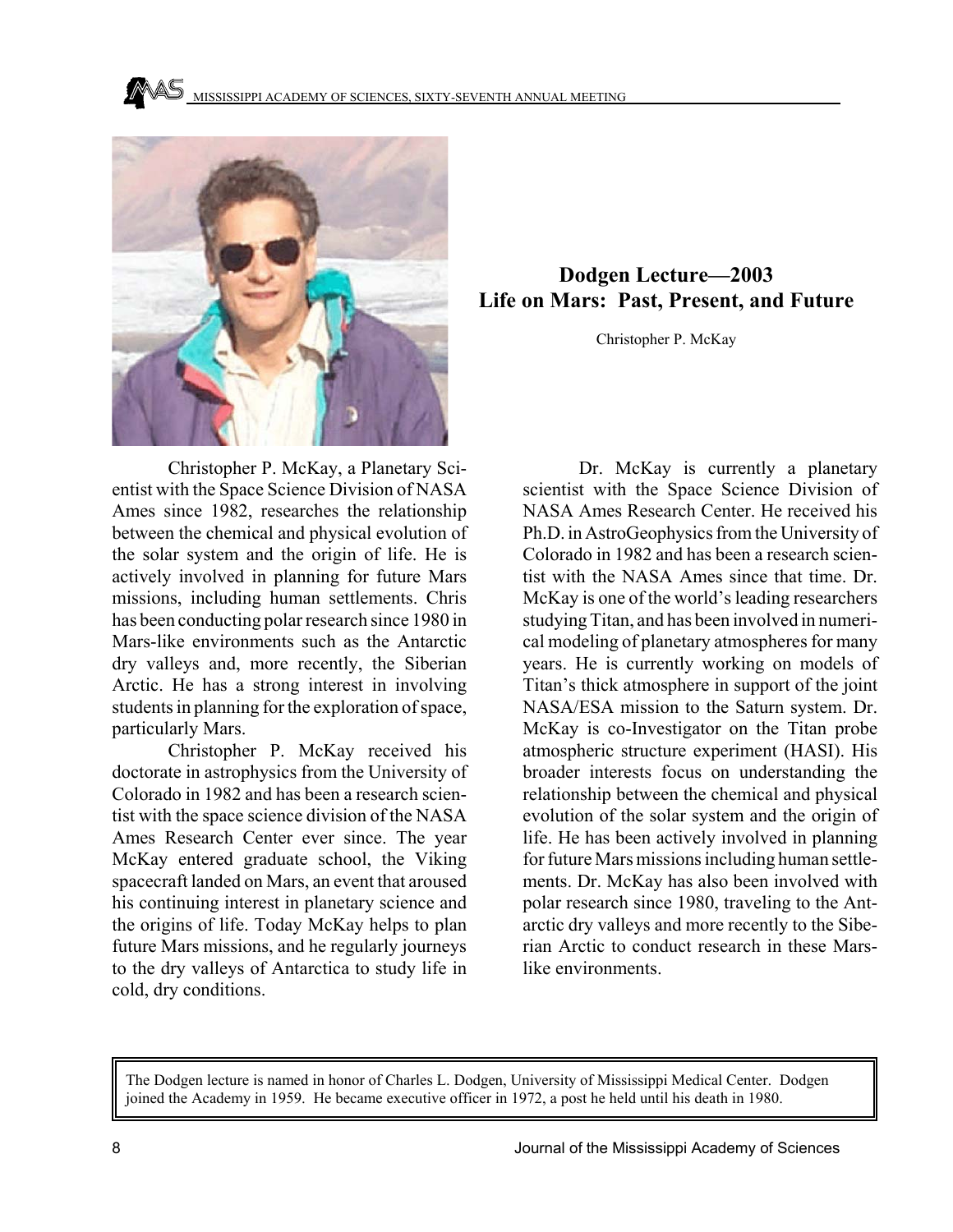### **Education Members**

Organizations that assist the Mississippi Academy of Sciences in its efforts to promote science in Mississippi

Alcorn State University Belhaven College Delta State University Gulf Coast Research Laboratories Millsaps College Mississippi-Alabama Sea Grant Consortium Mississippi Delta Community College Mississippi Gulf Coast Community College Mississippi Museum of Natural Science

Mississippi State University Mississippi Valley State University MSU Agricultural & Forestry Expt. Station Mississippi University for Women Pearl River Community College University of Mississippi University of Mississippi Medical Center University of Southern Mississippi

### **LIFE MEMBERS**

Junius G. Adams, III, Gaithersburg, MD Charles C. Alexander, University, MS Alex D. W. Acholonu, Alcorn State, MS Vernon L. Asper, Stennis Space Center, MS Robert Bateman, Hattiesburg, MS John D. Bower, Jackson, MS Carolyn R. Boyle, Starkville, MS John A. Boyle, Starkville, MS Joseph M. Brown, Starkville, MS Charles T. Bryson, Stoneville, MS C. Eugene Cain, Jackson, MS Gordan Cannon, Hattiesburg, MS C. T. Carley, Starkville, MS Steven T. Case, Jackson, MS William G. Cibula, Picayune, MS Prentiss S. Cox, Clinton, MS Crayton M. Crawford, Mississippi State, MS Roy A. Crochet, Stennis Space Center, MS W. Lawrence Croft, Mississippi State, MS Alice L. Douglas, Jackson, MS Ben H. Douglas, Jackson, MS Stella D. Elakovich, Purvis, MS Charles K. Eleuterius, Ocean Springs, MS Peter Fleischer, Stennis Space Center, MS D.J. Grimes, Ocean Springs, MS Gordon Gunter, Ocean Springs, MS Burnette Hamil, Mississippi State, MS Andrew W. Harrell, Vicksburg, MS Portia J. Harris, Stennis Space Center, MS Thomas J. Herrin, Jackson, MS Sabine Heinhorst, Hattiesburg, MS Jerome A. Jackson, Mississippi State, MS Paul K. Lago, University, MS Mary C. Landin, Utica, MS Jerzy Leszczynski, Jackson, MS Ken Lee, Jackson, MS Tim Lockley, Gulfport, MS Julia S. Lytle, Ocean Springs, MS

Thomas F. Lytle, Ocean Springs, MS Lyman A. Magee, University, MS Harihara M. Mehendale, Jackson, MS L. Hollis Melton, Ocean Springs, MS Joan Messer, Sumrall, MS Jean-Pierre Montani, Jackson, MS Lyle E. Nelson, Starkville, MS Ervin G. Otvos, Ocean Springs, MS Robin M. Overstreet, Ocean Springs, MS Dudley F. Peeler, Jackson, MS A. Louise Perkins, Bay St. Louis, MS John A. Pojman, Hattiesburg, MS Aaron D. Puckett, Jackson, MS Zahir Qureshi, Memphis, TN Dero S. Ramsey, Starkville, MS Robin W. Rockhold, Jackson, MS James B. Rucker, Carriere, MS W. St. Amand, University, MS Edgar J. Saltsman, Santa Ana, CA Balwant Sekhon, Jackson, MS Muhammad I. Shafi, Holly Springs, MS Sandra L. Sharp, Ocean Springs, MS George V. Smith, Jackson, MS Troy J. Stewart, Sr., Lorman, MS Richard Sullivan, Jackson, MS Elizabeth Taylor, Verona, MS Robert D. Taylor, Houston, TX Shelby F. Thames, Hattiesburg, MS Joyce Titus, Madison, MS Salil C. Tiwari, Fayette, MS Suresh C. Tiwari, Fayette, MS Warren E. Traub, Merrimack, NH Suresh Tyagi, Jackson, MS Rosa Lea Walker, Jackson, MS W. Lamar Weems, Jackson, MS Denis A. Wiesenburg, Stennis Space Center, MS C. A. Wilson, Mississippi State, MS Jeffrey D. Zubkowski, Brandon, MS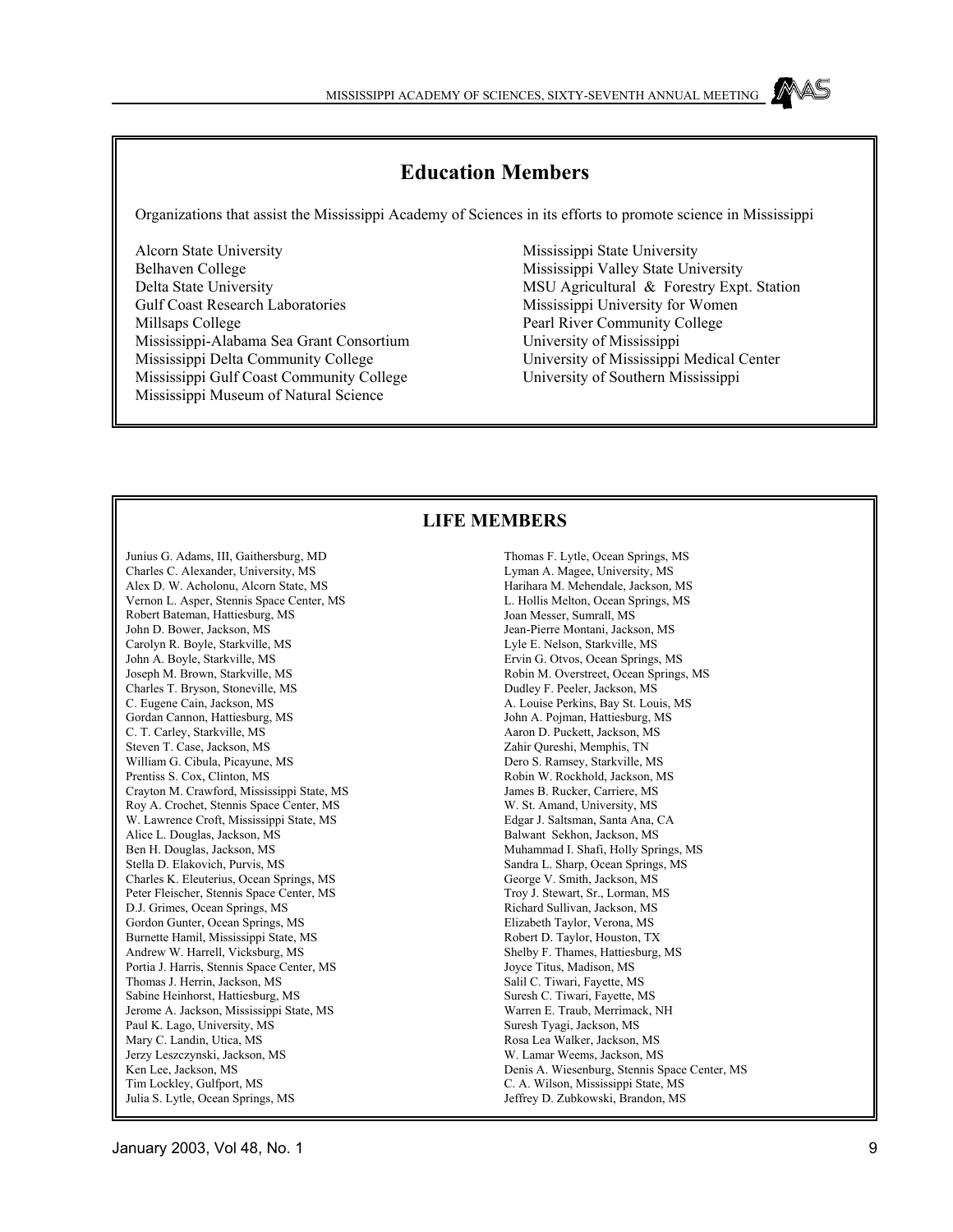### **AGRICULTURE AND PLANT SCIENCE**

Chair: Girish K. Panicker, Alcorn State University Vicechair: Juan L. Silva, Mississippi State University

### THURSDAY MORNING

Lamar I

8:45 Introduction

 9:00 THE EFFECTS OF COGON GRASS AND NA-TIVE SHRUBS ON SEED AND BUD BANKS IN A LONG LEAF PINE SAVANNA

Shanise Brown<sup>1\*</sup>, M. Effenik<sup>2</sup>, and Joseph M. Wahome<sup>1</sup>, <sup>1</sup>Mississippi Valley State University, Itta Bena, MS 38941, and <sup>2</sup> University of Mississippi, University, MS 38677

Cogon grass, *Imperata cylindrica*, is an invasive species in southeastern USA that reduces biological diversity in longleaf pine savannahs. The control of this species is difficult but important. A study to investigate the effects of invasive plants on seedling and bud banks was done to formulate ways of how to restore native plants. Experimental plots of burned cogon and andropogon grasses was compared with plots of unburned andropogon and yuapon holly in moist pine savannahs. Seed and bud banks in soils collected near and away from low shrub thickets in wet pine savannahs were also compared. Results showed that cogon grass had a negative impact on seedling emergence. There was a negative effect on sprout emergence. However, low shrub thickets did not have any significant effect on seedlings or sprout emergence. Implications of these findings will be discussed.

 9:15 EVALUATING THE BIOLOGICAL ACTIVITY OF NATIVE DOGWOOD (*CORNUS FLORIDA* L.)

Greg Anazia\*, E.M. Croom, Jr., and Ilias Muhammad, University of Mississippi, University, MS 38677

Dogwood has been traditionally used to treat infectious diseases including malaria and diarrhea. In the Southeastern United States, Dogwood has been reported to treat malaria by Native, European and African Americans. *Cornus florida* an official drug used similar to Peruvian bark (quinine) in the 1800s. The plant has been reported to contain a bitter glycoside corvine but no active compounds have been found to explain a rational use for the plant in treating malaria. In recent years, the plant has been considered to be only a weak astringent. The plant was also used in the 1800 to treat diarrhea and has been reported to be

used as a laxative. Early investigations on *C. florida* revealed the presence of molluscicidal sarsapogenin, while the cytotoxic benzofuranone was isolated from *C. controvera*. The present study deals with the bioactivity-guided isolation of different collections of *C. florida*.

### 9:30 PRELIMINARY STUDIES IN CASTOR (*RICI-NUS COMMUNIS*) PRODUCTION FOR MISSIS-SIPPI

Jeremy T. Russell\*, Robert D. Cossar, and Brian S. Baldwin, Mississippi State University, Mississippi State, MS 39762

Castor (*Ricinus communis*) is a cross-pollinated perennial grown as an annual in the U.S. Castor is cultivated mainly for its oil, used by industry and the military. Castor production decline in the 1970s however, recently it has made a resurgence due to renewed interest in its oil which in turn makes it a high value alternative crop. The objective of this study was two-fold; one to determine the optimum planting date for Mississippi, two to evaluate common herbicides for the effectiveness in castor along with its tolerance. The plantings were established at Memphis, TN; Starkville, Shubuta, and Poplarville, MS. Each field consisted of a RCB design with four replications of six planting dates. Experimental unit was two rows, 20' in length. Seed were harvested and yields assessed. Twenty herbicides (preand post-) were applied to twin rows of castor arranged in a RCB. Castor plants were assessed for injury fourteen and twenty-one days after spraying. Mississippi yields of castor were considerably less than the USDA predicted 1000 lbs/A. Earliest plantings were too early for maximum yield. Several herbicides were shown to be useful for weed control, while others will be useful in controlling volunteer castor.

 9:45 AN ASSESSMENT OF THE ANTHROPOGENIC AND PEDOGENIC SOURCES OF ARSENIC IN SOILS THROUGHOUT MISSISSIPPI

Edward J. Foan\* and William L. Kingery, Mississippi State University, Mississippi State, MS 39762

The objectives of the study were to collect historical and geological information pertaining to soil arsenic (As) inputs throughout the State of Mississippi. It is felt that the results of the study would be particularly useful to those in the fields of agriculture, civic planing and land remediation. Anthropogenic sources of As included arsenical biocides, applied mostly to cotton and fruit orchards, and poultry manure, containing the residues of arsenical growth promoters, applied to land as fertilizer. Estimates of total As loading on a county basis, from 1890 onwards, were calculated from acreage and livestock statistics from the Census of Agriculture and from historical accounts of recommended application rates. Geological As soil inputs were assessed for regions of the State using information from geological surveys and reported As compositions of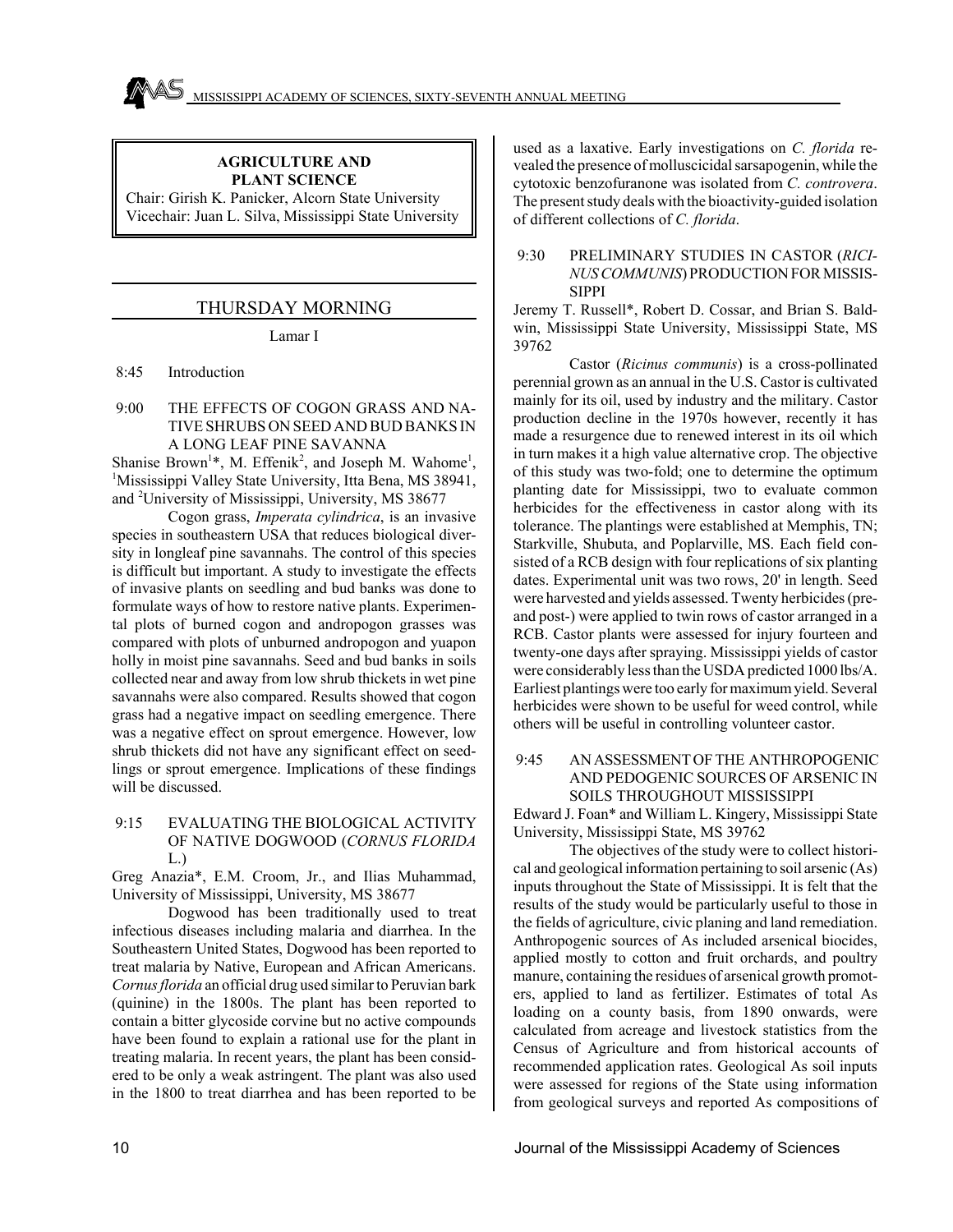

minerals. The data will be presented in a tabular form as well as a series of maps, each of which will be divided into the State's 82 counties.

10:00 MEASUREMENT OF METABOLIC RATES OF KIDNEY BEAN SEEDS AND SEEDLINGS OF *PHASEOLUSVULGARIS* AT ROOM TEMPERA-TURE

Julius O. Ikenga\* and Tracy M. Day, Mississippi Valley State University, Itta Bena, MS 38941

This research was undertaken to study the metabolic rates (mRs) of kidney bean seeds and seedlings of *Phaseolus vulgaris* at 24°C. Metabolic activities were measured using the direct respiratory technique. Fifty *P. vulgaris* seeds that were placed on four layers of waterdrenched paper towels, in a bowl, were incubated and germinated in the dark. Seeds and, or seedlings were tested on a daily basis for two weeks. Prior to testing, each seed and, or seedling was blotted dry with a paper towel and transferred into a 250 ml Venier respirometer. The latter was fitted tightly with a Vernier Oxygen Gas Sensor Probe and then interfaced with a desktop computer. The computer was previously loaded with the Vernier Logger Pro™ Program. The Gas Sensor Probe was set to collect six samples per minute over a 10-minute period. Computer analyzed the initial data collected to determine metabolic rates (mRs). The control setup was treated the same as described above, except that the respirometer contained no seeds. The Day-0 seeds were not soaked in water prior to use as described above. We found that *P. vulgaris* seeds at Day-0 had a mR of 0.010%  $O_2$ /min. at 24°C. The control setup registered  $0.004\%$  O<sub>2</sub>/min. while the germinating seeds and seedlings at Day-1 to -13 registered mRs that ranged from 0.053%  $O_2$ /min. to 0.092%  $O_2$ /min. All phases of the test conducted showed evidence of metabolic activities.

#### 10:15 FRESH-CUT SWEETPOTATOES: INFLUENCE OF PRESERVATIVES AND BLANCHING

Hernan Cobo<sup>1\*</sup>, Juan L. Silva<sup>1</sup>, and James O. Garner<sup>2</sup>, <sup>1</sup>Mississippi State University, Mississippi State, MS 39762, and 2 University of Arkansas at Pine Bluff, AR 71601

Unclean, cured sweetpotatoes (*Ipomoea batatas*) were dipped in water for 30 min and hand brushed. They were then dipped in a 50 ppm chlorine solution for 5 min, manually peeled and julienne sliced (40 x 3 mm). The sweetpotato sticks were sanitized (sprayed) with 40 ppm Tsunami 2008® solution sprayed at 155 psig for 5 min. The sticks were then dipped into five different preservatives for 5 min: (A)  $2\%$  citric +  $2\%$  ascorbic acids, (B)  $1\%$  Fruit Fresh<sup>®</sup>, (C) 50 ppm chlorine, (D) 100 ppm sulfite, and (E) water. A portion of sticks from each treatment was blanched in water at 90°C for 0 to 4 min. After blanching samples were tested for color and texture attributes. Blanching for one minute or more reduced shear values by 33 to 50%, making them unsuitable for fresh consumption. Blanching also seemed to lower brightness (Hunter 'L' value), whiteness and chroma. Hue was not affected by blanching. Preservatives had little if any influence on color and texture of sticks. Refrigerated, unblanched sticks maintained their color and texture for at least two weeks. The peracetic acid wash may aid in inactivating the browning enzymes.

### 10:30 REDUCTION OF *LISTERIA MONOCYTOGENES* ON HOT-SMOKED CATFISH BY POST-PACK-AGING PASTEURIZATION

T. Kim\* and Juan L. Silva, Mississippi State University, Mississippi State, MS 39762

*Listeria monocytogenes* is a significant foodborne pathogen that is readily present on ready-to-eat (RTE) meats, including RTE seafood products, luncheon meat, hot dogs and deli meats. Post-packaging pasteurization was suggested as one way to reduce foodborne pathogens that contaminate meat after cooking. However, there is little or no published information concerning post-packaging pasteurization on *Listeria monocytogenes* in hotsmoked catfish. The objective of this study was to determine the effect of post-packaging pasteurization on hot-smoked catfish contaminated with *Listeria monocytogenes*. *Listeria* inoculated fish were subdivided into non-vacuumed and non-pasteurization (control), vacuum packaging only, or vacuum packaging plus pasteurization. For pasteurization, vacuum packaged fillets were submerged in 85°C water contained in a water bath for 1, 5, 10, and 15 min. After 1 day storage, each fillet was analyzed for water activity  $(a_w)$ , moisture content, salt, and *Listeria monocytogenes* cell count. All smoked catfish samples had ranges of 0.91 to 0.86, 4.63% to 8.03%, 40.9 to 65.8%, and 7.55 to 16.4% for  $a_w$ , salt, moisture, and water phase salt, respectively. Vacuum treated fish without heat treatment showed 0.02 log reduction after 1 day storage while no survival of *Listeria monocytogenes* cells were detected on vacuum and heat treated fish for 10 min. This data indicated that postpackaging pasteurization processing might be an effective microbial intervention against *Listeria monocytogenes* on smoked catfish.

10:45 Break

11:00 Divisional Poster Session

### EFFECT OF DIFFERENT CROPPING SYSTEMS ON VEGETABLE PRODUCTION

Franklin Chukwuma\*, Patrick Igbokwe, and Liang C. Huam, Alcorn State University, Alcorn State, MS 39096

Intensive application of fertilizers, pesticides and other agrochemicals is now receiving wide attention with respect to the potential for contamination of soils, surface and groundwater. Hence, producing safe and nutritious food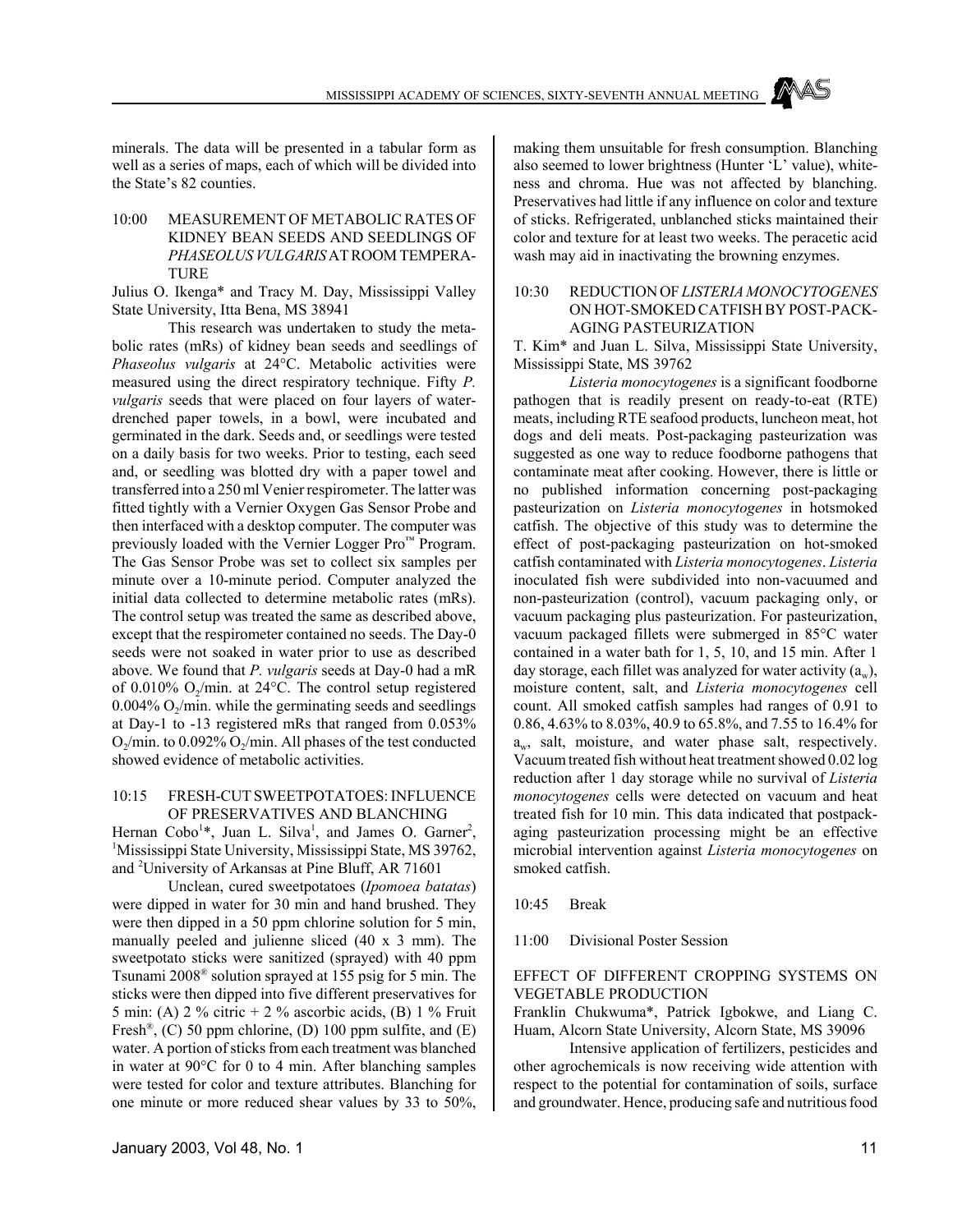for the consumers, ensuring profitability of farming enterprises, and monitoring the viability of rural agricultural communities through environmental practices are some of the major challenges facing agriculture today. However, farmers experience some loss in yields after discarding synthetic inputs and converting their operations to organic production. Sustainable approaches that allow judicious use of synthetic chemicals may be more suitable start options especially for small farmers. Therefore, gradual switching from conventional to organic production so that the entire operation is not put at risk is very important. Hence, field experiments were conducted on McLaurin loam and Memphis silt loam soil during the summers of 2001 and 2002 to determine the effect of cropping systems (conventional, transitional and organic) on sweet potato, tomatoes, bell pepper, and collard green growth and yield potential. Conventional cropping system involved mono cropping under the use of farm chemicals, while transitional and organic cropping systems involved crop (sweet potato, bell pepper and collard) intercropping under reduced-chemical and non-chemical input, respectively. Findings indicated that cropping system did not influence plant growth. However, marketable yield for sweet potato, bell pepper and tomatoes were higher for conventional cropping system while there was no yield difference on collard green due to the cropping system. Although yield were higher due to conventional cropping system, yield from the companion herbs when considered, overall yields from transitional and organic cropping systems will be compatible to conventional cropping system.

### EFFECTS OF FD141 AND ITS ANALOGS ON THE GERMINATION AND MORPHOLOGY OF SELECTED PLANT PATHOGENIC FUNGI

Maritza Abril<sup>1\*</sup>, Kenneth J. Curry<sup>1</sup>, and David E. Wedge<sup>2</sup>, <sup>1</sup>University of Southern Mississippi, Hattiesburg, MS 39406, and <sup>2</sup>Natural Products Utilization Research Unit, USDA, ARS, University, MS 38677

A USDA experimental natural product fungicide referred to as FD141, and seven of its chemical analogs plus seven commercially available fungicides were evaluated for their ability to inhibit fungal germination. *Botrytis cinerea*, *Colletotrichum acutatum*, *C. fragariae*, *C. gloeosporioides*, *Phomopsis obscurans*, and *P. viticola* were used for this purpose. FD141 and the commercially available fungicides were effective germination inhibitors, while most FD141 analogs were less effective. However, one of the experimental analogs, FD142 (4-bromo FD141) caused anomalous development in germ tubes of three of the six fungi.

### EVALUATION OF DIFFERENT TRELLIS-SYSTEMS FOR MALABAR SPINACH (*BASELLA ALBA* L.) PRO-DUCTION

O.P. Vadhwa<sup>1\*</sup>, C.R. Reddy<sup>1</sup>, James Spiers<sup>2</sup>, and D.S.

Marshall<sup>2</sup>, <sup>1</sup>Alcorn State University, Alcorn State, MS 39096, and <sup>2</sup>USDA Small Fruit Research Station, Poplarville, MS 39470

Malabar spinach (*Basella alba* L.) yield as influenced by four trellis systems was evaluated. Malabar spinach seeds were planted in the greenhouse and seedlings produced were used for this study and planted on May 15, 2002. From the limited data collected so far, it can be concluded that, Malabar spinach plants grown without trellis (control) were the least productive. Maximum yield was obtained with V-shaped trellis system followed by semivertical and vertical. Harvesting was more convenient with all trellis systems as compared to control where the plants were allowed to trail and spread on the ground. The first harvesting of spinach leaves was done on July 15, 2002, and last harvesting was done on October 28, 2002. Plants are still healthy and growing well, harvesting will be continue till frost.

### TOLERANCE OF *IPOMOEA LACUNOSA* TO VARIOUS CONCENTRATIONS OF CADMIUM IN MEMPHIS SILT LOAM SOIL

M.S. Zaman<sup>1\*</sup>, C. Davis<sup>1</sup>, and P. Kumar<sup>2</sup>, <sup>1</sup>Alcorn State University, Alcorn State, MS 39069, and <sup>2</sup>Mississippi School for Mathematics and Science, Columbus, MS

The optimum growth period and the tolerance of *Ipomoea lacunosa* to soil cadmium (Cd) were evaluated with the help of four experiments. In experiments 1–3, plants were grown in the greenhouse. In experiment 4, plants were grown under laboratory conditions. In experiment 1, plants were grown in soils containing 0–500 ppm of Cd for 30 days. Results show that soil Cd at 250–500 ppm levels, do not support the plant growth. In experiment 2, plants were grown in soils containing 0–200 ppm Cd for 30 days. In both experiments, plant growth was inhibited in all Cd-treated groups. No difference in plant growth was observed between 100–200 ppm Cd treated groups. In experiment 3, plants were treated with 0–200 ppm Cd in the soils, and grown for 60 days. Results indicate that plant growth was reduced in all Cd-treated groups, however, the 60-day growth period produced higher plant biomass compared to the 30-day growth cycle. In order to observe a time related growth pattern, in experiment 4, plants were grown under color corrected lights and harvested on days 14, 21, 28, and 35 of the experiment. Results indicate that plant growth was better in the laboratory conditions than in the greenhouse. Experiments show that the tolerance limit of *Ipomoea* to soil Cd lies between 200–250 ppm, plant growth response is similar between 100–200 ppm Cd, and a longer growth period produces higher biomass that may enhance Cd hyperaccumulation by plants.

EFFECTS OF LEAD AND CADMIUM ON SOIL PHOS-PHATASE ACTIVITY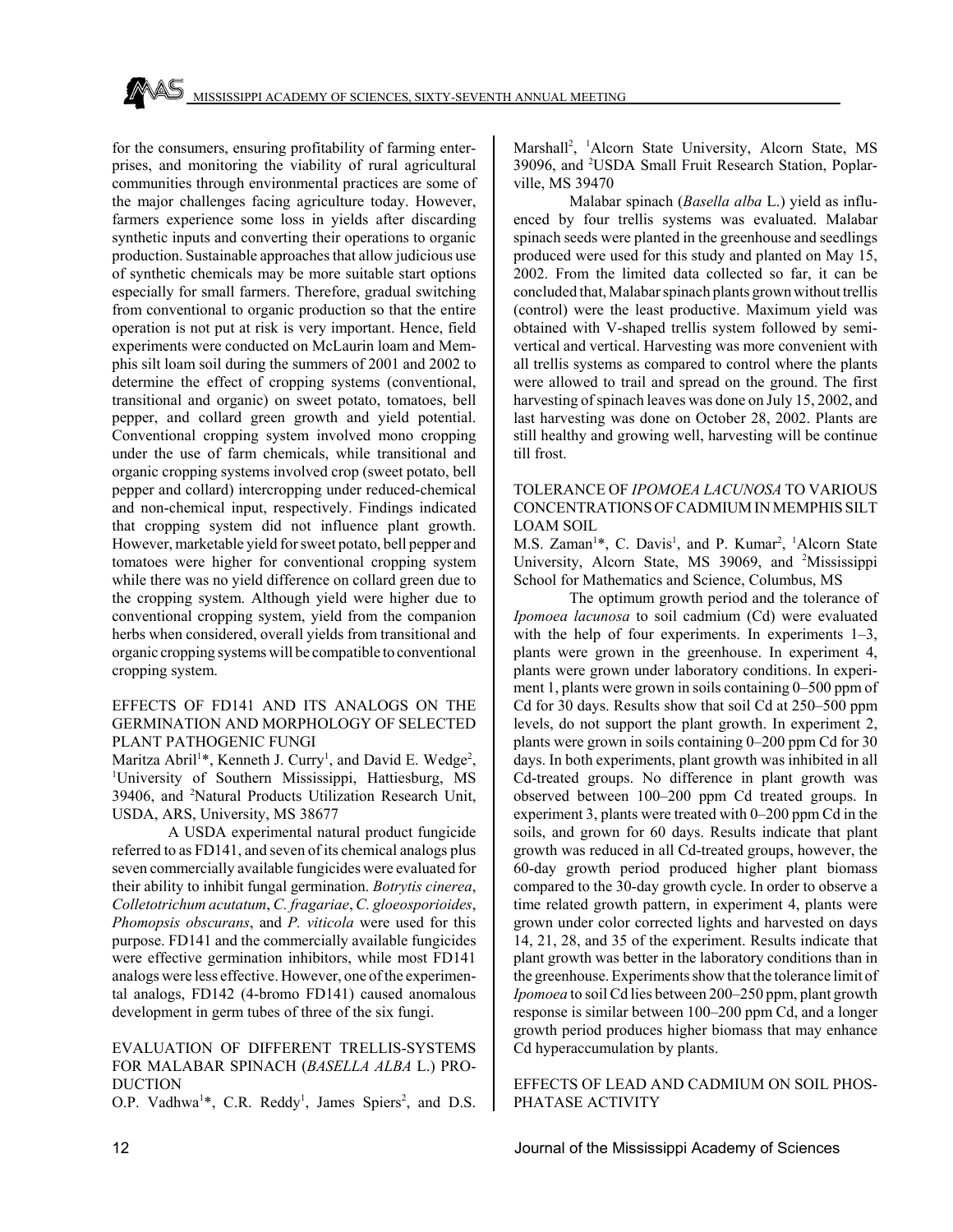Umeko Griffin\*, Ashley Swanier, Courtney Young, Oscar Hundley, Afrachanna Butler, Maria Begonia, and Gregorio Begonia, Jackson State University, Jackson, MS 39217

Heavy metals, such as lead (Pb) and cadmium (Cd), have been found to exert an adverse effect on some soil biological activities such as respiration and biomass. One quick way to obtain information on the biological activity of soil microorganisms is by measuring phosphatase activity. The primary objective of this study was to investigate the effects of lead and cadmium on the phosphatase activity of soil amended with such metals. In this study, soils that were previously amended with various metal concentrations and planted with wheat for six weeks were used for the assay of phosphatase after they have been cleaned of debris, airdried, pulverized and sieved to the desired particle size. Results showed that phosphatase activity exhibited different sensitivity to the heavy metals (cadmium and lead) and chelates (EGTA and EDTA) that were amended to the soil. Phosphatase activity decreased with increasing levels of soil Pb treatments compared to controls. Across 3 Pb treatments (e.g., 500, 1,000, and 2,000 mg Pb/kg dry soil), phosphatase activity was elevated at 500 and 1,000 treatments (but not at 2,000) with the addition of 5.0 mmol EDTA/kg dry soil before planting. Across 3 Cd treatments (e.g., 500, 1,000 and 2,000 mg Cd/kg dry soil), phosphatase activity increased at 500 but decreased at both 1,000 and 2,000 Cd treatments. The chelate EDTA generally increased phosphatase activity at 500 and 1,000 Cd treatments but not at 2,000 treatment. The results indicate that the phosphatase activity depends on the lead and cadmium contents of the soil.

### CHEMICALLY-ENHANCED PHYTOEXTRACTION OF CADMIUM-CONTAMINATED SOILS USING WHEAT (*TRITICUM AESTIVUM* L.)

Courtney Young\*, Ashley Davis, Oscar Hundley, Umeko Griffin, Afrachanna Butler, Maria Begonia, and Gregorio Begonia, Jackson State University, Jackson, MS 39217

There is an increasing interest in phytoextraction as an alternative technology to clean up cadmiumcontaminated soils. In phytoextraction, an efficient plant species must be able to tolerate toxic metal levels, and accumulate substantial amounts of the metal into the shoots. Phytoextraction also depends upon the availability of the metal for absorption by the roots. This study was conducted to determine the optimum concentration of [ethylenebis (oxyethylenenitrilo)] tetraacetic acid (EGTA) on shoot accumulation of Cd by wheat grown on a Cd-contaminated soil. Wheat (*Triticum aestivum* L.cv. TAM109) seeds were sown in each 150 mL plastic tube containing a growth medium composed of sieved soil and peat  $(2:1; v:v)$ . Desired Cd  $(0, 500, 1000 \text{ mg})$ Cd/kg) and EGTA  $(0, 1.0, 2.5, 5.0 \text{ mmol/kg})$  treatments were imposed before planting. Treatments were arranged in a 3 Cd x 4 EGTA factorial in a Completely Randomized Design with 4 replications. Results showed that wheat plants

were relatively tolerant to Cd x EGTA combinations as exhibited by non-significant differences in their chlorophyll contents and dry biomass. Wheat plants grown in soils amended with a combination of 1000 mg Cd/kg x 5.0 mmol EGTA/kg had the highest root and shoot Cd accumulations.

### THE ECONOMIC BENEFITS OF COLLARD YIELDS ON FARM INCOME USING PLANTING DENSITY FACTOR

Ahmed H. Al-Humadi\*, Liang C. Huam, Girish K. Panicker, and Cedric A. Sims, Alcorn State University, Alcorn State, MS 39096

Collard is a member of the Brassica family (Cruciferae). They are rich in protein, minerals, and vitamins A and C. A study was conducted in spring 2000, in the southwest Mississippi on a Collard cultivar namely *Brassica oleracea* var. *vates* to determine the cost benefits of production in relation to planting density. The cultivar was raised in two plots of ten rows each at low density planting (LDP), 0.914 m x 0.228 m and high density planting (HDP), 0.914 m x 0.152 m on Memphis Silt Loam Soil. Irrigation, fertilization, insecticides and herbicides were applied uniformly on both plots. Total costs of production were calculated and compared with the average costs of commercial production. Field results indicated that total yield was significantly higher in low density planting (16,729 kg/ha) than high density planting (15,388 kg/ha). Consequently, the economic benefits of low density planting were greater than high density planting.

### CHELATOR INDUCED PHYTOACCUMULATION OF CADMIUM IN *BRASSICA JUNCEA* GROWN IN CAD-MIUM CONTAMINATED SOIL

M.S. Zaman<sup>1\*</sup>, C.P. Jennings<sup>1</sup>, and K.L. Shumaker<sup>2</sup>, <sup>1</sup>Alcorn State University, Alcorn State, MS 39069, and <sup>2</sup>Jackson State University, Jackson, MS 39217

Environmental stress of soil cadmium (Cd) pollution on plant and chelator induced hyperaccumulation of Cd in plant tissue were studied in *Brassica juncea* (Indian Mustard) plants, grown in soil containing 50 ppm of Cd and various concentration of ethylene diamine tetraacetic acid (EDTA). Data were analyzed for plant biomass, Grade of Growth Inhibition (GGI), and Cd uptake by Cd treated plants. Root, shoot and total plant biomass was significantly reduced in plants treated with Cd and/or EDTA compared to Control group. Root, shoot and total plant GGI was also significant in all Cd and/or EDTA treated groups compared to Control group. Tissue Cd concentrations in root, shoot and total plant were significantly higher in Cd or Cd  $+$ EDTA treated groups. Without the application of EDTA, the root Cd accumulation was about 283% higher and the shoot Cd accumulation was about 167% higher than the 50 ppm soil Cd concentration, With the application of EDTA, Cd accumulations were found to be enhanced up to 458% and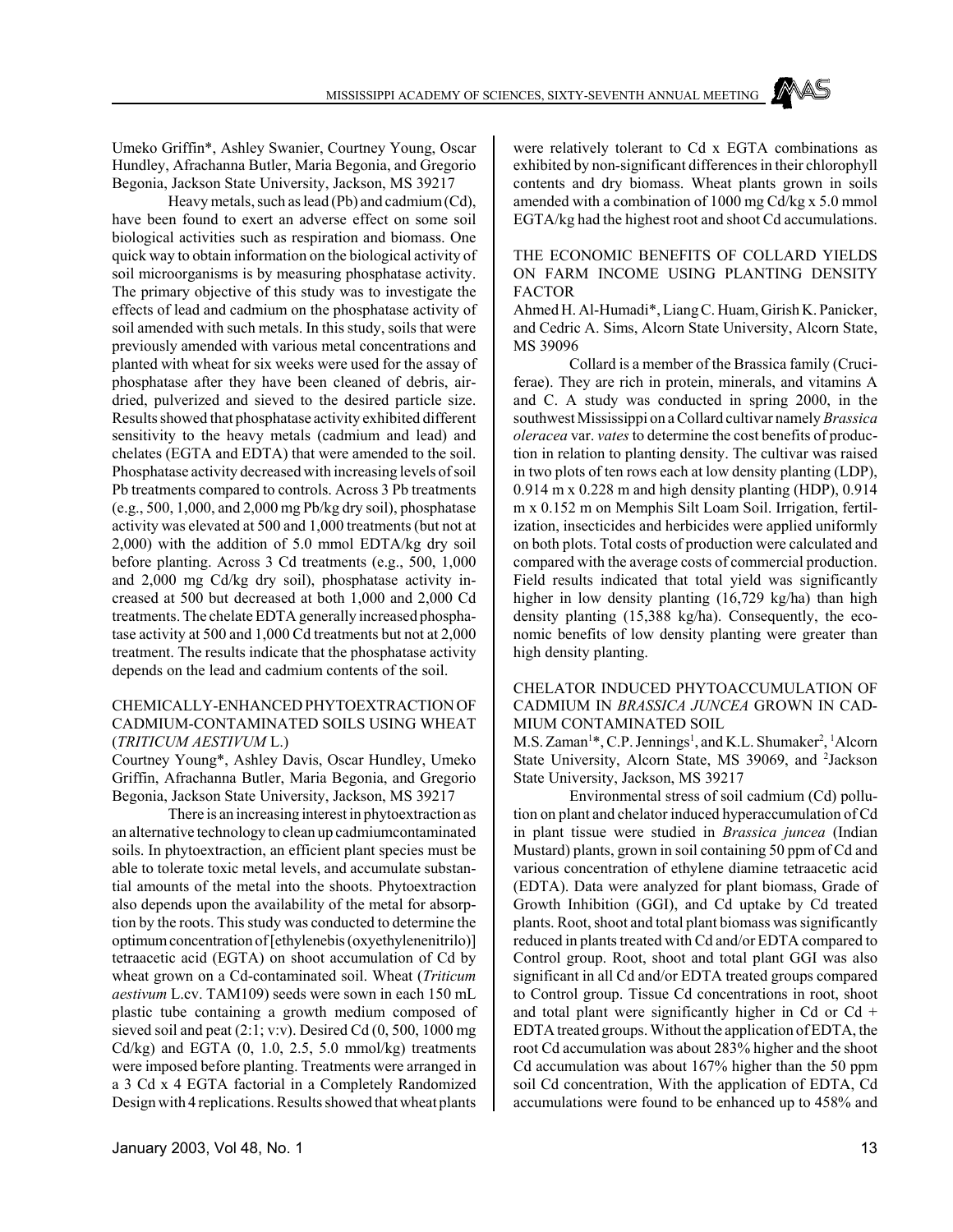400% above the soil Cd concentration in the root and shoot tissues respectively. Overall, data indicated that *B. juncea* is a Cd hyperaccumulator and can be used for phytoremediation of Cd contaminated soil. And application of EDTA to the soil will amplify the Cd hyperaccumulation and enhance the phytoremediation process.

### THURSDAY AFTERNOON

Lamar I

### 1:45 MODIFICATION OF INPUTS TO GROW OR-GANIC BERMUDAGRASS HAY

D.J. Lang\*, M. Broome, and R.L. Elmore, Mississippi State University, Starkville, MS 39762

Alternatives to fertilizer for hay production include utilization of animal wastes and incorporation of persistent legumes. Objectives were to compare the first year response of 'Sumrall' bermudagrass *Cynodon dactylon* L. to combinations of poultry litter pellets (PP), legumes, conventional fertilizer (CF), and cultural weed control practices on yield and species composition. Bermudagrass was burned with fire in late February, 2001. Poultry Pellets (6-2-4) were applied at 65 lbs N/Acre (1100 lbs/acre) 2x (May and August) or 3x (May, July, August). Commercial fertilizer  $(15-5-10)$  was also applied 2x and 3x as above. 'Bigbee' Berseem clover (*Trifloium alexandrium*) was planted along with 'Marshall' Ryegrass (*Lolium multiflorum* L.) in October for winter weed control in no-herbicide plots. Species composition was determined visually at each harvest and yield was obtained by clipping. Bermudagrass yield fertilized with PP3x was low (4384 lbs/A) compared with PP  $2x + CF1x$  (6796 lbs/A). Nitrogen release from PP was initially inadequate to provide vigorous bermudagrass growth. Transition from conventional inorganic fertilizer to organic fertilizer will require both higher equivalent N rates and additional time for organic bound N in PP to be mineralized. The unique aspect of this study is that we are using biological and ecological processes to control weeds and provide nutrients for economically viable organic bermudagrass hay production.

### 2:00 EFFECT OF C:N RATIO AND SOIL DEPTH ON THE RATE OF DECOMPOSITION OF *BRAS-SICA OLEACEAE* RESIDUES

Girish K. Panicker\*, Ahmad H. Alhumadi, and Cedric A. Sims, Alcorn State University, Alcorn State, MS 39096

Residue management has been established as a valuable technology for reducing soil erosion from agricultural lands. Data on the rate of residue decomposition is an integral part of erosion prediction models. As a part of the research being conducted on horticultural crops for erosion prediction models, fresh residues of cabbage (*Brassica*

*oleraceae* L. var. *capitata*) were placed in fiberglass mesh bags either at the surface or 15 cm deep in a Memphis Silt Loam soil (Typic Hapludalf, silty, mixed, thermic) and were allowed to undergo decomposition for a period of six months. Decomposing samples were collected from the field every 10 days and analyzed for organic C and N. Subsurfaced residues with low C:N ratios decomposed faster than the subsurfaced root residues with high C:N ratios. The surfaced root and shoot residues decomposed slower than the subsurfaced residues. The decomposition rates of both subsurfaced shoot and root were negatively correlated with the low C:N ratios. The results in general showed that the decomposition of crop residues was a function of C:N ratio and the placement in soil.

### 2:15 MAXIMIZING SWEET POTATO (*IPOMOEA BATATAS*) YIELD IN THE MISSISSIPPI DELTA THROUGH REMOTE SENSING GLOBAL POS-ITION SYSTEMS (GPS) AND GROUND TRU-THING

Abdullah F.H. Muhammad\*, Kwekor Donkor, and Kendrea Shelvy, Alcorn State University, Alcorn State, MS 39096

A 2.72 acre plot of the virus tested (G1/G2) sweet potato cultivar 'Beauregard' were divided into 21 GPS studied over a two year period (2001 and 2002) at the Alcorn State University Extension/Research Farm in Mound Bayou, MS. The objectives were to use remote sensing, GPS, ground truthing via grid sampling and statistical analysis to: 1. Identify soil and plant properties that enhance or limited yield and quality of sweet potatoes. 2. Identify problematic areas in field associated with soil moisture, texture, pH etc. 3. Developed corrective techniques based on results obtained that may increase yield and improve quality in problematic areas. Results indicate tremendous variability among the twenty one GPS points in soil moisture, texture, pH, nutrition status, canopy temperature and yield. Some specific recommendations are deep plowing, liming and rehipping raised beds.

### 2:30 RESPONSE OF *VIBRIO VULNIFICUS* AND *V. PARAHAEMOLYTICUS* 03:K6 TO HOT WA-TER/COLD SHOCK PASTEURIZATION PRO-**CESS**

Linda S. Andrews\* and Susan DeBlanc, Mississippi State University, Biloxi, MS 39531

*Vibrio vulnificus* and *V. parahaemolyticus* are natural inhabitants of estuarine environments world wide. Pathogenic strains of these bacteria are often transmitted to humans through consumption of raw oysters which flourish in these same estuaries. Previous studies by these authors reported the effective use of hot water pasteurization followed by cold shock to eliminate, from raw oysters, naturally and artificially incurred environmental strains of *V. vulnificus* and *V. parahaemolyticus* common to the Gulf of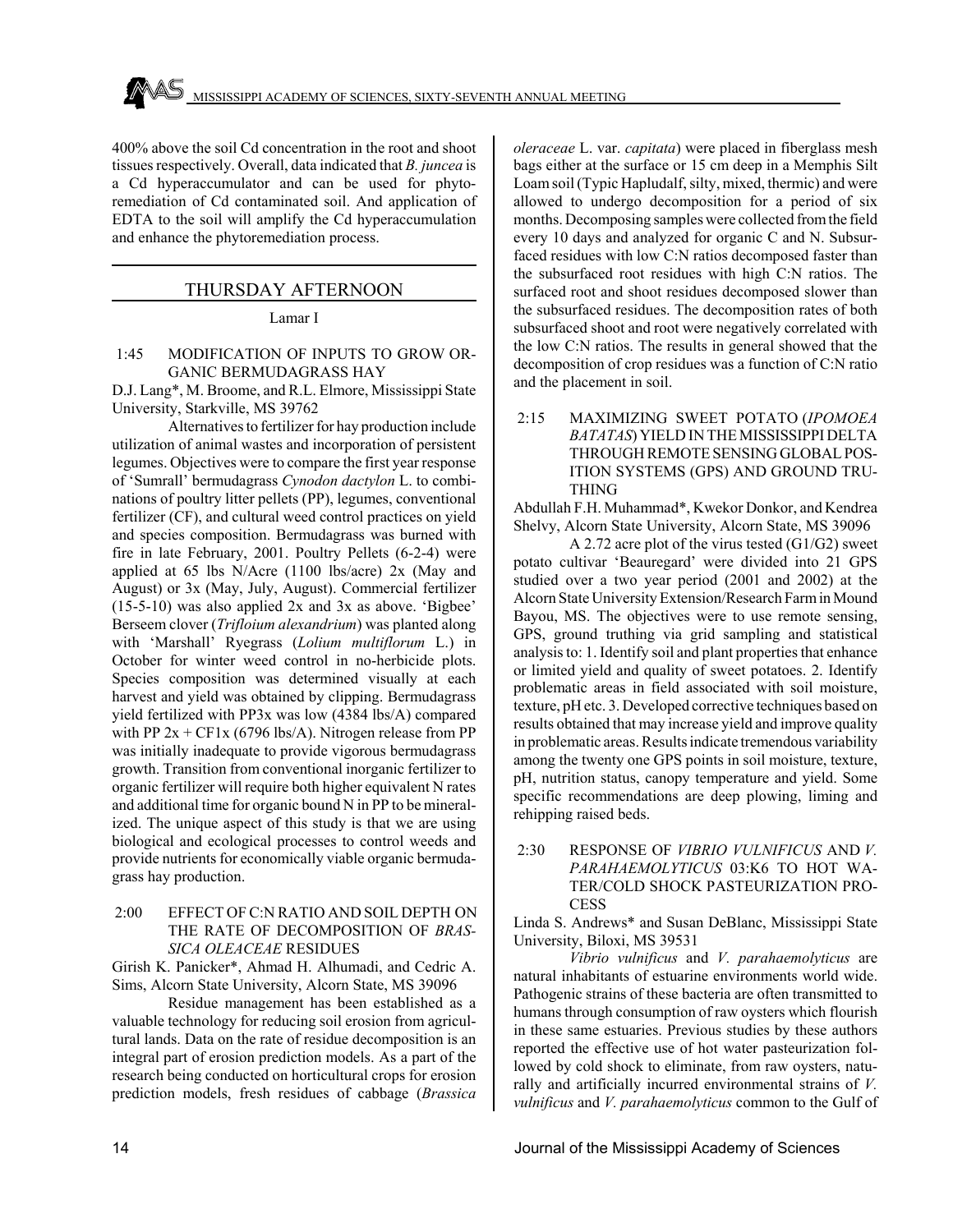Mexico. This study was continued with the use of the pasteurization method to reduce pathogenic strains of *Vibrio*, known to be more process resistant. Oysters were artificially contaminated with pathogenic strains of *V. vulnificus* and *V. parahaemolyticus* at a concentration of 106 cfu/g oyster meat. Contaminated oysters were pasteurized at 52°C for up to 22 minutes. Samples of processed oysters were enumerated for *Vibrios* at 2 min intervals after their internal temperature reached 50°C. The *V. vulnificus* and *V. parahaemolyticus* O3:K6 proved to be more process resistant than nonpathogenic environmental strains found in Gulf of Mexico waters. A total process time of at least 22 minutes, in 52°C water, was recommended as a valid process parameter to eliminate potential pathogenic *Vibrios* from shell stock oysters.

3:00 Divisional Business Meeting and Awards

### **CELLULAR, MOLECULAR AND DEVELOPMENTAL BIOLOGY**

Chair: Ross Whitwam, Mississippi University for Women

Vicechair: Yuan Luo, University of Southern Mississippi

### THURSDAY MORNING

Exhibition Hall B

Session I—And What Is It You Do Again? Investigating Molecular Functions and Effects

8:00 Introduction

 8:15 TYROSINE PHOSPHORYLATION OF THE JAK2 ACTIVATION LOOP IS ESSENTIAL FOR A HIGH ACTIVITY CATALYTIC STATE, BUT DISPENSIBLE FOR A BASAL CATALYTIC STATE

Roy Duhe\* and Kiranam Chatti, University of Mississippi Medical Center, Jackson, MS 39216

The phosphorylation of an "activation loop" within protein kinases is commonly associated with establishing catalytic competence, and phosphorylation of the Tyr1007 residue in the activation loop of JAK2 is essential for intracellular propagation of cytokine-initiated signalling. The transition of JAK2 from basal to high activity states can be partially described via two kinetically distinct ATP binding sites. Phosphorylation of the JAK2 activation loop was essential for conversion to the high activity state, which was

characterized by high efficiency ATP utilization during autophosphorylation. Mutagenesis of activation loop tyrosine residues Tyr1007/1008 to phenylalanine residues severely impaired, but did not abolish, the enzyme's ability to autophosphorylate; the mutant enzyme remained in a basal activity state characterized by low efficiency ATP utilization during autophosphorylation. Mutagenesis of a critical Lys882 residue to a glutamate residue abolished all evidence of kinase activity, confirming that the observed phosphorylation of Tyr-to-Phe mutants was not a transphosphorylation catalyzed by another kinase. Our data are consistent with the proposal that JAK2 is an inefficient, but active, enzyme in the absence of activation loop phosphorylation, and is capable of autoconversion to a high activity state under physiological ATP concentrations, which would preclude the need for an extraneous trans-activating kinase.

 8:30 THE DETERGENT-LIKE ACTION OF CYT1A, A DELTA-ENDOTOXIN FROM *BACILLUS THURINGIENSIS* VAR. *ISRAELENSIS*

Slobodanka Manceva<sup>1\*</sup>, Marianne Pusztai-Carey<sup>2</sup>, and Peter Butko<sup>1</sup>, <sup>1</sup>University of Southern Mississippi, Hattiesburg, MS 39406, and <sup>2</sup>Case Western Reserve University, Cleveland, OH

Cyt1A is a mosquitocidal delta-endotoxin from *Bacillus thuringiensis* var. *israelensis*, whose mechanism of cytolysis is not fully resolved. Some data support the notion that Cyt1A forms pores in lipid bilayers, but other are consistent with a detergent-like dissolution of the membrane. We used epifluorescence microscopy to study changes in the size and morphology of fluorescently labeled giant unilamellar vesicles (GUV). In an osmotically balanced medium, Cyt1A induced a rapid disintegration of 5 micrometers GUVs into objects 100 times smaller, which the pore-formation model cannot explain. Chemical crosslinking and SDS PAGE electrophoresis revealed that in the presence of lipid Cyt1A formed high-molecular-weight protein aggregates, which did not enter the gel. The poreformation model postulates the existence of stoichiometric oligomers in the membrane. Thus, our results give support to the detergent-like model of the Cyt1A's action.

### 8:45 ANALYSIS OF THE SNXA1 MUTATION OF *ASPERGILLUS NIDULANS*

Sarah McGuire\* and David Norris, Millsaps College, Jackson, MS 39210

In eukaryotic cells, the cyclin-dependent kinase Cdc2 is the master mitotic regulator: when active, cells can divide. The *Aspergillus nidulans* homolog of the Cdc2 gene is termed nimX. Mutations in nimX cause phenotypes in which the cells may or may not undergo division, depending upon the environmental conditions. In particular the nimX2 mutation prevents mitosis at temperature of 42°C or higher. Previous work has identified several extragenic suppressor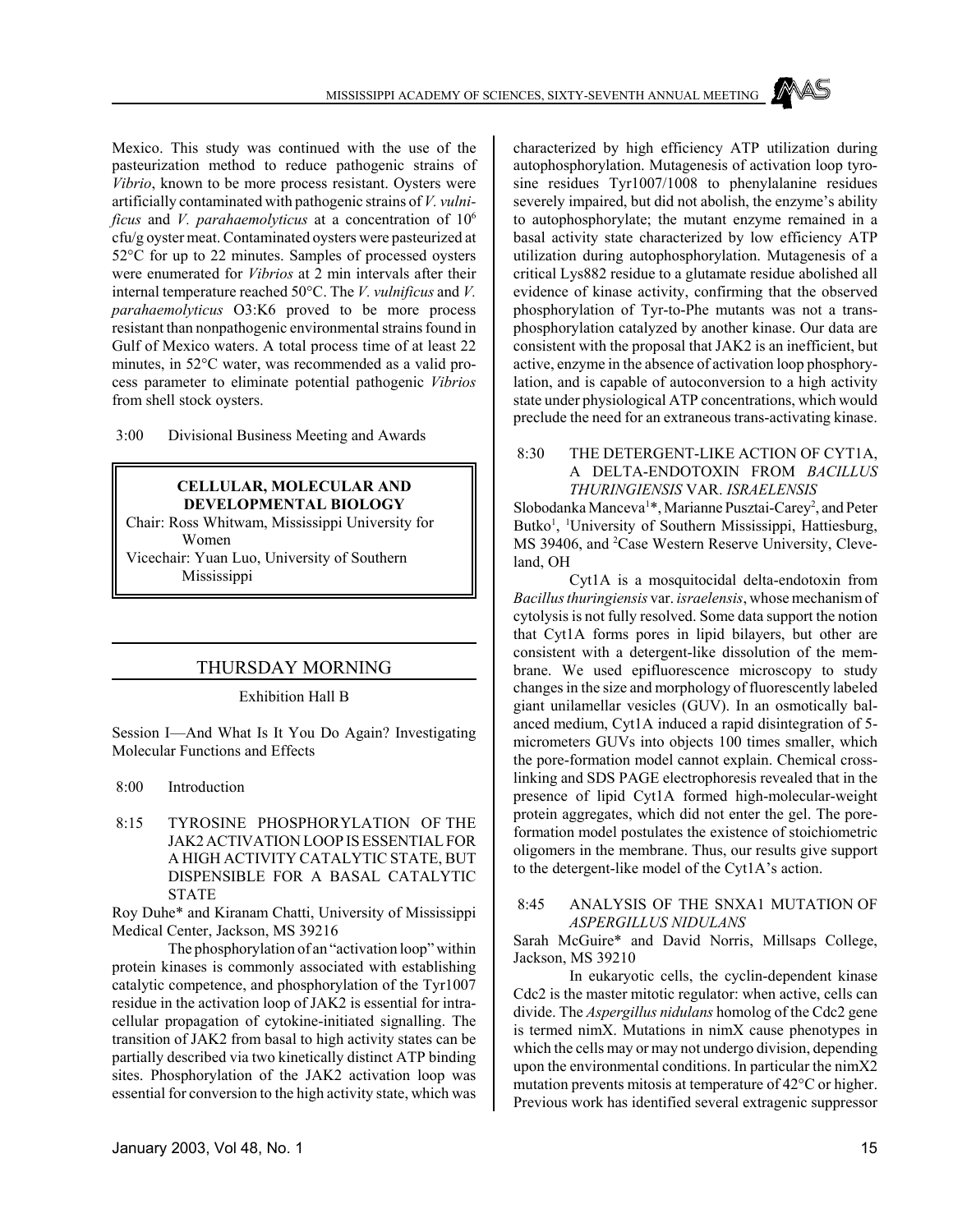mutations of nimX2. The first of these is termed snxA1 (for suppressor of nimX). It allows normal cell division to occur above the restrictive temperature but also confers a cold sensitivity when cultured below 20°C. Evidence from plate and plug growth assays performed as part of this experiment have confirmed the suppressor and cold-sensitive phenotypes of snxA1. Further, nuclear morphology assays conducted have shown that snxA is involved in one of the cell cycle checkpoints, likely between G2 and M. Transformation and cloning have thus far been unsuccessful, but future work will likely lead to the sequencing of the gene and subsequent identification of the protein for which it codes.

 9:00 THE PROTECTION OF RIBULOSE-1,5-BIS-PHOSPHATE CARBOXYLASE/OXYGENASE BY THE SELECTIVELY PERMEABLE PRO-TEIN SHELL OF THE CARBOXYSOME

Eric Williams\*, Gordon C. Cannon, and Sabine Heinhorst, University of Southern Mississippi, Hattiesburg, MS 39406

*Halothiobacillus neapolitanus* carboxysomes are polyhedral proteinaceous micro-compartments that have been shown to contain much of the cell's ribulose-1,5 bisphosphate carboxylase/oxygenase (RuBisCO). To date, RuBisCO is the only protein demonstrated to have enzymatic activity within carboxysomes. Cell growth under  $CO<sub>2</sub>$ limiting conditions results in an increase of carboxysomal RuBisCO levels. Further more, mutants whose RuBisCO is not packaged into carboxysomes require elevated  $CO<sub>2</sub>$  levels for growth, indicating that sequestering of RuBisCO into carboxysomes is essential for efficient  $CO<sub>2</sub>$  fixation. The molecular mechanism by which carboxysomes enhance the catalysis of CO<sub>2</sub> fixation by RuBisCO is not clear. However, RuBisCO is a bi-functional enzyme that catalyzes  $CO<sub>2</sub>$ fixation, in addition to the competitive and wasteful fixation of  $O<sub>2</sub>$ . Therefore, the carboxysomal shell may act as a selectively permeable membrane that excludes  $O<sub>2</sub>$  from RuBisCO inside the carboxysome. To test this hypothesis, carboxylation reaction was measured with intact, *H. neapolitanus* carboxysomes and with free RuBisCO in saturating levels of  $O_2$ . As expected,  $O_2$  acted as a competitive inhibitor of the carboxylation reaction in both free and carboxysome bound enzyme. However, the degree of inhibition was significantly less in intact carboxysomes. To further examine the ratio of carboxylase to oxygenase activity, carboxysomes were subjected to treatments that compromise the integrity of the shell. Preliminary experiments with treatments that disrupt carboxysomal shell suggest a reaction ratio shift towards oxygenation.

- 9:15 Break
- 9:30 MODULATION OF CELL STRESS RESPONSE AND REACTIVE OXYGEN SPECIES PRODUC-TION IN AMYLOID-BETA SECRETING NEU-

### ROBLASTOMA CELLS BY THE GINKGO BILOBA EXTRACT EGb761

Julie Vining Smith\*, Adam J. Burdick, and Yuan Luo, University of Southern Mississippi, Hattiesburg, MS 39406

Standardized Ginkgo biloba extract (EGb761), used extensively in clinical trials, is popularly used in the USA as a natural dietary supplement for memory enhancement, and is being prescribed in European countries for the treatment of cerebral insufficiency, age-related deterioration of mental functions such as that commonly found in Alzheimer's Disease (AD). Recent findings suggest links between AD and deposition of Amyloid Beta-peptide (ABeta), oxidative stress, and apoptosis. Existing pharmacological data and clinical trials show EGb761 to be a potent antioxidant with neuroprotective effects, however specific mechanisms of protection are still being investigated. We examined potential mechanisms of neuroprotection using N2a neuroblastoma cells (wild type), or the ABeta-secreting N2a cell line stably expressing double Swedish mutant human APP695 and exon-9 deleted mutant PS1 (swe/D9). In a recent publication, we showed that in these cells EGb761 caused a marked decrease in caspase-3 activity, a key enzyme in the apoptosis cell-signaling cascade, as well as inhibition of ABeta aggregation. We now additionally suggest that EGb761 provides neuroprotection by modulating multiple cell signaling pathways, including prevention of intracellular oxygen free radical accumulation, and regulating the activity of the Caspase-12 protein, an endoplasmic reticulum-specific caspase capable of initiating a separate, stress-induced apoptosis cascade in response to toxic insults to the cell.

9:45 A P O P T O T I C M A C H I N E R Y IN DIFFERENTIATED PC12 CELLS IS MODULATED BY GINKGO BILOBA EXTRACT EGb761

Adam J. Burdick<sup>1\*</sup>, Julie Vining Smith<sup>1</sup>, Paul Golik<sup>2</sup>, Douglas Wallace<sup>2</sup>, and Yuan Luo<sup>1</sup>, <sup>1</sup>University of Southern Mississippi, Hattiesburg, MS 39406, and <sup>2</sup>Emory University, Atlanta, GA 30322

Recent literature suggests links between oxidative stress and nerve cell death occurring in a variety of neurological disorders, including Alzheimer's Disease. Therefore, the determination of cellular mechanisms of known neuroprotectants such as EGb761, the standardized Ginkgo biloba extract, is important in understanding the molecular basis of neurodegeneration. However, the mechanisms of protection remain unclear. Differentiated PC 12 cells are a well-established cellular model for studying apoptosis and potential neuroprotective mechanisms. We have determined the effects of EGb761 on cellular apoptotic machinery following cellular insult with staurosporine or juglone on PC 12 cells, using assays of intracellular levels of free radicals, cytochrome c release, DNA microarray, and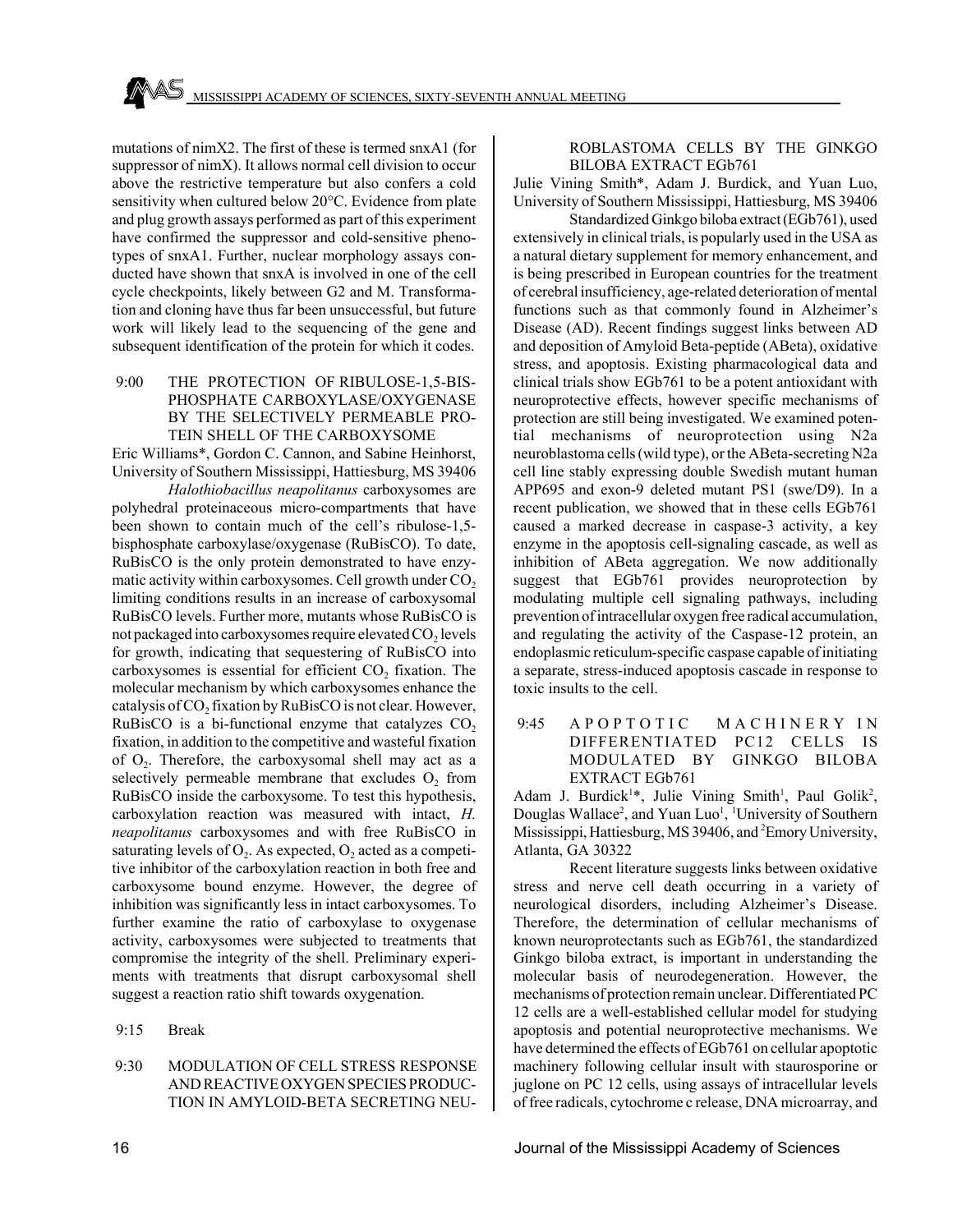Bcl-2 western blotting. Our results show that pre-treatment with EGb761 attenuates the levels of cytochrome c in the cytosol. Data from DNA microarray indicates that transcription of multiple apoptosis-related genes such as Bcl-2 like protein and caspase-12 was up- and downregulated respectively, in cells treated with EGb761. The results of microarray were confirmed with Bcl-2 western blotting indicating that Bcl-2 immunoreactivity is increased in cells pre-treated with EGb761. Free radical analysis indicates a decrease in intracellular hydrogen peroxide in cells pretreated with EGb761. These results suggest that modulation of multiple targets of the cellular apoptotic machinery may, at least in part, mediate the neuroprotective effects of EGb761.

10:00 EGb761 INCREASES OXIDATIVE STRESS RESISTANCE, EXTENDS LIFE SPAN, AND ATTENUATES THE HEAT SHOCK PROTEIN HSP-16 EXPRESSION IN *CAENORHABDITIS ELEGANS*

Amy Strayer\*, Zhixin Wu, Astrid Gutierrez-Zepeda, and Yuan Luo, University of Southern Mississippi, Hattiesburg, MS 39402

EGb761, a standard extract of *Gingko biloba*, has been known to enhance cognition, stress resistance, and longevity in mammals; however, its cellular and molecular mechanisms are still unclear. Using the model nematode organism *Caenorhabditis elegans*, we were able to demonstrate the positive pharmacological effects of EGb761 on oxidative and thermal (heat) stress. EGb761 extended the wild type  $(N2)$  worms' mean and maximum life span when exposed to a mild oxidative stress. EGb761 also increased the N2s resistance to a more severe oxidative stress by 33% and thermal stress by 25%. The effects of EGb761 on the expression of the small heat shock protein hsp-16 was directly observed by the co-expressing gene, hsp: GFP (this strain of worm is known as CL2070). We observed a decrease in the expression of this gene in the nematode when treated with EGb761, indicating that EGb761 aided in protection where heat shock proteins are normally used. Under oxidative stress, CL2070 showed a 21% increase in mean survival when pretreated with EGb761. These results suggest that EGb761, through antioxidative and anti-stress properties, holds protective effects for *C. elegans* under oxidative and thermal stress.

### 10:15 ANALYSIS OF THE ACTIVATOR CPER DURING CHROMATIC ADAPTATION

Lee Peeples\* and David Kehoe, Alcorn State University, Alcorn State, MS 39069, and Indiana University, Bloomington, IN

The cyanobacterium *Fremyella diplosiphon* undergoes complementary chromatic adaptation (CCA) in response to changes in ambient light color. This photoreversible process works optimally in red and green light conditions, is controlled at the transcriptional level, and is regulated by a complex signal transduction pathway. CCA begins with the perception of light by the photoreceptor, RcaE, which initiates a chain of events leading to the expression of either cpcB2A2 in red-light (RL) or cpeBA in green-light (GL). The products of these genes, phycocyanin and phycoerythrin, respectively, accumulate in the lightharvesting complexes of *F. diplosiphon* cells, increasing their ability to absorb photons. A class of mutants was generated which showed no significant accumulation of CpeBA protein in GL while exhibiting normal regulation of cpcB2A2 in RL. Complementation of one of these Turquoise mutants revealed a gene designated cpeR. This gene may act as a global regulator. Mutation of this gene results in no transcript accumulation of either CpeBA or the GL-activated pebAB. To further study CpeR and its role in CCA, it was overexpressed in *E. coli*. CpeR was purified and used to generate antibodies which will be used to further analyze CpeR function. Western hybridization will be used to examine in what light condition(s) the protein is present. The current hypothesis is that CpeR acts as an activator of cpeBA and pebAB expression and thus should be present in GL and absent in RL. Study of CpeR will lead to a better understanding of its role in CCA and elucidating the controlling signal transduction pathway.

10:30 Break

Session II—Is Anybody Else Feeling a Bit Whoozy? Molecular Aspects of Toxicology

11:00 ASSESSMENT OF THE DEVELOPMENTAL TOXICITY OF PEROXISOME PROLIFERATING AGENTS IN THE JAPANESE MEDAKA (*ORYZIAS LATIPES*)

Mary L. Haasch, University of Mississippi, University, MS 38677

The majority of studies assessing the developmental toxicity of peroxisome proliferating agents (PPAs) have been done in mammals. Little is known regarding possible adverse effects to aquatic species. Environmental chemical contamination has been suggested to be a possible causative agent in the decline of wild fish populations. PPA environmental chemical contaminants include plasticizers, solvents, herbicides, lubricants, and pharmaceuticals. The Japanese medaka (*Oryzias latipes*) has previously been used as a developmental model because development within the egg is external, the egg has a clear chorion allowing visualization and the time to hatch is relatively short (10–12 d), yet long enough to easily discern abnormalities. The medaka embryo-larval assay (MELA) was used to assess the developmental toxicity of 1 and 10 ppm di-*n*-butyl phthalate (DBP; plasticizer; 3.59 and 35.9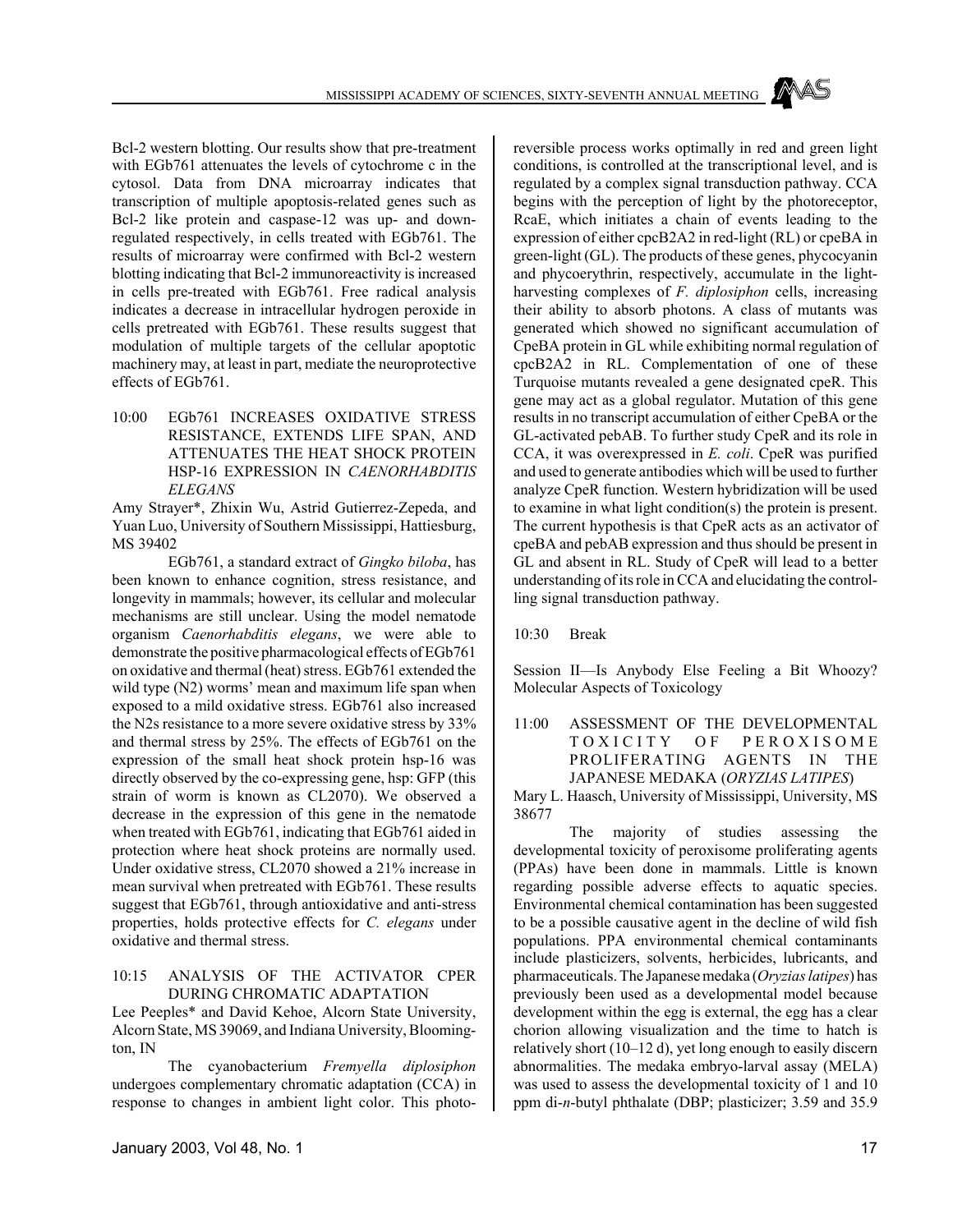nM), perchloroethylene (PCE; tetrachloroethylene; solvent; 6.03 and 60.3 nM), 2,4-dichlorophenoxyacetic acid (2,4-D; herbicide; 4.52 and 45.2 nM) or WY14643 (3.09 and 30.9 nM), a potent model PPA and representative of pharmaceuticals. Developmental abnormalities increased over time and with increasing concentration. DBP produced changes in eye pigmentation, spinal deformities, enlarged gall bladders and cardiovascular abnormalities including tube heart and blood clot formation and delayed or prevented hatching. DBP has been reported to have a mean bioconcentration factor of 167 mg/g. Concentrations of DBP in secondary sewage effluent of 450 ppm have been reported. Taken together these findings suggest that PPAs, when present at concentrations found in secondary sewage effluent, may be an important determinant in declining wild fish populations. Supported by ES07929.

### 11:15 INVESTIGATION OF COPPER TOXICITY ON ZEBRAFISH

Carloas Wilson<sup>1\*</sup>, Mudlagiri B. Goli<sup>1</sup>, Joseph M. Wahome<sup>1</sup>, Mike Mattie<sup>2</sup>, and Jonathan Freedman<sup>2</sup>, <sup>1</sup>Mississippi Valley State University, Itta Bena, MS 38941, and <sup>2</sup>Duke University, Durham, NC 27708

A study was carried out to observe the effect of copper sulfate  $(CuSO<sub>4</sub>)$  on the fast growing embryos of Zebrafish. Embryos were collected approximately three hours after fertilization and were examined for 15 days. The embryos of non-exposed, control embryos started hatching on the third day (13.6% hatched) and eventually 100% hatched by the fifth day. A delay in hatching was observed in embryos that were incubated in copper sulfate. Concentrations of 250 mg CuSO4/L or higher were toxic for the embryos. None of the embryos hatched when the concentration of the metal reached 250 mg/L and higher. A detailed study of the toxic effect of the metal on hatching characteristics will be presented in the meeting.

11:30 BACTERIA ISOLATED FROM SOIL CONTAMINATED WITH POLYCYCLIC AROMATIC HYDROCARBONS ARE RESISTANT TO THE HIGHER MOLECULAR WEIGHT REPRESENTATIVES

Stephen I.N. Ekunwe, Rochelle D. Hunter\*, Huey-Min Hwang, and Lynette Ekunwe, Jackson State University, Jackson, MS 39217

Polycyclic Aromatic Hydrocarbons (PAHs), environmental contaminants made up of fused benzene rings, are byproducts of incomplete combustion of organic matter. Other sources of PAHs include motor vehicle emissions, cigarette smoke and petroleum production and processing. Because many PAHs are toxic and mutagenic, their cleanup is necessary. Low molecular weight PAHs, e.g., naphthalene, phenanthrene, are readily degraded by many soil bacteria, but higher molecular weight PAHs, e.g., pyrenes, are not. Standard bacteria isolation protocol was followed. Partial characterization of the 1 liter pure cultures obtained was done utilizing their Gram staining properties, morphology, and fluorescence. Growth of isolates in the presence or absence of 1-aminopyrene (I-AP) and 1 hydroxypyrene (1-HP) has been evaluated. Results indicate 7 Gram negative and 4 Gram positive rod shaped isolates. Isolates tested so far are resistant to I -AP and 1-HP at the concentration of 10  $\mu$ g/ml. This may suggest potential degradation abilities of the isolates. According to literature, PAH degradation involves an upper and a lower pathway. In the upper pathway, hydroxylation of an aromatic ring to a cis-dihydrodiol is catalyzed by dioxygenase, a multicomponent enzyme consisting of reductase, ferrodoxin, and large and small ironsulfur proteins (ISP). ISP sequence presence may be used to predict PAH degradation capability. Five isolates were found to contain plasmids (12.2 kb). PCR is being used to probe DNA isolated from these bacteria for presence of ISP sequence. Acknowledgements: This work was supported by a grant from the Army Research Office (Grant No. DAAD 19-01-1- 0733), awarded to Jackson State University.

### THURSDAY AFTERNOON

### Exhibition Hall B

Session III—Come Out, Come Out Wherever You Are. Searching for Genes and Proteins

1:30 Introduction

### 1:45 RECOMBINANT EXPRESSION OF SULFITE REDUCTASE FROM *ARABIDOPSIS THALIANA*

Steve Adamson\*, Cecilia Chi-Ham, Sabine Heinhorst, and Gordon C. Cannon, University of Southern Mississippi, Hattiesburg, MS 39406

Plastids are organelles that serve a variety of functions depending on the cell type in which they reside. Replication and expression of their DNA are believed to be involved in coordinating the maturation of immature proplastids into the green chloroplasts of photosynthetic tissue. During this development, dynamic structural changes of the organellar nucleoid have been observed that likely accompany differences in function of the protein-DNA complexes. A major constituent of plastid nucleoids is sulfite reductase (SiR), a siroheme enzyme that also participates in the sulfur assimilation pathway. The protein compacts DNA and inhibits DNA synthesis *in vitro*. To further explore cellular strategies that coordinate which one(s) of the two roles SiR plays in response to internal and external cues, antibodies are needed to locate and quantitate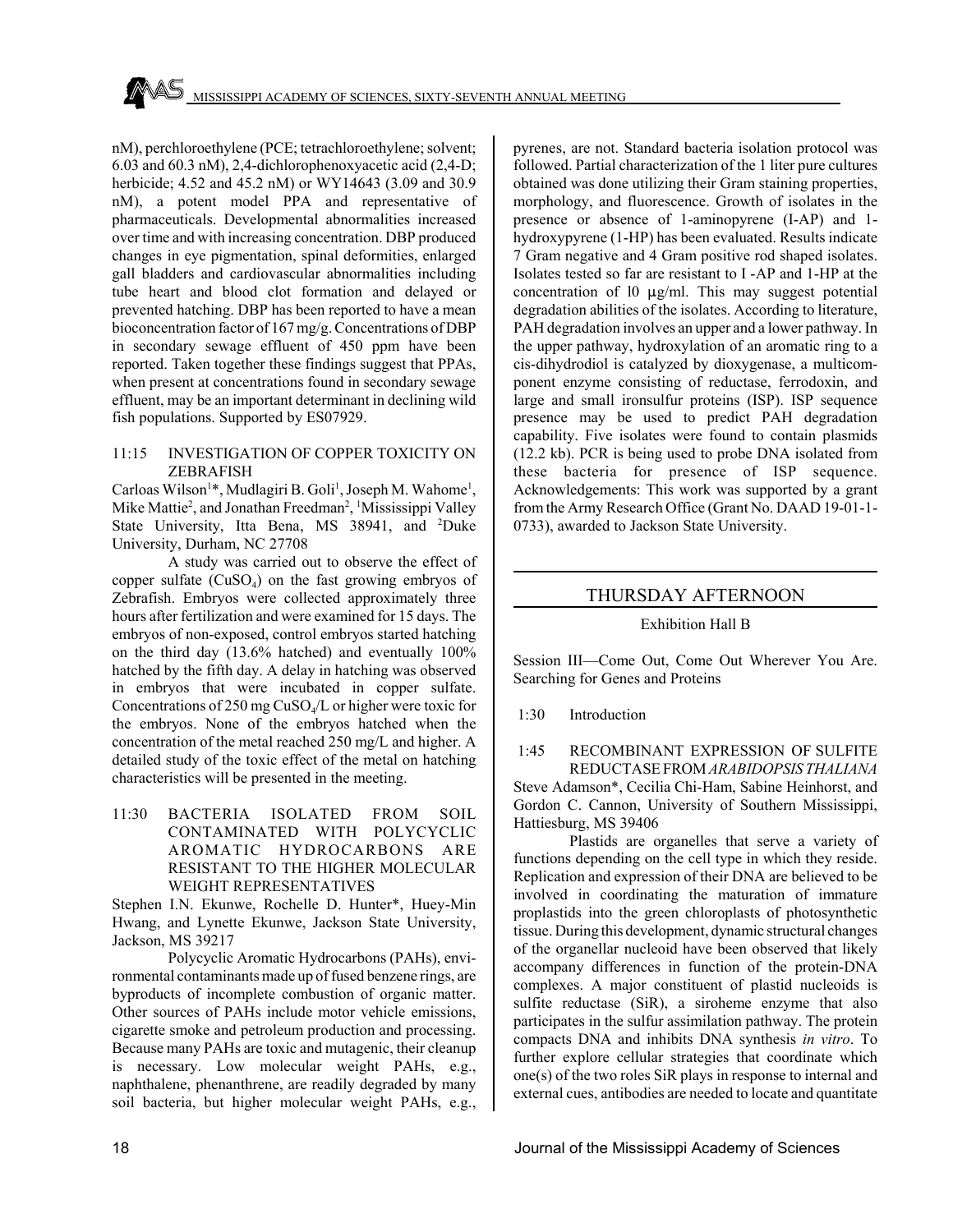the protein. To obtain large amounts of protein, recombinant SiR from *Arabidopsis thaliana* was expressed in *E. coli* as a fusion protein with an intein tag that contains a chitinbinding domain. After purification of the fusion protein on a chitin column, the intein is removed under reducing conditions and recombinant SiR eluted. The chicken antisera against recombinant *A. thaliana* SiR protein are currently being characterized with respect to specificity and crossreactivity towards nucleoid proteins from *Glycine max*.

### 2:00 CLONING OF TWO GENES OF UNKNOWN FUNCTION FROM THE CARBOXYSOME OPERON OF *HALOTHIOBACILLUS NEAPOLI-TANUS* AND DEVELOPMENT OF AN EXPRESSION CONSTRUCT

Devon Ingram<sup>1\*</sup>, Kristi Budzinski<sup>2</sup>, Gordon C. Cannon<sup>2</sup>, and Sabine Heinhorst<sup>2</sup>, <sup>1</sup>Cedar Crest College, Allentown, PA 18104, and <sup>2</sup>University of Southern Mississippi, Hattiesburg, MS 39406

Carboxysomes are the protein bodies of many chemotropic and phototrophic bacteria that enhance the catalytic properties of the resident enzyme, riboluse-1,5 bisphosphate carboxylase/oxygenase, by an as yet illdefined mechanism. While most of the carboxysomal proteins can easily be purified and have been assigned a structural function, the protein products of two open reading frames (*orfA* and *orfB*) in the carboxysome gene cluster of *Halothiobacillus neapolitanus* have not been identified. To be able to determine the role these rather small proteins of apparently low abundance play in carboxysome structure, function and assembly, they have to be overexpressed in a suitable host. To that end, the coding sequences of *orfA* and *orfB* were amplified by the polymerase chain reaction (PCR) using primers that were designed to contain appropriate restriction sites for the pTYB1 vector. After restriction digestion, the amplified fragments were inserted to yield a C-terminal in-frame translational fusion with an intein tag that features a chitin-binding domain. The ligation products were introduced into  $E$ . *coli* DH5 $\alpha$  cells and the presence of the insert was verified by restriction digestion and PCR amplification.

### 2:15 ANALYSIS OF KNOCKOUT LINES FOR INSERTION MUTANTS IN THE SULFITE RE-DUCTASE GENE OF *ARABIDOPSIS THALIANA*

Sudha Sankaran\*, Sabine Heinhorst, and Gordon C. Cannon, University of Southern Mississippi, Hattiesburg, MS 39406

Chloroplasts are semi-autonomous organelles that have their own genome. The organellar DNA is complexed with DNA binding proteins into structures termed nucleoids. Composition and morphology of these nucleoids are vital to the different roles these complexes play in the replication and transcription of the chloroplast genome. One nucleoid associated protein is DCP68, which was identified from *Glycine max* suspension cells was identified as ferredoxin:sulfite reductase. To further delineate the roles this bifunctional protein plays in the chloroplast, T-DNA insertion mutants of *Arabidopsis thaliana* were screened for an insertion in the sulfite reductase gene. Two candidate lines were identified and are currently being characterized. In parallel, post-transcriptional silencing of the sulfite reductase gene is being attempted using an RNA interference (RNAi) construct that is designed to trigger specific degradation of the homologous RNA in the transformants and to allow one to make transgenic plants with a functional knockout of the gene in question. It is hoped that the RNAi approach will reveal important information about the biological effects of a sulfite reductase knockout and of the mechanisms used by the plant to coordinate the two functions of sulfite reductase protein in the chloroplast.

2:30 Break

### 2:45 DEVELOPING A HUMAN LIBRARY SCREEN FOR HUNTINGTIN (HTTQ103) TOXICITY ANTAGONIZERS IN YEAST

Heather Vanpelt<sup>1\*</sup>, Kavita Bapat<sup>2</sup>, and Yuri O. Chernoff<sup>2</sup>, <sup>1</sup>Mississippi University for Women, Columbus, MS 39701, and <sup>2</sup>Georgia Institute of Technology, Atlanta, GA 30332

HttQ103 is a mutant form of the human huntingtin protein which contains an abnormally-long stretch of 103 glutamines. When HttQ103 is transformed into yeast, the glutamine repeats cause a misfolding and aggregation of the protein, resulting in toxic prion formation in the yeast similar to that found in human Huntington's disease. Due to the evolutionary conservation of mechanisms, we believe that there may be compounds similar to those which have been found in yeast (e.g., Hsp104) relieving huntingtin toxicity in human cells. We hope to find human proteins, which when transformed into HttQ103-expressing yeast, can antagonize the toxicity and allow the yeast cells to resume normal growth. If a cDNA can be found in the Human Brain Library which negates the toxicity, it could potentially be used as a gene therapy for patients with Huntington's disease or other prion-associated diseases. The HttQ103 gene along with cDNAs from the Human Brain Library were transformed into yeast and some of these colonies grew to normal size, appearing to not show the effects of huntingtin toxicity. Colonies with normal growth were checked for the spontaneous loss of prion-forming capability. Those that retained the capability had the cDNAcontaining plasmid isolated, transformed into *E. coli*, reisolated from *E. coli*, and transformed back into yeast with the Q103 plasmid to check for reproducibility of the huntingtin toxicity-negating effects.

### 3:00 EXPRESSION OF OPEN READING FRAMES A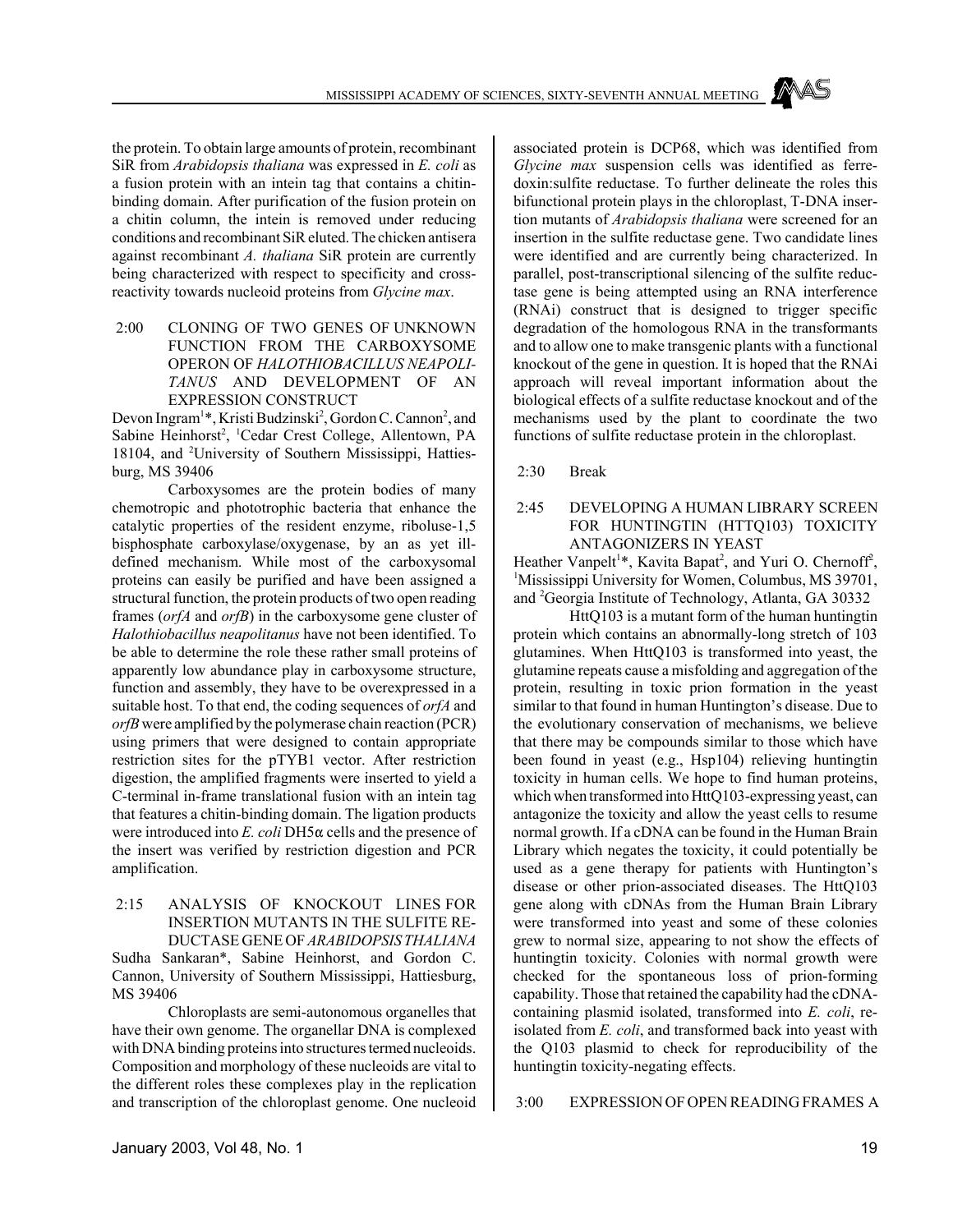### AND B (*ORFA* AND *ORFB*) FROM THE CAR-BOXYSOME OPERON OF *HALOTHIOBACIL-LUS NEAPOLITANUS*

Kristi Budzinski<sup>1</sup>\*, Devon Ingram<sup>2</sup>, Gordon C. Cannon<sup>1</sup>, and Sabine Heinhorst<sup>1</sup>, <sup>1</sup>University of Southern Mississippi, Hattiesburg, MS 39406, and <sup>2</sup>Cedar Crest College, Allentown, PA 18104

Carboxysomes are polyhedral protein nanocompartments found in many chemoautotrophs and in cyanobacteria. Approximately 60% of the carboxysomal protein consists of the  $CO<sub>2</sub>$ -fixing enzyme ribulose-1,5-bisphosphate carboxylase/oxygenase, indicating that the carboxysome serves a function in carbon metabolism. Genetic studies of the carboxysome operon in *Halothiobacillus neapolitanus* have led to the discovery of two open reading frames (*orfA* and *orfB*) that could encode small polypeptides. However, these gene products have not yet been identified in *H. neapolitanus* and do not seem to be structural components of the carboxysome. To develop antibodies against the *orfA* and *orfB* polypeptides and use the antisera to detect the proteins *in vivo* and *in vitro*, the *orfA* and *orfB* genes were cloned into the pTYB1 vector and heterogously-expressed in *E. coli* as an in-frame translational fusion with a selfcleavable intein with a chitin-binding domain. Transformants were screened for the presence of the *orfA* and *orfB* genes by restriction digestion. Positive clones were grown in liquid culture under different conditions and expression of *orfA* and *orfB* was induced by exposure of the cells to IPTG. The fusion protein was purified by chromatography on a chitin affinity column.

### 3:15 METHYL PARATHION INTOXICATION ALTERS THE NEUROCHEMISTRY OF THE SEPTOHIPPOCAMPAL PATHWAY

Ben Quilter\*, N.T. Averett, and J.B. Hutchins, University of Mississippi Medical Center, Jackson, MS 39216

Enzymes called cholinesterases remove acetylcholine from the cholinergic synapse. Methyl parathion (MP), which is converted by the liver into the active metabolite methyl paraoxon, can permanently inhibit these enzymes. MP is also used as a pesticide, and has been used illegally in private residences. Exposure of children to MP has been reported to cause problems with learning and memory. We think that the expression of acetylcholinesterase messenger RNA will be increased in the septal nuclei of mice treated chronically with dermal MP compared to vehicle-treated controls. The expression of cholinergic receptor message, particularly for the m2 muscarinic receptor, should be decreased in the hippocampus of mice treated chronically with dermal MP as compared to vehicle-treated controls. Adult mice (C3H and B6C3F1 strains) were treated daily for seven days using a 10 mg/ml mixture of MP dissolved in ethyl alcohol. The controls are dosed with alcohol. The MP dose is calculated to give 10 mg/kg body weight. The mice were then perfused with fixative for immunohistochemical analysis, or they were killed and their septum or hippocampus were removed and frozen for further analysis. We carried out gene array analysis to determine which genes were up- or downregulated by MP in the septum and hippocampus. We found a number of transmitter-related and apoptosis-related genes that changed their expression levels after MP treatment. Support provided by the Howard Hughes Medical Institute 51000122 and Centers for Disease Control and Prevention R06/CCR419466.

### 3:15 Session IV—Poster Carnivale!

### MATURATION OF DENDRITIC CELLS FOR CANCER IMMUNOTHERAPY

Antoinette L. Walker<sup>1\*</sup>, James Kobie<sup>2</sup>, and Emmanuel Akporiaye<sup>2</sup>, <sup>1</sup>Tougaloo College, Tougaloo, MS 39174, and <sup>2</sup> University of Arizona, Tucson, AZ 85721

Cancer is a group of diseases characterized by uncontrolled growth and spread of abnormal cells. Dendritic cells (DCs) are antigen-presenting cells that stimulate immune responses. This experiment was designed to develop a more efficient method to generate mature dendritic cells for cancer immunotherapy. Mature DCs express high levels of major histocompatability complex (MHC) class I and II molecules and co-stimulatory molecules (CD80, CD86, and CD40). Mature DCs are effective at presenting tumor antigens to T cells. The stimulated T cells develop into cytotoxic T cells, which encounter the tumor antigens and kill the tumor cells. Tumor Necrosis Factor Alpha (TNF- $\alpha$ ) is a cytokine that contributes to the maturation of dendritic cells. Prostaglandin E2 (PGE2) is an immunomodulator that upregulates the expression of MHC molecules and costimulatory molecules on DCs. The murine DCs were treated with maturation factors TNF- $\alpha$ , PGE2, or TNF- $\alpha$  + PGE2 and analyzed by flow cytometry. Dendritic cells treated with the maturation factors had a higher expression of co-stimulatory molecules and MHC class II molecules than the DCs that remained untreated.

### CORRELATION BETWEEN GROWTH PROCESSES AND GENETIC ENDPOINTS

Babu P. Patlolla<sup>1\*</sup>, Anita K. Patlolla<sup>2</sup>, and B.S. Sekhon<sup>2</sup>, <sup>1</sup>Alcorn State University, Alcorn State, MS 39096, and 2 Jackson State University, Jackson, MS 39217

Halogenated aliphatic hydrocarbons have long been regarded as pharmacological and toxicological entities. Human exposure to complex mixtures of chlorinated compounds has been extensive and effects following long-term exposure to them can be investigated through toxicological laboratory studies. In the present study the effects of three chlorinated hydrocarbons (1,1-dichloroethane; 1,1,1-tri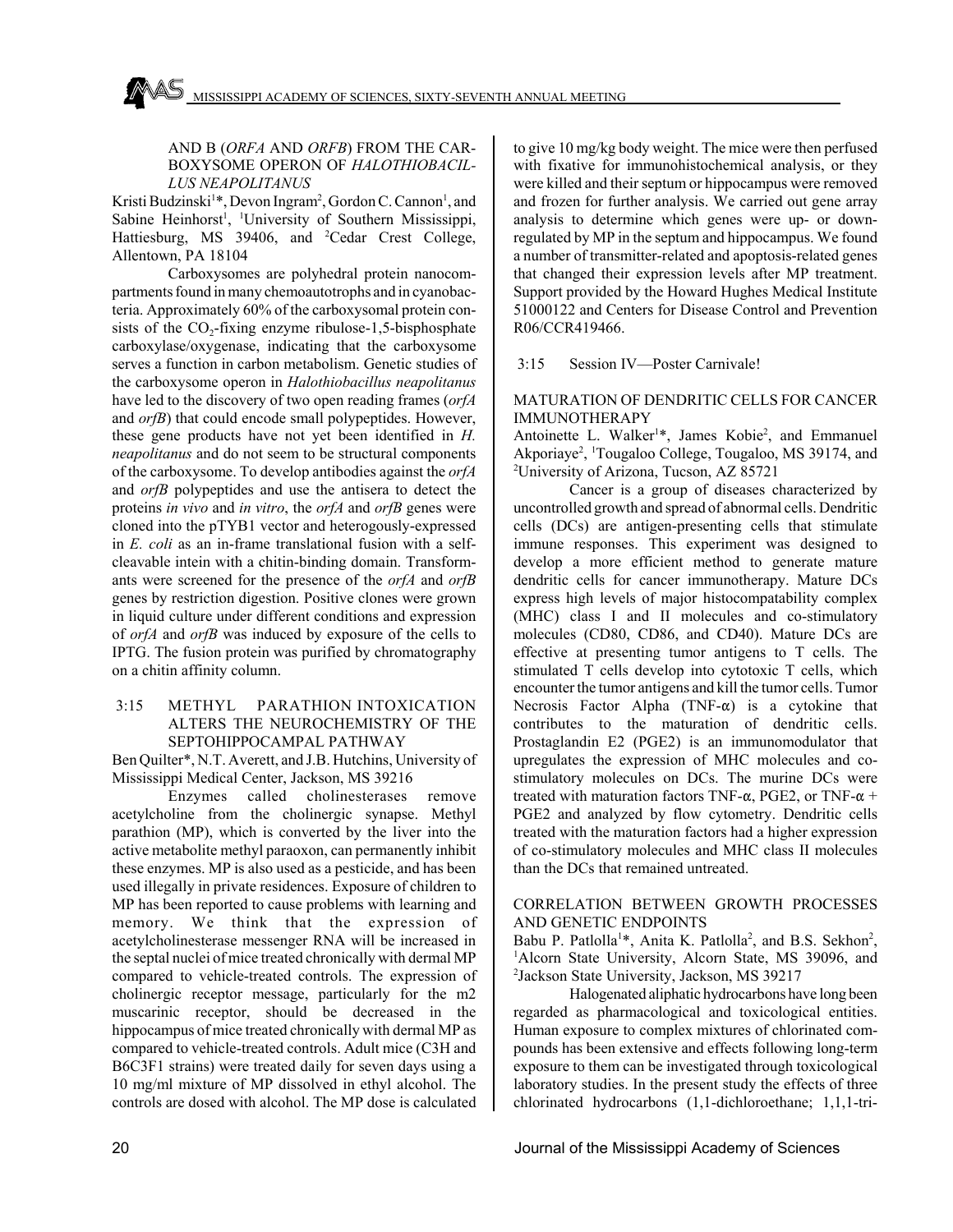chloroethane and 1,1,2,2-tetrachloroethane) on growth in plants are compared with the effects of the same chlorinated compounds on genetic endpoints in mice. Four different concentrations of each chemical were used in this study. Correlation coefficients (r-values) were calculated to establish the correlation and further confirmed by the Zvalues. There was a strong negative correlation between the shoot length of *Zea mays* and chromosomal aberrations in mice bone marrow for 1,1-dichloroethane  $(r-value =$  $-0.9400$ ), for 1,1,1-trichloroethane (r-value =  $-0.9249$ ) and for  $1,1,2,2$ -tetrachloroethane (r-value =  $-0.8925$ ). The results of this investigation indicated that observing their effects on shoot length, thus reducing the unwanted usage of animals, could monitor the harmful effects of chlorinated hydrocarbons.

### A SIMPLE METHOD FOR HIGH RESOLUTION RANDOM AMPLIFIED POLYMORPHIC DNAs ASSAYS IN PLANT POPULATIONS

Janet Marie Gibson McDaniel\* and Robert G. Hamilton, Mississippi College, Clinton, MS 39058

Using 43 cm x 0.45 mm 5% polyacrylamide gels and silver staining has been a high quality method for the detection and analysis of random amplified polymorphic DNAs (RAPDs). This method is, however, time consuming and tedious. We developed 8 cm x 1.0 mm 5% polyacrylamide gels as an equally high quality method for the analysis of RAPDs fragments. The 8 cm x 1 mm gels can be purchased pre-made, and do not have to be electrophoresed at high power levels. Electrophoresis at 4 mA for 11 hours produced very high quality data on the 8 cm x 1.0 mm gels for DNA fragments ranging in size from about 400 bp to about 1000 bp in length. The range in size of fragments that can be visualized on a single gel is the major limitation of the 8 cm gel over the 45 cm gel. Silver staining the 8 cm x 1.0 mm gels is much easier than silver staining the 43 cm x 0.45 cm gels, as there is no requirement to separate the plates such that the gel remains adhered to one plate. Measurement of fragment sizes can be completed manually using semi log graph paper with just one logarithmic series, as all DNA fragment sizes are in the hundreds of base pairs. The use of an 8 cm x 1.0 mm polyacrylamide gel allows high quality visualization and analysis of RAPDs to be completed under a much greater diversity of laboratory conditions, as it requires far preparation and less technical expertise.

### THE EXPRESSION OF THE TROL GENE'S THIRD DOMAIN, TROL III

Caronda Moore<sup>1\*</sup>, Sumana Datta<sup>2</sup>, and Derek Crunk<sup>2</sup>, <sup>1</sup>Jackson State University, Jackson, MS 39217, and <sup>2</sup>Texas A&M University, College Station, TX 77843

The research project was a part of an ongoing project to express the five domains of the trol gene, a mutant

gene in the fruit fly *Drosphilia melanogaster*. The project focused on the third domain in order to determine what role does the third domain of the trol gene play in the stimulation of the growth hormone FGF. Studies have shown that the FGF growth hormone is needed for stem cell division in early development. The procedure for expressing the third domain were to put together a DNA construct and inject it into the neuroblast of the fly. ANA cDNA, which is about 2.5 kb, was purified out of a pBS vector as the insert. pUAST, which is about 9kb, was purified as the cloning vector with flanking restriction sites. The ANA insert was ligated into the pUAST vector, and the ANA coding sequence was cut out leaving behind a signal peptide which will release the trol III (received from yellow white genomic DNA) from the cell therefore expressing it. The ANA and pUAST were ligated together, but it was noticed that the ANA insert was turned the wrong way (viewed through gel electrophoresis). This problem was approached with several different techniques, including trying to recut the transformed ANA/pUAST with restriction enzymes. The trol III sequence was successfully PCRed but not yet ligated and transformed with the ANA/pUAST. The construct has not been injected into the neuroblast.

### GEOGRAPHIC DISTINCTNESS OF *ESCHERICHIA COLI* IN SEAGULLS BETWEEN GULFPORT, MS, AND DAUPHIN ISLAND, AL, AS DETERMINED BY BOX-PCR DNA FINGERPRINTING

David Oliver\*, Wail M. Hassan, Dawn Rebarchik, R.D. Ellender, and Shiao Y. Wang, University of Southern Mississippi, Hattiesburg, MS 39406

Fecal coliform bacteria is an environmental pollutant and high counts cause the closure of recreational waters and oyster harvest areas. Bacterial source tracking methods compare bacteria from environmental samples to isolates of known animal source to ascertain the likely animal origin of the environmental sample. Because the tracking method compares environmental isolates to those in a database, an important consideration is geographic distinctness of isolates. If fecal coliform bacteria from an animal species appear similar over a wide geographic area, information in the database can then be used to infer the animal origin of isolates from the same broad area. The present study compares the BOX-PCR DNA fingerprints of *Escherichia coli* isolates from seagulls in Gulfport, Mississippi and Dauphin Island, Alabama to determine whether seagulls harbored distinct *E. coli* populations based on geographic location. A total of 32 seagull samples and 168 *E. coli* isolates were included in the study. The two most basal branches of the dendrogram using BOX-PCR DNA fingerprints showed distinctive clustering of isolates based on geographic location. In one, 31 of 37 isolates (84%) were from Gulfport seagulls. In the other, 47 of 55 isolates (85%) were from Dauphin Island seagulls. Our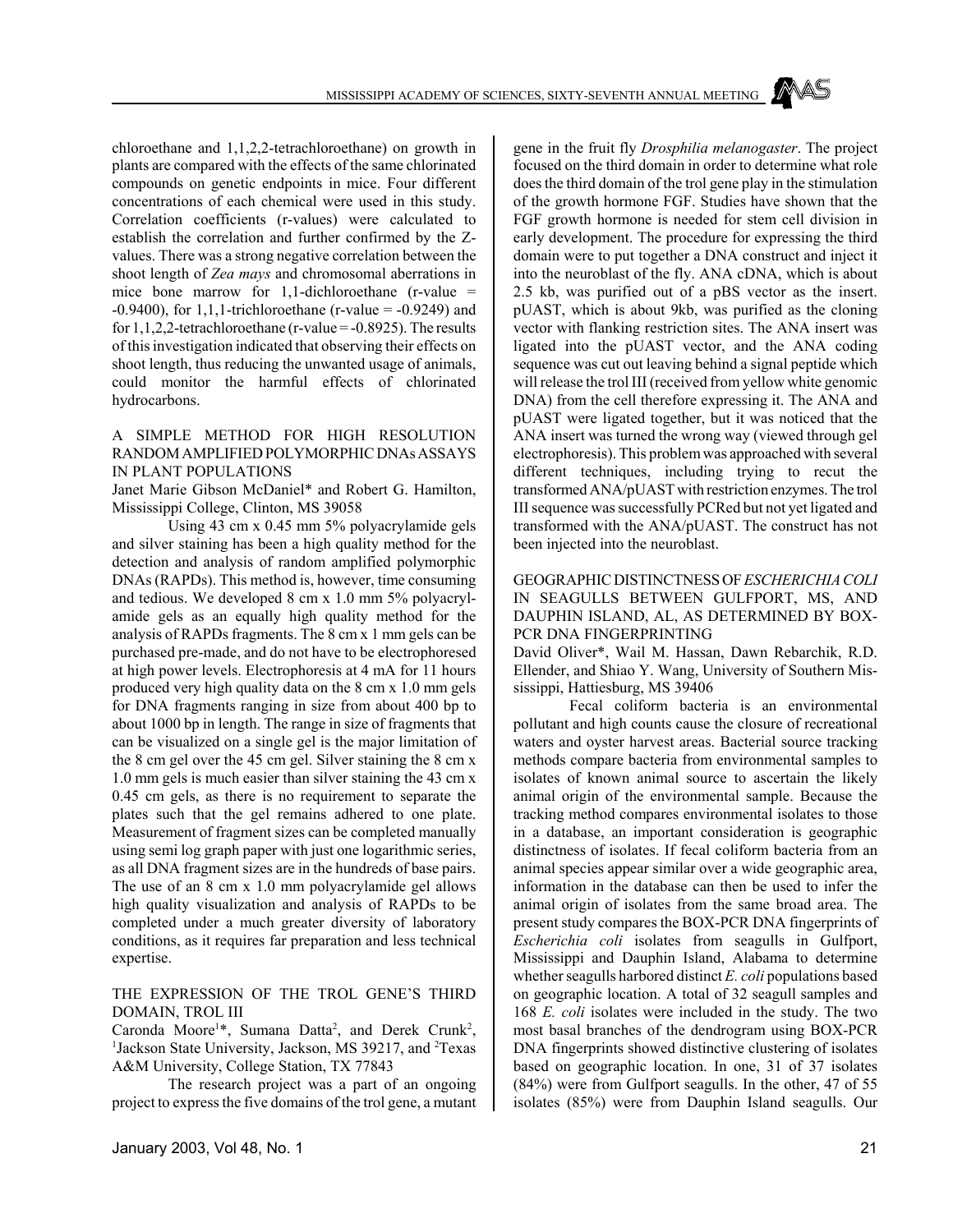

results suggest that geographic location should be considered when BOX-PCR is used in bacterial source tracking.

#### TARGETED DELIVERY OF THERMALLY SENSITIVE CYTOTOXIC POLYPEPTIDES

Gene L. Bidwell III, Melissa A. Skertich, and Drazen Raucher\*, University of Mississippi Medical Center, Jackson, MS 39216

To improve specificity and efficacy, while at the same time reduce toxicity caused by the current anticancer treatments, we developed a thermally targeted polypeptidemediated therapeutic delivery vehicle. The design of this therapeutic delivery vehicle is based on elastin-like polypeptide (ELP), which is soluble in aqueous solution below physiological temperature (37°C), but aggregates when the temperature is raised above 41°C. Therefore, intravenously delivered ELP polymers are rapidly cleared under physiological conditions, but they accumulate at targeted diseased sites where local heat (41–43°C) is applied. We modified the coding sequence for ELP by addition of penetratin and a cytotoxic peptide, and expressed and purified from *E. coli*. Penetratin represents a membrane translocating sequence from helix 3 of Antennapedia, which mediates intracellular uptake of large ELP aggregates and increases its uptake by more than 100-fold in HeLa cells. The cytotoxic peptide is derived from helix 1 of c-Myc. It has been shown that this peptide prevents c-Myc DNA binding and inhibits cell proliferation. The cytotoxicity, uptake, and localization of this ELP construct are examined by MTS assay, flow cytometry, and confocal fluorescence microscopy, respectively.

### REGULATION OF THE MN/CA9 PROMOTER IN RENAL CELL CARCINOMA

Shenekia A. Wells\* and Thomas A. Gardner, Alcorn State University, Alcorn State, MS 39069, and Indiana University School of Medicine, Indianapolis, IN 46202

MN/CA9 is a tumor-associated antigen that was originally detected in human cervical carcinoma HeLa cells. It is a member of the carbonic anhydrase (CA) family and is speculated to be a potential marker and key target for gene therapy of the most common kidney cancer, Renal Cell Carcinoma (RCC). The MN/CA9 antigen is expressed in more than 90% of RCC and other cancer cells with malignant phenotypes in the cervix and ovaries of females. Despite all of the remarkable ways of using this antigen, the mechanism controlling the regulation in RCC has yet to be determined. This research explores the usage of the MN/CA9 promoter in gene therapy for RCC and mechanisms controlling its expression in RCC.

### EFFECTS OF MONOTERPENES ON THE SERUM-INDUCED MORPHOLOGICAL CHANGE OF *CANDIDA*

*ALBICANS*

Roger D. Holloway\* and Paul McGeady, Alcorn State University, Alcorn State, MS 39069, and Clark Atlanta University, Atlanta, GA 30314

Perillyl alcohol and carveol were shown to inhibit the transformation of *Candida albicans* to a filamentous form, but not at a higher concentration than was previously shown for the corresponding aldehyde (perillyl aldehyde) and ketone (carvone). This morphological change is associated with *C. albicans* pathogenthcity; hence these naturally occurring monoterpenes are not suitable lead compounds in the development of therapeutic agents against *C. albicans* infections.

### USING RAPID IDENTIFICATION TEST TO CATALOG THE DIFFERENT STRAINS OF *E. COLI*

Valarie Acoff\*, Al Mikell, and Trent Fivecoat, University of Mississippi, University, MS 38677

Recently, pathogenic strains of *Escherichia coli* have emerged. They are common in feces of warm-blooded terrestrial animals. *E. coli* is known as an indicator bacteria and strain for fecal pollution. It is an enterotoxigenic organism that is spread by fecal contamination of animal or human origin to food and water. This research was based on a series of procedures where seven samples were collected from seven domesticated and wildlife animals. Growth and isolation of the different bacteria were conducted on selective media to the third generation where suspected *E. coli* development was detected. By using commercial kit system identification, different strains of *E. coli* and other bacteria were identified and characterized. In addition to identification, a B-antigen specific test for O157:H7 enterohaemorrhagic *E. coli* strain was conducted on all *E. coli* samples. This test is called the Pro-Lab *E. coli* O157 Latex Test Reagent Kit. It is an agglutination test kit specifically for identifying the serogroup O157 antigen on selective media. Once this experiment was conducted, the results identified specific virulence factors, bacteria, and strains. Overall, this research identified and cataloged no pathogenic strains of *E. coli*.

### HUNTINGTONS AGGREGATES VISUALIZED IN LIVING COLORS

Akita Evans\* and Lois Greene, Tougaloo College, Tougaloo, MS 39174, and National Institute of Health, National Heart, Lung, and Blood Institute, Bethesda, MD 20892

Huntington's Disease (HD) is a fatal neurodegenerative disease with clinical manifestations including progressive dementia, psychiatric symptoms, and movement disorder. It is characterized by an unusually long CAG expansion on the huntingtin gene giving rise to a very long polyglutamine repeat at its amino end. The affect of HD aggregates in cellular pathogenesis is not known. Through the use of spectro-proteins with different polymerization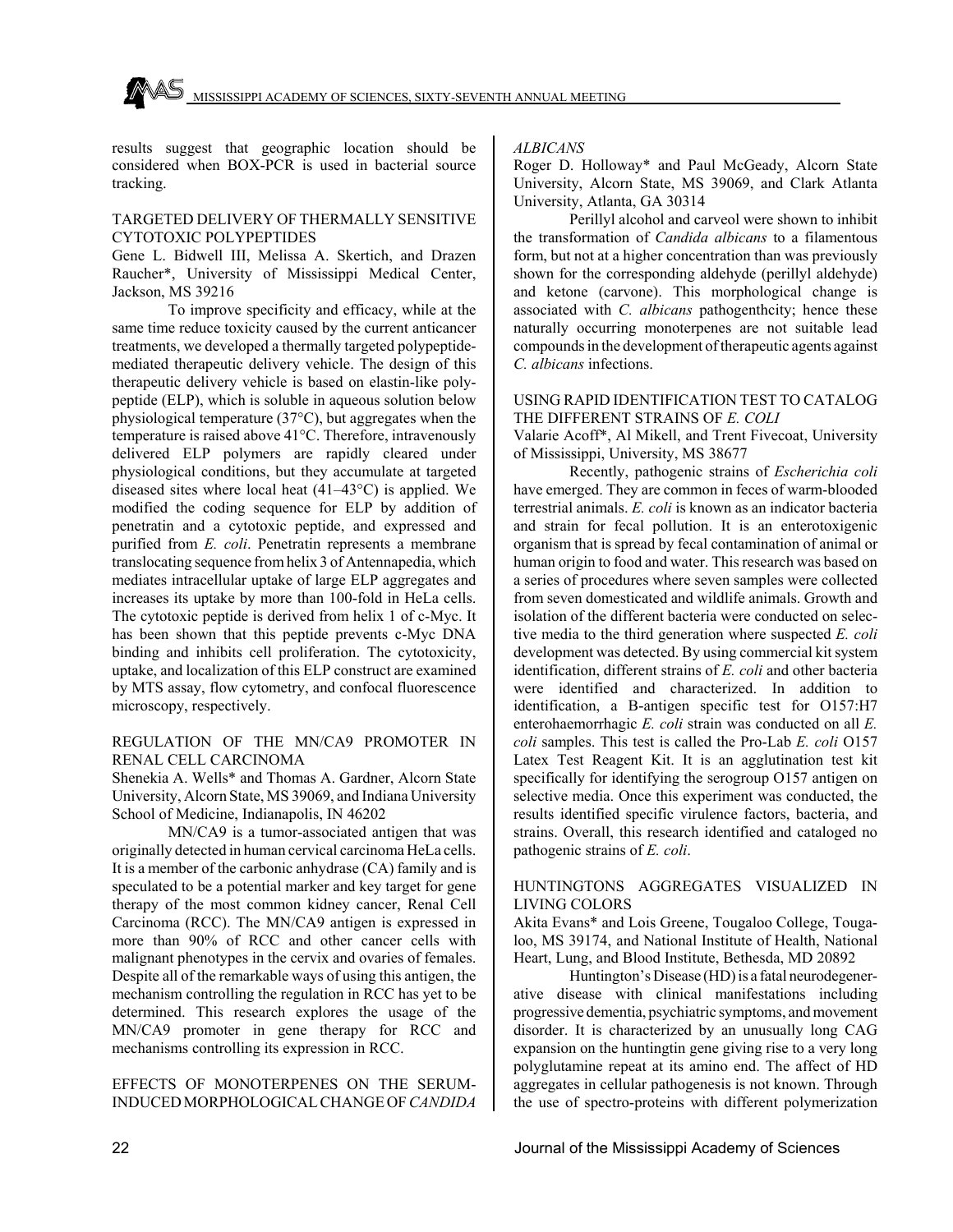properties—Green Fluorescent Protein (GFP), a monomer, and DsRed, a tetramer—the effect of huntingtin aggregation with the two spectral variants was determined. DsRed huntingtin formed many aggregates throughout the cytosol of cells, whereas GFP huntingtin formed aggregates in the nucleus and usually one large one at the MTOC. In addition, DsRed promoted the aggregation of GFP huntingtin. With these findings, future studies can be done relating the lethality of the huntingtin to aggregation.

### ALTERATION OF PROTEIN EXPRESSION IN MURINE IMMUNE CELLS DUE TO ESTRADIOL AND BIS-PHENOL A EXPOSURE

Derese Getnet, Ella Lazo, and Rebecca Roberts\*, Ursinus College, Collegeville, PA 19426

The discovery of estrogen receptors (ER) on lymphocytes and antigen presenting cells (APCs) has sparked a growing interest in the role of estrogen (E2) in cell-mediated immunity. Antigen presentation in uterine and vaginal cells of rats has been demonstrated to be under the regulation of estrogen. The mechanisms of action by which estrogen and estrogenic endocrine-disrupting chemicals (EEDCs) affect cellular function is not fully understood. Bisphenol-A (BPA), an EEDC, is used as a monomer in polycarbonate plastic production. Here, we report the effect of E2 and BPA on the protein expression of splenocytes and dendritic cells. Splenocytes from three strains of mice and a murine dendritic cell line were exposed to BPA and E2 in culture. Protein expression in treated samples was altered compared to controls. However, expression of the endosomal cysteine protease cathepsin L did not appear to be affected.

### FRIDAY MORNING

### Exhibition Hall B

Session V—Special Joint Session with Mississippi Functional Genomics Network

8:30 BRIN Meeting and Presentations

See program on page 25.

### FRIDAY AFTERNOON

### Exhibition Hall B

Session VI—It's an RNA World, We Just Live in It. Ribozymes

1:00 Introduction

#### 1:15 PROBING RNA CONFORMATION CHANGES BY FLUORESCENCE SPECTROSCOPY

Peter Butko\* and Michelle Magee, University of Southern Mississippi, Hattiesburg, MS 39406, and Centenary College, Shreveport, LA 71134

Flavine adenine dinucleotide (FAD) exhibits fluorescence due to its isoalloxazine conjugated ring structure. In principle, this fluorescence can be used as a tool to detect conformation changes in FAD-coupled macromolecules. We tested this with the recently synthesized RNA ribozymes, able to catalyze the synthesis of flavine adenine dinucleotide (FAD) from flavine mononucleotide (FMN). It is known from kinetic data that these ribozymes require the presence of divalent cations  $Mn^{+}$  and possibly  $Ca^{++}$ . We used fluorescence spectroscopy of FAD-RNA to study the possible effect of the cations on the structure of the ribozyme. None of the tested cations influenced fluorescence of free FAD, but  $Mn^{++}$  caused a significant increase in fluorescence of FAD-RNA, which is ascribed to a Mn-induced conformation change in RNA. We conclude that FAD fluorescence can be used to monitor conformation changes in FAD-ribozymes. The current results will be confirmed and extended by time-resolved fluorescence spectroscopy.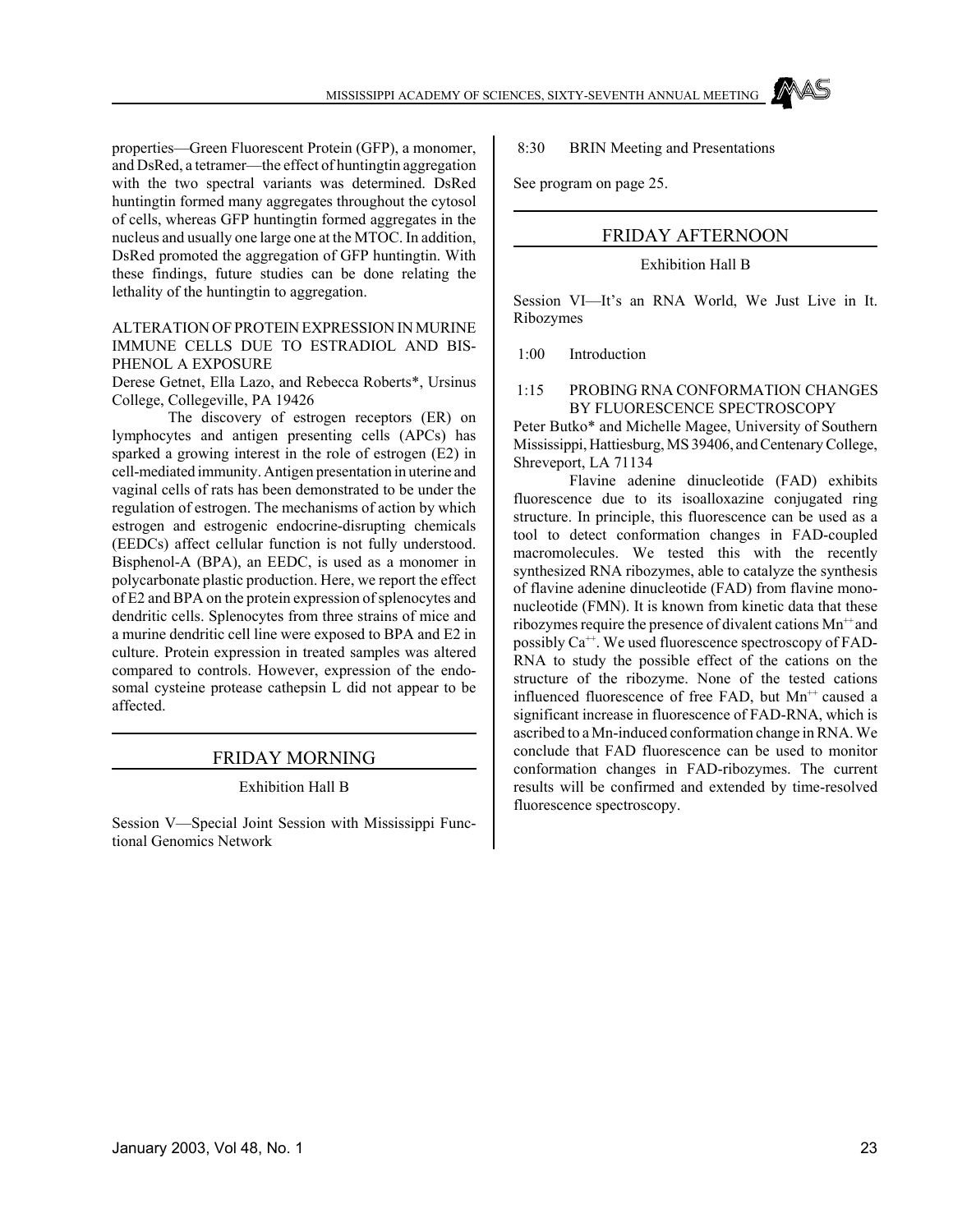# **Funding Opportunities**

# **Mississippi Functional Genomics Network funded by NIH-NCRR**

Funding currently available for biomedical and biotechnology research in Mississippi:

## 9**Seed Grants**

### 9**Small Equipment Grants**

### 9**Summer Research and Travel Grants**

MFGN is an initiative funded by the National Institutes of Health to facilitate biomedical research in Mississippi. In addition to funding opportunities, MFGN has five research facilities with state-of-the-art equipment available for use by scientists in Mississippi, including:

## 9**Genomics Facilities**

### 9**Proteomics Facility**

### 9**Imaging Facility**

Be sure to visit the MFGN Web site (mfgn.usm.edu) that now includes a message board and chat room to keep you aware of recent developments.

### **For further information contact**

Martha Sparrow, Network Coordinator University of Southern Mississippi Department of Biological Sciences Hattiesburg, MS 39406-5018 Tel: (601)266-5201 E-mail: genomics@usm.edu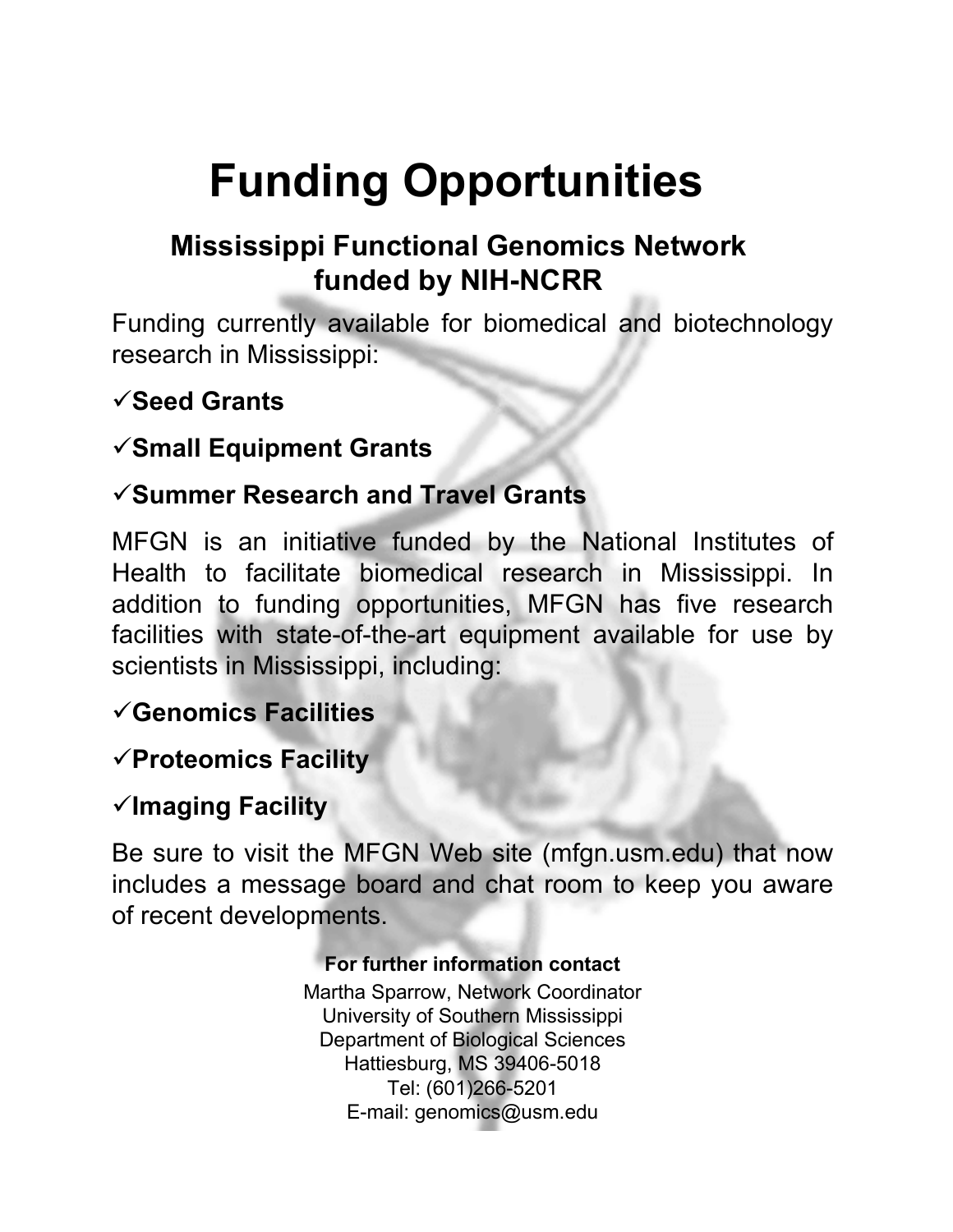# **MFGN Session at the MAS February 14, 2003**

### **8:30-11:30 a.m.**

## **I. Introduction-George Santangelo (8:30-8:40)**

## **II. Facilities-George Santangelo (8:40-9:55)**

- A. Proteomics-Alan Wood
- B. Cellomics-Paul Tchounwou
- C. Pharmacogenetics-John Williamson
- D. Genomics-Don Sittman
- E. Imaging-Rebecca Phelps

### **III. Training and Mentoring Core-Glen Shearer (9:55-10:50)**

- A. Overview of Criteria
- B. 2002 Awards
	- 1. REO- Susan Pedigo
	- 2. SIDeR- Cindy Wolfe and Mona Norcum
	- 3. SGO- Jinghe Mao and Gregory Chinchar
- **IV. Bioinformatics-Mo Elasri (10:50-11:10)**
- **V. Web Site-Terry Haley (11:10-11:30)**
- **VI. Question/Answer (11:30-)**
- **VII. Adjourn**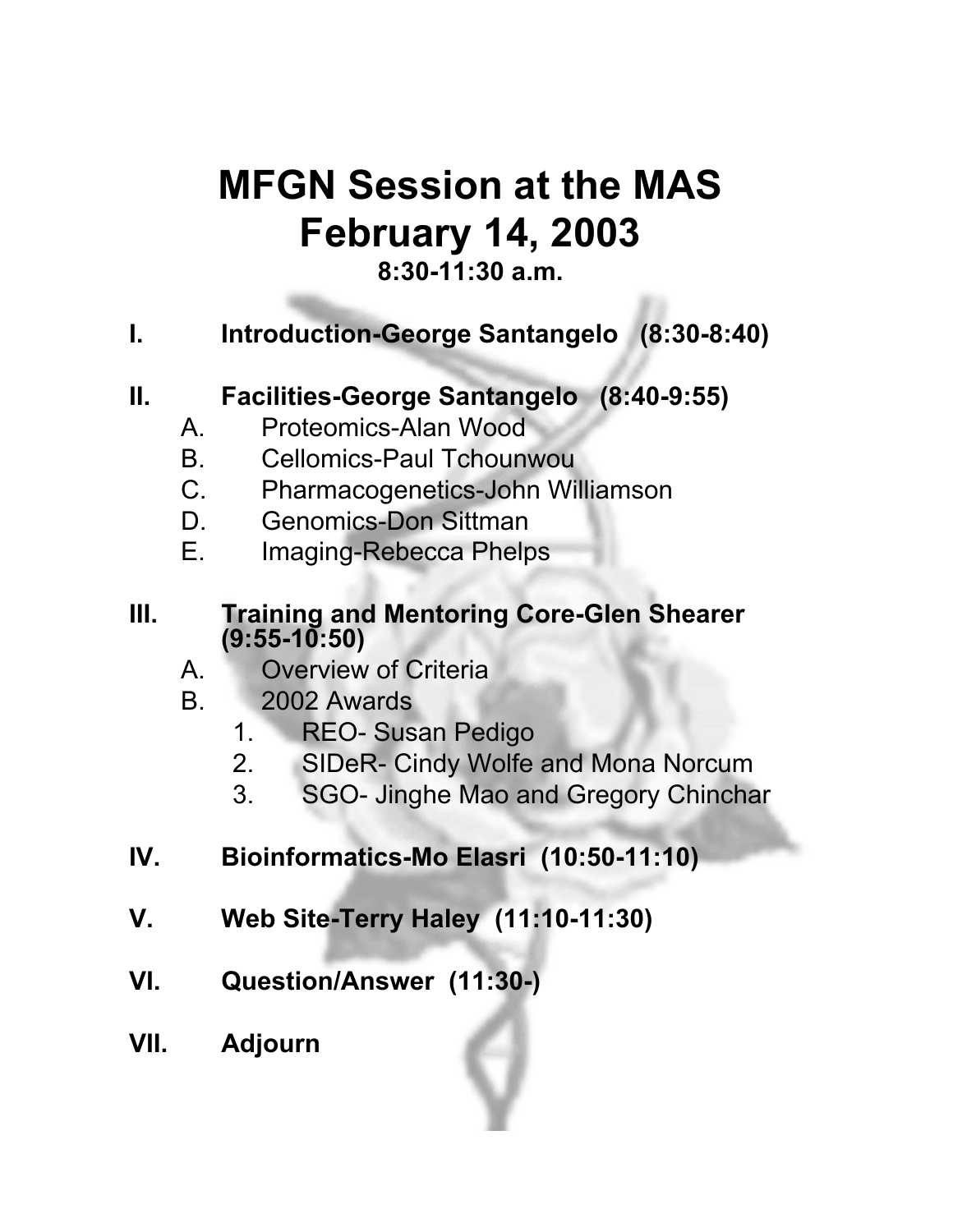### 1:30 RIBOZYME KINETICS

Jason Manning\*, Tricia M. Coleman, and Faqing Huang, University of Southern Mississippi, Hattiesburg, MS 39406

The 'RNA world' hypothesis posits that early life forms employed RNA as both an informational and catalytic molecule. In this preprotein world, RNA served the role of both DNA (informational) and proteins (catalytic). A technique known as *in vitro* selection has been used in the isolation of numerous artificial catalytic RNA molecules in various research laboratories. Although catalytic RNA (ribozymes) cannot enhance catalytic rates as efficiently as protein enzymes, they can increase the rate of reactions significantly. Kinetic characterization of ribozymes can give valuable information about reaction mechanisms and a standard for the "fitness" of a ribozyme. A series of thioester synthase ribozymes have previously been isolated in our laboratory from size heterogeneous pools containing random regions of 30, 60, 100, and 140 nucleotides. Ribozymes isolated from the 100 N size group  $(N =$  number of nucleotides) were characterized kinetically by standard Michaelis-Menten kinetics. Each active thioester synthase ribozyme sequence was allowed to react with different concentrations of substrate Biotin-AMP for varying times to yield apparent first order rates. These rates were then plotted versus substrate concentrations to give kinetic parameters of  $k_{\text{cat}}$  and  $K_{\text{M}}$ . The kinetic parameters for each sequence from this size group were compared to each other to determine the most efficient ribozymes. Reaction rates for individual ribozymes from the 100 N group could then be compared to ribozymes from the other three size groups in order to form conclusions about the size versus activity relationship for thioester synthesis by RNA.

### 1:45 *IN VITRO* SELECTION OF A MINIMUM RNA LIGASE

Guocan Wang\* and Faqing Huang, University of Southern Mississippi, Hattiesburg, MS 39406

The "RNA world" hypothesis proposes that RNA performed both genomic and catalytic functions in the very early history of life on earth. In such an RNA world, RNA should have performed similar biochemical reactions as protein enzymes do in modern biology. Relatively large RNA can form complex structures and can potentially perform sophisticated catalytic functions. However, synthesis of large sizes of RNA was thought to be very difficult by RNA alone, based on known efficiency and accuracy of RNA catalysis. Therefore, there exists a fundamental problem of how the first large RNA arose. Large RNA can be made by two different mechanisms: (1) stepwise addition of nucleotides to an existing RNA chain or (2) ligation of two or more short RNA pieces. The first mechanism is used by current biology to make RNA. However, we believe that the second mechanism may be advantageous to synthesize large RNA by primitive catalytic

RNA, and ribozymes with RNA ligation activity might have been an essential catalytic activity in the RNA world. We are using SELEX to isolate minimum RNA ligase sequences. Unlike conventional SELEX, an 18-nucleotide complete random RNA library without constant flanking primer sequences is being used in order to remove the effect of primer regions. The selection process involves a combination of RNA/DNA ligation, dephosphorylation, phosphorylation, and restriction enzyme digestion, in addition to reverse transcription, PCR, and *in vitro* transcription. Isolated ribozymes are expected to catalyze the formation of RNA dimer, trimer, etc. Our results will define the minimum sequence requirement for an RNA ligase, which can be used to evaluate the complexity of an early RNA world.

### 2:00 RNA-CATALYZED PEPTIDE FORMATION FROM ACYL CoA

Na Li\* and Faqing Huang, University of Southern Mississippi, Hattiesburg, MS 39406

Many toxins and antibiotics, such as  $\alpha$ -amanitin, cyclosporin, vancomycin, contain both D- and L-forms of amino acids connected by peptide bonds. These peptide bonds are made not by ribosomes, but rather by large protein complexes called nonribosomal polypeptide synthetases (NRPS). The NRPS, by modular design, define the sequence of antibiotics. In the process of antibiotic peptide synthesis, amino acids are first activated and attached to pantetheinyl groups as thioesters, followed by peptide bond formation. Having succeeded in isolating ribozymes making CoA and its thioesters, we are isolating new ribozymes by SELEX from random RNA libraries to catalyze the peptide bond formation from acyl CoA. The experiment was designed according to the mechanism of NRPS. The results will provide evidence to support our hypothesis of RNA-based metabolic pathways (metabolic ribozymes). Integration of our *in vitro*-generated various ribozyme activities may lead to novel antibiotic synthesis through rational modular ribozyme design. It is conceivable that modular multicomponent RNA systems can be engineered (based on Watson-Crick base pairing) to produce different products, once each ribozyme module's function is defined. Due to drug resistance of bacteria, current available antibiotics are becoming less effective. Production of new antibiotics has become a serious challenge. An RNA-based system for antibiotics synthesis may provide a new solution.

2:15 Break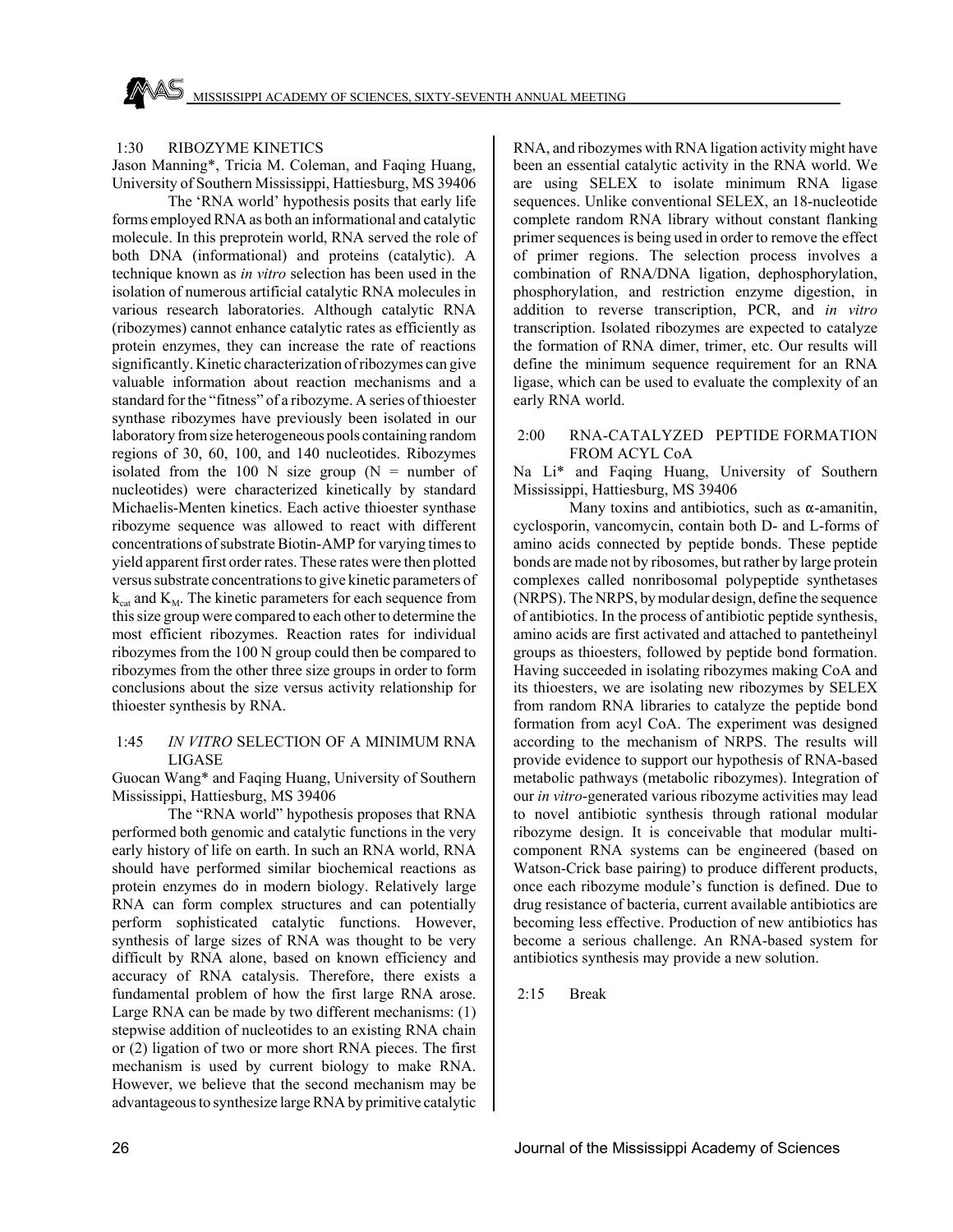Session VII—And If All Else Fails, Give It a Really Hard Whack! Developing Molecular Tools

### 2:30 Introduction

### 2:45 AN INVESTIGATION INTO THE SIZE-ACTIVITY RELATIONSHIP OF RNA CATALYSIS

Tricia M. Coleman\*, Jason Manning, and Faqing Huang, University of Southern Mississippi, Hattiesburg, MS 39406

A technique known as *in vitro* selection (SELEX) makes it possible to isolate individual RNA sequences with novel biochemical properties from large pools  $(10^{13}-10^{15})$ different sequences) of random RNA molecules. It has been argued that longer sequences are more desirable for the selection process because RNA can then form into more complex secondary and tertiary structures, which would in turn allow for more complex and rare activities to be isolated. The known replication inefficiency of longer sequences, however, puts longer sequences at a disadvantage in a competitive situation. This effect would have been especially significant in the harsh conditions of the RNA world. To determine whether shorter sequences are advantageous in selection experiments, we have used size heterogeneous RNA pools to isolate a series of thioester synthase ribozymes. RNA molecules with random regions of 30, 60, 100, and 140 nucleotides were allowed to compete under identical conditions during selection. The selection therefore mimics natural selection in that RNA molecules compete for representation, and only those with the correct balance between replication efficiency and catalytic efficiency survive. At the end of the selection the relative size distribution was  $30N > 60N \gg 100N$ , 140N. We have also conducted a comprehensive kinetic analysis on the sequences isolated from each of the four size groups. These results indicate that there is an optimal size for catalytic activity centered around 60 nucleotides.

### 3:00 A STUDY OF GLOMERULAR DEVELOPMENT IN THE OLFACTORY BULB OF ZEBRAFISH, *DANIO RERIO*

Antony Schwartz\* and Christine A. Byrd, Jackson State University, Jackson, MS 39217, and Western Michigan University, Kalamazoo, MI 49008

Glomeruli are anatomical and possibly functional modules in the vertebrate olfactory bulb. These spherical neuropilar structures are a prominent and ubiquitous feature of both invertebrate and vertebrate olfactory bulbs and represent the first relay stations in the olfactory pathway. A typical adult zebrafish olfactory bulb contains a small number of about 80 glomeruli that have a stereotyped configuration. In this study our aim was to identify markers that specifically label glomeruli in zebrafish embryos and then quantify glomeruli at different stages of development.

DiI labeling and whole-mount immunocytochemistry procedures were utilized to study glomerular labeling under a confocal laser microscope. Alpha-tubulin and anti-keyhole limpet hemocyanin (alpha-KLH) antibodies were used in the immunocytochemistry procedure. We found that DiI, alphatubulin and alpha-KLH labeled the olfactory receptor neurons, but only alpha-KLH labeled the axons leading away from the olfactory receptor and going toward the olfactory bulb. This indicates that alpha-KLH has potential, with adequate testing, as a labeling tool to study glomerular development in zebrafish embryos. This study was made possible by REU grant from NSF.

### 3:15 THE DEVELOPMENT OF A REP-PCR DNA FINGERPRINT DATABASE FOR BACTERIAL SOURCE TRACKING IN MISSISSIPPI

Wail M. Hassan\*, Mary Phares, David Oliver, Brian Robinson, Dawn Rebarchik, R.D. Ellender, and Shiao Y. Wang, University of Southern Mississippi, Hattiesburg, MS 39406

The goal of the present project is to develop a bacterial DNA fingerprint database against which unknown environmental samples can be compared for identifying sources of fecal pollution in Mississippi. A total of 387 fecal samples were collected from human, cow, chicken, deer, dog, horse, and seagull (57, 73, 38, 39, 9, and 59 samples, respectively). Over a thousand isolates each of *Escherichia coli* (EC) and *Enterococcus* spp. (EN) were isolated and analyzed by a PCR-based fingerprinting method that amplifies repetitive sequences in the bacterial genome. Two different sets of primers (REP and BOX) were tested and the usefulness of EC as an indicator of fecal pollution was compared to that of EN. To compare the reliability between the two primer sets and the two indicator bacteria, Jackknife analysis was used to calculate the rate of correct assignment (RCA). The RCA values for REP-PCR using EC and EN were 64% and 62%, respectively. The RCA values for BOX-PCR using EC and EN were 62% and 84%, respectively. We conclude that BOX-PCR using EN is the method of highest fidelity. Currently, the reliability of the DNA fingerprint database for bacterial source tracking in south Mississippi is being evaluated using a blind test.

### 3:30 THE DEVELOPMENT OF A REAL-TIME RT-PCR METHOD FOR THE OUANTIFICATION OF TAURA SYNDROME VIRUS IN SHRIMP

Zhiming Cao\*, Anne Marie Flowers, Verlee Breland, Jeffrey M. Lotz, and Shiao Y. Wang, University of Southern Mississippi, Hattiesburg, MS 39406

Taura syndrome virus (TSV) is an enveloped single-stranded RNA virus in the family *Picornaviridae*. It is one of the most detrimental shrimp viral pathogens in the western hemisphere, causing high mortalities at shrimp aquaculture farms. To better understand progression of the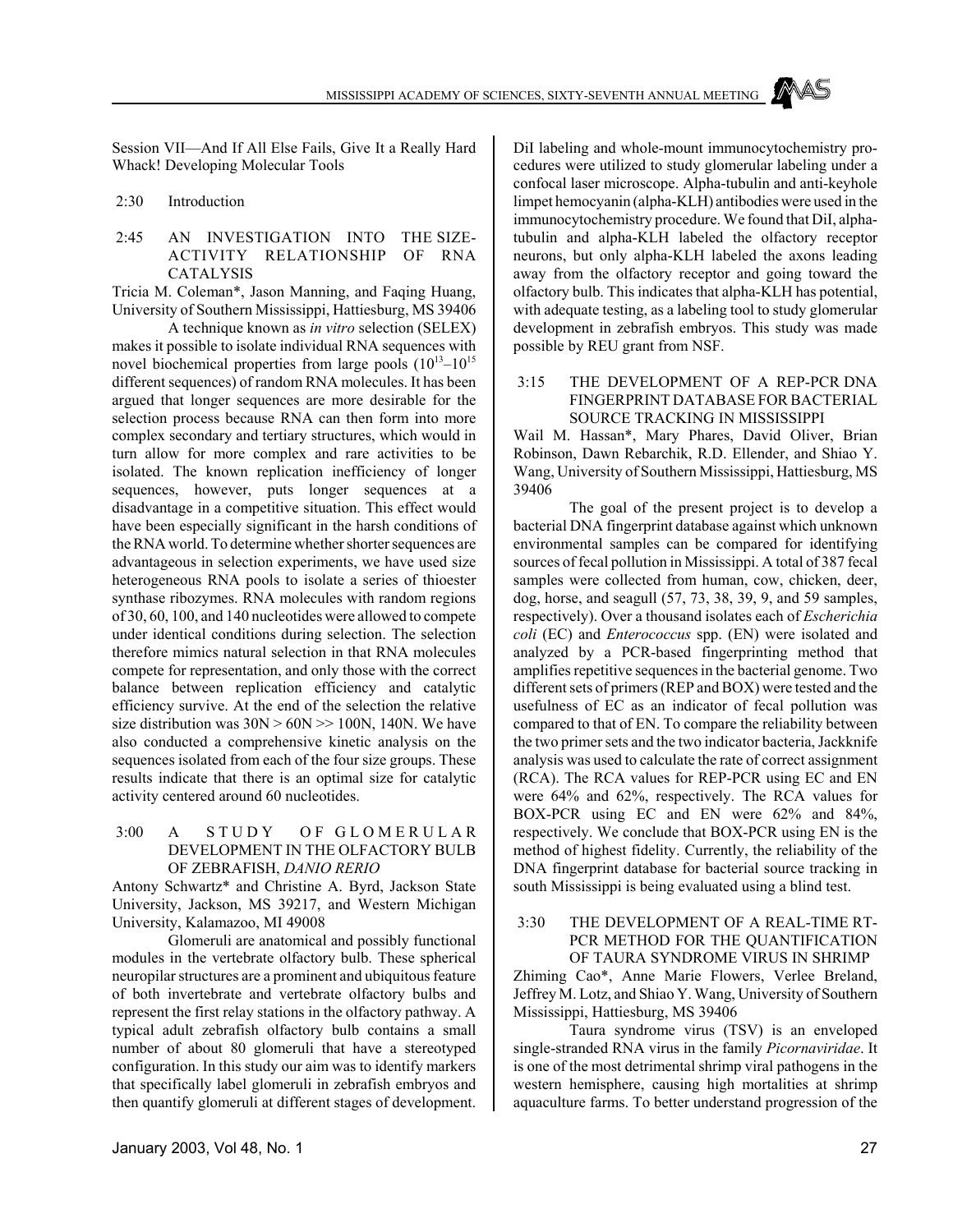TSV disease process, a sensitive procedure to quantify TSV in shrimp is urgently needed. A reproducible real-time RT-PCR assay to quantify TSV in shrimp hemolymph was developed in the present study. The assay relies on the use of Molecular Beacon technology and a Cepheid Smartcycler real-time detection system. The assay is sensitive to  $2 \times 10^4$ RNA copies per reaction with a dynamic range between  $10^4$ and 109 RNA copies. The coefficient of variation of threshold cycle (Ct) values in intra- and inter-runs were less than 2.01% and 2.61%, respectively. In a study of changes in viral titer over time, we observed large variations among shrimp. The highest viral titers occurred 4 days after infection with titers ranging from 7.7 x  $10^5$  to 2.2 x  $10^9$ copies/ $\mu$ l hemolymph (n = 10). On day 61 of the study when the last surviving shrimps were assayed, four of the six shrimp were still TSV-positive and the highest titer was 1.1  $x$  10<sup>7</sup>, indicating that persistent infections take place with TSV.

Session VIII—Awards and Elections

**CHEMISTRY AND CHEMICAL ENGINEERING** Chair: John H. O'Haver, University of Mississippi Vicechair: Timothy J. Ward, Millsaps College

### THURSDAY MORNING

### Exhibition Hall C

### 9:45 NUMERICAL SIMULATIONS OF TRANSIENT INTERFACIAL PHENOMENA IN MISCIBLE FLUIDS

Nick Bessonov<sup>1</sup>, John A. Pojman<sup>2\*</sup>, and Vitaly Volpert<sup>1</sup>, <sup>1</sup>Universite Lyon I, Villeurbanne Cedex, France, and <sup>2</sup>University of Southern Mississippi, Hattiesburg, MS 39406

To study theoretically interfacial phenomena in miscible fluids, we consider a continuous medium with a composition gradient. We describe it with the model consisting of the heat and diffusion equations with convective terms and of the Navier-Stokes equations with an additional volume force written in the form of the Korteweg stresses arising from nonlocal interaction in the fluid. It is proportional to the square of the composition gradient with the proportionality coefficient depending on temperature. We carry out numerical simulations of this model and show that the capillary force can cause convection in the initially quiescent liquid. For physically realistic values of parameters the liquid motion, though decreasing rapidly in time, can be observed experimentally. We include in the

model viscosity that depends on temperature and concentration. We also include mass diffusion coefficients that depend on temperature. Because concentration and temperature gradients also cause buoyancy-induced convection, experiments must be performed in weightlessness. Therefore, long term, high quality weightlessness is required to test the predictions of the modeling, and we propose a photopolymerization system to create the concentration and temperature gradients. Transient Interfacial Phenomena in Miscible Polymer Systems (TIPMPS) is the experiment planned for the ISS.

10:00 INVESTIGATION INTO SUBTLE CHARACTERISTICS OF GLUTATHIONE AND OTHER SULFAHYDRIL AMINO ACIDS BY HIGH PRESSURE LIQUID CHROMA-TOGRAPHY (HPLC)

Mudlagiri B. Goli\*, Deepa M. Goli, and Jonathan Freedman, Mississippi Valley State University, Itta Bena, MS 38941; Southern Testing Research Laboratories, Wilson, NC; and Duke University, Durham, NC 27708

Glutathione (g-GSH) a tripeptide plays a crucial role in the biological functions. The two methods available to quantify GSH and its oxidized product GSSG are plate reader and HPLC. The reported general extraction methods consist of extracting the compounds from tissue or the cell culture followed by getting the sample ready for analysis. This paper has aimed at looking into the HPLC characteristics of the g-GSH (tri peptide) and its other two sulfahydril components g-glutamic cysteine (dipeptide) and cysteine (Cys) on the column. These three compounds have couple of COOH, carboxylic groups with very low pKa  $(-1.92-3.59)$  along with a one basic NH<sub>2</sub> group (pka ~8.75) that play a crucial role in derivatisation and in final analytical schemes. In fluorescent detection schemes, the derivative of SH, sulfahydril group is usually done with compounds like mono bromo bimane (MBB) or mono chloro bimane (MCB) in basic medium ( $pH \sim 8.0$ ) followed by studying the final products either after acidifying like by using 5% SSA or in basic medium. Irrespective of the final method of analysis, the plate reader or HPLC what really matters is what are we specifically measuring and what form of the compound out of the maximum possible three forms one is looking at. The attempt is made to answer these questions by using a new versatile HPLC method. With respect to reaction of peptides with MBB or MCB, it is our observation that it is important to add enough of a water soluble organic solvent like acetonitrile  $(CH_3CN)$  in aqueous system The reaction is also best carried out in a fairly basic medium pH of  $\sim$ 8.0.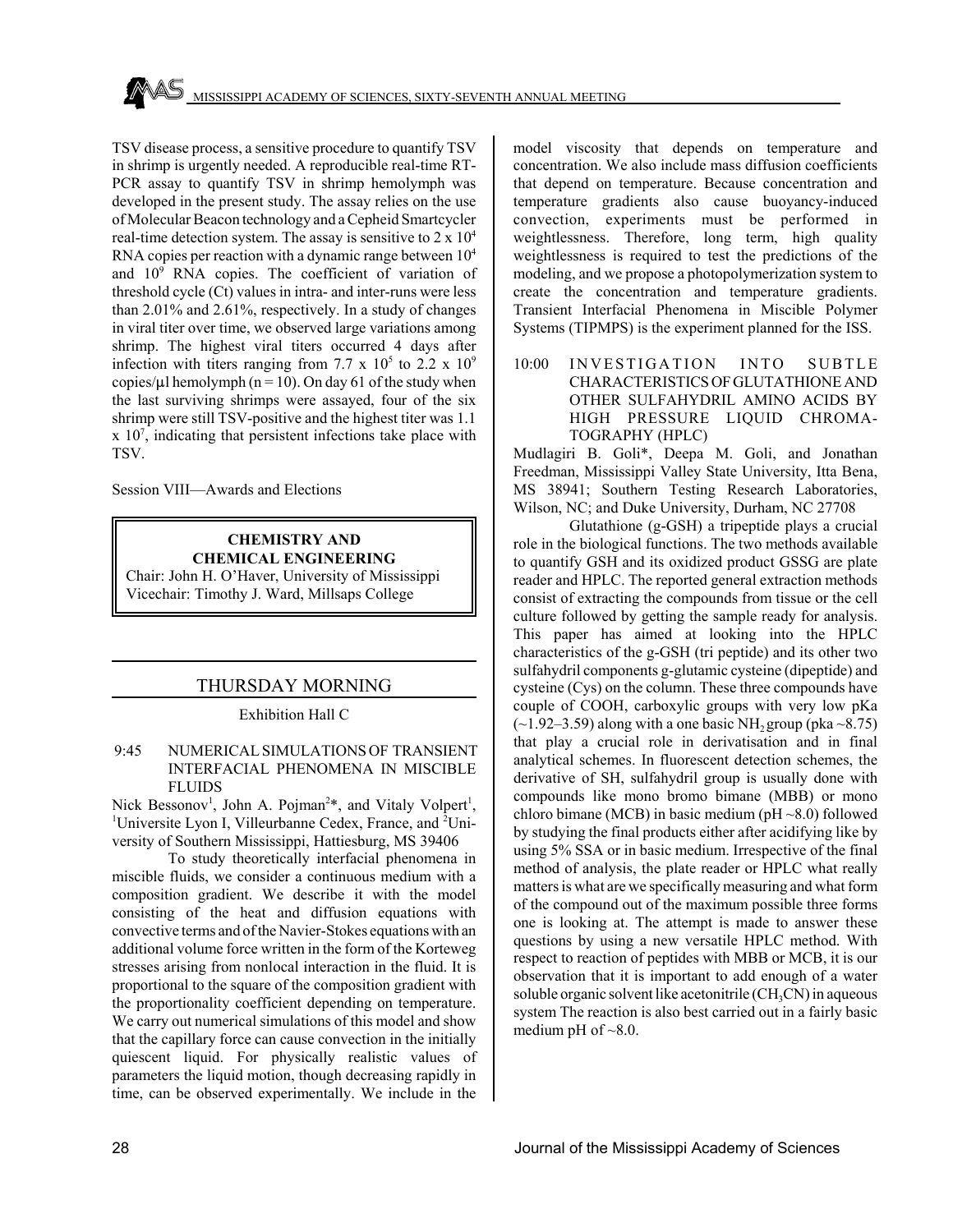10:15 USING SPINNING DROP TENSIOMETRY TO DETERMINE THE SQUARE GRADIENT PARAMETER FOR DODECYL ACRY-LATE/POLY (DODECYL ACRYLATE) FOR USE IN THE TIPMPS FLIGHT INVESTIGATION

Brian Zoltowski\* and John A. Pojman, University of Southern Mississippi, Hattiesburg, MS 39406

Two techniques were used to estimate the square gradient parameter for a dodecyl acrylate, poly (dodecyl acrylate) system. Using spinning drop tensiometry an effective interfacial tension (EIT) of  $0.08 \pm 0.01$  mN/m was measured. The corresponding transition zone width was determined to be 0.10 mm, yielding a square gradient parameter of  $5<sup>-8</sup>$  x 10<sup>-9</sup> N. A numerical approach using various thermodynamic theories coupled with concepts from light scattering yielded a molecular weight dependent sq uare gradient parameter. The resulting values were shown to fall within the range of 10-11-2.5  $\times$  10<sup>-9</sup> N for MW's of  $10^{4}-10^{6}$ .

10:30 MONO AND BICHROMOPHORIC COM-POUNDS FOR MODELING THE PERTURBED ELECTRONIC SPECTRA OF LIQUID CRYSTALLINE POLYMERS

David Creed<sup>1</sup>\*, Rabih Al-Kaysi<sup>1</sup>, Alline M. Somlai<sup>1</sup>, Edward J. Valente<sup>2</sup>, and Stephanie Dearmon<sup>3</sup>, <sup>1</sup>University of Southern Mississippi, Hattiesburg, MS 39406; 2 Mississippi College, Clinton, MS 39058; and <sup>3</sup>University of Mobile, Mobile, AL 36663

UV-Vis spectra of pure films of liquid crystalline polymers (LCP) are almost invariably perturbed relative to those of simple model compounds in solution. A simple model compound (4'-pentyloxyphenyl)-4-pentyloxy cinnamate dispersed at high loadings in a polymer matrix shows an almost identical UV-Vis spectrum to an LCP with the same chromophore. A single crystal X-ray study of this model reveals the aryl ester group is twisted out of the plane of the cinnamoyl group. This supports our earlier conclusion that chromophore aggregation, not chromophore twisting, leads to the perturbed spectra of the LCP. The spectra of alkyl 4-alkoxyphenyl cinnamates are almost identical in solution to those of the analogous aryl esters suggesting the aryl esters are twisted even in solution. Several model compounds with covalently linked aryl cinnamate chromophores have been synthesized to explore the arrangement of chromophores in the LCP aggregates. Several of these bichromophoric models also show perturbed UV-Vis spectra but these spectra are unlike those seen from the LCP.

10:45 Break

11:00 SEPARATION OF BACTERIA UTILIZING

### CAPILLARY ELECTROPHORESIS

Timothy Ward\*, Daisy-Malloy Hamburg, Stacy Ponder, Geoffrey Stone, Bryant Jones, David Smith, and Robert Nevins, Millsaps College, Jackson, MS 39120

Identifying and quantitating bacteria and other microorganisms is a difficult problem that is becoming increasingly important. The traditional method for characterizing microorganisms is by isolation of pure cultures. Compounding this problem is the fact that sample analysis is slow, thus limiting the number of samples that can be analyzed in a given time. At the present time, there are no reliable and easy to perform techniques for separating and identifying intact microorganisms. Recently, a number of groups have explored the possibility of applying the technique of capillary electrophoresis in order to separate intact microorganisms such as bacteria and viruses. The application of this technique to this particular field of study would be advantageous, because it allows the bacteria to remain intact while being analyzed quickly and efficiently with broad applicability. In general, microorganisms tend to be amphoteric, containing multiple charges thus ideally suiting them for analysis by electrophoresis. We will present a number of examples of separation via capillary electrophoresis and discuss the relevant characteristics associated with microorganisms that must be carefully controlled before a practical and useful separation can be achieved.

### 11:15 CONCENTRATED ACID HYDROLYSIS OF SOFTWOOD

Wing Lian\* and Roger D. Hester, University of Southern Mississippi, Hattiesburg, MS 39406

The conversion of softwood to glucose and its oligomers is optimized for a co-rotating twin screw extruder. The study identifies how each design factor affects the impregnation system and its effect on the conversion of cellulose. Conversion of cellulose is directly proportional to temperature, screw speed, back pressure, and acid concentration. The acid to solids ratio exhibits a critical point at 0.95. The ability to operate the twin screw extruder depends on the material viscosity and torque which can be controlled by adjusting material temperature, screw speed, and exit die flow restriction.

11:30 THE IMPACT OF NONIONIC SURFACTANT HYDROPHOBE STRUCTURE AND LIPO-PHILIC LINKERS ON STYRENE ADSOLU-BILIZATION

Yongqiang Tan\* and John O'Haver, University of Mississippi, University, MS 38677

Adsolubilization, solubilization of sparingly soluble compounds in adsorbed surfactant aggregates has demonstrated applications in many fields including composite materials, pharmaceutics, and separation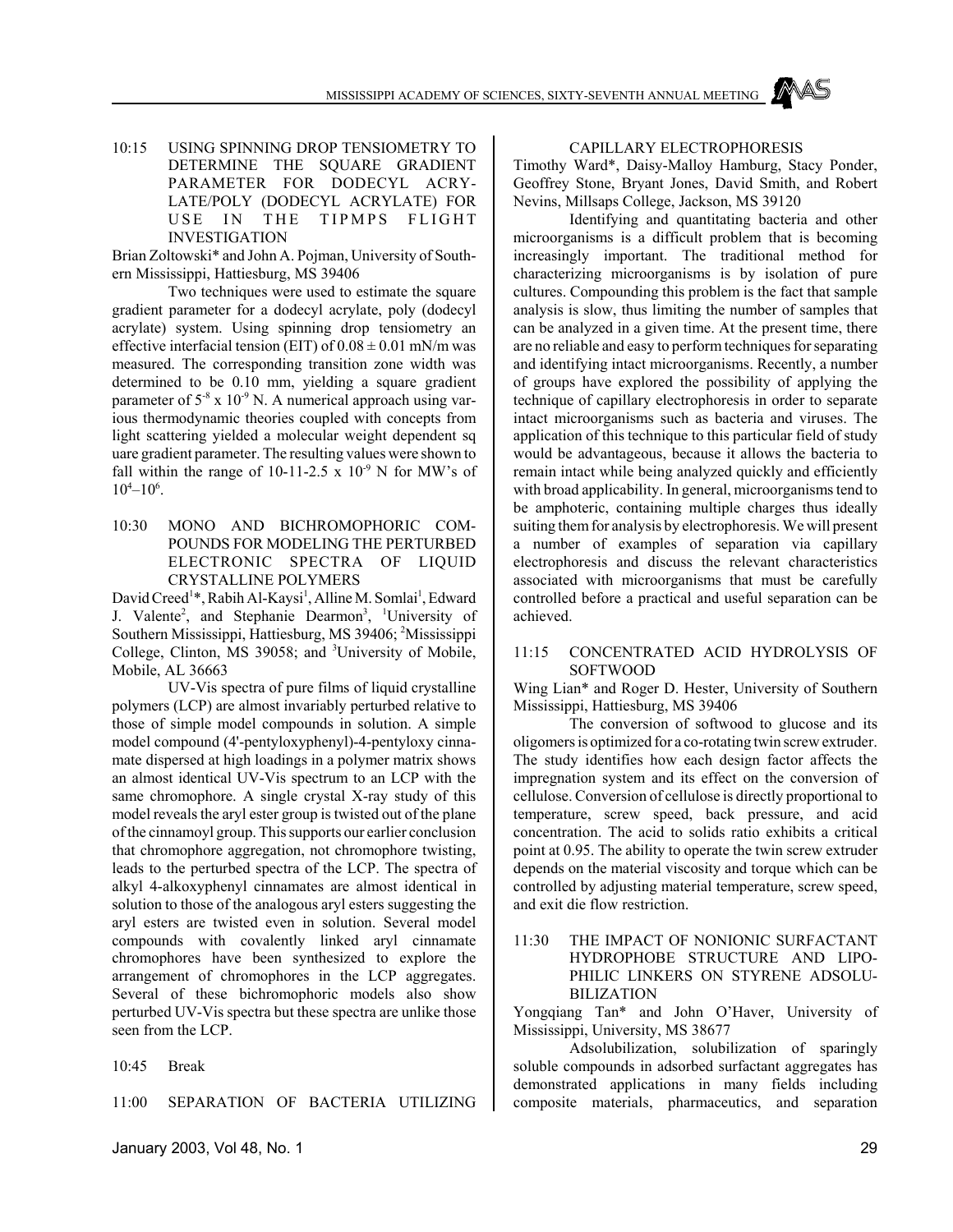processes. The adsolubilization of styrene by different nonionic surfactants, polyethyoxylated alkylphenols (Triton X-series) and polyoxyethylene lauryl (BRIJ-series) on amorphous precipitated silica was investigated. The effects of added lipophilic linkers (long chain linear alcohols) on the adsolubilization was examined also. The adsolubilization isotherms of surfactants with various structures were compared. The results show that at concentrations below the critical micelle concentration (CMC), adsolubilization decreased with increasing numbers of ethyoxylated (EO) groups, especially at higher styrene feed levels. The adsolubilization of styrene increased with increasing the lipophilic linkers concentration. The adsolubilization isotherm can be expressed by Langmuir-type isotherm. A basic model of adsolubilization is provided. It is clear that lipophilic linkers can increase the solubilizing capacity of the adsorbed surfactant aggregates to some degree by increasing the interaction between the styrene and the hydrophobic group of the surfactants.

### 11:45 THE MUTAGENESIS OF ALPHA BUNGARO-TOXIN TO FACILITATE THE CLEAVAGE OF A POLYHISTIDINE PURIFICATION TAG

Kristin S. Fairley<sup>1\*</sup>, Philip Caffery<sup>2</sup>, and Edward Hawroot<sup>2</sup>, <sup>1</sup>Tougaloo College, Tougaloo, MS 39174, and <sup>2</sup>Brown University, Providence, RI 02912

Alpha Bungarotoxin (alpha-Bgtx) is an essentially irreversible antagonist of the Nicotinic Acetylcholine receptor (nAChR). The discovery of alpha-Bgtx has been of great importance to the Pharmacological community in the understanding of neurotransmitter receptors. Since its isolation alpha-Bgtx has been widely used in the experimental characterization of the nAChR. Because of its great pharmacological importance, a-Bgtx has been used in labs worldwide. In order to investigate the molecular basis of its binding, alpha-Bgtx can be mutated at the amino acid level. To achieve this, the protein must be expressed recombinantly. The Hawrot Lab, at Brown University, has been able to successfully resynthesize recombinant alpha-Bgtx in *E. coli*. Alpha-Bgtx is recombinantly expressed in an unfolded form and is biologically inactive. To recover its full activity after refolding, the polyhistidine tag, originally attached to purify alpha-Bgtx, needs to be removed. However, the enterokinase cleavage site is only partially accessible to the enzyme. Causing incomplete cleavage of the His-tag. The goal of this project is to insert four glycines between the gene encoding a-Bgtx and the polyhisitidine tag, with the hopes of moving the enterokinase sight away from the protein, giving the enzyme better access to the cleavage sight. If this project is successful, it will be a great step in finally obtaining a biologically active form of recombinant alpha-Bgtx in high yields.

### THURSDAY AFTERNOON

#### Exhibition Hall C

### 1:30 ADSOLUBILIZATION OF STYRENE BY CETYLTRIMETHYLAMMONIUM BROMIDE ADMICELLES AT WATER/MICA INTERFACES

Chun Hwa See\* and John O'Haver, University of Mississippi, University, MS 38677

Tapping Mode Atomic Force Microscopy was used to study the dependence in the morphology of the polystyrene thin film formed by polymerization of styrene solubilized in adsorbed surfactant aggregates on silica. The impact of varying feed concentrations of styrene and surfactant were examined. On polished silica discs, a homogenous thin film forms at high styrene concentrations while polymer droplets were observed at low concentration of monomer. To examine the reason for these changes we have investigated the pre-polymerization surfactant/monomer aggregation behavior by soft contact mode AFM imaging in water. In soft contact mode, the tip scans the adsorbed aggregate interface by detecting the electrostatic repulsive interaction between the charge interface and silicon nitride tip. The results show that in the absence of the adsolubilized styrene, adsorbed cetyltrimethylammonium bromide (CTAB) forms rod-like adsorbed micelles with a thickness close to that of two fully-extended CTAB molecules. With increasing styrene concentration, the morphology of the adsorbed phase changes from patchy rodlike structures to a lamellar phase and finally to disk-like droplets at high styrene concentrations. Funding for this project was partially provided by National Science Foundation grant 9724187 and funding from the University of Mississippi.

### 1:45 AN ANALYSIS OF THE EFFECTS OF TIRE RESIDUAL ON WATER UNDER DIFFERENT pH CONDITIONS

Amanda C. Winters\* and David L. Wertz, University of Southern Mississippi, Hattiesburg, MS 39406

The landfilling of scrap tires has been a prominent and controversial practice in Mississippi (and in other states) for a number of years. Little conclusive evidence exists regarding the potentially harmful environmental effects of depositing scrap tires in landfills. In conjunction with its continuing development of alterna tive uses for tire materials, the Wertz lab at the University of Southern Mississippi is testing the effects of tire residual—shredded tire with exposed metal wire—on water under different pH conditions. Identical amounts of tire residual were submerged in large beakers containing unmodified tap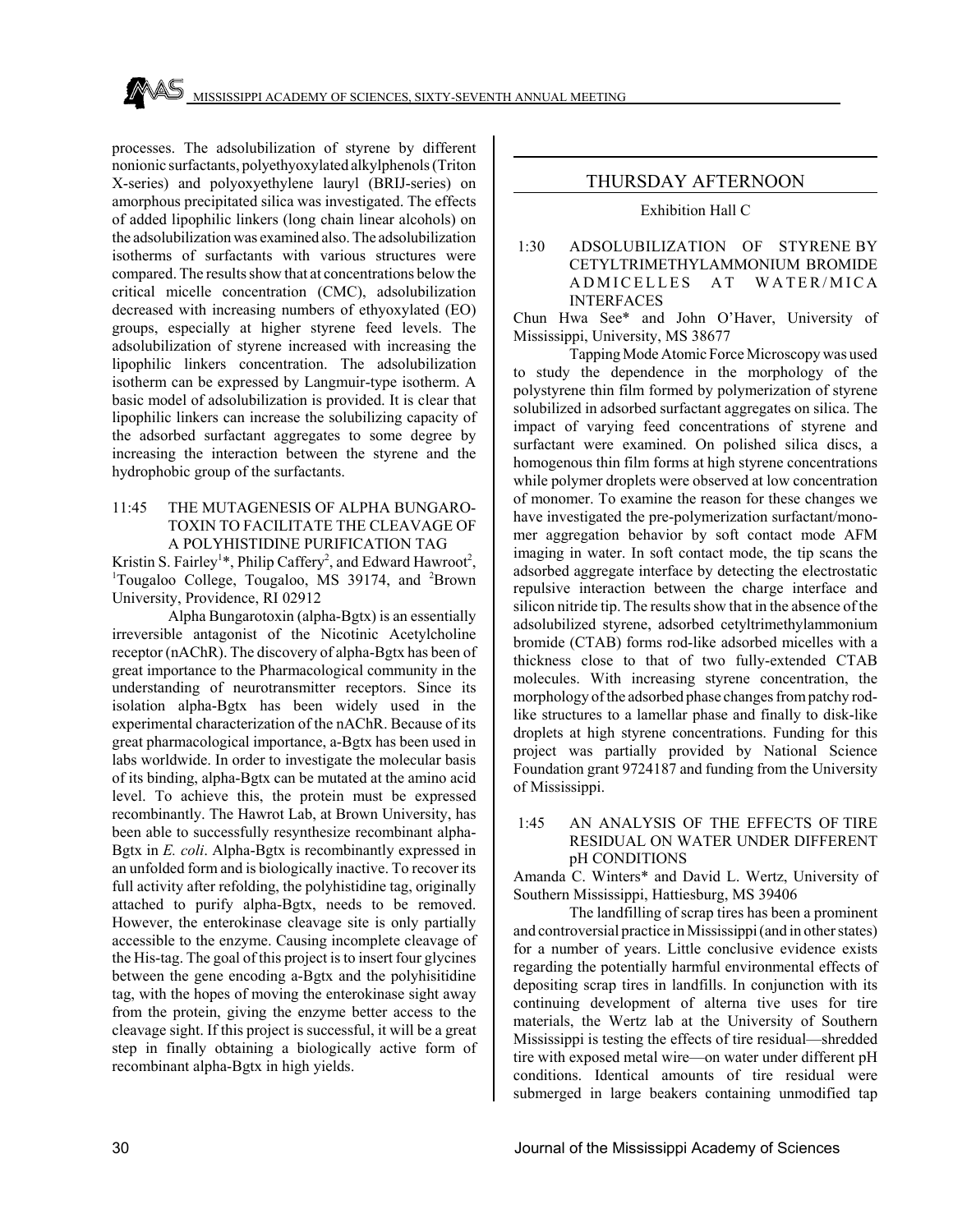water, tap water treated with nitric acid, and tap water treated with potassium hydroxide, respectively. These experimental conditions were intended to roughly simulate possible conditions under which groundwater could be exposed to the tires in landfills. A control beaker containing only tap water was also set up. After approximately one month, the contents were filtered, dried, and analyzed with both an x-ray fluorescence spectrometer and an x-ray diffractometer. The former instrument was used to identify individual elements in the samples; the latter was used to identify the compounds formed from these elements. Preliminary analysis has revealed only iron oxides in the residue from the beakers. More analyses will be performed.

 2:00 THE EFFECTS OF SUBSTRATE POLARITY AND STRUCTURE ON THE REGIOCHEM-ISTRY OF THE SINGLET OXYGEN ENE REACTIONS OF  $\alpha$ ,  $\beta$ -UNSATURATED CAR-BOXYLATE SALTS

Anisha Bajaj\* and Kristina L. Stensaas, Millsaps College, Jackson, MS 39210

Photooxidations of angelic acid salt (1), tiglic acid salt (2), 2,3-dimethyl-2-butenoic acid salt (3), and 3-ethoxycarbonyl-5,6-dihydro-2-methyl-4H-pyrane acid salt (4) were conducted in deuterated water  $(D<sub>2</sub>O)$ . A deuterated solvent was chosen in order to increase the lifetime of singlet oxygen in solution thus decreasing reaction times. In each reaction, proton nuclear magnetic resonance spectroscopy was utilized to monitor the product distributions. The results indicate that the dominant factor in dictating the regiochemistry of the ene product is the polarity of the salt and the subsequent strong hydrogen bond that is formed between the salt and  $D_2O$ .



 2:15 RECOVERY OF LEAD FROM SPIKED SOILS William C. Mahone\* and Tammy Johnson, Mississippi Valley State University, Itta Bena, MS 38941

Environmental contamination with lead has been identified as a serious public health problem. Soil has been identified as one of the six major sources of lead. To test or to perform remediation procedures on soil contaminated with lead, or any other heavy metals, a way to efficiently and reproducibly remove lead from the soil matrix must be found. In the current research effort to be discussed, two methods of removing lead from soil are investigated. Soil samples were spiked, then extracted using an appropriate extraction matrix. The following research focused on nitric acid and ethylene-diamine solutions as the removal matrix. Spikes and extractions were performed in triplicate in order to check the reproducibility of the process. Based on the stock standards concentration and injection volume, we used our data to calculate backwards to the amount of lead injected. This was in effect a recovery parameter. We experienced percent recoveries that ranged from 70 to 95%. We were encouraged by these results considering the small amounts of spike involved. The results of our investigation and the implications for analysis and remediation will be discussed.

 2:30 MODELING OF THE PHOTOPOLYMERIZA-TION KINETICS OF DODECYL ACRYLATE William J. Ainsworth\*, John A. Pojman, Yuri A. Chekanov, and Victor T. Wyatt, University of Southern Mississippi, Hattiesburg, MS 39406

Using estimates of the rate constants for the free radical photopolymerization of dodecyl acrylate (lauryl acrylate), a kinetic model has been developed to predict the temperature and conversion behavior for use in the TIPMPS flight investigation. Isothermal photo-DSC was used to estimate the polymerization constants for use in the model. Using Arrhenius reaction kinetics we have found that this model provides rather accurate predictions for the temperature and conversion in the course of the adiabatic polymerization reaction.

2:45 Break

### 3:00 INVESTIGATION OF GAS SCRUBBING DURING THE PROCESSING OF SCRAP TIRE RESIDUAL BY MEANS OF THE WERTZ OXIDATIVE METHOD

A. Giselle Schnaubelt\* and David L. Wertz, University of Southern Mississippi, Hattiesburg, MS 39406

Due to the large inventory of scrap tires generated worldwide, the development of environmentally friendly methods of dealing with scrap tires has become an important issue. Scrap tires are also a reservoir of potentially valuable materials. Tire shredders can mechanically separate the rubber sidewall from other tire components—many useful recycling applications for pure tire rubber are well known. However, the remaining tire material, known as "residual," consisting primarily of steel wire and synthetic fibers that are still strongly bonded to rubber scraps, is extremely difficult to separate into useful components. The goal of this project is the implementation of the Wertz oxidative method for processing scrap tire residual on a pilot plant scale, to demonstrate that it is both environmentally friendly and economically viable. The technology is designed to convert scrap tire residual into marketable products, without generating noxious waste. Separation of the scrap tire residual into components is achieved by the oxidative breaking of metal-sulfur bonds and sulfur bonds within the rubber matrix. During the process, NOx gas is formed.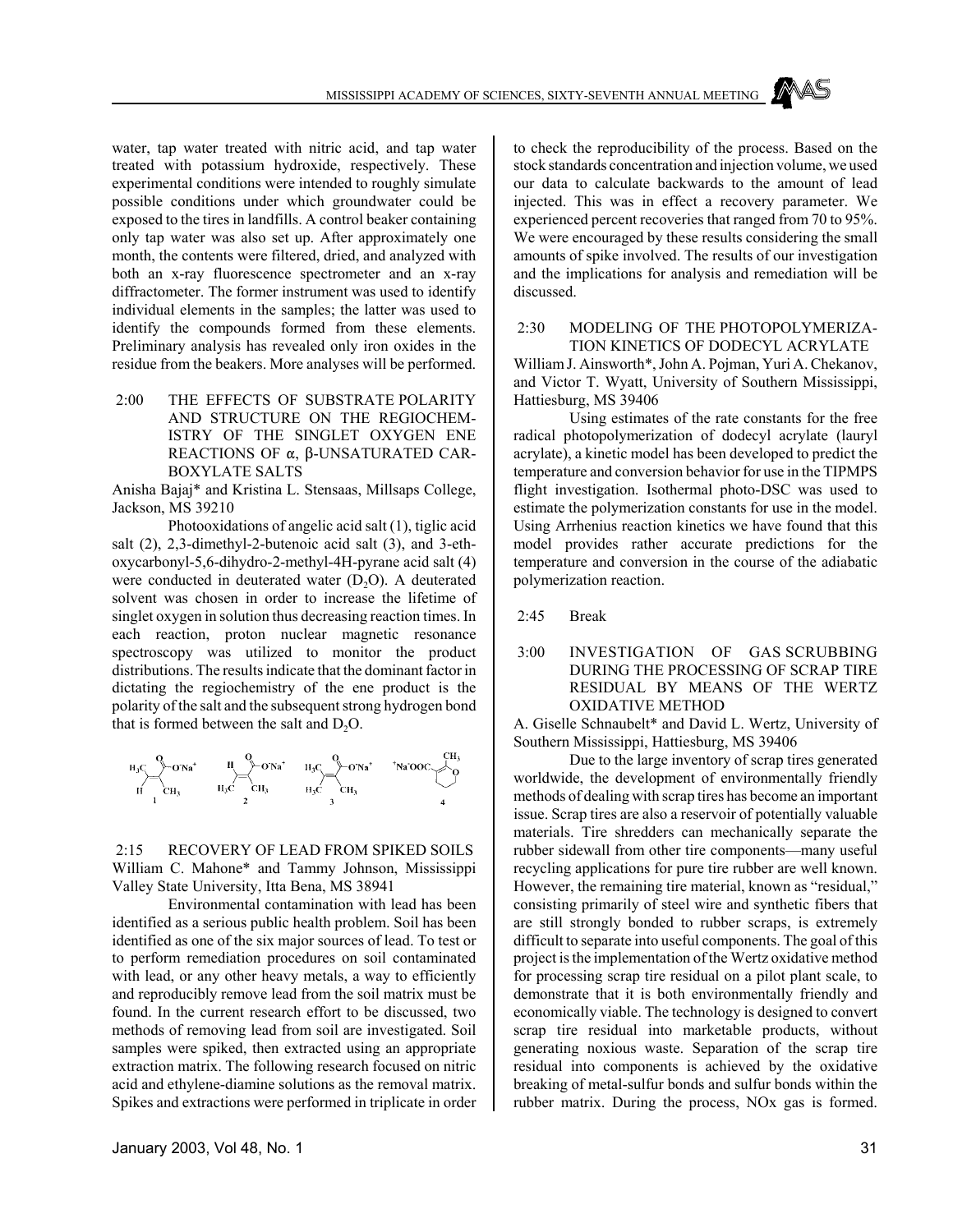Laboratory-scale scrubbing of this gas by absorption in potassium hydroxide solution w as evaluated for effectiveness. The influence of KOH concentration, gas dispersion, and scrubber geometry were investigated. It was determined that the method can be effective, and recommendations for larger-scale scrubber design were made.

### 3:15 STIMULI RESPONSIVE POLYMERS FOR ENHANCED OIL RECOVERY

Todd Rushing\* and Roger D. Hester, University of Southern Mississippi, Hattiesburg, MS 39406

Petroleum is forced out of underground porous rock formations by flooding the reservoir with water. Dissolving small amounts of polymer in the water can enhance petroleum recovery by increasing the viscosity of the flooding fluid. The efficiency of the technique depends on the amount of polymer added versus the increase in petroleum recovery. The polymer additive must perform efficiently in the underground environment. Polymer molecules can be designed so that environmental conditions (i.e., temperature, salt content, and pH) serve as stimuli to impart desired changes in solution properties. Polymer solution properties have been theoretically modeled and experimentally measured to better understand the relationship between molecular conformation and solution behavior.

### 3:30 pH FRONTS IN MICROEMULSIONS

Kayce Leard\*, John A. Pojman, William J. Ainsworth, and Brian Zoltowski, University of Southern Mississippi, Hattiesburg, MS 39406

The focus of this investigation was to determine how the velocity and pattern of various pH front systems were affected by preparing the solutions as microemulsions. Previously investigated systems, such as the bromate-sulfite and chlorite-sulfite systems, were used in these experiments. The pure front velocities were confirmed by eliminating convection through increased viscosity or decreased tube diameter. Front velocity as a function of droplet size was then studied by preparing solutions as microemulsions. Pre liminary results indicated that the velocity of the system in a microemulsion was significantly slower than the velocity in the pure system. In another set of experiments, a multifunctional acrylate, 1,6-hexanediol diacrylate, was added to the microemulsion solution and the pH front was initiated. Observations suggested that the pH front initiated polymerization of the acrylate during front propagation, thus acting as an initiator in the system.

### 3:45 MEASURING VISCOSITY VIA FLUORESCENCE DURING THE ADIABATIC, NEAT PHOTOPOLYMERIZATION OF DODECYL ACRYLATE

Victor T. Wyatt<sup>1\*</sup>, Patrick H. Bunton<sup>2</sup>, Kayce Leard<sup>1</sup>, and John A. Pojman<sup>1</sup>, <sup>1</sup>University of Southern Mississippi, Hattiesburg, MS 39406, and <sup>2</sup>William Jewell College, College Liberty, MO 64068

This work is as a part of a series of experiments designed to address several areas of interest in polymer research about miscible and immiscible fluids and the stresses that influence the properties of these fluids. Eventually photopolymerization reactions are to be performed aboard the International Space Station. Photopolymerization reactions possess the ability to form a sharp concentration gradient between the monomer and the polymer being formed. During the photopolymerization reactions, measuring the viscosity of the polymer is necessary in order to compare the experimental results to fluid mechanical calculations. Therefore, the experiments require a method for determining the viscosity of the polymers during the polymerization reaction. For years, scientists have used fluorescence probes to monitor the temperature, polarity and viscosity of a system. These probes are ideal because their emissions are sensitive to changes in their local environment. Examples of such behavior are shown in probes whose intensity increases upon polymerization or during other rigidification processes such as physical aging. In our studies, pyrene and bis-pyrene have been used as molecular probes to non-invasively monitor viscosity during the polymerization of dodecyl acrylate. Fluorescence and viscosity correlation measurements were performed as a function of concentration and temperature for polymers of two different molecular weights.

### 4:00 INVESTIGATION OF THE THERMAL AND MECHANICAL PROPERTIES OF NOVEL GLASS AND CARBON FIBER-REINFORCED THIOL-ENE COMPOSITES

Kalena D. Stovall\*, Charles E. Hoyle, Eric P. Taylor, and Joshua U. Otaigbe, University of Southern Mississippi, Hattiesburg, MS 39406

The thermal and mechanical properties of pure thiol-ene resins, and their composites with glass and carbon fiber mats were explored. The composites were prepared by soaking the fiber mats in the resins, and photopolymerizing the systems under UV light. The thermal and mechanical properties of the composite systems were examined as a function of the glass or carbon fiber content. The results showed an increase in the stiffness and strength of the composites with increasing volume concentrations of the glass and carbon fibers.

### FRIDAY MORNING

Exhibition Hall C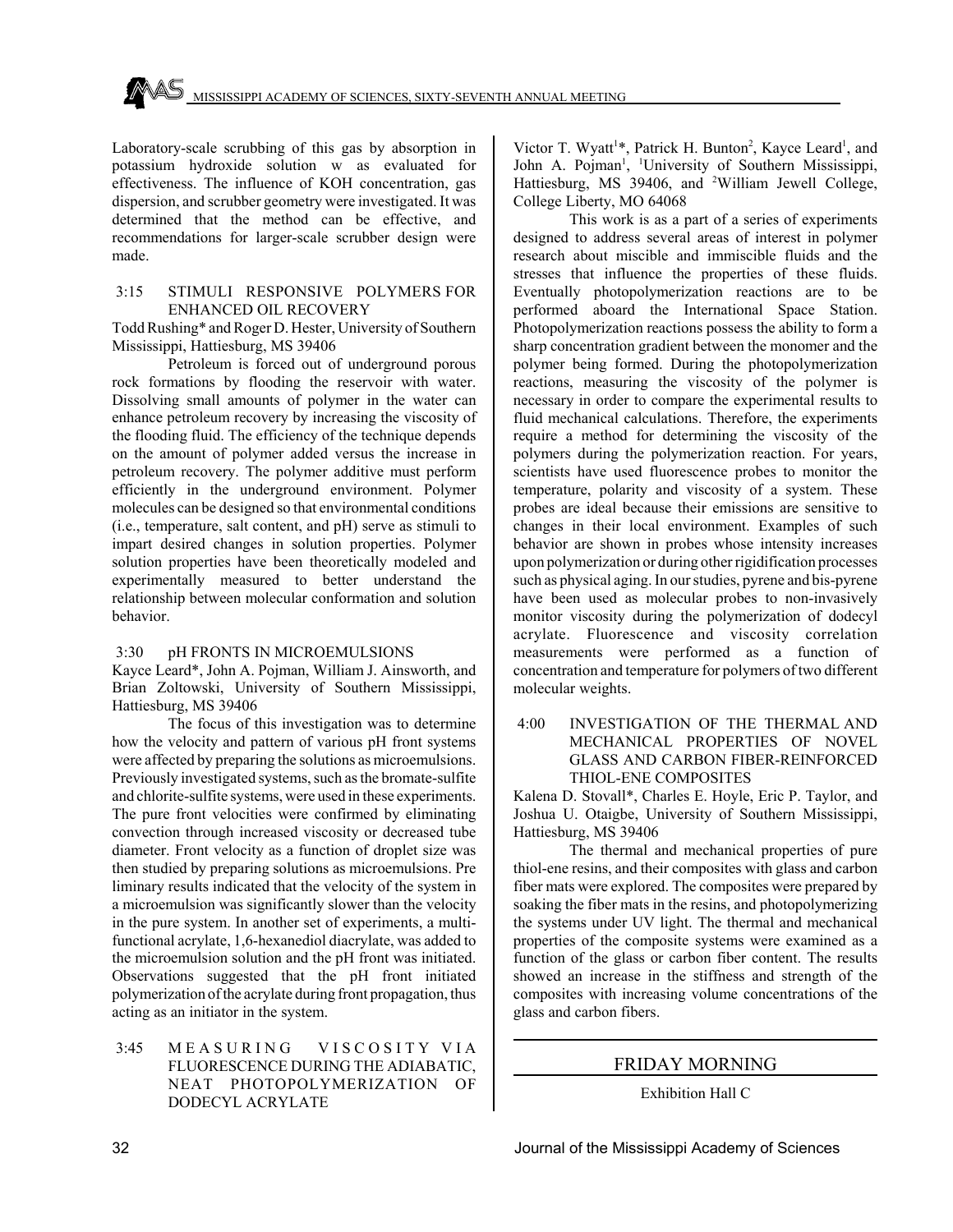MISSISSIPPI ACADEMY OF SCIENCES, SIXTY-SEVENTH ANNUAL MEETING

### 9:30 MEASURING THE DIFFUSION COEFFICIENT FOR DODECYL ACRYLATE/POLY (DODE-CYL ACRYLATE) USING LASER LINE DEFLECTION

Charles Edwards\*, Lydia Lee Lewis, and John A. Pojman, University of Mississippi, University, MS 38677; Millsaps College, Jackson, MS 39120; and University of Southern Mississippi, Hattiesburg, MS 39406

The coefficient of diffusion for a dodecyl acrylate/poly dodecyl acrylate system was measured as a function of concentration, molecular weight, and temperature using laser line deflection. As monomer and polymer diffuse, a concentration gradient forms. A line laser passing through this gradient is bent. By projecting this onto a screen, recording as a function of time, the coefficient of diffusion as a function of time and concentration can be extracted.

### 9:45 CONTROLLED INITIATION OF FRONTAL POLYMERIZATION USING MICROENCAP-SULATION TECHNIQUES

Brian McFarland\* and John A. Pojman, University of Southern Mississippi, Hattiesburg, MS 39406

In frontal polymerization, a monomer is converted into a polymer by thermal initiation through a self-sustaining front of propagation. One innate problem with frontal polymerization is that the front temperature can be so high that foaming can occur, disrupting the system. This problem may be addressed by dilution of the monomer, but too much dilution can result in a front temperature too low to selfsustain. Another problem is that frontal polymerization systems often have a short pot life as a result of decomposition of the initiator. As a result, the components of the system must be stored separately until the desired time of the reaction. A possible solution to both of these problems is microencapsulation. Microencapsulation allows a component of the system to be separated from the other components by means of trapping it in a chemical shell or coating. By using a microencapsulated initiator in conjunction with the proper redox accelerator, it may be possible to achieve low-temperature fronts that are sustainable in dilute monomer. The microcapsules may also provide an advantage in storage/pot life as well, as the components of the frontal polymerization system could be stored together for a period of time without the initiator coming in contact with the rest of the system. The effectiveness of different methods of microencapsulation that are used in this application is studied, as well as different release methods and shell materials.

10:00 INVESTIGATION OF THE THERMAL AND MECHANICAL PROPERTIES AND POLYMERIZATION RATE OF

### HOMOPOLYMER AND COPOLYMER LYOTROPIC LIQUID CRYSTAL SYSTEMS

Kalena D. Stovall\*, Demetrius T. McCormick, and C. Allan Guymon, University of Southern Mississippi, Hattiesburg, MS 39406

This study focuses on the synthesis of homopolymer and copolymer hydrogels via the photopolymerization of water-soluble and oil-soluble monomers in Pluronic Lyotropic Liquid Crystals (LLCs). In particular, the mesophase thermal stability, polymerization kinetics, and physical properties have been examined. Mesophase thermal stability was enhanced in each of the polymer/Pluronic composites compared to the parent LLC mesophase. The mesophase thermal stability varied significantly with differences in polymer nanostructure and, in some cases, copolymer content. The compressive modulus of the polymer hydrogels also depends heavily on the polymer nanostructure evolved and copolymer content. Higher polymerization rates were observed in the inverse phases for the water-soluble monomer and in normal phases for the oilsoluble monomer.

10:15 I S O T H E R M A L F R O N T A L POLYMERIZATION: LIMITATIONS AND COMPARISON OF FRONT CHARACTERISTICS

Lydia Lee Lewis\* and John A. Pojman, Millsaps College, Jackson, MS 39120, and University of Southern Mississippi, Hattiesburg, MS 39406

Isothermal Frontal Polymerization (IFP) is a directional polymerization that occurs when monomer and thermal initiator diffuse into a polymer creating a viscous region. The rate of polymerization in this viscous region is higher than in solution of monomer and thermal initiator because of the Trommsdorff, or gel, effect, resulting in a propagating front. To better understand how various parameters affect IFP, systems of the monomer  $\rightarrow$  polymer system of methyl methacrylate  $\rightarrow$  poly(methyl methacrylate) were examined using poly(methyl methacrylate) seeds and the thermal initiator 2,2'-azobisisobutyrolnitrile. These systems were run at various initiator concentrations and temperature ranges to compare propagation distances and velocities. These times and velocities increased with increasing initiator concentration and/or temperature up to the limit of 0.03% initiator concentration (wt./V) at the temperature of 87°C. At these conditions, bulk polymerization of the monomer solution prohibited frontal polymerization. This concentration limit increased with decreasing temperature until it was discovered that propagation occurred for saturated solutions at temperatures below 50°C. For the conditions at which IFP occurred, the propagation distance was  $0.6 \pm 0.15$  cm regardless of initiator concentration and cure temperature.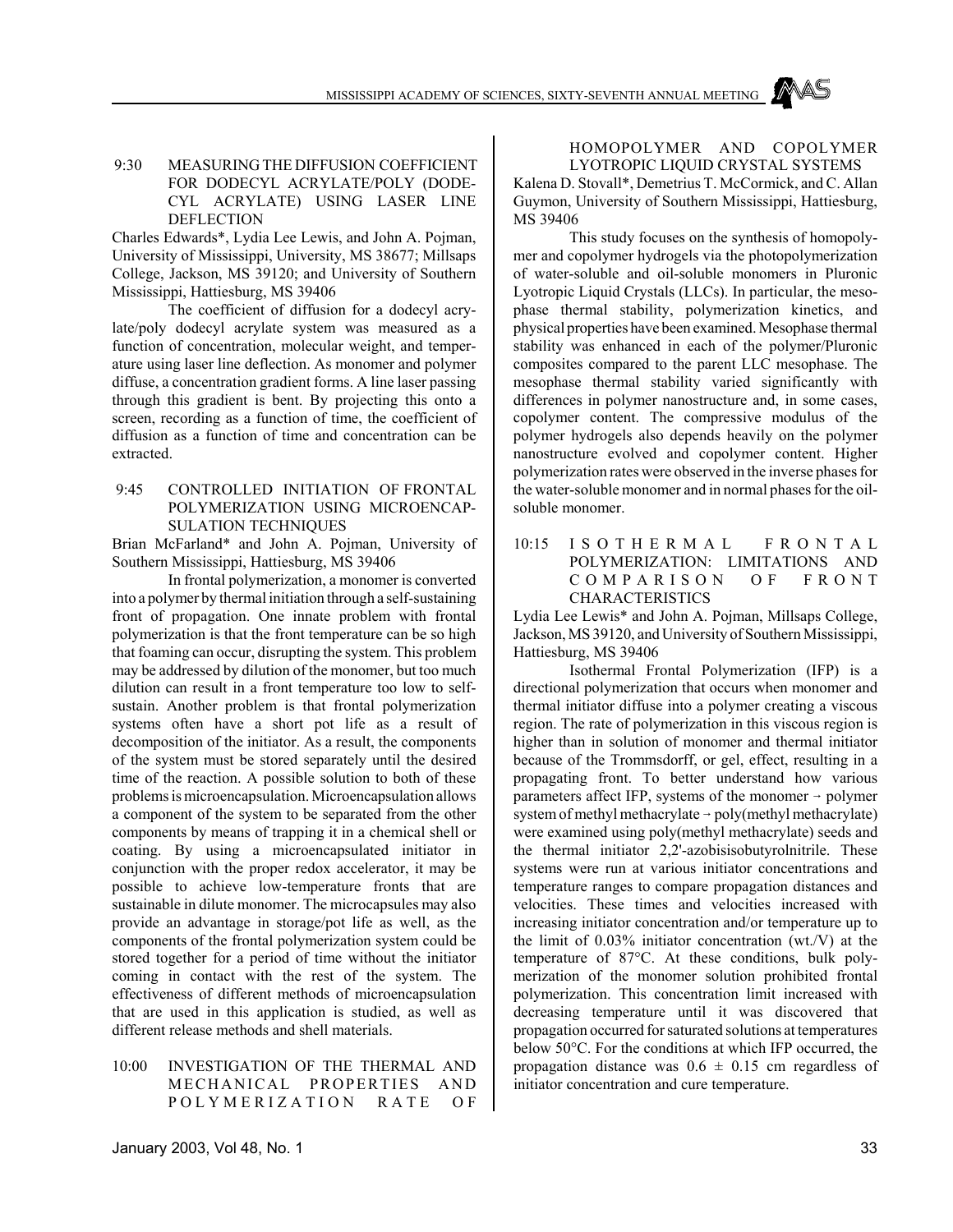### 11:00 Divisional Poster Session

### AN INVESTIGATION OF MONOMER TRANSPORT IN EMULSION POLYMERIZATION UTILIZING HYDROPHOBIC ACRYLIC MONOMERS

Mary Rogers Moore\*, C. Todd Williams, and Shelby F. Thames, University of Southern Mississippi, Hattiesburg, MS 39406

Investigations into the emulsion polymerization of hydrophobic acrylic monomers, n-decyl to octadecyl acrylate/methacrylate, at ten weight percent have determined whether these monomers can be copolymerized into latex polymers. It was hypothesized that changing the shear rate during the pre-emulsion dispersion from 1,800 revolutions per minute (rpm) to 18,000 rpm would produce smaller monomer droplets as well as increase the number of monomer droplets within the system. This variation posed a strong possibility of polymerization occurring in both the micelles and the monomer droplets. Each monomer was characterized using reversed-phase high performance liquid chromatography. The resulting latex polymers were evaluated for particle size, polymer composition and thermal transitions. The evaluations confirmed that it is possible to incorporate hydrophobic acrylic monomers into latex polymers through this experimental method. Some of the resulting latex polymers contained crystalline domains indicating that a portion of the monomer was not sufficiently interacting to form random copolymers.

### THE DEVELOPMENT OF LASER LINE DEFLECTION TO MONITOR POLYMER FRONTS

Lydia Lee Lewis<sup>1</sup>, Alford Perryman<sup>2\*</sup>, and John A. Pojman<sup>2</sup>, <sup>1</sup>Millsaps College, Jackson, MS 39120, and <sup>2</sup>University of Southern Mississippi, Hattiesburg, MS 39206

Propagating isothermal fronts contain vertical gradients (changes) in the concentrations of their components and thus, contain refractive index gradients. These gradients correspond to the region containing the reacting front, are on the order one centimeter to less than one millimeter, and are visibly indiscernable from the unreactive system. A technique has been developed to discern these small changes in refractive index using the theory of light deflection where incident light normal to the surface of interest is deflected by a change in refractive index. A five milliwatt line laser was used to monitor the isothermal frontal system of methyl methacrylate providing the most accurate data to date for isothermal frontal propagation. The experimental apparatus and the analysis method are discussed as well as their limitations, advantages, and experimental and analytical error.

### DETERMINATION OF COAL STRUCTURE UTILIZING WIDE ANGLE X-RAY SCATTERING: EFFECTS OF SOLVENT SWELLING

Matt Myers\* and David L. Wertz, Delta State University, Cleveland, MS 38733, and University of Southern Mississippi, Hattiesburg, MS 39406

Wyodak-Anderson coal, a sub-bituminous coal, has been shown to swell in the presence of certain organic liquids, and even retain its swollen state after the liquid has evaporated. Seven different liquids were used in this study. Molecular-level structural models show interplaner distance between the polycyclic units of ca. 3.6 Å for Wyodak. Upon the addition of pyridine the distance increased to ca. 3.9 Å. This evidence shows that, although pyridine evaporated, the coal was still affected on a macromolecular scale.

### EFFECTS OF DIFFERING IRRIGATION WATER TYPES ON NITROGEN FIXATION IN RICE FIELDS

Susan Towery<sup>1,2\*</sup>, Paul V. Zimba<sup>2</sup>, Robert Zablotowicz<sup>2</sup>, and Charles C. Mischke<sup>3</sup>, <sup>1</sup>Delta State University, Cleveland, MS 38733; <sup>2</sup>USDA/ARS, Stoneville, MS 38776; and <sup>3</sup>Mississippi State University, Stoneville, MS 38776

Little research has been published on how different water sources affect potential nitrogen fixation in Mississippi rice fields. Water samples were collected from two fields irrigated with different water sources (well water and surface water sources) and nutrient (N, P, Si) concentrations were determined. Replicate sediment samples were analyzed for algal pigments (HPLC) and for nitrogen fixation (acetylene reduction method, GC). Nutrient levels in the surface water were higher than those in the well water. The nitrogen fixation potential was spatially and temporally heterogeneous, with the rice field receiving surface water having higher nitrogen fixation rates than the field irrigated with well water. Surface waters appeared to support elevated cyanobacterial-mediated nitrogen fixation rates (63% increase in light dependant nitrogen fixation rates relative to well water irrigation). Bacterial nitrogen fixation rates were 250% higher in the field receiving well water relative to surface water irrigation. Nitrogen fixation normalized to algal biomass (chl *a*) was higher in the surface water irrigated field. HPLC analyses revealed the presence of clorophytes, cyanobacteria, and bacillariophytes (diatoms). The seed population from surface waters may be an important source of nitrogen fixing organisms and irrigation management should consider the source of water used in irrigation of rice fields.

LOW PRESSURE MICROCHIP CHROMATOGRAPHY DeGail Hadley\* and Charles S. Henry, Delta State University, Cleveland, MS 38733, and Mississippi State University, Starkville, MS 39762

This presentation examines the fabrication and utilization of microchip low pressure chromatography as an alternative tool for the determination of the school virial coefficient. This methodology is faster, simpler, less expensive, and more compact than the traditional methods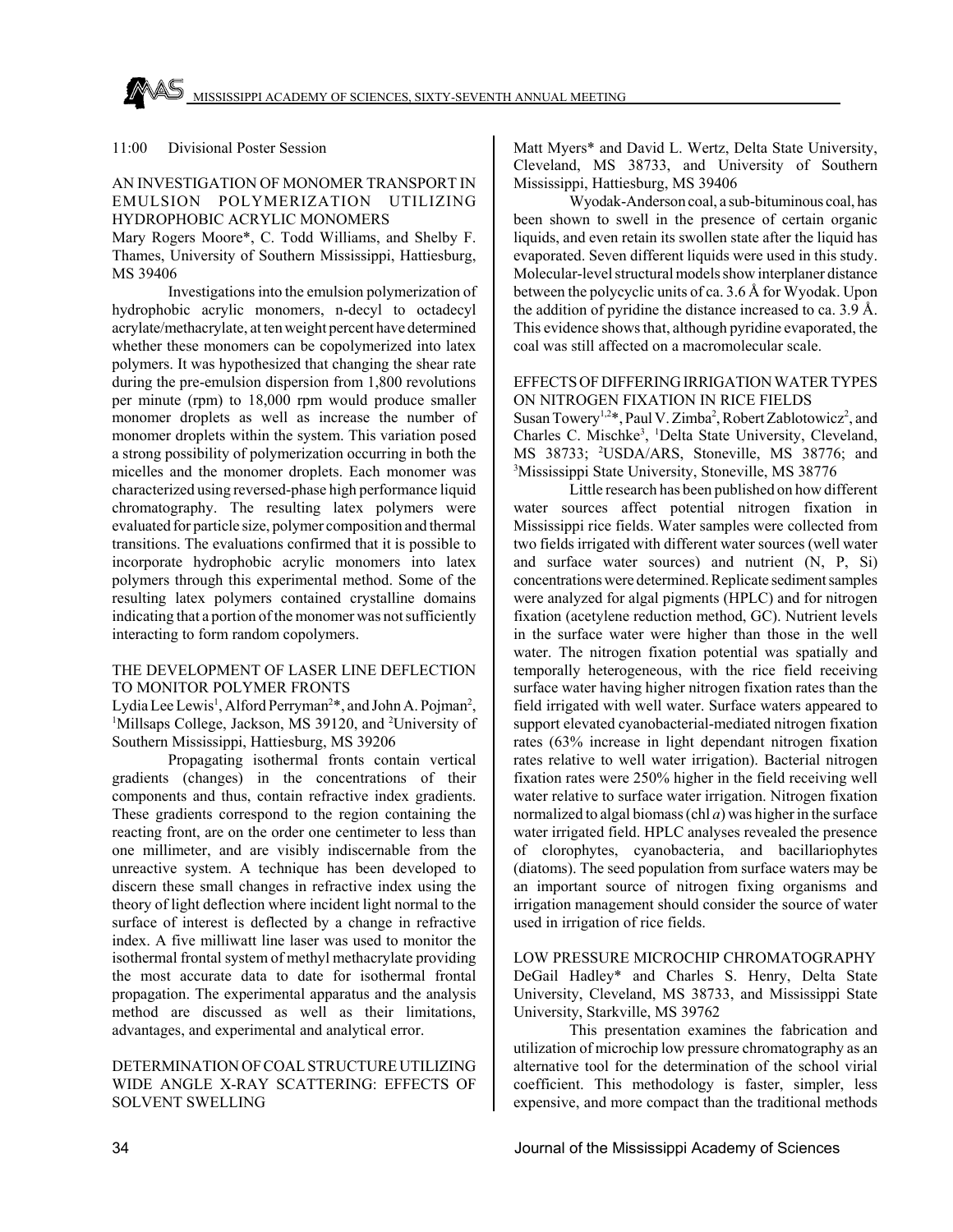used to analyze protein-to-protein interaction. The capacity factor (k') was studied for lysozyme in varying experimental conditions such as crystallizing agent concentration, concentration of the protein, and varying flow rates. A very good correlation between the results of the static light scattering method and the microchip low pressure chromatography method was observed. This project thus proves that self-interaction chromatography can be miniaturized to an approximate column volume of 1.778 ml.

### PREPARATION AND CRYSTAL STRUCTURE OF MELAMINE LEVULINATE MONOHYDRATE

### Ramaiyer Venkatraman, Jackson State University, Jackson, MS 39217

Melamine levulinate monohydrate has been prepared and structurally characterized by room temperature X-ray diffraction technique. The crystals are monoclinic, space group P2(1)/c, a = 10.538(2) Å, b = 16.214(3) Å, c = 7.1988(14) Å,  $\alpha = 90^{\circ}$ ,  $\beta = 95.85(3)^{\circ}$ ,  $\gamma = 90^{\circ}$ ,  $V =$ 1223.6(4)  $A^3$ , Z = 4. The interesting features of the intermolecular hydrogen bonding interactions occurring between melaminium amino group and ring nitrogen with the carboxylate oxygen atom of levulinic acid and as well with water molecules will be presented.

### PURIFICATION OF GLUTAMINYL CYCLASE

Neil Stowe<sup>1\*</sup>, Stephanie Misquitta<sup>2</sup>, and Robert Bateman<sup>2</sup>, <sup>1</sup>Delta State University, Cleveland, MS 38733, and <sup>2</sup>University of Southern Mississippi, Hattiesburg, MS 39406

Glutaminyl Cyclase (QC) is an enzyme that catalyzes the conversion of N-terminal glutaminyl peptides to pyroglutamyl peptides. QC is found in plants and animals-particularly in the hypothalamus of mammals and in papaya latex. The conversion of glutaminyl peptides to pyroglutamyl peptides can occur without QC-high pH and high concentrations of phosphate ion allow for conversion, but the reaction is slow under physiological conditions, making QC a necessary enzyme. The reaction that QC catalyzes is known, and the structure of QC has been identified using bacteria and fruit flies that make QC protein from the cDNA. But, the complete structure of the native enzyme is not known. The goal of my summer research is to purify native QC (QC found in the natural cell) to allow its complete structure to be determined.

### USE OF AN EXPERIMENTAL SPRAY CHAMBER TO ESTABLISH SPRAY CHARACTERISTICS OF HERBICIDES WITH ANALYSIS BY AA

April Robinson<sup>1</sup>\*, Jason Corbitt<sup>1</sup>, Andrew Steele<sup>1</sup>, Marcus Steele<sup>1</sup>, Phelesia Foster<sup>2</sup>, Dennis Elmore<sup>2</sup>, and Lowrey Smith<sup>2</sup>, <sup>1</sup>Delta State University, Cleveland, MS 38733, and <sup>2</sup>United States Department of Agriculture, Agricultural Research Services, Stoneville, MS 38776

The Environmental Protection Agency and

Mississippi Department Environmental Quality severely regulate the aerial application of two herbicides, glyphosate and glufosinate, due to potential damage to non-glyphosate resistant cotton and soybeans and non-glufosinate resistant rice and corn. This study examines the spray rate and herbicide spray composition to optimize the deposition of the herbicides and a tracer, rubidium, as they are applied in an experimental spray chamber Spray droplets were collected at selected sampling sites on flat Mylar sheets, drinking straws, and cotton strings. The droplets were removed from each of these collection devices using HPLC grade ethanol or reverse osmosis water. Subsequently, the extracts were analyzed for tracer, Rb, by a Perkin Elmer 5000Z electrothermal atomic absorption spectrophotometer. A grid of the spray area and the effects of spray rate and composition will be presented.

### AN INVESTIGATION OF THE EMULSIFYING CAPABI-LITES OF AMPHIPATHIC TITANIUM DIOXIDE PARTICLES

Shelly R. Gallender\* and Robert Y. Lochhead, University of Southern Mississippi, Hattiesburg, MS 39406

The stabilization of emulsions by small amphipathic particles is of interest to cosmetic companies because it allows the use of surfactants to be reduced or eliminated in their products. Surfactants can interact with the skin to cause irritation that can be eliminated by the use of particle stabilized emulsions. US Patent 6440399 claims that titanium dioxide particles coated with alumina and dimethicone and having an average particle size of less than 200 nm stabilize emulsions by arranging themselves at the oil-water interface, thus preventing the coalescence of the dispersed phase. These particles have the trade name of Eusolex T-2000 from Merck. Titanium dioxide particles are also useful in the field of cosmetics because they act as a sunblock. The claims of the patent were investigated by using ternary phase diagrams to chart the regions of emulsion stability and instability. The oils used for the phase diagrams were silicon oil, mineral oil, and caprylic/capric triglyceride.

### ANALYSIS OF TOTAL SUGAR IN THE HYDRO-LYZATE FROM SAWDUST WITH SELIWANOFF REAGENT

Ken Lee<sup>1</sup>, Sharon Hurley<sup>1\*</sup>, Omar Nava<sup>2</sup>, Centeria Cornellius<sup>1</sup>, and Esmeralda Fuentes<sup>3</sup>, <sup>1</sup>Jackson State University, Jackson, MS 39217; <sup>2</sup>Socorro High School, and <sup>3</sup>Brackenridge High School

In the project to produce ethanol from the sawdust via acid-hydrolysis and fermentation, the determination of concentration of total sugar and other organic components in the hydrolyzate is necessary for optimizing the process. The analysis with HPLC, however, is a long process, which is not suitable to be used as a part of quality control in the acid-hydrolysis. Therefore we use the Seliwanoff reagent for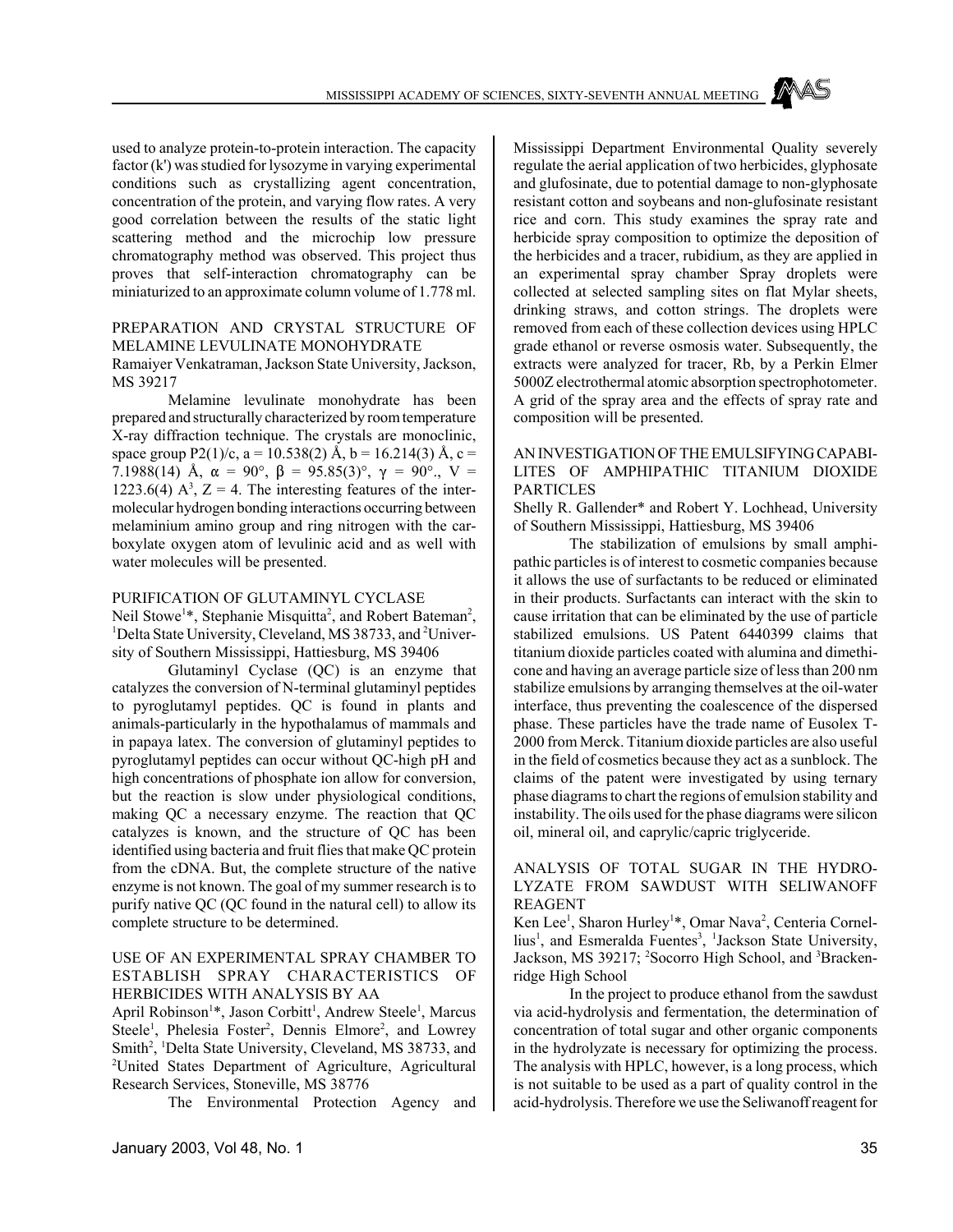determining of actual concentration of total sugar in the hydrolyzate. Sin ce it gives dark red color after that resorcinol reacts with 5-hydroxymethylfurfural (HMF), which is the dehydration product of sugar, the calibration line has been made from the series of known concentrations of sugar. To make the calibration line based on known concentration of sugar two different spectrophotometers, UV Spectrophotometer and Spectronic 20, were used. The calibration lines from two experiments were almost same, so Spectronic 20 can be used in the process for the quick analysis. Total concentration of sugar of the hydrolyzate was determined from the line and 4.5% and 4.7%, which were obtained from two different experiments. This result was compared with the result, 4.2%, from the National Reusable Energy Laboratory at Golden, Colorado, using HPLC. This project is supported by DOE EPSCOR, Grant #DE-FG02- 00ER45830, NASA Summer High School Apprenticeship Research Program (SHARP) Plus Program, and Science and Technology Access to Research Graduate Education (STARGE) from NSF.

### ANALYSIS OF SUGARS AND ORGANIC ACIDS IN HYDROLYZATE FROM SAWDUST BY HPLC

Ken Lee<sup>1\*</sup>, Ruiz Raymond<sup>2</sup>, and Bonnie Hames<sup>2</sup>, <sup>1</sup>Jackson State University, Jackson, MS 39217, and <sup>2</sup>National Reusable Energy Laboratory, Golden, CO 80401

Four different hydrolyzates, the product of acid hydrolysis of sawdust, were analyzed by the method, which National Reusable Energy Laboratory (NREL) at Golden, Colorado, has established. Two HPLC instruments having a specified column and a reflective index as a detector were used. Pretreatment on the sample like dilution, titration and filtration were performed to adjust pH before actual analysis. Actual concentrations of sugars, glucose, xylose, galactose, arabinose, and mannose and total sugar concentration after complete hydrolysis were obtained. Contents of organic acids and furfurals including 5 hydroxymethylfurfural (HMF) were analyzed in the sample. Total sugar concentration varies from 2.8% to 4.2% including aldohexoses and aldopentoses, which are written in the table below. No organic acids and furfurals except acetic acid were detected. This experiment is suitable for analyzing the sugar contents as well as organic acids in the hydrolyzates from sawdust.

| Sugar contents in the hydrolyzate (mg/ml) before second<br>hydrolysis |        |            |               |                         |             |            |  |  |  |
|-----------------------------------------------------------------------|--------|------------|---------------|-------------------------|-------------|------------|--|--|--|
| Sample<br>Number e                                                    | Glucos | Xylos<br>e | Galactos<br>e | Arabinose Mannose Total |             | Sugar      |  |  |  |
| А                                                                     | 26.65  | 4.48       | 2.78          | 1.40                    | 6.70        | 42.01      |  |  |  |
| P                                                                     | 6.90   | 7.52       | 3.33          | 3.90                    |             | 6.96 28.61 |  |  |  |
| S <sub>10</sub>                                                       | 14.27  | 4.14       | 3.43          | 0.82                    | 10.15 32.81 |            |  |  |  |
| S <sub>06</sub>                                                       | 15.92  | 5.62       | 3.74          | 1.12                    | 11.21       | 37.61      |  |  |  |

INVESTIGATION OF THE STRUCTURE OF POLY-ELECTROLYTE-BASED COMPLEX COACERVATES Lisa Huisinga\* and Robert Y. Lochhead, University of Southern Mississippi, Hattiesburg, MS 39406

Polyquaternium compounds are theorized to be useful in forming complex coacervates in the concentrated surfactant regime. A variety of anionic surfactants, such as sodium lauryl ether sulfate and sodium dodecyl sulfate, and cationic polymers were used to form these coacervates. The structure of the lyotropic association colloid within these complex coacervates was mapped using ternary phase diagrams. The structure of the lyotropic mesophase was identified by Polarized Light Microscopy (PLM). The concentrations of surfactant and polymer in each phase were measured using Fourier-Transform Infrared Spectroscopy (FTIR) an UV Spectroscopy. Hydrophobically modified cationic polymers were also studied with respect to the structure of the lyotropic association colloid within the complex coacervate.

### PHOTOCHEMISTRY OF SELECTED NITRO-POLY-CYCLIC AROMATIC HYDROCARBONS

Demarcio Reed\*, Generique Stewart, Yuguo Jiao, and Hongtao Yu, Jackson State University, Jackson, MS 39217

Nitro-substituted polycyclic aromatic hydrocarbons (nPAH) are produced either directly or indirectly from incomplete combustion of materials. It is found in automobile diesel exhaust and is linked to 30% of the mutagenicity of the exhaust gas toward *Salmonella typhimurium*. Upon entering the environment, nPAH are degraded biologically by bacteria or by photodegradation in the environment. The photodegradation rate of the nPAH depends on whether they are in the air, in sediment waters or in particulate matters. It has been found that the position of the nitro group is an important factor for genotoxicity. In this study of 4/5 ring n-PAH have been examined for photochemical reactions in aqueous media. It is found that both the photochemical degradation kinetics and photoproducts for 7-nitrobenz[a]anthracene (7NBA), 5 methyl-7-nitrobenz[a]anthracene (5M7NBA), 12-methyl-7 nitrobenzo[a]anthracene (12M7NBA), 7-nitrodibenzo[a,h]anthracene (7NDBA), 9-nitrodibenzo[a,h]anthracene (9NDBA) depended on the position of the nitro group and the surrounding ring structure. Upon light irradiation, both 7NBA and 5M7NBA yielded the respective 7, 12-quinones, while 12M7NBA yielded multiple products including 7, 12 quinone. A detailed mechanism for the formation of respective photoproducts is proposed. Acknowledgement: Th is research has been supported by generous grants NIH-SCORE S06GM08047 for research and NSF-STARGE for student support.

REAL-TIME MONITORING OF RING-OPENING BULK POLYMERIZATIONS OF Å-CAPROLACTONE USING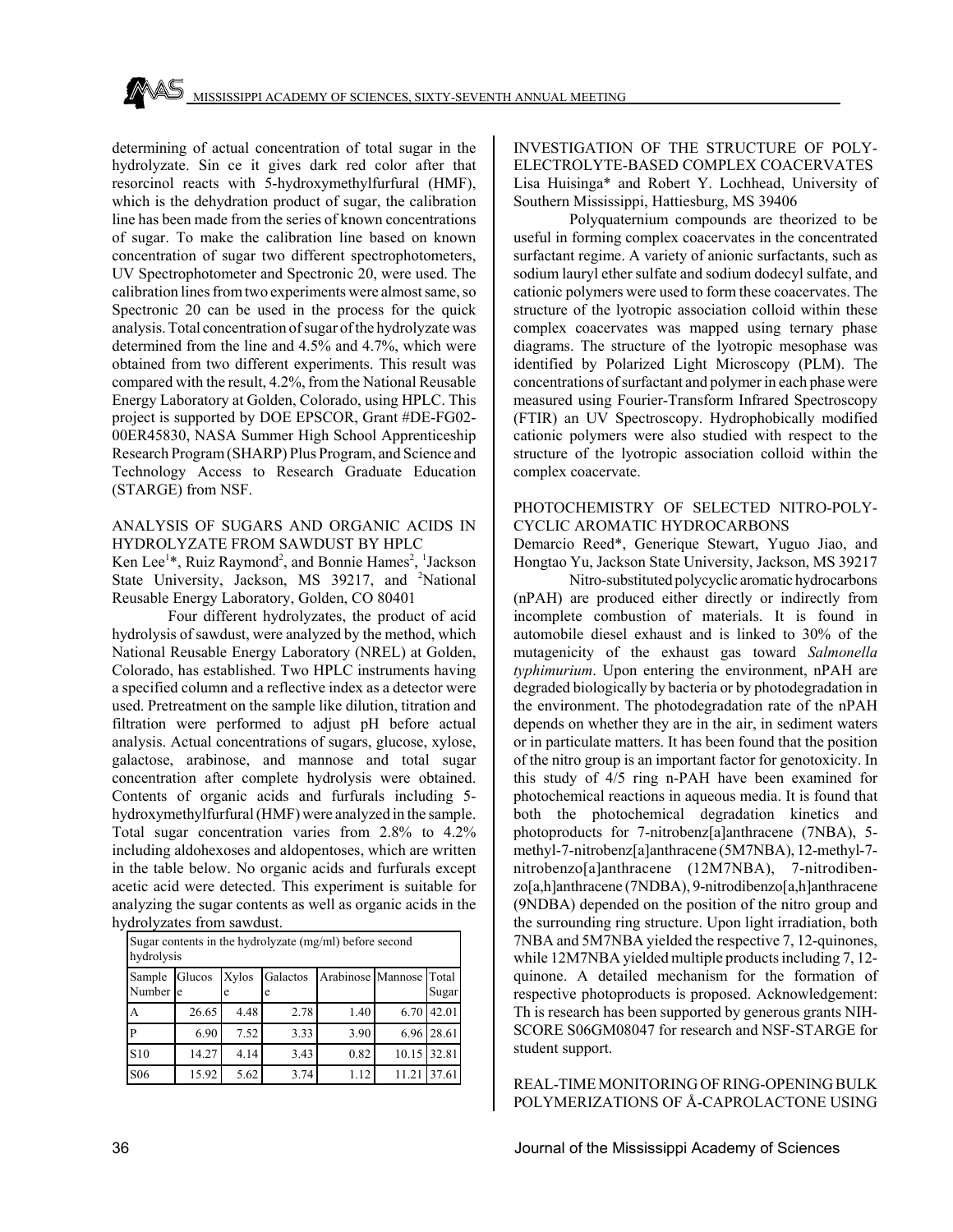#### FTIR SPECTROSCOPY

Eric McClendon\*, Jamie Messman, and Robson Storey, University of Southern Mississippi, Hattiesburg, MS 39406

The bulk polymerizations of Å-caprolactone (CL) were monitored via IR-spectroscopy. Each polymerization was conducted at 134°C. The initiators used were n-butanol (BuOH), ethylene glycol (EG), and 1,3-propane diol (PD). The amounts of inititiator used varied according to the molecular weight targeted. The induction periods for EG and PD were observed and support the previous findings of our group. However, here we also see an induction period with BuOH. These induction periods were due to both heat transfer and the delayed formation of the stannous alkoxide. The data was supportive of the mechanism previously proposed by Penczek. This mechanism was previously confirmed by Sherman.

## CARGO DELIVERY—AN APPROACH WITH POTENTIAL FOR RADIO DIAGNOSTIC AND RADIO THERAPEUTIC AGENTS

Roshenia Johnson<sup>1</sup>\*, Fabio Gallazzi<sup>2</sup>, Jenny Green<sup>2</sup>, Rachel Reuther<sup>2</sup>, Catalina Arbelaez<sup>2</sup>, and Susan Lever<sup>2</sup>, <sup>1</sup>Alcorn State University, Alcorn, MS 39096, and <sup>2</sup>University of Missouri-Columbia, Columbia, MO

From a biomedical stand point, permeating peptides act as carriers for radioactive isotopes, which are used in diagnosis of cancer or cancer therapy. In order for radio diagnostic and radio therapeutic peptides to enter cancer cells they must be able to pass through the cell membranes of target cells. In theory, this can be accomplished by having a disulfide bond instead of an amide bond to attach the permeating portion of the permeating peptide to the radio diagnostic and radio therapeutic agents. Two techniques for attaching Cys (Npys) to the control peptides GAYAYYA (1) and -DRRIFWWSLRSAGA (2) were tested. The first technique entailed coupling Boc-Cys (Npys)-OH using standard peptide synthesis. However, HATU was used instead of the usual HBTU. The results were analyzed via HPLC and Mass spectrometry. The results for the first technique revealed failure of the Boc-Cys (Npys) to attach to the peptides probably because Npys is not stable in HATU. The second technique entailed coupling Boc-Cys (Npys)-OH with the control peptides GAYAYYA (1) and - DRRIFWWSLRSAGA (2) with in situ activation reaction. The procedures followed for the second technique did not follow standard peptide synthesis. This reaction was synthesized manually from adding 150 mg of Boc-Cys (Npys)-OH and 110 mg of pentafluorophenol in 10 mL of dichloromethane to DCC in 10 mL of dichloromethane. The results were tested via TLC. TLC was done using a 3:1 solution of chloroform and methanol, as well as, with ethyl acetate.  $[RF = 0.65$  (chloroform-methanol);  $Rf = 0.92$  (ethyl) acetate)].

#### GC-FID ANALYSIS OF WATER SOLUBLE FRACTION OF GASOLINES

William C. Mahone\* and Robert Clemmons, Mississippi Valley State University, Itta Bena, MS 38941

Gasoline in drinking water is a common problem resulting from wide spread use of metal underground storage tanks in previous decades. Many soil chemicals accelerate corrosion of the metal containers resulting in underground leaks. Once past the oxygen layer in the soil these chemicals follow the water trail to the underground aquifers. This mechanism has been responsible for many drinking water contamination events over the years. We have in the past developed GC-FID methods for the analysis of pure gasolines to develop fingerprint identification techniques. We are currently focused on analysis of the water-soluble fraction of various gasolines. Our efforts have focused on sampling and test preparation methods. In our current effort we use LLE and SPME to collect and pre-concentrate the water component of gasoline. The ultimate objective of our work is to develop GC-FID methods that will allow us to test for volatile and semi-volatile species in water from various sources at the concentration levels required by today's regulations. We have to date ran tests on the LLE extract and compared it to chromatograms on the diluted pure gasoline. We have ran chromatograms in on the water extract in the split and splitless modes and have collected a footprint. We believe that this footprint maybe as distinctive and the footprint for the pure sample enabling one to connect a contamination to a particular brand or refinery. The following presentation will chronicle our achievements to date.

#### FRIDAY AFTERNOON

Exhibition Hall C

1:00 Divisional Business Meeting and Awards

## **ECOLOGY AND EVOLUTIONARY BIOLOGY** Chair: Clifford Ochs, University of Mississippi Vicechair: David Beckett, University of Southern Mississippi

## THURSDAY MORNING

Lake View I

 9:00 FERMENTATION ABILITY OF *SACCHARO-MYCES CEREVISIAE* AND *ZYMOMONAS MOBILIS* UTILIZING VARIOUS SUGARS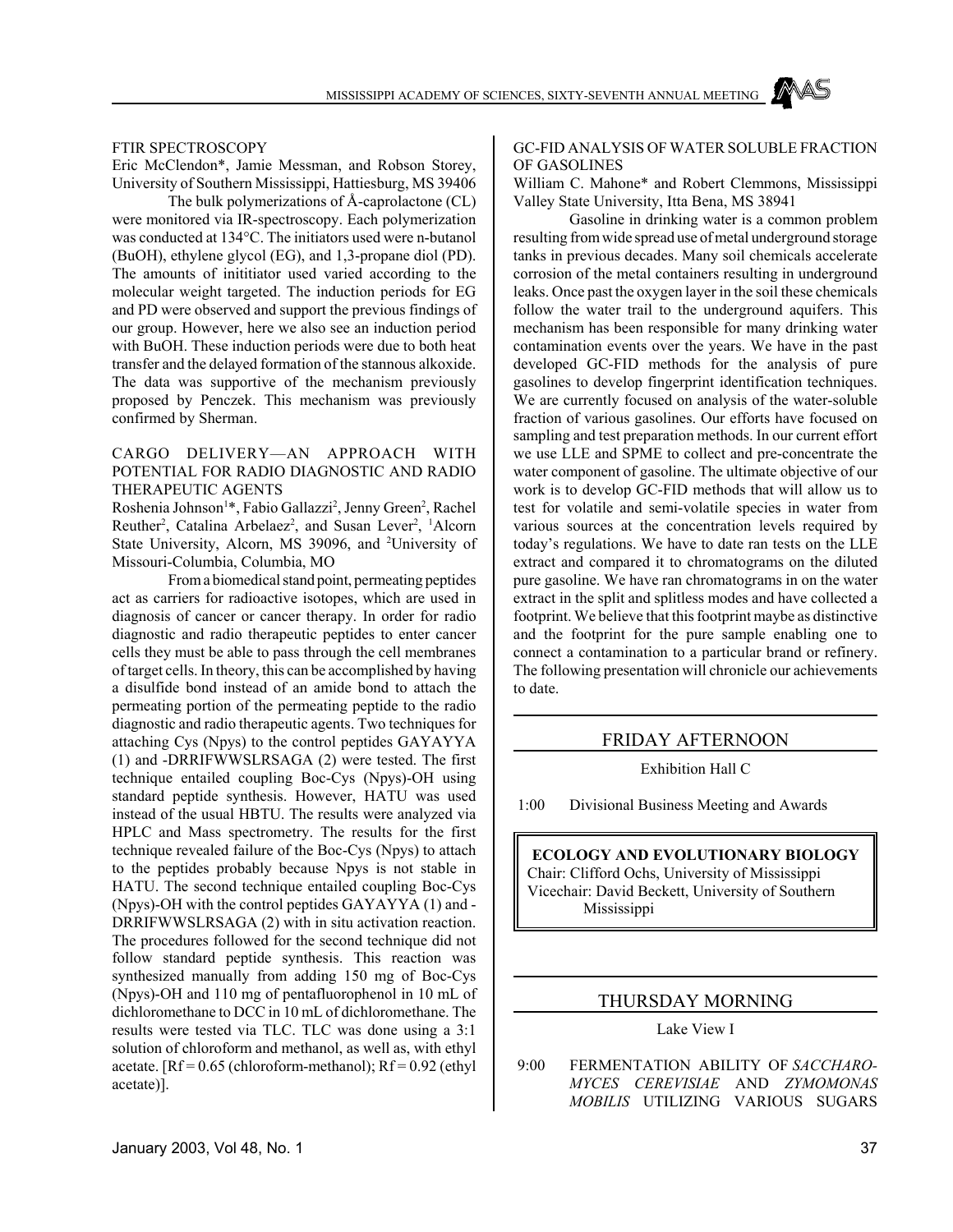#### PRESENT IN AN ACID HYDROLYZATE

Valerie O'Bannon\*, Yi Zhang, Kui Zeng, Ken Lee, Maria Begonia, and Huey-Min Hwang, Jackson State University, Jackson, MS 39217

An alternative energy source could be found in microbial fermentation of the sugars present in the acid stream derived from agricultural biomass treated with acid hydrolysis. The determining factor in the production of ethanol from biomass is finding a suitable microbe. The microorganism must be tolerant to acidic conditions and able to ferment various hexose and pentose sugars. *Saccharomyces cerevisiae* and *Zymomonas mobilis* are microbes that can ferment various sugars and survive in acidic conditions. The purpose of this study is to determine the ability of *Saccharomyces cerevisiae* and *Zymomonas mobilis* to ferment sugars present in an acid hydrolyzate achieved by treating southern pine sawdust with  $H_2SO_4$ . Five-day old cultures of *Saccharomyces cerevisiae* (ATCC #765) and *Zymomonas mobilis* (ATCC #31821) were added to fermentation media containing 0.5% of glucose, mannose, xylose or arabinose at 1:10 ratio. The samples were incubated at 30°C under anaerobic or aerobic conditions for 24 and 48 hours. Ethanol yield was measured by gas chromatography. Results showed that both *Saccharomyces cerevisiae* and *Zymomonas mobilis* could ferment glucose (0.3–0.5% ethanol yield) anaerobically or aerobically at virtually the same rate. *Saccharomyces cerevisiae* but not *Zymomonas mobilis* could ferment mannose under both anaerobic and aerobic conditions (0.3% ethanol yield). *Saccharomyces cerevisiae* and *Zymomonas mobilis* fermented xylose and arabinose with ethanol yield of 0.1%. This research was funded by DE-FG02-00ER45830 through DOE/EPSCoR program.

## 9:15 ALL YOU EVER WANTED TO KNOW ABOUT PIMPLEBACKS: AGE AND GROWTH IN A FRESHWATER MUSSEL

Erica Brantley\*, Ann Philippi, and Melvin Warren, University of Mississippi, University, MS 38677

Freshwater mussels can be found on every continent except Antarctica. There are over 300 species of freshwater mussels that occur in North America, the most diverse freshwater mussel fauna on Earth. The presence of freshwater mussels indicates a balanced ecosystem because mussels are longlived, sedentary, benthic (bottom-dwelling) filter feeders, and are dependent on particular fish species to complete their reproductive cycle. This paper discusses species diversity and the age and growth rates of the pimpleback mussels in the Little Tallahatchie River of Mississippi. My research is based upon pimpleback mussels that are < 5 years old. The purpose of this paper is to determine: (1) what species are present at two sites and does the species composition differ between sites; (2) does the age frequency distribution differ between sites, and (3) in mussels  $\leq$  5 years old, how does growth rate differ between sites, and with age.

## 9:30 COMMUNITY COMPOSITION OF CHIRONOMIDS IN SANDY SUBSTRATES IN THREE BLACKWATER STREAMS IN SOUTHERN MISSISSIPPI

Robert C. Fitch\* and David C. Beckett, University of Southern Mississippi, Hattiesburg, MS 39406

The majority of streams in Mississippi have sand bottoms. In this study we investigated the larval chironomid (Diptera: Chironomidae) composition in the spring and summer in three sandy-bottomed blackwater streams located in southern Mississippi. The principal objective of this study was to describe how the chironomid communities in sand substrates varied among sites within a stream, as well as among streams. We were also interested in seasonal changes in chironomid communities. Most of the animal biomass collected from sandy substrates is in the form of relatively small invertebrates, including the chironomids. In all sites the most common chironomid larvae was *Rheosmittia* sp., which accounted for 50–90% of the chironomids collected. *Rheosmittia* sp. is a very small chironomid and is an obligate sand dweller in streams and rivers. The mean density of *Rheosmittia* sp. from the spring data in Black Creek is approximately 133,000 individuals/ $m<sup>2</sup>$  in sandy substrate. Based on evidence from our laboratory, this genus of chironomid dominates sand substrates from streams of the size investigated in this study up to and including the lower Mississippi River. Other chironomid taxa found in the present study included *Polypedilum scalaenum* group, *P. halterale* group, *Paracladopelma* sp., and *Stictochironomus* sp. In addition to characterizing the invertebrate fauna of sand substrates, we plan to determine if these communities will serve as indicators of pollutional disturbance.

 9:45 FIXED ACTION PATTERNS IN THE COURTSHIP BEHAVIOR OF THE SALTICID SPIDER, *ZYGOBALLUS NERVOSUS* (PECKHAM) WITH AN EVALUATION OF CRANE'S HYPOTHESIS OF SIMULTANEOUS "FEAR" AND SEXUAL DRIVES IN THE COURTSHIP OF JUMPING SPIDERS

John D. Davis, St. Andrews Episcopal Middle School, 370 Old Agency Road Ridgeland, MS 39157

The Jumping Spiders (Salticidae) are a large and taxonomically-confused group of visually oriented spiders. Crane (1949) has suggested that the study of ritualized behavior patterns may be useful in establishing evolutionary relationships within this family. Crane also suggests that the complex courtship behaviors of jumping spiders arose from conflicting "fear" and sexual drives, resulting in an approach-avoidance gradient in the movements of courtship rituals. Using slow-motion 16 millimeter filming and frame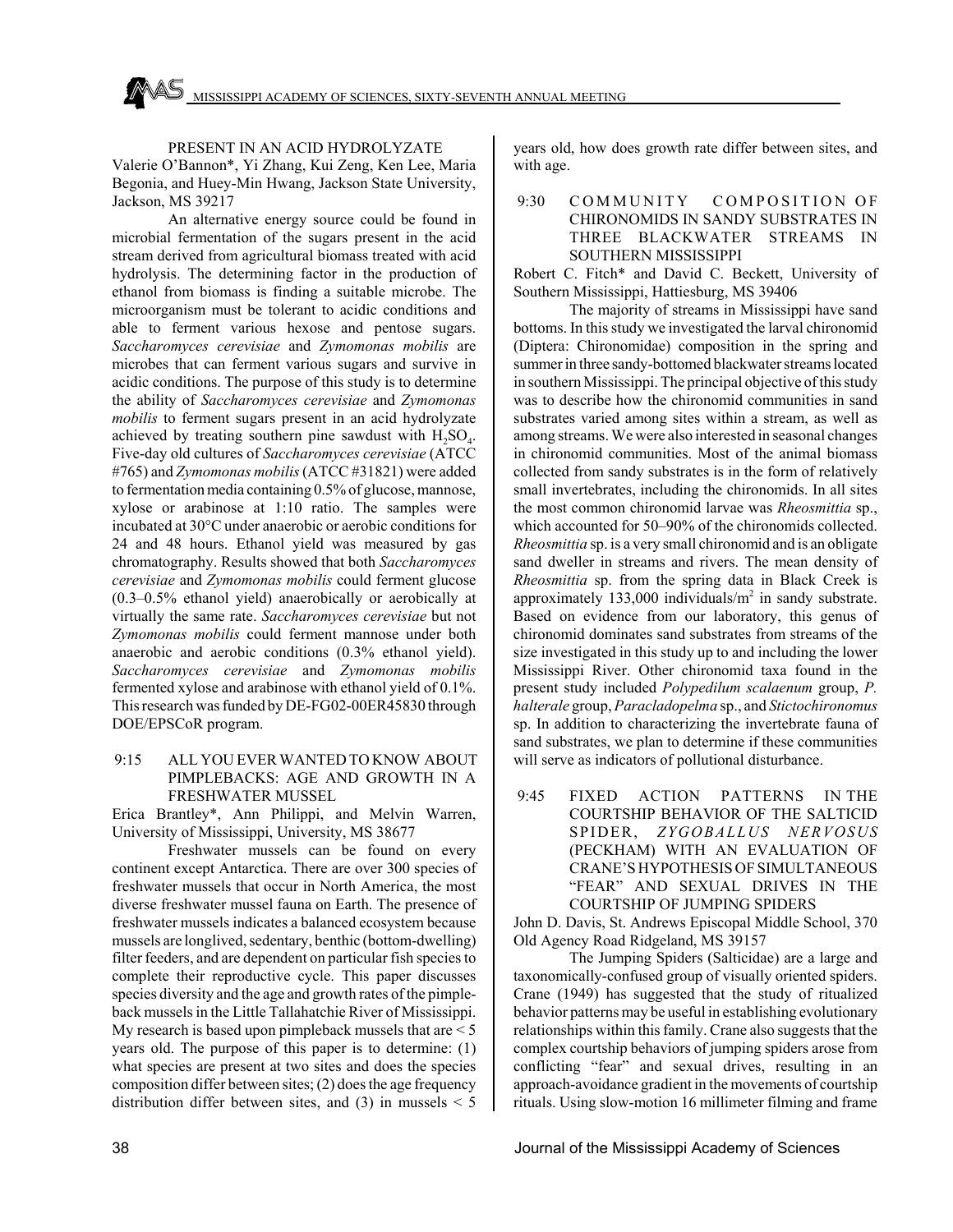by frame analysis, complete courtships by five different pairs were broken down into fixed action patterns which were then statistically treated for variation. Quantitative descriptions of fixed action patterns and their variation have not been published for this species and are the first part of a detailed study of such behaviors in the genus *Zygoballus*. Comparison of the first and final ten fixed action components in five successful courtships do not support Crane's approach-avoidance gradient model of salticid courtship.

#### 10:00 Break

## 10:15 ROOST FIDELITY OF RAFINESQUE'S BIG-EARED BAT, *CORYNORHINUS RAFINESQUII*, IN SOUTHERN MISSISSIPPI

Austin W. Trousdale\* and David C. Beckett, University of Southern Mississippi, Hattiesburg, MS 30406

We used banding and radiotelemetry to evaluate fidelity of Rafinesque's big-eared bat, *Corynorhinus rafinesquii*, to natural and manmade roosts. We captured bats that we had located during surveys of bridges and abandoned buildings in DeSoto National Forest in southeastern Mississippi. Of 104 bats banded between July 2000 and September 2002, 34 individuals were recaptured, most of them at their original site of capture. Twenty-one bats (7 males, 14 females) have thus far demonstrated longterm fidelity to specific roosts, that is, they were found at the same sites  $\geq 3$  months after their initial capture. Short-term fidelity (measured in days) was assessed for 14 radiotagged bats. Males tended to use manmade structures (e.g., abandoned houses) and exhibit high fidelity to these sites, whereas most females used trees and showed lower fidelity to their roosts. Although long-term fidelity to roosts was pronounced in some individuals, data suggest that roost lability is often practiced by the species (particularly so by females) during short term periods.

## 10:30 SURVEY OF SALAMANDERS IN MISSISSIPPI LIMESTONE CAVES

David C. Beckett\*, John G. Himes, and Austin W. Trousdale, University of Southern Mississippi, Hattiesburg, MS 39406

Mississippi's largest and best-developed limestone caves are in a rock unit called the Vicksburg Group (VG), which extends near the surface as a narrow belt east to west from Wayne County to Hinds County. The caves of Mississippi have received little scientific attention; the only comprehensive effort to survey caves in Mississippi took place in the early 1970s. During 2000–2002 we surveyed for salamanders in the larger limestone caves of Mississippi, all within the VG. We found a total of four species: *Plethodon mississippi* was the most abundant, followed by *Eurycea guttolineata*, *Eurycea cirrigera*, and *Desmognathus fuscus*.

Three species (*P. mississippi*, *E. cirrigera*, and *E. guttolineata*) were present in Pitts Cave, the largest known cave in Mississippi. We did not find *Pseudotriton montanus flavissimus* in any of the caves, and question the validity of an investigator's statement made ca. half a century ago, that "it is one of the most numerous salamanders in Miss. limestone caves." The composition of salamanders we found is similar to that found by investigators in the earlier survey, conducted almost thirty years ago.

## 10:45 A PRELIMINARY REPORT ON IDENTIFYING CNIDARIANS USING MOLECULAR **TECHNIQUES**

Brian R. Kreiser\*, Richard L. Darden, and Brian D. Ortman, University of Southern Mississippi, Hattiesburg, MS 39406

A challenge faced by many ecological studies in the marine environment is obtaining accurate identifications of morphologically cryptic species or their life-history stages. In this project, we are developing molecular markers to identify various cnidarian groups. The basic protocol involves using the polymerase chain reaction (PCR) to amplify a specific target gene. Identifications are made by screening these PCR products using a variety of techniques including size variation, restriction fragment length polymorphisms (RFLPs) and selective amplification by PCR. We are refining this approach with two goals in mind. First, we are using this technique to identify individual polyps. Second, we are optimizing these techniques for use in the identification and quantification of cnidarian species present in ballast water.

11:00 Divisional Business Meeting

11:15 Divisional Poster Session

## A STUDY OF PHOTOINDUCED ECOTOXICITY OF 6- AMINOCHRYSENE TO MICROBIAL ASSEMBLAGES AND RECOVERY OF THEIR HETEROTROPHIC ACTIVITY

Baoying Zheng\*, Kui Zeng, Yi Zhang, Huey-Min Hwang, and Hongtao Yu, Jackson State University, Jackson, MS 39217

6-Aminochrysene (6-AC), a slightly water-soluble polycyclic aromatic hydrocarbon (PAH) compound, has been of great concern due to ecotoxicity caused by the parent compound and its photoproducts. Microbial assemblages in a river water sample were used to determine the ecotoxicity of 6-AC and its photoproducts. The microbial bioassay includes spread plate counting and microbial mineralization of 14C-D-glucose. In dark, at 6-AC concentration of  $10 \mu M$ , bacterial viability was not affected and heterotrophic activities were inhibited by 42% and 40% respectively after 36 and 120 min. Under sunlight, exposure to 6-AC photoproducts inhibited bacterial viability and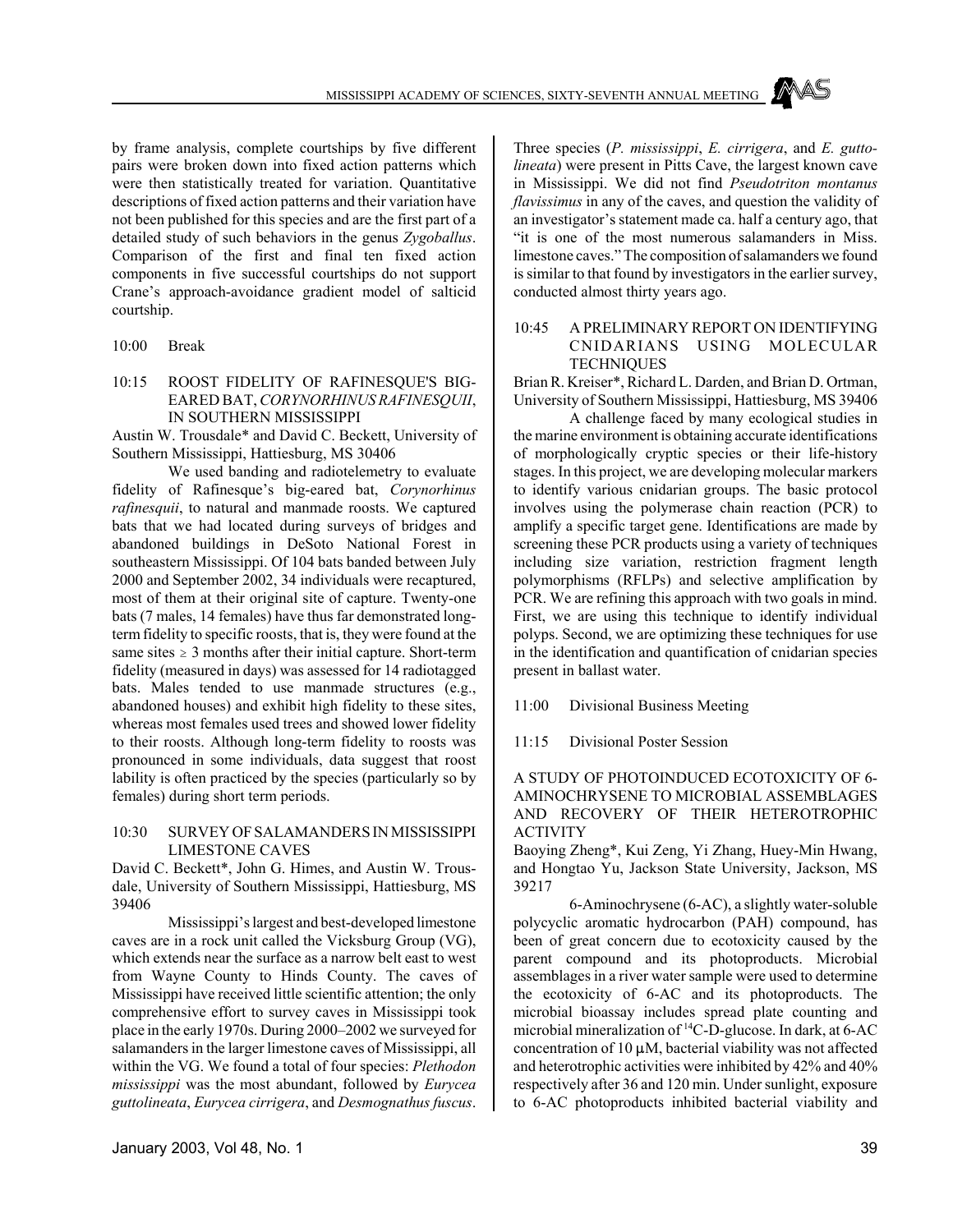heterotrophic activities by 62%, 93%, and 74%, 74%, after 36 and 120 min respectively. Therefore, photoinduced toxicity of 6-AC to microbial assemblages was observed in this study. The same methods were used to study the recovery of heterotrophic activity of microbial assemblages in the river water after 36 min-exposure to 6-AC in sunlight. There was no obvious recovery of heterotrophic activities after two and four hours, and about 20% was recovered overnight. For the microbial assemblages viability test, in the dark about 12.6% and 100% were recovered after four hours and overnight respectively; under room light, about 3.5% and 71.8% were recovered correspondingly. This research was supported by: (1) NIH-RCMI 1G12RR12459- 01 and NIH-SCORE S06GM08047 (to JSU); (2) U.S. Department of the Army #DAAD 19-01-1-0733 to JSU; and (3) U.S. Department of Energy #DE-FG02-00ER45830 with subcontract to JSU.

## PRODUCTION OF INDOLE-3-ACETIC ACID (IAA) IN FRESHWATER WETLANDS AND PHYLOGENETIC EVALUATION OF INDOLE-3-PYRUVATE DECARBOXYLASE (IPDC)

Dinesh Talreja\* and Lydia Halda-Alija, University of Mississippi, University, MS 38677

Production of indole-3-acetic acid (IAA), a key physiological feature of heterotrophic and enteric plant growth-promoting (PGP) rhizosphere assemblages associated with freshwater macrophyte *Juncus effusus* L. was examined using classical microbiological methods over a period of three years. Up to 85% of PGP rhizobacteria produced IAA. The cultivated enteric bacteria as determined on MacConkey agar were an average 3.2 x 10<sup>3</sup> CFU gm<sup>-1</sup> dry soil in the vegetated sediments as compared to  $3.9 \times 10^{1}$  $CFU \text{ gm}^{-1}$  dry soil in the unvegetated sediments. Interestingly, enteric bacteria produced IAA even when tryptophan was not added to the medium. API20E and 16SrRNA sequencing assigned most of the enteric isolates to *Enterobacter cloacae*, *Enterobacter agglomerans*, and *Klebsiella oxytoca*. Indole-3-decarboxylase (IPDC) is a key enzyme in IAA synthesis in these bacteria. A ClustalX–generated sequence analysis showed the occurrence of similar sequences for IPDC in diverse microorganisms and plants like *Arabidopsis thaliana*, *Fragaria anannasa*, *Pisum sativum*, and *Zea mays*. A neighbor-joining (NJ) tree was created using the distance method. The phylogenetic tree of the IPDC sequences that originate from different plant and microbial species was supported by a very high bootstrap value (more than 98%). Our results indicate that the number of enteric bacteria was significantly higher ( $p < 0.05$ ) in vegetated sediments as compared to unvegetated sediments which was due to the rhizosphere effect  $(R/S = 82.1)$ .

#### RECOVERY AND ENUMERATION OF BACTERIA

## AND FUNGI FROM SOILS CONTAMINATED WITH LEAD AND CADMIUM

Diahanna Hackett\*, Darla Gilliard\*, Ashley Davis\*, Bridgette Matthews\*, Afrachanna Butler, Maria Begonia, and Gregorio Begonia, Jackson State University, Jackson, MS 39217

Little is known about in situ microbial community responses to heavy metal stress. Such study is necessary before remediation of heavy metals can be effectively pursued. The primary objective of this study was to evaluate the effects of soil-applied lead (Pb), cadmium (Cd) and chelates on soil microbial populations. In this study, soils that were previously amended with various metal and chelate concentrations and planted with wheat for six weeks were used after they have been cleaned of debris, air-dried, and sieved to the desired particle size. An appropriate volume (0.1 ml) of each serially diluted soil sample was spread plated on tryptic soy agar for bacteria and on rose bengal Martin's agar for fungi. Results showed that both lead and cadmium differentially affected both soil bacterial and fungal populations. Generally, soil bacteria were tolerant to all levels of soil-applied Pb. Soil fungi were tolerant up to 1,000 mg Pb/kg, but were severely inhibited at 2,000 mg Pb/kg dry soil. Soil bacterial populations were severely reduced by Cd, especially at the two highest concentrations (1,000 and 2,000 mg Cd/kg dry soil) in combination with the highest EGTA treatment (5.0 mmol/kg dry soil). Soil fungi were tolerant to both Cd and EGTA as evidenced by their similar or higher numbers compared to those present in the control treatments. The resistance of the soil bacteria and fungi to soil-applied lead and cadmium indicates that these microorganisms have resistance mechanisms to deal with metal toxicity.

# **GEOLOGY AND GEOGRAPHY** Chair: Keil Schmid, Mississippi Office of Geology

Vicechair: Jack Moody, Mississippi Office of Geology

## FRIDAY MORNING

## Lamar I

 9:30 PLANS FOR AN ENTERPRISE GEOGRAPHIC INFORMATION SYSTEM FOR MISSISSIPPI

Michael B.E. Bograd, Mississippi Office of Geology, Jackson, MS 39289

The State of Mississippi is planning an enterprise geographic information system (GIS) to include an enhanced clearinghouse of public remote sensing (RS) data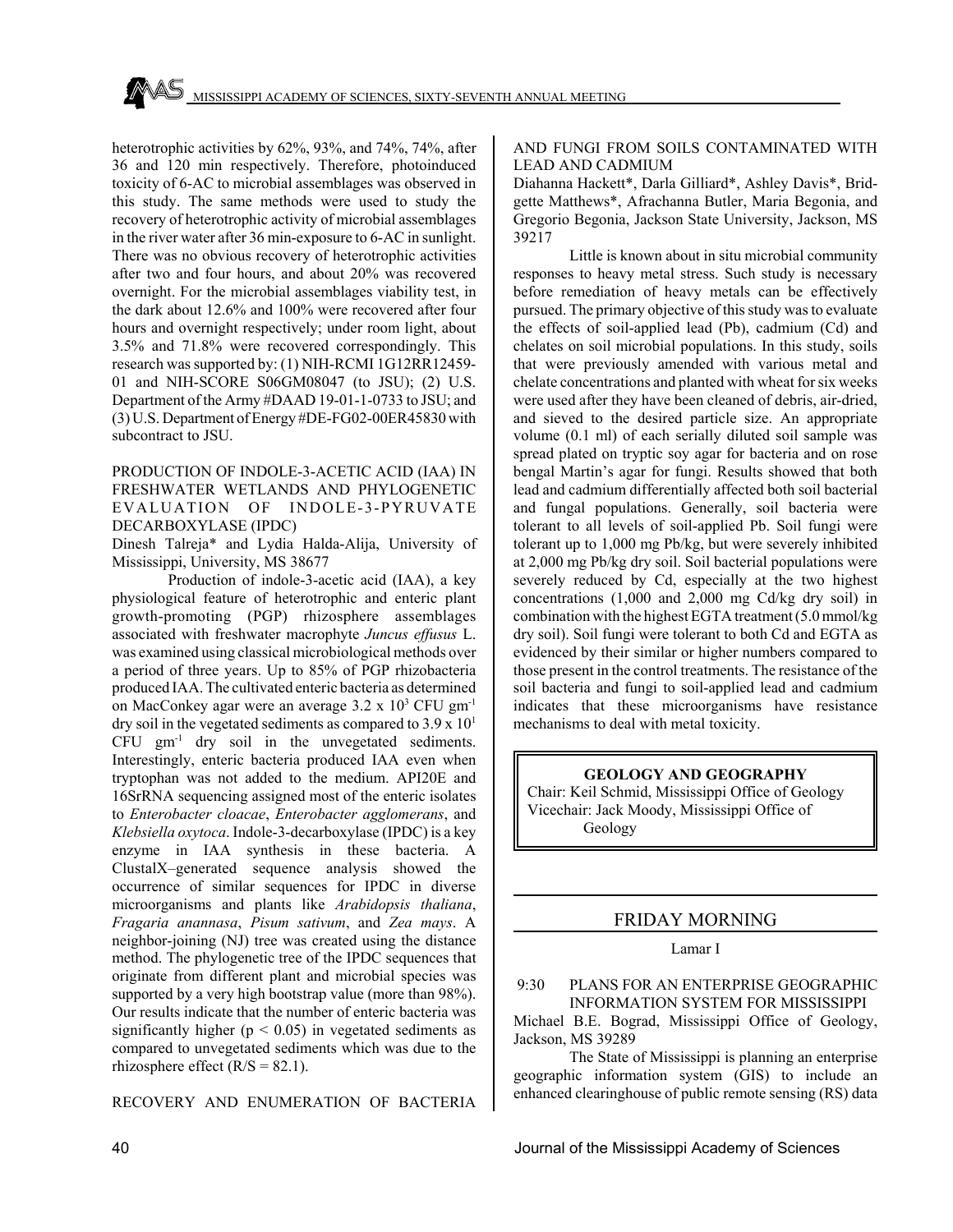and a computer model of the state. The goals are to provide accurate, high-resolution, accessible data for all users via the Internet and support more efficient, less costly government services. In June 2002 Governor Musgrove established the Advisory Commission on Remote Sensing Technologies to make recommendations concerning a vision for coordination of RS/GIS activities in the state. One recommendation will be to establish a policy board with the authority to make the vision become a reality. The Legislature has charged the Mississippi Department of Environmental Quality with (1) developing a digital model of the state and (2) coordinating RS/GIS activities in the state. The Mississippi Digital Earth Model (MDEM) will consist of the seven framework layers (geodetic control, elevation, orthoimagery, hydrography, transportation, political boundaries, and cadastral). Funding for acquiring the high-resolution data (estimated \$75 million) will involve federal, state, and local entities over the next few years. The other components of the project—to coordinate GIS activities, design the architecture of the Web portal, and establish standards—should have little cost. Mississippi has the potential to become a leader in RS/GIS through coordination of the resources at all levels of government and by taking advantage of the research and education capabilities of its colleges, the existing communication network, and the facilities at the Stennis Space Center.

#### 9:45 STATUS OF GEOLOGIC MAPPING IN MISSISSIPPI: A PROPOSAL TO ESTABLISH A STATEWIDE GEOLOGIC MAP MODEL

Stephen L. Ingram, Sr.<sup>1\*</sup>, Fazlay S. Faruque<sup>2</sup>, and Charles T. Swann<sup>3</sup>, <sup>1,3</sup>Mississippi Mineral Resources Institute, University, MS 38677, and <sup>2</sup>University of Mississippi, University, MS 38677

During the past decade, geologic mapping activities in Mississippi have been conducted at 1:24,000 scale by the Mississippi Mineral Resources Institute, Mississippi Office of Geology, Mississippi State University, University of Mississippi, and the University of Southern Mississippi. Coordination between these entities is important to ensure continuity in statewide map products. To aid coordination, an ad hoc stratigraphic committee composed of representatives from these organizations began meeting annually in 1998 to provide continuity and guidance on mapping issues for the state. To date, no "standard" has been established and the ad hoc oversight committee has not resolved current stratigraphic mapping problems; albeit, the committee has attempted to address these issues. We propose that a renewed effort be made by the oversight committee to develop a statewide geologic map model to: establish a comprehensive map standard for the state that complements the USGS national mapping initiative; address GIS format and metadata issues; specify minimum map components to be included in published geologic maps to ensure product utility for the public domain; include "scientific peer review," when needed, to address continuity issues. Statewide implementation of these elements should result in best-quality, defensible map products for the "public domain" that maintain the highest scientific standards, ensuring credibility and utility of the product.

## 10:00 FIRST LOOK AT MERGED 7.5-MINUTE GEOLOGIC QUADRANGLES IN MISSISSIPPI, A REGIONAL VIEW

David E. Thompson\*, Daniel W. Morse, Peter S. Hutchins, and Jeremy L. Hurley, Mississippi Office of Geology, Jackson, MS 39289

The Mississippi Office of Geology has been mapping the surface geology of 7.5-minute quadrangles since the early 1990s, predominantly in association with STATEMAP activities. Surface geologic mapping was initiated along the Mississippi/Alabama state line and concentrated on differentiation of the Upper Midway and Lower Wilcox Groups. The previously undifferentiated lower Wilcox Group was separated into the Tuscahoma and Nanafalia Formations. The Nanafalia Formation was further divided into the Grampian Hills and Gravel Creek Sand Members. The Naheola Formation of the Midway Group was found to be continuous and unbroken along its outcrop and was separated into the Coal Bluff and Oak Hill Members. By 2001, surface mapping was largely completed along the outcrop belt northward to the Mississippi/Tennessee state line. A number of 7.5-minute geologic quadrangle maps were developed with Arc/Info and published as individual paper Open-File Reports. A primary focus of the surface mapping project is, ultimately, to update the 1:500,000-scale 1969 Geologic Map of Mississippi. Recently, the individual 7.5-minute quadrangle geology coverages were merged utilizing ArcMap GIS software, creating a seamless compilation of what were previously solitary geologic map products. This compilation of surface geologic maps provides a regional representation of updated surface geologic mapping, a medium for comparison with older large-scale geologic maps, and a vehicle for updating the 1969 Geologic Map of Mississippi.

#### 10:15 GIS AND REMOTE SENSING TECHNIQUES AUGMENT SURFACE MAPPING IN NORTH **MISSISSIPPI**

Stephen L. Ingram, Sr.<sup>1\*</sup>, Greg Easson<sup>2</sup>, and Khaled Hasan<sup>2</sup>, <sup>1</sup>Mississippi Mineral Resources Institute, University, MS 38677, and <sup>2</sup>University of Mississippi, University, MS 38677

GIS and remote sensing techniques were used to develop a surface mapping method to augment geologic field mapping in a portion of the heavily vegetated terrain of north Mississippi. Four lithologic intervals were targeted: Loess; Preloess; Memphis Sand; and lower Wilcox.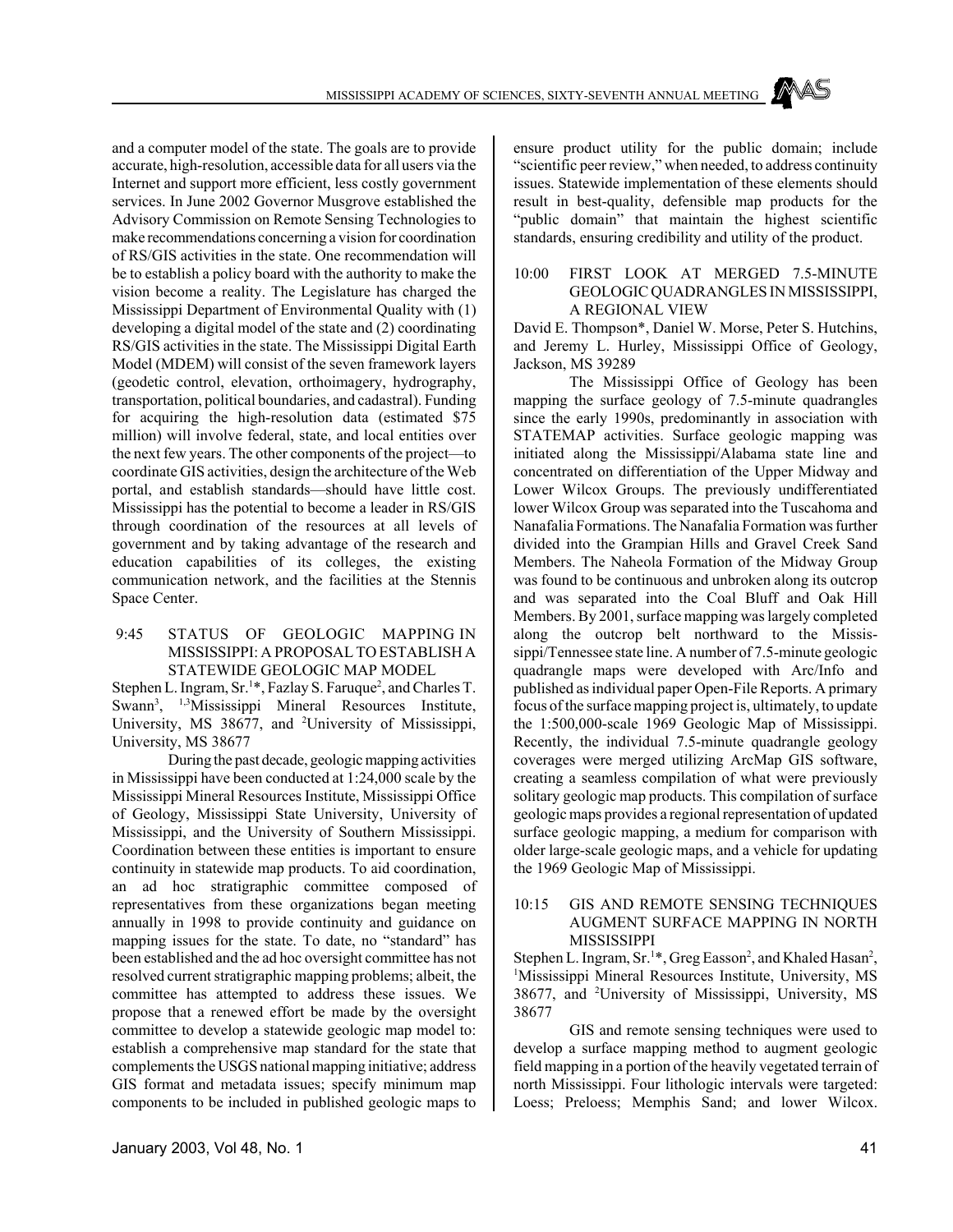Lithologic variation was assessed using Landsat imagery, National Elevation Dataset, and conventional field data. Land use information was extracted from satellite imagery, topographic parameters were derived from elevation data, and textural characteristics were generated from these datasets to provide a basis for surface mapping. Lithologic boundaries were then digitized and check against available digital geologic maps, and a field check was conducted to determine continuity between spatial mapping and conventional field data. Results show that the following relationships exist between lithology, topography, and land use in north Mississippi: Correlation exists between the highly dissected outcrops of the Memphis Sand and forested areas due to the steep slopes which develop on these consolidated fine- to coarse-grained sediments; correlation also exists between Loess and highly developed agriculture because of the gradual slopes which characterize these younger, indurated fine-grained sediments; the unconsolidated Preloess deposits are regionally extensive, have variable slopes that appear hummocky in texture, and form a geomorphic terrace above the underlying Memphis Sand. This investigation shows that an integrated GISremote sensing technique can be used effectively to develop a more comprehensive geologic database to augment conventional geologic field studies conducted in the heavily vegetated terrain of north Mississippi.

## 10:30 GEOGRAPHIC DISTRIBUTION OF MISSISSIPPI'S PRE-SUBTITLED LANDFILLS: A GIS APPLICATION FOR ENVIRONMENTAL AWARENESS

Ross D. Williams\* and Fazlay S. Faruque, Mississippi Office of Pollution Control, Jackson, MS 39289, and University of Mississippi Medical Center, Jackson, MS 39216

Pre-subtitle D Landfills are serious concerns for potential groundwater pollution in the State of Mississippi. These landfills were operable before federal regulations were enacted in 1994 and were to close in response to Subtitle D. Siting of these landfills in Mississippi was performed without a thorough understanding of site-specific geology and hydrogeology. Many of these sites were operated without engineering controls to mitigate the release of contaminants into the subsurface. In addition, groundwater resources within the proximity of the vast majority of these sites are not monitored. The objectives of this project are: (1) to develop a GIS database to identify the location of these landfills, (2) to identify local water wells and groundwater resources that may be or have been impacted, and (3) to implement a risk-ranking system for these abandoned facilities based on available knowledge of the groundwater resources of the area. These landfill sites are visited, and location coordinates for each are obtained using GPS. Each facility was walked and anomalies noted.

This is an ongoing project and will address the findings of the first phase of the investigation, landfills south of Interstate 20.

11:00 Break

## 11:15 A LARGELY COMPLETE BASILOSAURUS FIND IN THE UPPER YAZOO CLAY IN SCOTT COUNTY, MISSISSIPPI

David T. Dockery III<sup>1</sup>\*, James E. Starnes<sup>1</sup>, and Scott Peyton<sup>2</sup>, <sup>1</sup>Mississippi Office of Geology, Jackson, MS 39289, and <sup>2</sup>Mississippi Museum of Natural Science, Jackson, MS 39202

In August–September 2002, a largely complete skeleton of the archaeocete whale *Basilosaurus cetoides* was excavated from the Yazoo Clay in the Clearview Landfill in the SW/4, Sec. 34, 5 N., 9 E., Scott County, Mississippi. The bones rested on an ancient, shell-littered, iron-stained, sea-floor surface (SFS1) that separated as a bedding plane some 27 feet below the Yazoo/Forest Hill contact as exposed 800 feet north-northwest of the site. SFS1 was also marked by several flat-lying, ossified, vertebral disks. Correcting for regional dip, SFS1 was about 22 feet below the top of the Yazoo Clay, which has a total thickness at the site of about 320 feet. One measurement found a second seafloor surface (SFS2) to overlie the bones and enclosing clay at 0.68 foot above SFS1. These surfaces rested some several feet above a foot-thick lime bed, probably the upper of two lime units seen in the upper Yazoo Clay on regional geophysical logs. The bones rested in an arc that stretched 64.3 feet from the left jaw and 4.5-foot-long skull at the east end to the last vertebra at the west end; the straight-line distance was 61.4 feet. The rarity of encrusting organisms, such as oysters, on bone surfaces indicated rapid burial.

11:30 PRELIMINARY OSTEOLOGY OF A *BASILO-SAURUS CETOIDES* FROM THE UPPER YAZOO CLAY IN SCOTT COUNTY, MISSISSIPPI

James E. Starnes\* and Scott Peyton, Mississippi Office of Geology, Jackson, MS 39289, and Mississippi Museum of Natural Science, Jackson, MS 39202

The nearly complete skeletal remains of an archaeocete whale *Basilosaurus cetiodes* were excavated from the late Eocene sediments of the Yazoo Clay in the Clearview Landfill in southern Scott County. The delicate bone material was documented and removed in August and September 2002 under the direction of the Mississippi Office of Geology and the Mississippi Museum of Natural Science (MMNS). The bones were largely in place where the animal came to rest upside down on the sea floor some 34 million years ago. The skull and right jaw were present. All seven cervical vertebrae and 34 other vertebrae were recovered, though some tail vertebrae were missing. The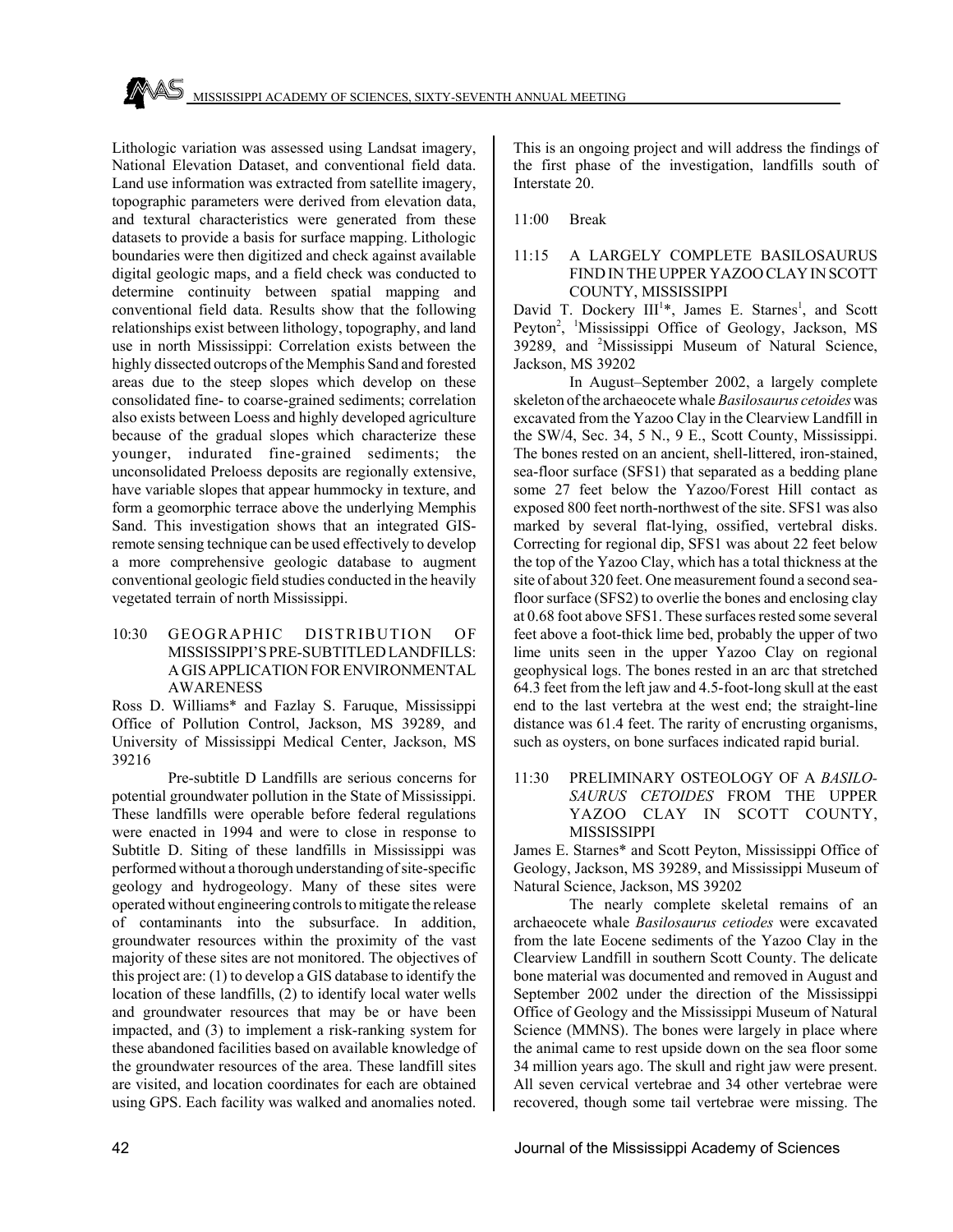largest lumbar vertebra measured 17¾ inches in length; the shortest tail vertebra found was 4½ inches in length. Several boney disks were preserved. Ossified rugose masses were paired to the five sternal segments, including a well preserved manubrium and xiphisternum. Other large bones included 34 ribs, both scapulae, both humeri, and parts of the radii and ulnae. The carpal elements and phalangeal bones were scattered, and it is not yet known how complete these are at present. No vestigial pelvic or hind limb bones were recovered. Preparation of the skeleton is ongoing at the MMNS.

## 11:45 GEOLOGIC LICENSURE—A STATUS REPORT OF LICENSURE

Rick L. Ericksen, Mississippi State Board of Registered Professional Geologists, Jackson, MS 39225

Currently there are 28 states and 1 US territory with geologic licensure laws. States which have recently enacted licensure laws include Texas and Utah—both of which are currently in their "grandfathering" phase. Licensure initiatives are ongoing in New York State and activity for geologic licensure has been initiated in both Louisiana and Oklahoma. Initiatives in Canada defining professional practice and "qualified persons" has led to an increasing emphasis of the importance of licensure in the US. In Mississippi, the RPG Act of 1997 will shortly be entering into its 6<sup>th</sup> year of operation. The Mississippi State Board of Registered Professional Geologists (MSBRPG) has seen an increase in the number of formal complaints filed related to issues concerning the unlicensed practice of geology and as a result been more involved in enforcement issues. The MSBRPG has also been involved in other areas related to geologic practice including increased dialogue with other state regulatory agencies which require geologic input in compliance with their regulatory functions. The MSBRPG also continues with its Voluntary Continuing Education program which provides no cost to low cost continuing education opportunities for those desiring to further their geological careers and knowledge of geologic and regulatory information, concepts, and practices and it also continues with another important part of its regulatory function in its administration of geologic, qualifying exams on a semi-annual basis.

12:00 Divisional Poster Session

## GEOLOGIC INTERPRETATION OF HIGH-RESOLUTION SEISMIC DATA WITH SUPPORTING CORE DATA FROM MISSISSIPPI CANYON 798

Carol B. Lutken<sup>1\*</sup>, Erika Geresi<sup>2</sup>, Charles T. Swann<sup>1</sup>, Andy Gossett<sup>1</sup>, and Thomas M. McGee<sup>1</sup>, <sup>1</sup>Mississippi Mineral Resources Institute and Center for Marine Resources and Environmental Technology, University, MS 38677, and 2 Stanford University, Stanford, CA 94305

Prior to the summer 2002 cruise of the R.V. "Marion Dufresne" in the Gulf of Mexico, the USGS solicited a request from the Center for Marine Resources and Environmental Technology (CMRET) for a core-site that would augment ongoing work in support of the establishment of a permanent sea floor monitoring station. During July, the R.V. "Marion Dufresne" collected a 28 meter core at the requested site in Mississippi Canyon. Density and P-wave velocity logs were acquired onboard. After the exact location of the core was known, the CMRET included the core-site as a target during their August 2002 geophysical cruise. Two orthogonal, 6-kilometer seismic profiles were run across the core-site using a surface source (80 in<sup>3</sup> watergun) and deep-towed receiver. The seismic profiles contain a section of uniformly bedded sediments, and apparently deep seated diapiric features. Detailed timestratigraphic analysis of the core is pending. These new data provide an improved interpretation—including subdecimeter stratal resolution—of the geology of this area of the Gulf from which no prior shallow subsurface information had been available.

## FRIDAY AFTERNOON

## Lamar I

## 1:15 HURRICANE SEASON 2002—HANCOCK COUNTY BEACHES

Jack S. Moody\*, Keil Schmid, and Stephen Champlin, Mississippi Office of Geology, Jackson, MS 39289

The 2002 hurricane season resulted in back-to-back events on the Hancock County, Mississippi, beach. This artificial beach furnishes infrastructure protection and recreational opportunities. Due to the extensive data set gathered and maintained by the Mississippi Office of Geology, reliable storm damage to the costly county beach can be assessed. Sediment movement and volumes can be analyzed with an eye toward future damage prediction and engineered replenishment design. Isidore was the first of these storms to impact the beach. Early estimates suggest a median of 1.6 m (5 ft.) of shoreline retreat or 41,000 cubic yards of sand moved offshore. That is roughly twice the average annual rate. One week later Lili's storm surge flooded low portions of the beach and beach roads. With Lili's eye landing in western Louisiana, it was possible to observe the storm surge mechanics on the Hancock County beach in relative safety. The 2 to 3 foot wave heights and 3 to 4 second wave periods were not unlike those generated from non-hurricane events. The difference was that the storm surge wave energies (1700 #/cu.yd. of water) were expended inland of the submerged beach. The peak of the surge event was documented on video and still photography by filming every hour from common observation points.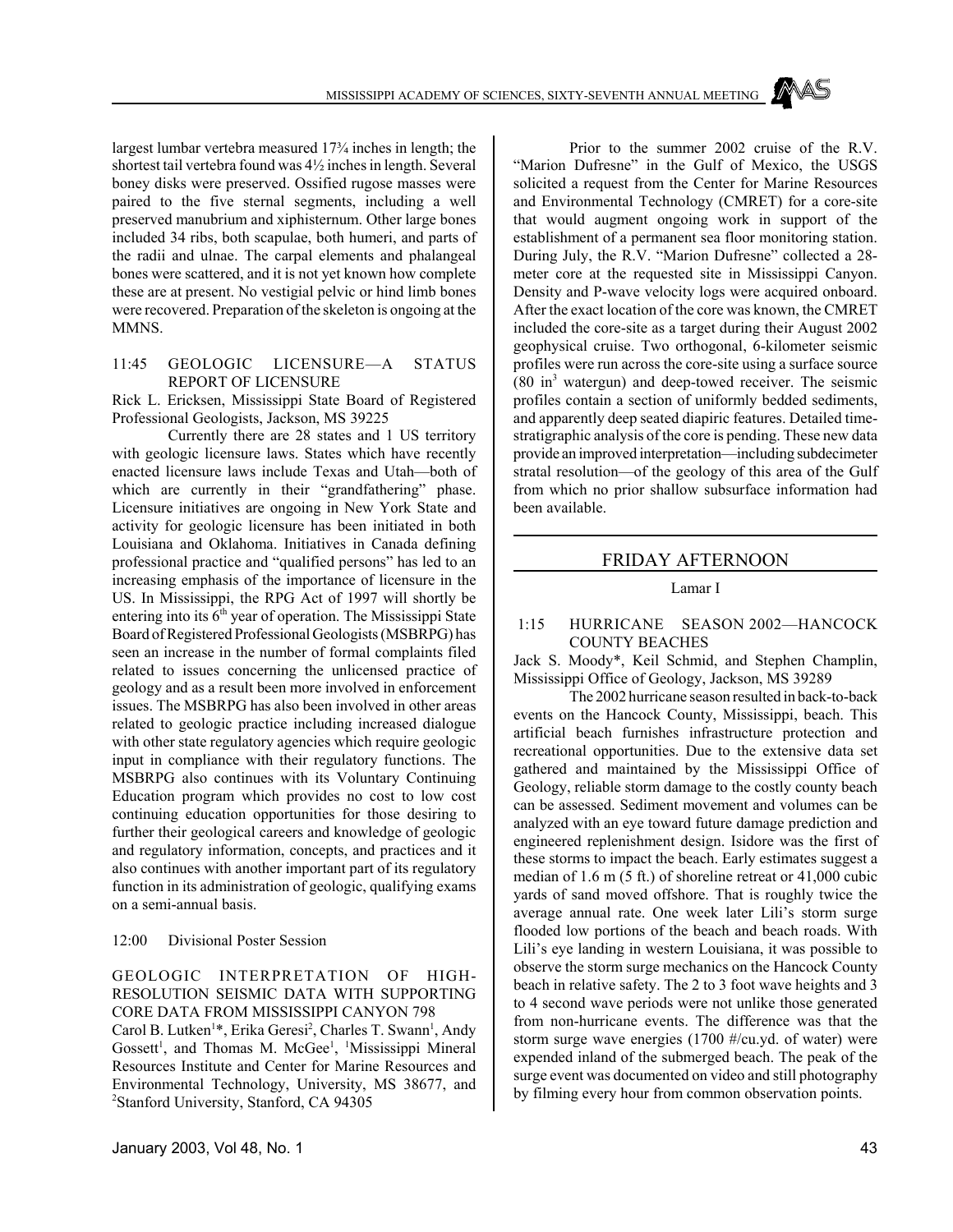## 1:30 DEER ISLAND, COASTAL MISSISSIPPI—A GEOLOGICAL AND HISTORICAL STORY

Keil Schmid and Ervin G. Otvos\*, Mississippi Office of Geology, Jackson, MS 39289, and, University of Southern Mississippi, Ocean Springs, MS 39566

Deer Island is a spindle-shaped, 5.7 km long island off Biloxi and Ocean Springs that was recently added to the Coastal Preserves Program. Prior to being utilized by European settlers, it was inhabited by Indians for possibly more than four thousand years. The island has one of the few remaining natural sandy shores on the Mississippi coast. Since 1850, rapid erosion has reduced the island area by about one-third. Vibracores and auger samples taken for a renourishment study revealed that the island, like the coastlines in Harrison County and part of Jackson County, is cored by late Pleistocene beach ridges. The Gulfport Formation ridges, in combination with estuarine Biloxi Formation and alluvial Prairie Formation deposits, form the islands geological framework. During the Wisconsin glacial lowstand these deposits formed bluffs on the incised Biloxi River valley. Overlying them, a series of Holocene fresh and brackish water sediments were deposited before and during the submergence of the river valley under steadily rising estuarine waters. Age dates suggest that sea-level rise slowed shortly after ca. 4650 14C yr B.P. The buried Pleistocene land surface slopes southeastward under the island and at lower elevations mud, sand, and intertidal marsh peat cover the Pleistocene units. Small textural changes in the surface deposits have a strong influence on shore retreat rates. Understanding how local geology impacts erosion rates is essential in designing beach renourishment and marsh reclamation projects.

## 1:45 DEER ISLAND: EVOLUTION AND **MORPHOLOGY**

Steven D. Sloan\* and Keil Schmid, Millsaps College, Jackson, MS 39210, and Mississippi Office of Geology, Jackson, MS 39289

Deer Island was acquired in May 2002 by the State of Mississippi and incorporated into the Mississippi Coastal Preserves Program. The 5.7 km long island is located just offshore of the entrance to Biloxi Bay in Harrison County, Mississippi. Since the 1850s the island has lost nearly one third of its area to erosion and is now being considered for beach renourishment and marsh restoration projects. Deer Island consists of Holocene sediments overlying a core of the Pleistocene Gulfport formation. In general, the Pleistocene outcrops in the west and Holocene surficial sediments are dominant to the east, which is the most severely eroded portion of the island. In an effort to determine the island's future retreat patterns the present beach morphology and historical shoreline change rates were used to model the island's evolution. The island's morphology was mapped in the field using eight different

morphology components and then grouped into six different shoreline classifications. The highest change rates occurred along shorelines with relict beach (Type 6) morphology classification; the lowest change rates occurred along shorelines with wooded beach (Type 5) morphology classification. An extrapolated shoreline has been created for the year 2050 by measuring and averaging the rates of change for both long (decades) and short-term (years) periods along the shoreline at the different morphology types and projecting that into the future. Based on this analysis, another 20–25% of the island may be lost in the next 50 years.

#### 2:00 AN INVESTIGATION OF THE ORIGIN AND EXTENT OF A PERCHED WETLAND, MILL-SAPS COLLEGE, JACKSON, MISSISSIPPI

Jeannie R. Bryson\* and Stan Galicki, Millsaps College, Jackson, MS 39210

The origin and extent of a perched wetland has been investigated using historical topographic maps, hydrologic data, and dendrochronological techniques. It has been previously determined that the area of study supports hydrophytic vegetation and has developed hydric soils; however, no investigations to date have determined the aerial extent or origin of the wetland area. A network of shallow piezometers and a central well were installed to monitor the water table in the wetland area. Daily measurements were made over several intervals throughout a 12-month period. The analysis of annual ring increments from post and red oak trees in the area were done to determine if there is a link between the death of several trees as a result of increased soil moisture related to the wetland. Based on successive topographic surveys conducted over the past 44 years the perched condition originated as result of the construction of a baseball field on campus. It is likely that groundwater flow from terrace deposits above the Yazoo Clay is localized in a former topographic depression that was filled during construction.

#### 2:15 STEADY-STATE EVALUATIONS Of RE-CHARGE TRENCHES, ROCKY MOUNTAIN ARSENAL (RMA), COLORADO

Maureen K. Corcoran<sup>1\*</sup>, James H. May<sup>1</sup>, David M. Patrick<sup>2</sup>, and Neville Gaggiani<sup>3</sup>, <sup>1</sup>Engineer Research and Development Center, Vicksburg, MS 39180; <sup>2</sup>University of Southern Mississippi, Hattiesburg, MS 39406; and <sup>3</sup>U.S. Geological Survey, Denver, CO 80225

At RMA, the original recharge wells down-gradient of the 6740-ft long North Boundary Containment-Treatment System became unusable by microbial fouling after several years of service and were subsequently replaced by fifteen recharge trenches. The 160 to 400-ft long trenches have been in service for over ten years and are periodically evaluated in terms of their performance in delivering clean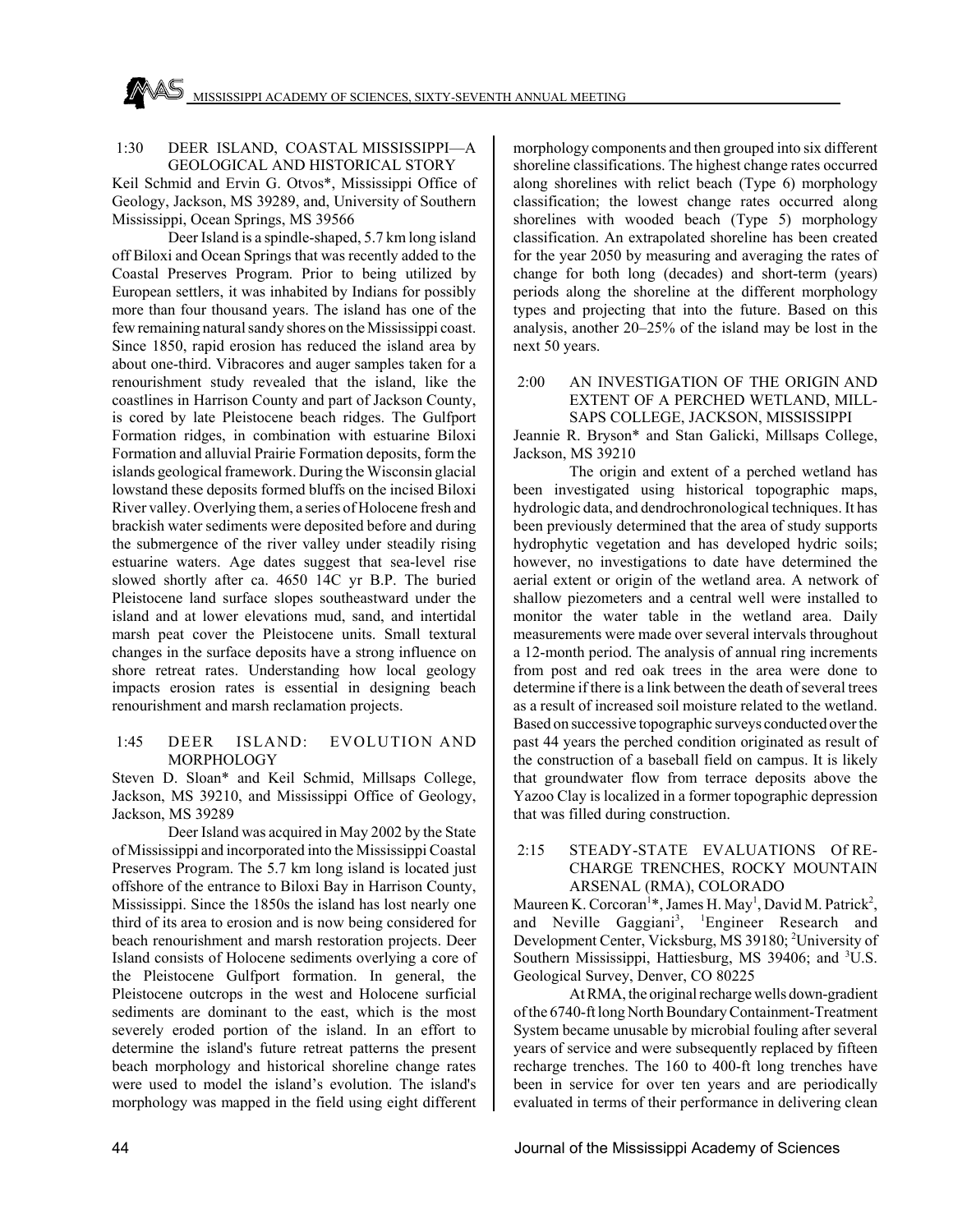water back to the shallow alluvial aquifer underlying the installation. Various methods have been used to evaluate trench performance; however, during the last seven years constant head, steady-state hydraulic conductivity testing has been used. The basis for such testing is that significant trench fouling would be evident from decreased hydraulic conductivity values. The tests are conducted after recharge is maintained at a constant, known rate over a period of several hours to assure steady-state conditions are met. Water levels are then measured in monitoring wells within and down-gradient of the trenches. From the monitoring well data, the hydraulic gradient and thickness (depth) of water in the trench-aquifer system can be calculated. Knowing these parameters plus trench-water area and recharge, the hydraulic conductivity may be calculated from Darcy's law. These hydraulic conductivity values are based upon several assumptions relative to aquifer thickness and flow direction and represent conditions of the aquifer as well as the trench. Periodic testing has yielded hydraulic conductivity values representative of well-sorted sand or gravel, indicating satisfactory trench-aquifer performance, and they have been found to deliver reliable, cost-effective information without interfering with recharge.

## 2:30 OVERVIEW OF THE MERG-MMRI-UNIVERSITIES RESEARCH INITIATIVE

Stephen L. Ingram, Sr., Mississippi Mineral Resources Institute, University, MS 38677

The Mississippi Energy Research Group (MERG), Mississippi Mineral Resources Institute (MMRI), and the state's four research universities (JSU, MSU, UM, and USM) have formed a coalition to conduct focused energy research for the state. This joint research initiative was undertaken because applied research essentially has been abandoned by the energy industry. Over the past decade federal funding has been sharply curtailed and deep state budget cuts spanning the past three years have seriously impacted all state agencies. The result is the elimination of upstream energy research in all but MMRI and the state's four research universities. The academic-industry partnership provides a bridge to address these funding difficulties by pooling resources. MERG, as the industry coalition partner, provides guidance on energy research needed to the support the natural resource industry. In keeping with its mission, MMRI coordinates energy resource research conducted by the state's universities. Both MMRI and the universities supply staff expertise and research facilities toward projects endorsed by MERG. This partnership represents the first concerted effort in more than twenty years to bring Mississippi's natural resource industry and academic communities together to focus on energy research within the state. Together, the coalition is addressing critical issues facing our state's energy supply and has begun to focus on potential "new plays" that could have high economic impact for all stakeholders—public and private.

## 2:45 Break

## 3:00 RAYLEIGH WAVE MEASUREMENT OF THE SOIL PROFILE

Wheeler Howard\*, Craig J. Hickey, and James M. Sabatier, University of Mississippi, University, MS 38677

Rayleigh waves are seismic waves that propagate at the boundary of an elastic solid and a free surface. These waves account for approximately 67% of the energy created by a point source mechanical disturbance of an elastic medium. The air-soil interface is an approximate free surface boundary due to the impedance mismatch between air and soil. Another characteristic of Rayleigh waves is their exponential decay of amplitude in the elastic medium as distance from the free surface increases. This attribute is used in the spectral analysis of surface waves (SASW) to study material properties and structures as a function of wavelength. The depth at which the Rayleigh wave samples the soil is approximately one-fifth of the wavelength, therefore; knowledge of the dispersion curve allows for measurements of soil properties as a function of depth. This work will present calculations of Rayleigh wave dispersion curves for depth dependent soils. Data from a Rayleigh wave survey conducted in North Mississippi will be compared with model calculations.

 3:15 SEISMIC INVESTIGATION OF SURFACE DEFORMATION ASSOCIATED WITH THE KILMICHAEL DOME, MONTGOMERY COUNTY, MISSISSIPPI

Steven D. Sloan\* and James B. Harris, Millsaps College, Jackson, MS 39210

The Kilmichael Dome, first identified 70 years ago, is a circular feature exposed in unconsolidated Paleocene and Eocene sediments of north-central Mississippi. The structural complexity of the area, including zones of intense faulting and uplifted strata, has led to several suggested origins for the formation of Kilmichael Dome, including meteorite impact and regional tectonics. A shallow shearwave seismic reflection profile was collected over a complex zone of surface faults, the Salem Church Fault Zone (SCFZ) on the northern flank of the Kilmichael Dome, with the goal of imaging the subsurface expression of deformation associated with the SCFZ. Further research will explore the relationship between shear-wave anisotropy and near-surface structural deformation utilizing multicomponent reflection and downhole seismic data to investigate shallow deformation associated with the Kilmichael Dome. This data set will allow us to more accurately assess the seismic velocities of the shallow sediments and constrain any identifiable shear-wave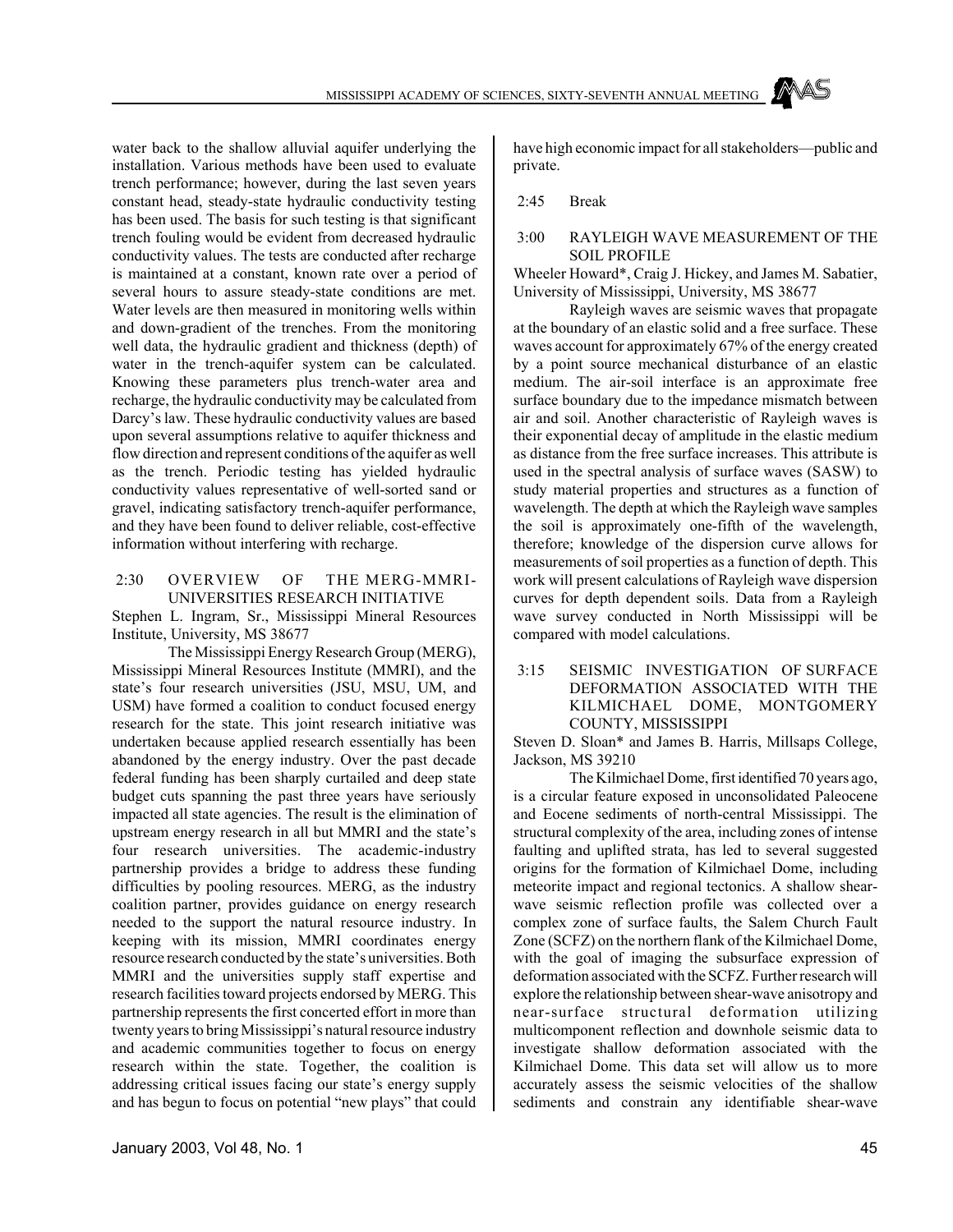anisotropy. Recent field studies have identified surface deformation in the Kilmichael area that suggests high fluid pressures and sediment flow. If these features have a preferred alignment, our intent is to determine their orientations using multicomponent seismic methods. In addition to increased seismic resolution gained by using shear-waves in unconsolidated, water-saturated sediments, measurement of near-surface directional polarizations may provide valuable information for identifying neotectonic deformation, evaluating associated earthquake hazards, and guiding future paleoseismologic investigations.

 3:30 THE COURTLAND AND CURTIS STATION EARTHQUAKES OF PANOLA COUNTY, MISSISSIPPI—A COMPARISON OF SIMILAR SEISMIC EVENTS

Charles T. Swann\* and Terry L. Panhorst, University of Mississippi, University, MS 38677

The Courtland and Curtis Station earthquakes occurred in Panola County, Mississippi, in 1999 and 2002, respectively. Both events had hypocentral depths of approximately three miles, similar magnitudes (a duration magnitude 2.7 for the Curtis Station event and 2.8 for the Courtland event), and epicenters less than 20 miles apart. Both of these earthquakes are assigned to the White River Fault Zone which trends northwesterly through Panola County and into Arkansas. With so many similarities, similar intensities and felt areas would also be expected. These characteristics are, however, markedly different. The Courtland event had an associated felt area of approximately 100 square miles while the Curtis Station event was felt over an area of only approximately four square miles. Intensities also differed with a maximum intensity value of IV in the Courtland event and an intensity value of only II associated with the Curtis Station event. As the Curtis Station epicenter was located within the Mississippi River flood plain, and the Courtland epicenter on the Tertiary highlands, we suggest these local differences are related to the differences in soil response to seismically-induced vibrations.

 3:45 THE WHITE RIVER FAULT ZONE: A SOURCE OF SEISMIC CONCERN IN NORTHWEST **MISSISSIPPI** 

Terry L. Panhorst\* and Charles T. Swann, University of Mississippi, University, MS 38677

The White River Fault Zone was first recognized by Fisk (1944) based upon topographic alignments and soil tonal changes visible on aerial photography. This feature extends from near Newport, Arkansas on the northwest end to about Grenada, Mississippi on the southeast end, a distance of 280 kilometers. In Arkansas this structural zone coincides with the orientation of the White River and the southern terminus of Crowley's Ridge. The Mississippi River bluff line in Panola County, Mississippi has the

common N40W orientation found elsewhere along the White River Fault Zone. Although lacking exact boundaries, this zone has generally been represented as about 15 kilometers wide. Geomorphic analyses of stream drainages along the White River Fault Zone fail to show preferred alignment or channel displacements indicative of active surficial faulting or regional tilting. In the past 25 years, however, at least 15 earthquakes have been recorded within the White River Fault Zone, most in the range of magnitude 1 to 3. The largest earthquake in the state of Mississippi, which occurred December 1931 with an estimated magnitude of 5, was along the White River Fault Zone near Charleston in Tallahatchie County. Although outside of the traditional limi ts of the New Madrid Seismic Zone, the White River Fault Zone appears to be a seismically active area that warrants serious seismic hazard assessment. Mitigation measures should be formulated for critical facilities such as hospitals, police and fire stations, and schools.

4:00 Divisional Business Meeting

#### **HEALTH SCIENCES**

Chair: Hamed Benghuzzi, University of Mississippi Medical Center Vicechair: D. Olga McDaniel, University of Mississippi Medical Center

## THURSDAY MORNING

Lake View II

8:10 Introduction

#### 8:15 EXPRESSION OF TRANSFORMING TGF-B III SPARC-NULL

Nikeya Carter<sup>1\*</sup>, Gregory Copper<sup>2</sup>, Lynn Opperman<sup>2</sup>, and Joseph M. Wahome<sup>1</sup>, <sup>1</sup>Mississippi Valley State University, Itta Bena, MS 38941, and <sup>2</sup>Baylor College of Dentistry, Dallas, TX

Osteonectin or secreted protein acidic and rich in cysteine (SPARC) is a secreted  $Ca^{2+}$  ion binding glycoprotein found in a variety of cell types including osteoblast, endothelial cells, ligament fibroblasts, pariental yolk sac cells and basement membrane tumors. Osteonectin is important in maintenance of bone mass in vertebrates and in growth of bone in sutures hence affecting cranial facial development. Postnatal mouse craniums at 15 d and 30 d with either wild type or SPARC Osteonectin  $(-/-)$  knockout genotypes were fixed, sectioned and stained. Staining was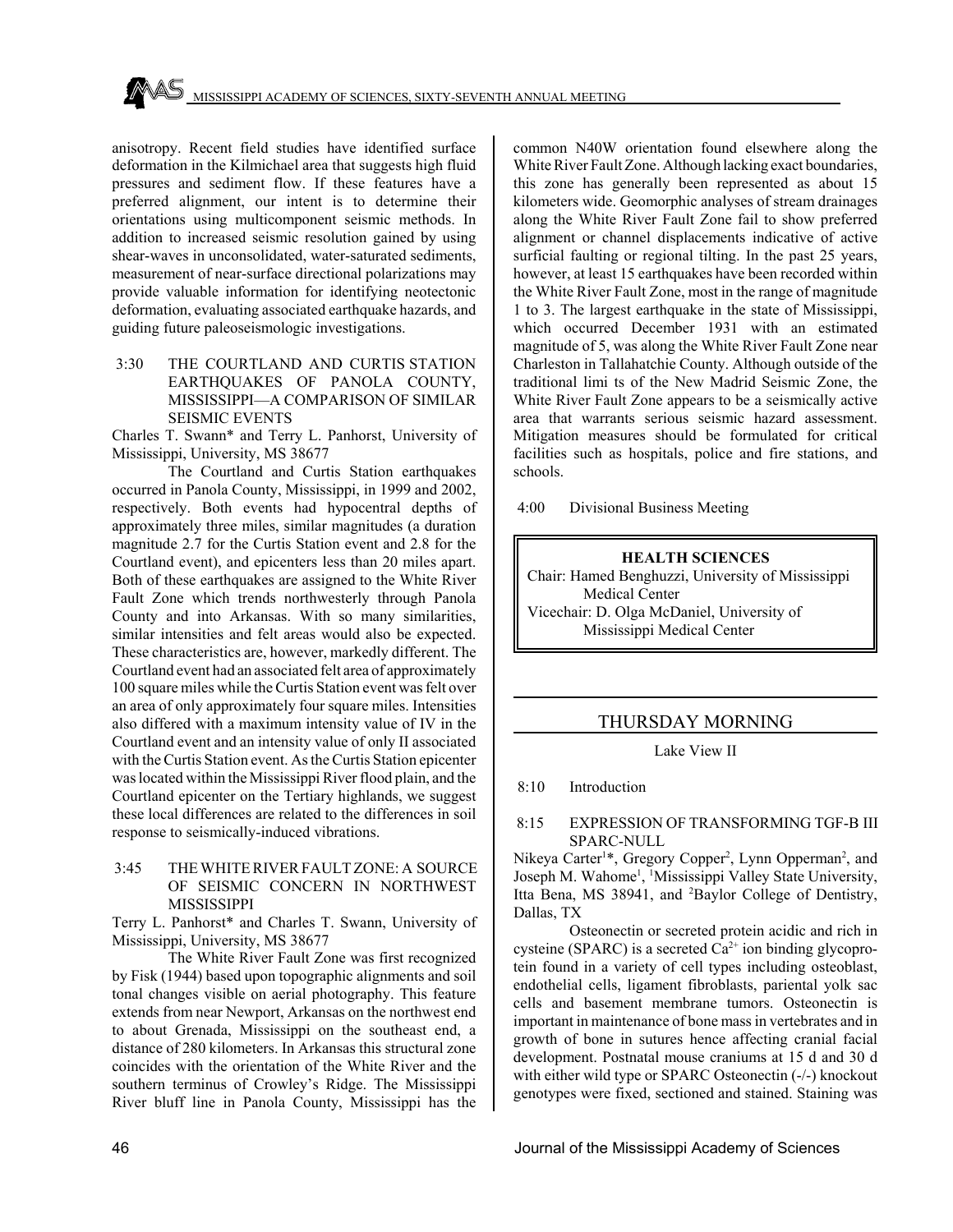scored from 1 to 3 and compared with the controls. The wild type interfrontal sutures had some TGF-B2 immunopositive fibroblasts at 15 d, which disappeared at 30 d. The knockout mouse sutures were negative. Minimal TGF-B2 immunostaining was noted within the interfrontal suture in the knockout compared to the wild type mice at 30 d. These data will be interpreted in light of cranial development.

## 8:30 GENOMIC MARKERS ASSOCIATED WITH ISCHEMIC CARDIOMYOPATHY AND THE OUTCOME OF CARDIAC TRANSPLANTATION

Vernetta Coleman<sup>1\*</sup>, Sani Yamout<sup>1</sup>, D. Perrin Roten<sup>1</sup>, Charles K. Moore<sup>1</sup>, Georgio Aru<sup>1</sup>, Maria E. Oropeza<sup>1</sup>, Joseph A. Cameron<sup>2</sup>, and D. Olga McDaniel<sup>1</sup>, <sup>1</sup>University of Mississippi Medical Center, Jackson, MS 39216, and 2 Jackson State University, Jackson, MS 39217

The effects of cytokine gene polymorphism were evaluated in African-American (AA) and Caucasian (CAU) patients that had undergone cardiac transplantation (CTx). It has been suggested that allograft rejection is mediated by cytokines. Our working hypothesis is that the clinical condition of recipients before CTx might affect the outcome of allograft function through pre-existing genetic factors that are unique to each individual. Genomic DNA samples from 19 AA and 46 CAU recipients were tested by either single or multiplex PCR. Frequency distributions of genotypes were analyzed in respect to pre-CTx clinical characterization including coronary artery disease (CAD) and non-ischemic cardiomyopathy. The rejections were scored based on endocardial biopsy and histopathological assessment: rejection grades were 1A, 2, 3A, or 3B and they were analyzed for cytokine genotype association. Overall, the IL-10 high producer genotype was present in all patients graded as 1A and the frequency was reduced significantly in grade 2, 3A, and 3B patients (28.6%, p = 0.02; 23%, p = 0.001; and 20%,  $p = 0.04$ , respectively). IFN- $\gamma$  A/A and IL-10 low producer genotypes were significantly increased in AA patients, compared to CAU patients with grade 3A rejection  $(47\% \text{ vs } 16.1\%, \text{ p} = 0.04; 76.5\% \text{ vs. } 32.2\%, \text{ p} = 0.006)$ respectively). There was a direct relationship between IFN- $\gamma$ T/T high producer and ischemic CAD as compared with IFN- $\gamma$  A/A low producer and non-ischemic cardiomyopathy, supporting the influence of immunological factors in coronary vasculopathy. These data might provide a valuable information regarding the cellular and molecular mechanisms of graft response and might predict the outcome of allograft function.

 8:45 GROWTH FACTOR PRODUCTION IN EARLY STAGES OF BENIGN PROSTATIC HYPERPLASIA UPON EXPOSURE TO SUSTAINED DELIVERY OF ANDROGENS Melanie C. Pollan\*, Hamed Benghuzzi, and Michelle Tucci, University of Mississippi Medical Center, Jackson, MS 39216

Benign prostatic hyperplasia (BPH) is a condition that affects a significant population of older males, yet its pathogenesis is not clearly understood. This study was designed to give broader insight into the early development of BPH by looking at changes in growth factor production in the ventral prostate. To accomplish this, Sprague Dawley rats ( $n = 16$ , 250–300 g) were randomly divided into four equal groups. Three treatment groups were each implanted with ceramic drug delivery devices that were designed to deliver continuous physiologic doses of testosterone (T), dihydrotestosterone (DHT), and androstenedione (AED) for ninety-day duration. Immunohistochemical analysis for epidermal growth factor (EGF) and basic fibroblast growth factor (bFGF) indicated whether these growth factors were involved in early processes of BPH induced by the delivery of androgens. Histopathological evaluation demonstrated increased positive reactivity for both EGF and bFGF in all steroid treated animals compared to controls. A similar trend was observed in the vascular endothelium. This information could be helpful in developing new methods for early diagnosis of BPH, but more importantly this knowledge provides the literature with clues about the cellular responses encountered at the initiation of the disease process.

## 9:00 LDL OXIDATION BY THE EXPOSURE ANDROGENS USING MRC-5 CELL LINE AS A MODEL

Felicia Magee Tardy\*, Hamed Benghuzzi, and Michelle Tucci, University of Mississippi Medical Center, Jackson, MS 39216

The relationship between LDL oxidation and the development of atheroma has not been fully investigated. The objective of this study was to investigate the effect of androgens (testosterone, TE) on the intactness of LDL upon incubation with MRC-5 cells. A total of 72 tubes plated with MRC-5 fibroblasts (50,000) were divided into four equal groups. The four groups were treated with one of the following: serum only (control), low-dose LDL, high-dose LDL, and LDL + TE. The experiment was divided into  $24$ , 48, and 72-hour periods. At the end of the incubation periods, representative samples from each group were used for the determination of LDL oxidation (Dow Corning units/lipoprotein kits). This was accomplished through lipoprotein electrophoresis procedure. Results of the lipoprotein electrophoresis indicate that LDL was slightly modified during the incubation periods with low-dose LDL, and high-dose LDL treatments. Extensive electrophoretic mobility was observed in the combination of DL and TE treatment. Results from this study suggest that MRC-5 cells are capable of modifying the native form of LDL. However, further investigation is needed to determine the exact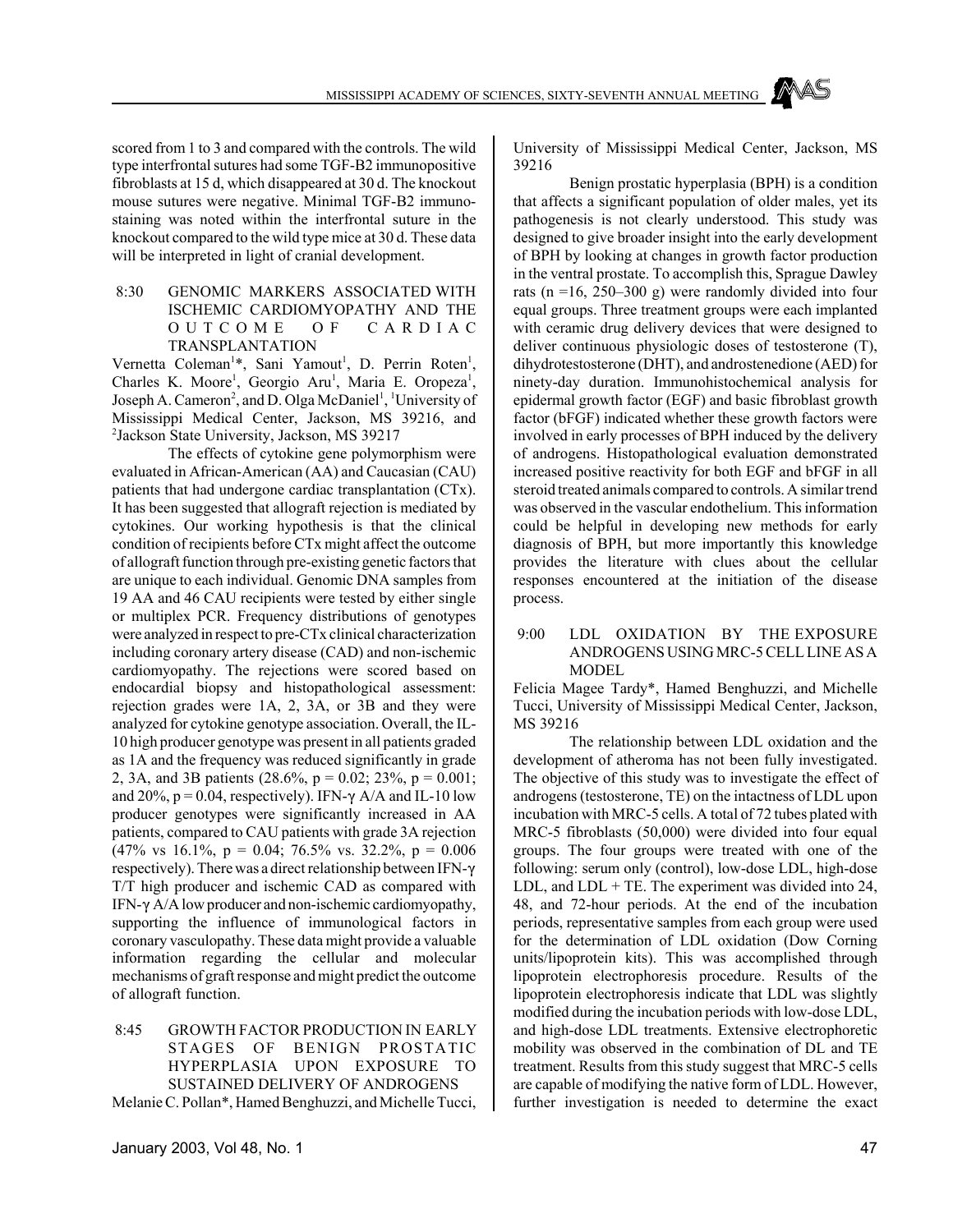mechanism of LDL modification and the role of MRC-5 cells in its modification.

 9:15 LOCALIZATION OF PROINFLAMMATORY CYTOKINES ON CARDIOVASCULAR TISSUES EXPOSED TO SUSTAINED DELIVERY OF ANDROGENIC STEROIDS IN RODENTS

Shontell Credit<sup>1\*</sup>, Hamed Benghuzzi<sup>2</sup>, Joseph A. Cameron<sup>2</sup>, Michelle Tucci<sup>2</sup>, and Audrey Tsao<sup>2</sup>, <sup>1</sup>Jackson State University, Jackson, MS 39217, and <sup>2</sup>University of Mississippi Medical Center, Jackson, MS 39216

Recent studies have shown that cytokines are overexpressed within heart failure cases. It is also well documented that various cytokines have an important role in biological processes such as inflammation, wound healing, and tumor progression. The objective of this study was to deliver continuous levels of testosterone (T), dihydrotesterone (DHT), and androstenedione (AED) in a sustained manner using ceramic drug delivery systems and determine their role as risk factors for cardiovascular diseases. A total of 16 rats were subdivided into four equal groups. Groups 1–3 were implanted with TCPL capsules loaded with T, DHT, and AED respectively. Group 4 animals were untreated and served as control group. At the end of 90 days post treatment, heart tissue were harvested and subjected to H&E and immunohistochemistry procedures following standard lab protocols. The data obtained from this study demonstrated that IL-6 was the most prominent cytokine expressed in the tissue in group 2 animals compared to control and other experimental groups. No significant difference in IL-1 induction was observed among all groups. In the ventricular sleeve, T caused the most significant evidence of hypertrophy ( $p < 0.05$ ). In contrast, hypertrophy was prominent in the apical region in animals treated with AED compared to the control and T treated animals. The results of this investigation uncovered evidence that various regions of the heart have specific binding receptors for certain steroids to act upon.

## 9:30 TETRAHYDROPAPAVEROLINE *IN VIVO*: A POSSIBLE BIOCHEMICAL LINK TO ALCOHOLISM IN MAMMALS

Jacob C. Strawbridge\*, Kenneth D. McMurtrey, John G. McCoy, and Christopher P. Ward, University of Southern Mississippi, Hattiesburg, MS 39406

The role of tetrahydropapaveroline (THP), a condensation product of 3,4-dihydroxyphenyl-acetaldehyde with dopamine, in the regulation of alcohol consumption has been the subject of much debate among addiction researchers. In this paper, 31 adult male Sprague-Dawley rats received intraventricular injections of either racemic THP hydrobromide (0.65 or 1.3 mg/mL), R-(+)-THP hydrobromide (0.66 or 1.4 mg/mL), or an equal volume of

vehicle. The lower doses of both  $(\pm)$ -THP and  $(\pm)$ -THP significantly increased volitional alcohol intake. For animals treated with the racemic compound, the increase was significant at  $7-13\%$  (v/v  $\%$  ethanol solution) concentrations. The R-(+)-enantiomer increased consumption at 4–11%, and 15–20% concentrations of ethanol. The higher doses of both compounds did not significantly alter alcohol preference. Whether or not endogenously formed THP participates in the etiology of alcohol addiction remains unclear. Nonetheless, there are few known compounds that induce a preference for unsweetened alcohol solutions over water in laboratory animals.

#### 9:45 SPATIAL ANALYSIS OF PESTICIDE EXPOSURE AND RISK OF BREAST CANCER MORTALITY IN MISSISSIPPI

Mohamed H. Abdulla\*, Mary Lou Gutierrez-Mohamed, and Ibrahim O. Farah, Jackson State University, Jackson, MS 39217

Breast Cancer is the most common form of cancer in women and its incidence increase with age. Established risk factors include advancing age, early menarche, late menopause, positive first relative, late age at first birth and socioeconomic status. Mississippi as state has a combination of risk factors making it a suitable candidate for elucidating the pathways of breast cancer etiology. The purpose of this study was to analyze pesticide exposure and the risk of breast cancer mortality in Mississippi. Data comprised county-level, state economic areas (SEA), breast cancer mortality data from NCI and pesticide use data from USDA (1970–1994). Methods included descriptive statistics, unit analysis at the county level, and geospatial analysis (GIS), Results showed significant correlation for three SEA's including Yazoo, Vicksburg and Cornith, Total acres planted vs. female cancer mortality showed Spearman values (P-value) of 0.674 (0.030) in Yazoo, 0.604 (0.0062) in Vicksburg for acreage/white females, and 0.667 (0.049) in Cornith for acreage/black females. We conclude that there are moderate statistically significant associations between number of acres planted crops in Mississippi and the mortality rate of breast cancer, the association varies by economic area, race, and crop planted, Spatial analysis using GIS will demonstrate a better estimate for this correlaion through visual display of topography, crops, and mortality rates.

10:00 Break

10:30 Divisional Poster Session

## A NOVEL TREATMENT FOR EARLY STAGES OF AVASCULAR NECROSIS

Audrey Tsao\*, James H. Hughes, and Ruth Ann Buckhalter,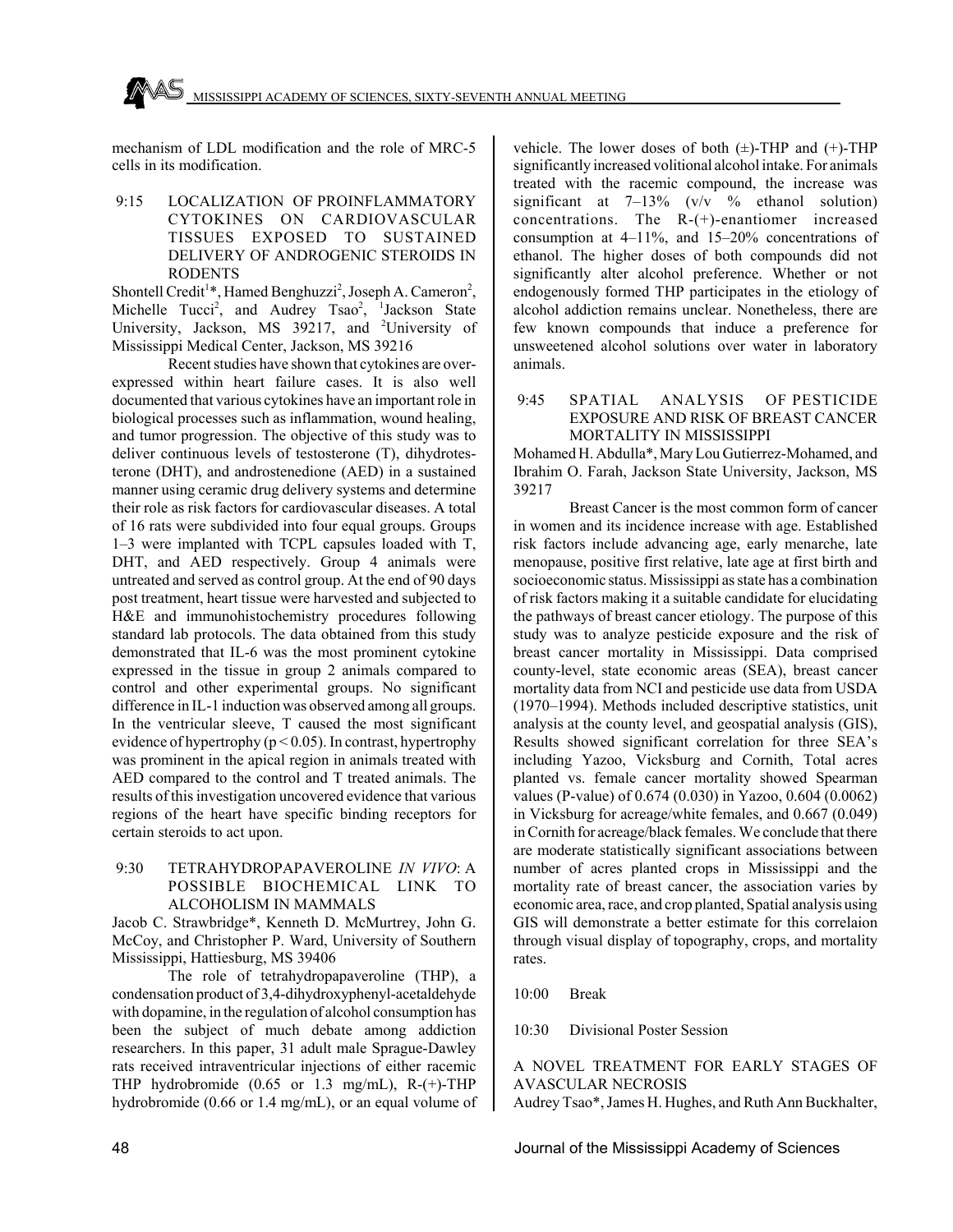University of Mississippi Medical Center, Jackson, MS 39216

This study is to investigate a novel surgical implant to treat early femoral head Avascular Necrosis (AVN). Methods: Patients between the ages of 18 to 75 with Stage I or II AVN as classified by Steinberg/UPenn system are entered into one of three groups (FDA approved IDE #G990234). Group I with unilateral disease are randomized with core decompressions. Groups II and III with bilateral disease receive the implant; Group II having both hips eligible for the procedure. Group III, the contralateral hip is excluded. The AVN Implant is made of a porous tantalum with elasticity similar to bone and evidence of osteoconductive, osteoinductive and vascular invasion properties. Clinical outcomes are measured by Harris Hip Scores (HHS), SF-12 and/or radiological studies completed at preop, three, six, twelve, and twenty-four months, and then annually. Results: University of Mississippi Medical Center has enrolled seventeen patients, with seventeen implants, and one core decompression. One patient dropped secondary to non-compliance. One year follow-up for five hips, six month follow-up for thirteen hips reveal an increase in the HHS, function, and a decrease in pain and no radiographic progression of disease, except in two cases. The core decompression has experienced a similar outcome. Discussion: Preliminary data appears promising, with no progression of the disease, a decrease in pain and an increase in function for the majority of cases. Patients will be monitored for five years.

## ADMINISTRATION OF DIOSGENIN TO OVARIEC-TOMIZED RATS PROTECTS KIDNEY FUNCTIONS Anita Winfield<sup>1\*</sup>, Hamed Benghuzzi<sup>2</sup>, Michelle Tucci<sup>2</sup>, and

Joseph A. Cameron<sup>1</sup>, <sup>1</sup>Jackson State University, Jackson, MS 39217, and <sup>2</sup>University of Mississippi Medical Center, Jackson, MS 39216

The use of over the counter progesterone creams is on the rise and is thought to be a safe and effective means for controlling menopausal symptoms. The active ingredient in these preparations is the compound diosgenin. Diosgenin, which is synthetically derived from wild yams, is converted to human progesterone through a series of enzymatic steps. The efficacy and safety of these products has not been fully investigated *in vivo*. The objective of this study was to supplement ovariectomized rats with sustained release of diosgenin for 47 days and evaluate its effect on kidney structure. A total of 15 animals were randomly divided into three equal groups. Animals in group I served as intact control, animals in groups II were ovariectomized and animals in group III were ovariectomized and supplemented with a TCPL capsule containing 500 mg of diosgenin. Blood and body weights were recorded weekly and at the end of 47 days kidneys were collected and analyzed morphometrically. The results indicated significant increases  $(p < 0.05)$  in the body weight of ovariectomized animals compared to control and diosgenin treated animals. Significant increases were observed in the kidney wet weights of ovariectomized animals. Further analysis of the kidneys showed remarkable changes in both the glomerular length and area in ovariectomized animals. The results suggest that diosgenin was able to protect the kidney from morphological changes associated with ovariectomy. The mechanism is most likely responsible for this protection is the conversion of diosgenin to progesterone.

#### APOPTOSIS: CINNAMON EXTRACTS AND BUCCAL EPITHELIAL CELLS

Ayesha Alam<sup>1\*</sup>, Hamed Benghuzzi<sup>2</sup>, and Michelle Tucci<sup>2</sup>, <sup>1</sup>Jackson State University, Jackson, MS 39217, and <sup>2</sup>University of Mississippi Medical Center, Jackson, MS 39216

Buccal epithelial cells line the oral cavity, and are the first cells to encounter cinnamon compounds in food upon ingestion. Previous experiments have shown ETOH and H<sub>2</sub>O extracts of cinnamon to cause increase in cell death. However, mechanisms for the observed cell death have not been identified. Potential mechanisms for cell death have not been identified. Potential mechanisms for cell death include cellular lysis due to buffer interaction with cells (hypertonic/hypotonic) and/or apoptosis (programmed cell death). The nature of suspension buffer was dismissed as a possible means for cellular death in this series of experiments because vehicle treated cells did not undergo either cellular death or lysis. The object of the work was to identify whether extracted cinnamon compounds caused higher incidence of apoptosis in isolated human buccal epithelial cells challenged with ETOH, ETOH + Cinnamon, H<sub>2</sub>O, and H<sub>2</sub>O + Cinnamon for 15 and 60 minute periods. Results indicated that heat soluble and ETOH soluble compounds of cinnamon induce greater degree of apoptosis in cells compared to cells treated with ETOH or PBS. Various fractions from cinnamon extracts are currently being isolated based on liquid chromatography. (Supported by grant from the Howard Hughes Medical Institute).

## BIOLOGICAL IMPLICATIONS OF SYNTHESIS OF CALCIUM PHOSPHATE

Kenisha DeLoach<sup>1\*</sup>, Jason Ritchie<sup>2</sup>, and Joseph M. Wahome<sup>1</sup>, <sup>1</sup>Mississippi Valley State University, Itta Bena, MS 38941, and <sup>2</sup>University of Mississippi, University, MS 38677

Calcium Phosphate is an important component of bone and teeth matrix. An artificial method of synthesizing bone and teeth component may serve as a source of replacement of natural parts in situations where biological synthesis is deficient. Calcium phosphate was synthesized by converting the hydroxyl group in monomethylpolyethyleneglycol (MPEG) to an alkyl chlorine using thionyl chloride and pyridines. The resultant MPEG-C1 was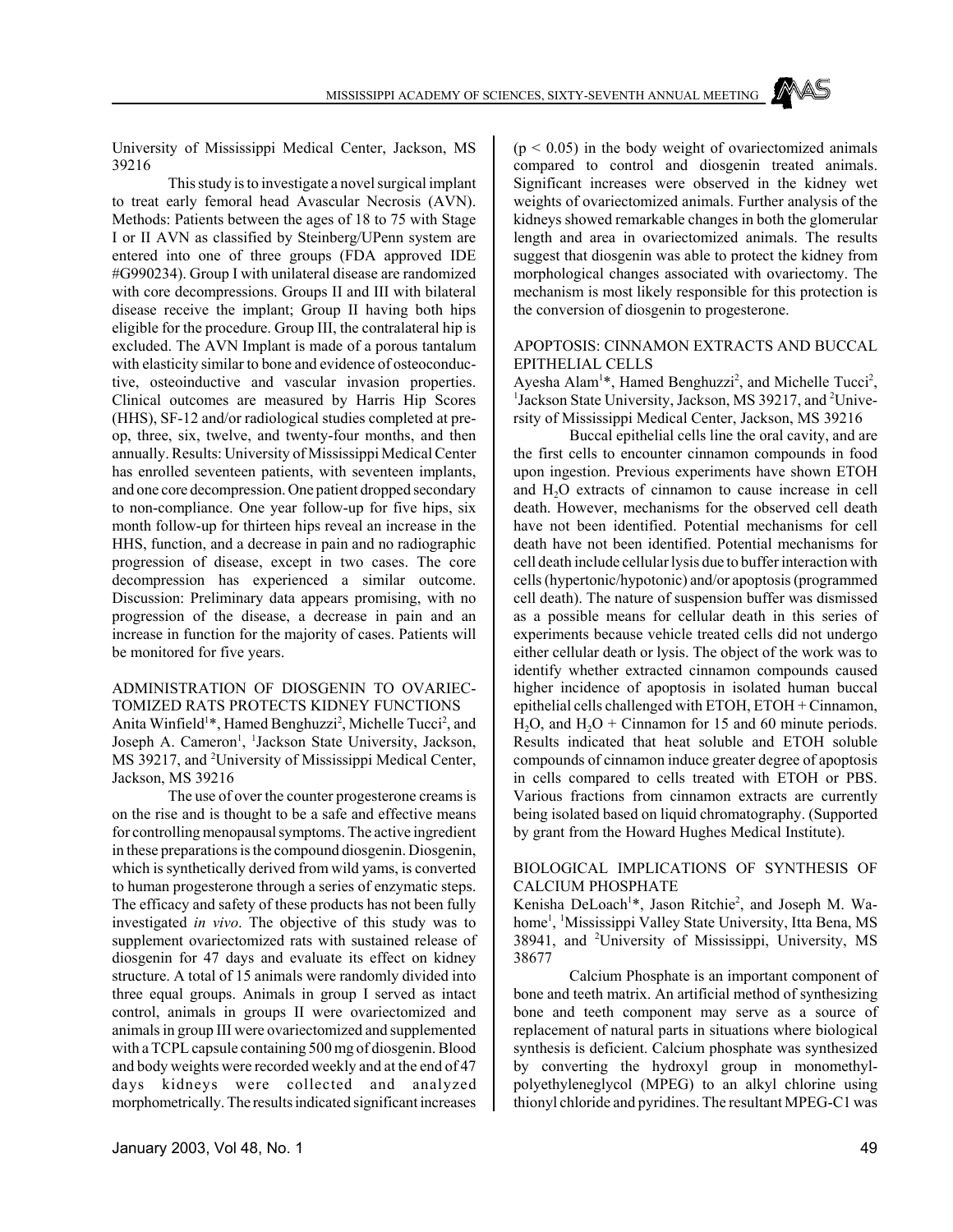

converted to the alkyl phosphonate precursor MPEG- $P+(OEt)3$  hydrolyzed to MPEG-PO<sub>3</sub>H<sub>2</sub> using an ion exchange chromatography. The resulting porous material can serve as a matrix for bone to grow around forming living bone tissue. The application of this research will be discussed.

#### BONE SPARING SURGICAL OPTIONS FOR TOTAL HIP REPLACEMENT

Audrey Tsao\*, Tracy Pesut, Charity Peacock, and Ruth Ann Buckhalter, University of Mississippi Medical Center, Jackson, MS 39216

This study is to investigate a new Conservative Hip Prosthesis designed for younger patients with a primary diagnosis of Avascular Necrosis (AVN). This prosthesis is designed to spare bone and make revisions easier. Methods: Patients between the ages of 18 to 60 with the primary diagnosis of AVN are considered prime candidates for this prosthesis. However, young patients with other diagnosis will be considered for this prosthesis. The Mayo Conservative Hip Prosthesis is made of Tivanium®To-6AI-4V Alloy, with a dual-plane taper. Clinical outcomes are measured by pre-operative Charnley Scores, and Harris Hip Scores (HHS), SF36, and/or radiographic studies completed pre-operatively and post-operatively at three, six, twelve months, and annually thereafter for a minimum of five years. Results: University of Mississippi Medical Center has presently enrolled thirty patients, with thirty-six implants, six being bilateral. Post-operative follow-ups include three patients at three years, four patients at two years, eighteen patients at one year, and eleven at various other stages ranging from six weeks to near one year. All follow-ups reveal an increase in HHS, increase in quality of life, and a decrease in pain. Discussion: Data shows the patients increase in function, decrease in pain, and an overall improved quality of life. No revisions have been required to date, but should the need arise we hope to prove that this hip prosthesis will allow for easier revisions and more bone stock to prolong the hip function as the patient matures.

CLONING OF pspA/EF3296 FOR USE AS A DNA VACCINE AGAINST *STREPTOCOCCUS PNEUMONIAE* Urseline A. Hawkins<sup>1\*</sup>, Quincy Moore<sup>2</sup>, and Larry S. McDaniel<sup>2</sup>, <sup>1</sup>Tougaloo College, Tougaloo, MS 39174, and 2 University of Mississippi Medical Center, Jackson, MS 39216

The prevention of pneumococcal infection is currently a topic of great medical interest because of the significant morbidity and mortality associated with *Streptococcus pneumoniae* (pneumococcus). The current polysaccharide vaccine is limited in its coverage and is ineffective in the elderly and children less than two years of age. One of the alternatives being considered, is the formulation of a genetic vaccine using pneumococcal

surface protein A (PspA). PspA is an effective antigen because it is present on all pneumococci, and it is required for full pneumococcal virulence. Based on sequence analysis, PspA can be grouped into six clades. We have previously demonstrated that pspA from clade 2 or clade 4 can elicit protection when used in a mouse pneumococcal sepsis model. It has been hypothesized that a mixture of PspA from clades 2, 3, and 4 would protect against  $> 90\%$ of all pneumococcal infections. Therefore, the main goal of this study was to clone pspA/EF3296, which is a prototypic clade 3 PspA. We cloned pspA/EF3296 into pNGVL3, a eukaryotic expression vector, for use in mouse immunization studies.

## COMPARISON OF HIGH FAT, CARBOHYDRATE, AND PROTEIN DIETS REGARDING RELEASE OF CYTO-KINES IN INTESTINAL TISSUE AND BLOOD SERUM OF RATS

Kim Parker\* and A. Kurt Thaw, Millsaps College, Jackson, MS 39120

Blood serum and intestinal tissue from rats given one of four diets, consisting of 60% fat, 60% carbohydrate, 60% protein, and standard rat chow were examined to determine the release of cytokines produced by each type of diet. The samples were examined using ELISA kits designed to determine the concentration of cytokines interleukins (IL-1 $\beta$ , IL-6) and Tumor Necrosis Factor  $\alpha$  (TNF- $\alpha$ ). There was a clear release of cytokines in response to ingested nutrients. IL-1 $\beta$  and TNF- $\alpha$  were released in larger quantities, while the release of IL-6 was minimal, yet still present. The current research is applicable to future medical and nutritional studies because of the information known regarding the release of cytokines and control of appetite. Though the release of numerous factors have been reported in response to ingested nutrients, this is the first report on the effect of specific nutrients on cytokine release.

#### COMPARISON OF NPR EXPRESSION WITH NP1 AND NARP IN ADULT RAT BRAIN

Deidra Jones\*, Richard Cho, Radhika Reddy, and Paul Worley, Johns Hopkins University, School of Medicine, Baltimore, MD 21287

Pentraxins are a functionally diverse group of secreted calcium dependent lectins originally named for their ability to form pentamers of five non-covalently bound subunits (Gewurz et al. 1995; Goodman et al. 1996). The two subfamilies of pentraxins are the classic short pentraxins and the relatively long pentraxins which Narp, NP1 and NPR are members. Neuronal activity-regulated pentraxin (Narp) is a secreted immediate early gene regulated by synaptic activity in the brain (O'Brien et al. 1999); Neuronal pentraxin 1 (NP1) is also a secreted protein but is constituitively expressed in some regions of the brain (Hopf et al. 2002). Neuronal Pentraxin Receptor (NPR), a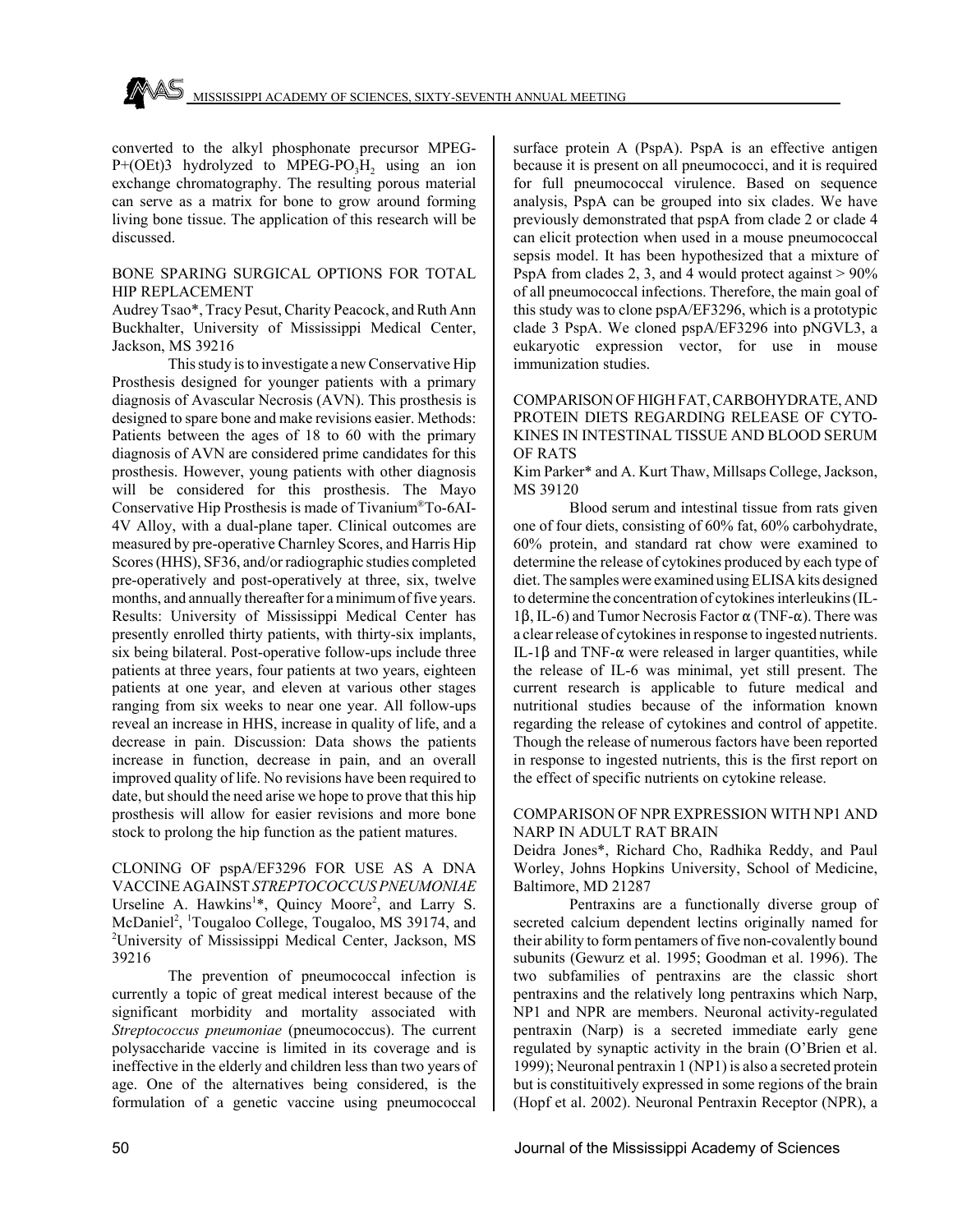494 amino acid protein, has properties that are unique to Narp and NP1 that may confer special function. Evidence suggests that these two proteins may be synaptogenic factors. The goal of my project was to broadly characterize NPR expression in rat brain and compare it to Narp/NP1 expression. In addition, NPR expression regulation during development was also examined. Sprague-Dawley rats were sacrificed at various postnatal time points during development. Cortices and hippocampi were collected for a western blot analysis of pentraxin expression *in vivo*. The co-expression of long form pentraxins during development and in regions of adult rat brain hippocampi support our hypothesis that pentraxins co-function in their ability to modulate synapses formation by clustering AMPA receptors.

## CYTOKINE ANTIBODIES (ANTI-IL-1 $\beta$ , ANTI-IL-6, AND ANTI-TNF $\alpha$ ) INCREASE APPETITE IN FREE-FEEDING RATS

Kim Parker\* and A. Kurt Thaw, Millsaps College, Jackson, MS 39120

Recently, investigators have become interested in the immune systems' role as a regulator of physiological processes such as sleep and appetite. Data revealing a specific lengthening of the interval between meals related to the administration of excess cytokines has already been established. When the cytokines interleukin-1beta (IL-1 $\beta$ ), tumor necrosis factor alpha (TNF $\alpha$ ), or interleukin-6 (IL-6) are given to a rat immediately following a meal the subject will wait an average of 50% longer before eating the next meal (compared to control injections). Thus, the se 3 cytokines appear to be playing a role in regulating the feelings of fullness or satiety between meals. The current research administered three concentrations of antibodies for each cytokine to rats during their first nocturnal meal. The amount of time elapsed between that first meal and the initiation of a second meal and the size of each meal measured in time spent eating were recorded. The effect of the antibodies on the interval between meals as well as the relationship between the size of the first meal and the interval between meals (satiety ratio) was able to be calculated. Results indicate cytokine antibodies increase total food intake as well as decreasing the amount of time between meals.

#### DELAYED APOPTOSIS UPON THE TREATMENT OF HEP-2 CELLS WITH BS

Charla Corder\*, Hamed Benghuzzi, Michelle Tucci, and Zelma Cason, University of Mississippi Medical Center, Jackson, MS 39216

*Nigella sativa* (Black seed, BS) has been used to promote health and fight disease for centuries. The objectives of this investigation were: (1) to study whether agents such as cortisol and LPS alone or in combination induce cellular (HEp-2, laryngeal carcinoma) damage with time in culture (24, 48, and 72 hours) using apoptosis as a marker, (2) to determine if an immune stimulant such as BS, can protect HEp-2 cells from insult and ultimately thwart the programmed cell death mechanism. A total of 54 HEp-2 cell/tubes (50,000 cells per tube) were divided into six equal groups. Group one served as untreated control, while groups 2–6 were treated with either cortisol (10 ng/ml), LPS (10  $\mu$ g/ml), BS (25  $\mu$ g/ml), or a combination of LPS and cortisol and cortisol plus LPS plus BS, respectively. At the end of each phase the cells were harvested, heat fixed and stained with H&E to evaluate morphological changes. Immunohistochemistry, using antibodies against caspace-3 to evaluate cells undergoing apoptosis was conducted in all groups. The results of this study showed evidence of cells undergoing apoptosis at different magnitudes in all groups. However, the most dramatic change was seen in groups containing cortisol and LPS alone or in combination. This was supported by the fact that there were several adaptive responses observed in all phases. In addition, the exposure of BS to cells pretreated with cortisol and LPS showed evidence of protection against the progressive apoptosis.

## DOWN REGULATION OF CD14 EXPRESSION THROUGH PRETREATMENT WITH GLUCOCORTI-**COIDS**

Randee K. Ivy\*, Michelle Tucci, Hamed Benghuzzi, and Zelma Cason, University of Mississippi Medical Center, Jackson, MS 39216

Glucocorticoids such as cortisol are potent immunosuppressive agents that act on many cells of the body, including macrophages. Macrophages express CD14 in response to lipopolysaccharides (LPS) extracted from bacterial coats. The objectives of this study were: (1) to determine if pretreatment of macrophages with cortisol for 30 minutes prior to challenging the cells with endotoxin results in increased cell loss, cell damage (MDA), and suppression of CD14 receptors; and (2) to determine if CD14 receptor expression is able to recover with time. An experimental design incorporating RAW 264.7 cells (RAW) was used in order to evaluate our objectives. The cells were plated on 24 well plates and subsequently divided into four groups. The first group was untreated and served as the control. Group two was treated with LPS, group 3 with 10  $\mu$ l of cortisol, and a combination of LPS and cortisol was used in the treatment of the fourth group. The cells were recovered at 24, 48, and 72 hours. Results showed that there was a significant decrease in the proliferation rate in RAW cells exposed to cortisol and LPS either alone or in combination when compared to the untreated cells. Cell damage was also increased in the treated cells. LPS caused increased receptor expression at all time points. CD14 expression was down regulated at 48 hours in cells pretreated with cortisol, however, this suppression was no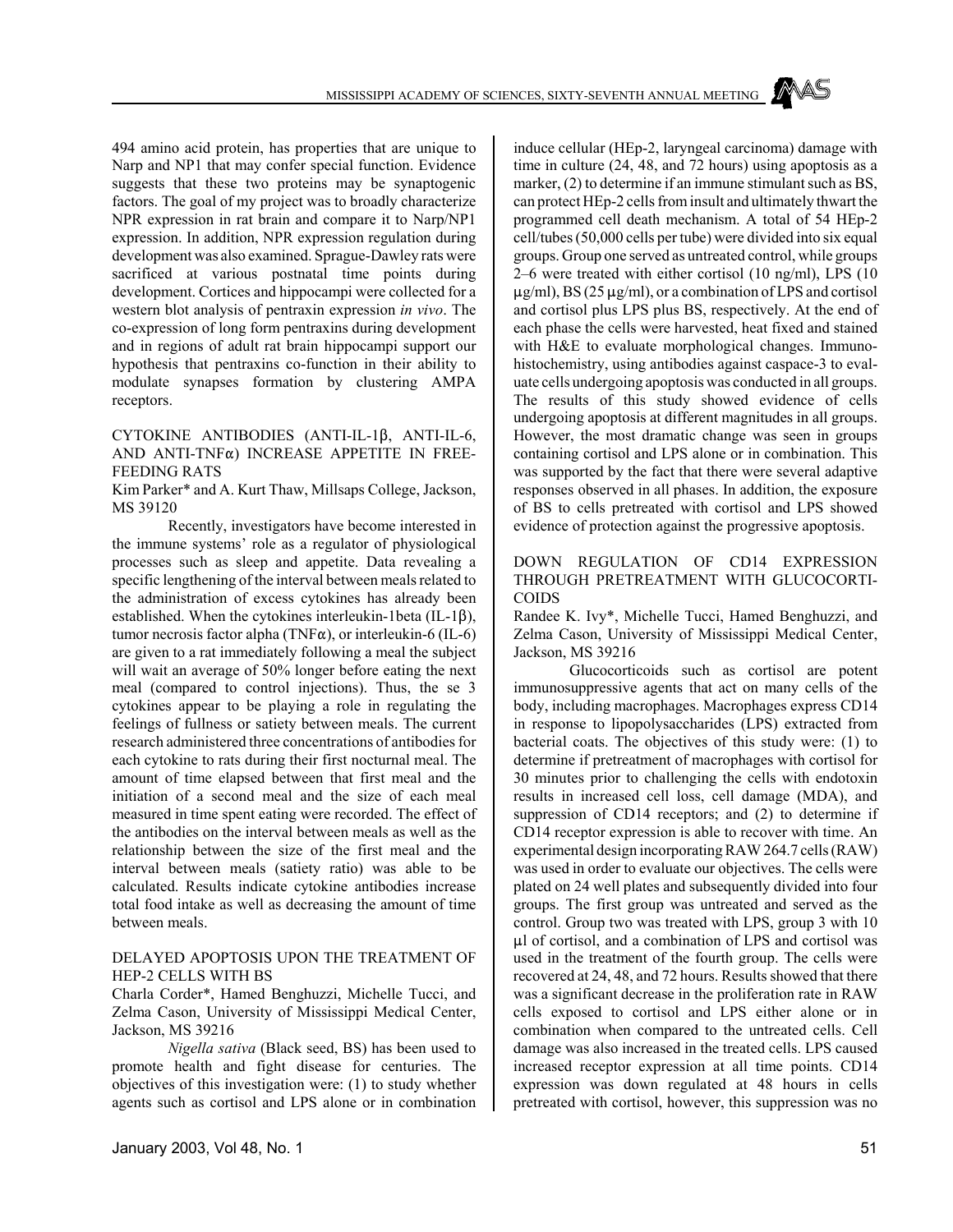longer evident at 72 hours.

## EFFECTS OF RIBOFLAVIN AND/OR ASCORBIC ACID SUPPLEMENTATION ON PLASMA, LEUCOCYTE AND URINARY ASCORBIC ACID IN UNIVERSITY **STUDENTS**

Felix Adah\*, and O.A. Ajayi, University of Mississippi Medical Center, Jackson, MS 39216, and University of Ibadan, Nigeria

A study was carried out to observe the effects of riboflavin and /or ascorbic acid supplementation on plasma, leukocyte and urinary ascorbic acid in healthy young volunteers. A total of 36 students were assigned for this study (age ranges between 23–33 years) and further divided into three equal groups (random selection). A base line for ascorbic acid (AA) levels in the plasma, leukocytes, and urine were established. Each volunteer in groups I, II, and III was given orally riboflavin (5 mg/day), AA (100 mg/day), and a combination of AA (100 mg/day) plus riboflavin (5 mg/day), respectively. At the end of experimental phase (10 weeks post supplementation), blood and urine were collected and processed for AA levels in plasma, leukocytes and urine following standard procedures. Data obtained demonstrated that (I) riboflavin supplementation resulted in no significant change in AA in the urine and plasma ( $p > 0.05$ ). In contrast, AA levels in leukocytes were increased (p < 0.01), (II) the supplementation of AA alone or in combination with riboflavin resulted in a remarkable increase in AA at the plasma, urine and leukocytes levels. In conclusion, results of this study revealed that the supplementation of riboflavin provided stimulatory pathway of AA production and this could be helpful in promoting the immune system and preventing the development of symptoms of AA deficiency.

## FACTORS INFLUENCING BREAST AND CERVICAL CANCER SCREENING AMONG AFRICAN AMERICAN WOMEN

Ina Chapman<sup>1</sup>, Thelma Hurd<sup>1</sup>, Courtni Newsome<sup>2\*</sup>, and Sharita Womack<sup>3</sup>, <sup>1</sup>Roswell Park Cancer Institute, Buffalo, NY 14263; <sup>2</sup>Tougaloo College, Tougaloo, MS 39174; and 3 State University of New York at Buffalo, Buffalo, NY 14260

Breast and cervical cancer are major public health issues that are gaining significant importance in the field of research. Studies have shown that minority women are less likely to undergo screening than Caucasian women and are frequently diagnosed with more advanced disease. This could be due to differences in the attitudes of women of various ethnic groups and other factors. These differences and factors have caused minority women to have a higher mortality rate than Caucasian women, although the number of Caucasian women who get cancer of the breast and/or cervix is higher than minority women. The goal of this project was to evaluate the relationship between socioeconomic factors, the perceived attitudes of health care providers, and mammography and cervical cancer screening utilization by minority women. A 62 item telephone survey containing questions about socioeconomic factors, attitudes, and breast and cervical cancer screening utilization was administered to 59 African American women participating in the Witness Project of Buffalo. Participants' responses were entered into a database and analyzed using SPSS and chi square analysis. The data indicate d that the level of education completed and regular church attendance positively correlated with both breast and cervical cancer screening. Cervical screening, but not mammography, was positively associated with peer group support.

## *IN VIVO* ANTIMUSCARINIC ACTIONS OF THE ANTI-HISTAMINERGIC AGENT, DESLORATADINE

LaShondra Powell<sup>1\*</sup>, Trey Howell<sup>1</sup>, Jamekia Holloway<sup>2</sup>, Colibri Jenkins<sup>2</sup>, Brandon Lineberry<sup>1</sup>, David Yokum<sup>1</sup>, and Rob Rockhold<sup>1</sup>, <sup>1</sup>University of Mississippi Medical Center, Jackson, MS 39216, and <sup>2</sup>Tougaloo College, Tougaloo, MS 39174

Desloratadine (DES), a metabolite of the antihistamine, loratadine (Claritin©), is marketed as Clarinex®, for management of seasonal rhinitis. In vitro tests indicate that DES can block muscarinic receptors and possibly contribute to adverse effects, such as dry mouth or tachycardia. Two murine and one rat model were used to evaluate antimuscarinic actions of DES *in vivo*. In the pithed rat, DES (1 mg/kg, i.v.) inhibited negative inotropic (left ventricular dP/dt) and chronotropic effects caused by oxotremorine, a nonselective muscarinic agonist ( $p < 0.05$ ). Urethane-anesthetized (1.5 g/kg, i.p.) male ICR mice (25–35 g) were pretreated i.p. with vehicle, DES (1, 5 mg/kg) or a muscarinic antagonist, either atropine (AT; 0.5 mg/kg), atropine methyl nitrate (AMN; 0.5 mg/kg), diphenhydramine (1 mg/kg), methoctramine (0.5 mg/kg), or 4-DAMP (1 mg/kg). Oxotremorine (0.5 mg/kg, i.p.) was given 15 min. later and salivation evaluated for 30 min. Only AT and 4-DAMP inhibited salivation. In conscious mice, oxotremorine (0.5 mg/kg, s.c.) was given 15 min. following pretreatments and tremor, salivation and lacrimation evaluated. Only AMN and DES (at doses below 5 mg/kg) were ineffective at moderating tremor, while only AT, AMN and 4-DAMP inhibited salivation and lacrimation. DES exerts significant antimuscarinic actions in the heart, but not on salivation, lacrimation or tremor. (Supported by Aventis Pharmaceuticals).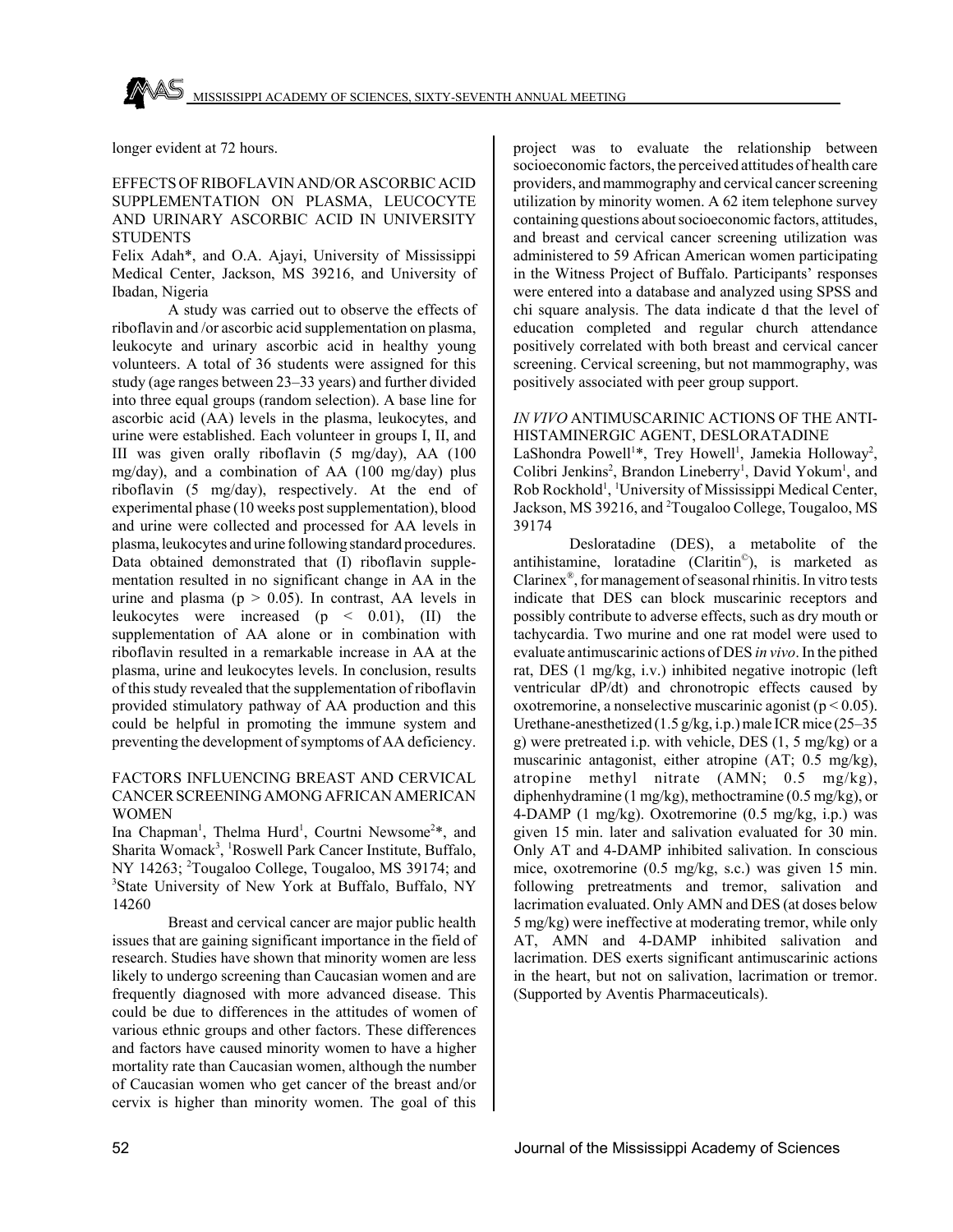## MORPHOLOGICAL EVALUATION OF MRC-5 FIBRO-BLASTS AFTER STIMULATION WITH STATIC MAGNETIC FIELD AND PULSATING ELECTROMAGNETIC FIELD

Kimberly Pate\*, Hamed Benghuzzi, Michelle Tucci, and Zelma Cason, University of Mississippi Medical Center, Jackson, MS 39216

The quality of tissue repair and the speed with which that repair can be accomplished are the two major variables in the healing of any injury. Today, magnetic field exposure to traumatized areas has shown to be a promising tool in the healing process. The exact mode of action by which radiating and unchanging magnetic fields still has to be elucidated. The objective of this study was to evaluate the morphology of MRC-5 fibroblasts after stimulation with static and pulsating magnetic fields. Under sterile environment, a total of 24 wells were loaded with 50,000 MRC-5 cells each and further divided into three groups. Groups 1and 2 were exposed to magnetic fields, static and pulsating respectively. Group 3 wells were unexposed and served as the control group. The cells were monitored at 0, 24, 48, and 72 hours and representative views were captured using digital analysis techniques. The live cells were screened for cellular mobility, cell distribution, and cellular morphology (size, shape, lysis, and background). After 72 hours, the supernatants and cells of all three groups were collected and MDA analysis was performed to determine possible cellular damage. Group 1 cells continued to grow at a reasonable rate, but there was substantial cell membrane damage (high MDA levels,  $p \le 0.05$ ). Group 2 cells, appeared to be very stressed under these conditions especially at the initial phase (24 hours). In conclusion, the use of pulsating magnetic stimulation can be beneficial in the healing process of soft tissues.

## MORPHOMETRIC ANALYSIS Of MRC-5 FIBROBLAST LIKE CELLS EXPOSED TO INTERMITTENT UV RADIATION

Pamala Jones\*, Hamed Benghuzzi, and Michelle Tucci, University of Mississippi Medical Center, Jackson, MS 39216

The goal of this study was to develop a tissue culture model with and without cellular protection (antioxidants) in an attempt to prevent or treat squamous damage as a result of free radical generation. The specific aim was to evaluate the morphological responses of MRC-5 fibroblast cells exposed to UV-radiation and vitamin E supplementation. The criteria for the morphological evaluation was as follows; cell and nucleus shapes, size, N/C ratio, nucleus pleomorphism, hydropic swelling, as well as other features or characteristics of membrane and cytoplasmic alterations. The experimental design was divided into two phases. In the first phase the cells were exposed to radiation for 30, 45, and 60-minute intervals, the morphological evaluation was

assessed using Image Pro Digital Analysis technique. In the second phase, vitamin E was administered to the cells before and after exposure to 45 min of radiation. Data obtained demonstrated that, 45 minutes of radiation exposure caused traumatic stress to the cells, swelling, cellular debris and fragmentation. However, treatment with vitamin E pre and post exposure provided protection for the cells. Vitamin E treatment resulted in less cellular aggregation, more abundant eosinophilic cytoplasm and an overall healthy appearance. The data suggest that the use of vitamin E may minimize skin damage by protecting the integrity of the fibroblast cells for up to 72 hours in culture.

## MORPHOMETRIC EVALUATION OF OVARIAN TIS-SUE EXPOSED TO PCB CONVENTIONALLY AND IN A SUSTAINED MANNER

Alisa Nixon\*, Hamed Benghuzzi, and Zelma Cason, University of Mississippi Medical Center, Jackson, MS 39216

Most natural estrogens are short-lived, do not accumulate in tissue and are easily broken down in the liver. In contrast to natural estrogens, estrogenic drugs such as ethynylestradiol, diethylstilbestrol, synthetic environmental estrogens such as beta-hexachlorocyclohexane, polychlorinated biphenyls (PCBs), and phytoestrogens, are more stable and remain in the body longer than natural estrogens. Because most of these compounds are lipophilic, they tend to accumulate within the fat and tissue of animals and humans. Thus, depending on the natural estrogen levels, environmental estrogens may have different influences (mimicking, or blocking estrogen's effects) on estrogen activities. A total of 14 adult female rats were divided randomly into three groups. Animals in group I ( $n = 4$ ) served as control. Animals in group II ( $n = 5$ ) were injected with PCBs, and animals in group III ( $n = 5$ ) were implanted with TCPL capsules containing PCBs. Pap smears were obtained daily, and at the end of the experimental phase the animals were sacrificed and vital organs as well as reproductive organs were obtained and wet weights were recorded. Significant reductions in ovarian wet weights were found in all animals treated with either sustained release of PCBs or injection of PCBs. Ovarian tissue was further analyzed histologically to determine the effects of PCBs. Histomorphometric data revealed significant reduction ( $p <$ 0.05) in the total ovarian area of animals treated with PCBs. Measurements of cross-sectional lengths confirmed the reduction seen in the area. Overall, the data suggest that PCB pollutants have produced detrimental effects on endocrine function as well as fertility regardless of the route of administration.

# POOR PHYSICAL ACTIVITY IN RENAL TRANSPLANT RECIPIENTS: IS THERE A LINK TO CARDIOVASCULAR DISEASE?

Tori S. Hill\* and Sylvia Rosas, Alcorn State University,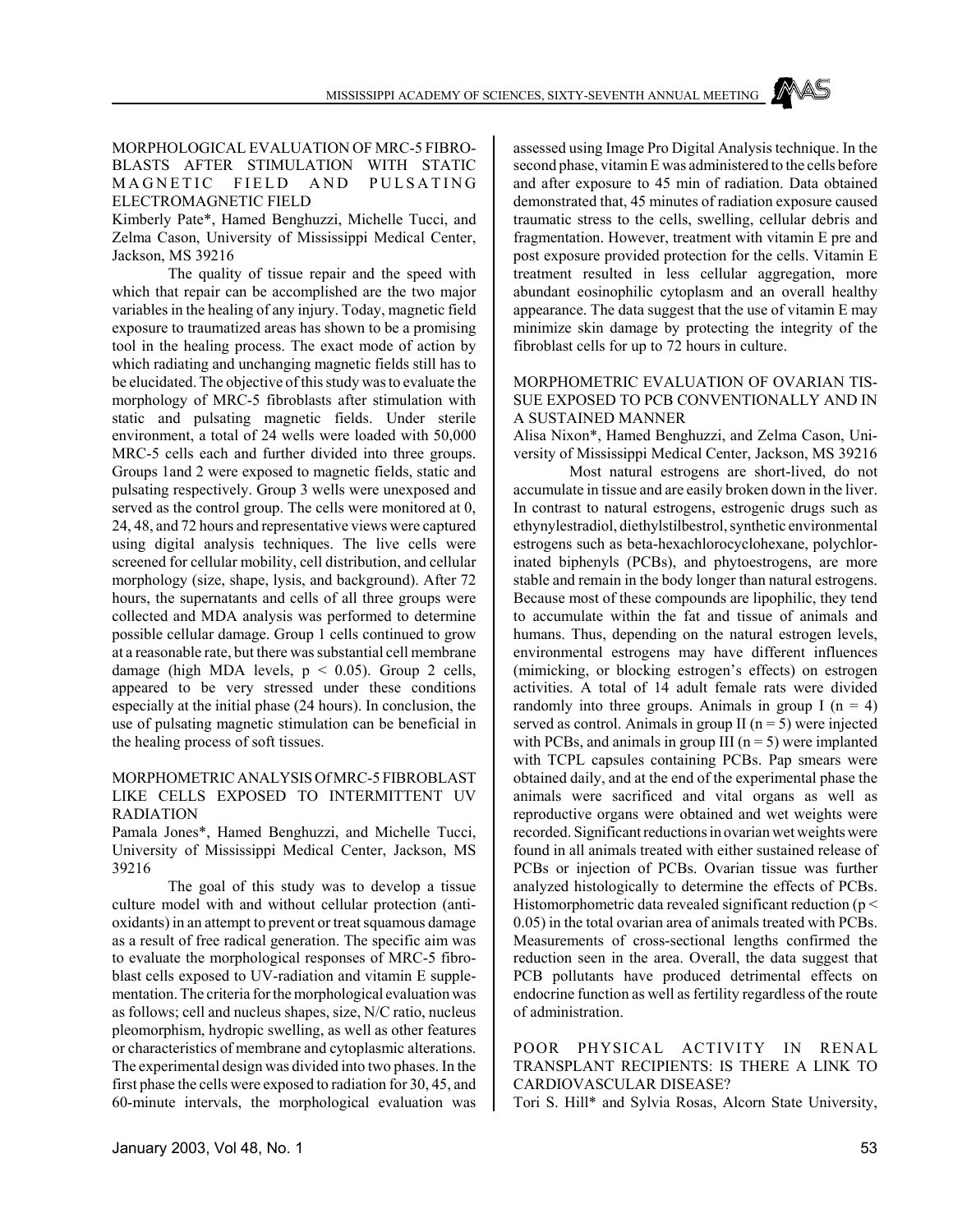Alcorn State, MS 39096, and University of Pennsylvania, Philadelphia, PA 19104

In the end stage renal disease (ESRD) population, cardiovascular disease (CVD) tends to occur at an increased rate compared to the general population. Physical inactivity is a common cause of muscle atrophy and may be related to muscle abnormalities and reduced functional state of the dialysis population. Information about physical activity levels could be importa nt for identifying patients in need of physical therapy or other interventions designed to increase mobility. This multi-center prospective cohort study is concerned with the level of physical activity in RTR prior to, six months, and one year after transplantation. Physical activity levels are assessed using Physical Activity Survey for the Elderly (PASE), a brief, valid, self-report of physical activity during a one-week recall period. The control group for this study consists of "healthy" (free from renal disease and other chronic illnesses) individuals whose level of physical activity is measured against the activity of RTR. We hypothesize that the physical activity in renal transplant recipients is lower than that of their healthy counterparts. The control group did indeed have increased physical activity compared to RTR. Physical activity promotes good health and helps to prevent or fight against many chronic illnesses such as CVD. Physical activity pro grams should be encouraged in every population, and also as a part of post transplant care.

## SINGLE CASE REPORT OF THE EFFECTS OF RE-FLEXOLOGY ON BLOOD PRESSURE, HEART RATE, CORTISOL, AND IMMUNOGLOBIN

Margaret Drake\*, Min Huang, Hamed Benghuzzi, Neva Greenwald, and Renee Rosenfeld, University of Mississippi Medical Center, Jackson, MS 39216

Eastern and Western philosophies of medicine and science have caused a controversy over effectiveness and appropriateness of using complementary and alternative therapies with Western treatments. More research has been done on reflexology in Asian countries. This case-based study of reflexology on a normal healthy adult involved a series of measures of the subject's blood pressure, heart rate, and collection of two saliva samples each workday afternoon at 3:30 for 20 days. Biochemical markers such as total protein, IgG, and cortisol levels were measured following standard lab protocols. On days two, four, seven, nine, twelve, fourteen, seventeen, and nineteen, a trained reflexologist administered approximately 40 minutes of foot massage before the measurements were taken. The results of this study demonstrated that blood pressure, heart rate, stress level proteins, and immunology are affected by reflexology. There was no significant difference in the cortisol levels during and after the treatment period.

THE CONSTRUCTION OF A CHANNEL CATFISH

INSULIN-LIKE GROWTH FACTOR HORMONE, IGF-1 Clorissa Davis<sup>1</sup>\*, Abigail S. Newsome<sup>1</sup>, Joseph M. Wahome<sup>1</sup>, and Geoffrey Waldbieser<sup>2</sup>, <sup>1</sup>MississippiValley State University, Itta Bena, MS 38941, and <sup>2</sup>United States Department of Agricultural, Agricultural Research Service, Stoneville, MS 38776

Channel catfish production, which has excellent growth compared to other catfish currently being used by producers and is recommended for food production, has become an emerging commercial industry in the Mississippi Delta. Commercial producer are seeking various ways to increase growth production and yield. This is done primarily through studies of growth performance, carcass composition, and fillet yield. Of particular interest are serum hormone levels such as the insulin-like growth hormone IGF-1. Isolation and/or the construction of a DNA probe of the gene can provide an important tool which can be used to improve techniques for the selection of superior growing lines of channel catfish for the aquaculture industry. Using the polymerase chain reaction and manipulations of the process, we created a small construct of an insulin-like growth factor hormone of channel catfish, IGF-1. This construct was designed using cDNA made from mRNA extracted from channel catfish's liver and a bacterial artificial chromosome library of channel catfish. The construct was prepared using primers which correlated to the insulinlike growth factor hormone sequence which had previously been reported in literature and several created in house. The created construct consisted of the mature protein cloned into a TOPO TA vector. Implications of these findings will be discussed.

## THE DESIGN AND EVALUATION OF A PROGRAM TO ASSESS THE ACCURACY OF CYTOTECHNOLOGISTS IN TRAINING IN THE DIAGNOSIS OF CERVI-CAL/VAGINAL SMEARS

Zelma Cason\* and T.G. Nick, University of Mississippi Medical Center, Jackson, MS 39216

The purpose of this study was to design a program to improve the competency of cytotechnology students in assessing cervicovaginal smears using kappa statistic to evaluate inter-rater agreement among cytotechnology students. Kappa statistic used as a measurement of agreement, training programs can employ a more accurate measure of assessing student performance. Study Design: Cervicovaginal smears ( $n = 3.075$ ) were randomized for evaluation by eight cytotechnology students (Fall, 2000). The students were instructed to evaluate and apply standard cytologic criteria. Following evaluation, students were instructed to assign one of the five-targeted diagnoses according to the Bethesda System classification. In addition, students determined smear adequacy and the presence of pathologic organisms. The final results were analyzed using SPSS and Stata statistical software. Results: The kappa, false positive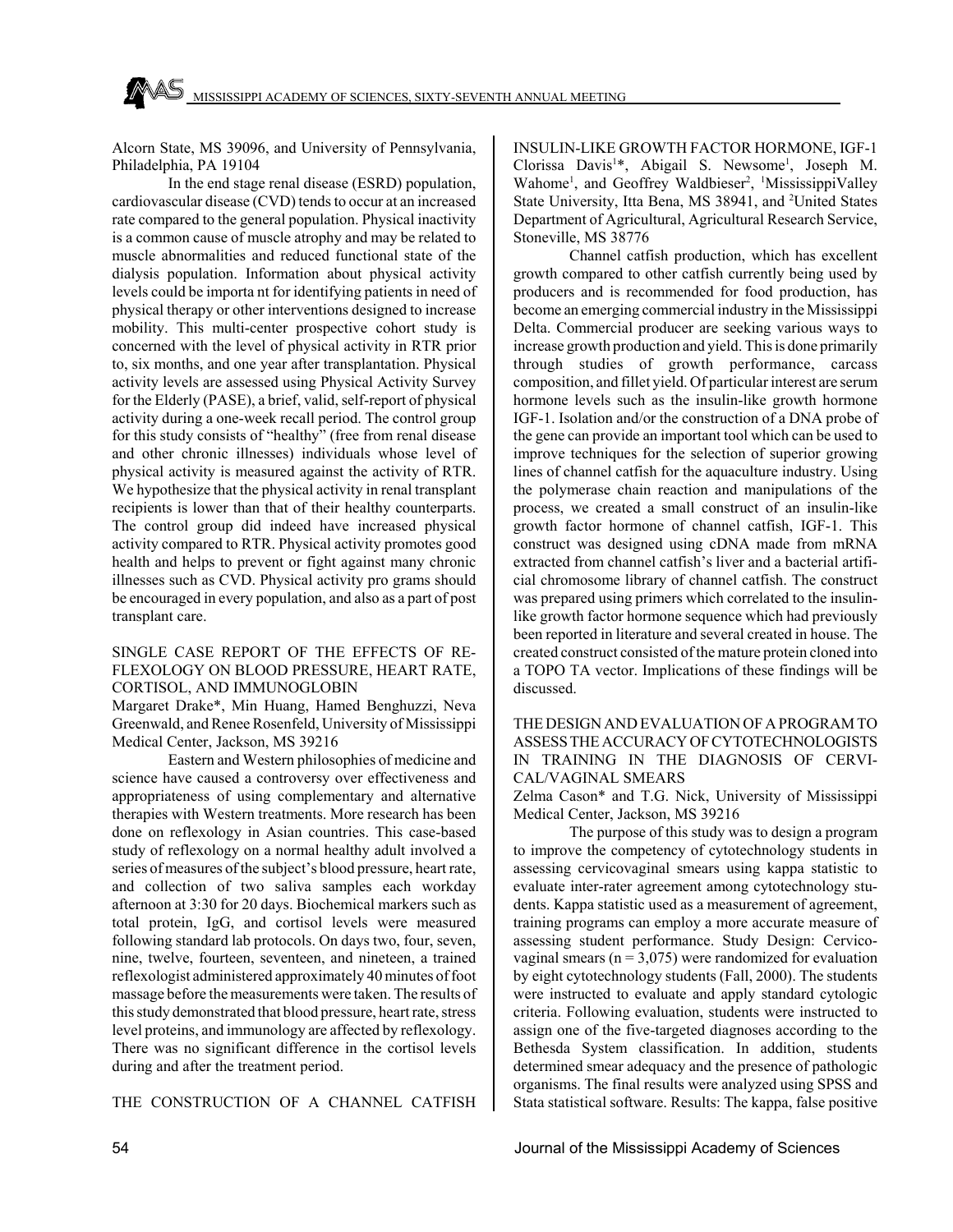(FP), and false negative (FN) rates for the students' evaluations were generated, as well as smear adequacy and the detection of pathologic organisms. The kappa for the first grouped session was  $0.07 \pm 0.08$  to  $0.49 \pm 0.31$  (class average  $0.23 \pm 0.08$ ) and for the last grouped session was  $0.43 \pm 0.22$  to  $0.69 \pm 0.18$  (class average  $0.57 \pm 0.07$ . The average weighted kappa for the grouped sessions were 0.25  $\pm 0.07$  to  $0.56 \pm 0.05$ . As expected, the values are lower than the unweighted kappa due consideration of the closeness to the targeted diagnosis. Conclusions: The results can assist in selecting appropriate corrective action when student's competency falls below acceptable levels. Consequently, these observations can improve a cytotechnology student's competency, leading to improved health outcomes for patients and improved cost effectiveness in healthcare organizations. \*Graduate Student in CHS

## THE EFFECT OF EXERCISE ON THE RELAXATION RESPONSE

William C. Mahone\* and Takesia Turner, Mississippi Valley State University, Itta Bena, MS 38941

It is now widely accepted that exercise is a valid way to alleviate many of the effects of environmental and emotional stress. Various studies have shown dissipation of stress chemicals after exercise. We also know that exercise stimulates growth and repair processes by stimulating the release of certain chemicals. It is also known that exercise causes the release of brain chemicals called endorphins that tend to make one relax. In this research effort we attempt to document a linear connection between simple exercises and relaxation markers like the galvanic skin response GSR. The results of our research in this area will be presented. We have preliminary data indicating that people who exercise regularly can relax more easily than someone who leads a purely sedentary life style. In other these tests we tested subjects prior to exercise then had them do mild exercise then re-tested them immediately following the exercise. These tests indicate that mild to moderate exercise can have an immediate effect on the relaxation response.

#### THE EFFECT OF VARIOUS CORTISOL CONCENTRATIONS ON THE MITOTIC ABILITY OF MRC-5 CELL LINE

Nourelhoda I. Farah<sup>1\*</sup>, Hamed Benghuzzi<sup>2</sup>, Michelle Tucci<sup>2</sup>, and Ibrahim O. Farah<sup>1</sup>, <sup>1</sup>Jackson State University, Jackson, MS 39217, and <sup>2</sup>University of Mississippi Medical Center, Jackson, MS 39216

Fibroblast cells are an essential component of the acute inflammatory process and ultimately wound healing. Fibroblasts in normal metabolic conditions constitute a simple cellular model for the study of anti-inflammatory drugs in culture, and for this reason this model was selected to investigate the effects of cortisol dosage on an established fibroblast cell line. MRC-5 cells were obtained in culture

January 2003, Vol 48, No. 1 55

tubes plated with 50,000 cells per tube. Tubes were divided into four groups and each group was further divided into 5 tubes per time phase (24, 48, and 72 hours). Group 1 cells were treated with 10  $\mu$ L of vehicle, cells in group II–IV were treated with 1, 10, and 50  $\mu$ g cortisol; respectively. At the end of 24, 48, and 72 hours, live cellular images were captured before the cells were harvested for cell number and cell metabolic profile determinations (protein determinations and markers of cellular damage). An immediate depression of the rate of cell proliferation occurred upon addition of glucocorticosteroids to cultures of fibroblasts in the early growth stages. High dose administration caused the most significant level of cellular suppression. Surviving cells at 72 hours began to show signs of cellular proliferation and recovery. In conclusion, cortisol suppresses the cellular proliferation of MRC-5 fibroblast cells after 24 hours and the cellular recovery seen at 72 hours is most likely caused by the metabolism of the cortisol into an inactive metabolite.

## THE EFFICACY OF TCPL AS E PLUS P REPLACEMENT THERAPY MODEL USING OVARIECTOMIZED RATS AS A MODEL

Zelma Cason<sup>1\*</sup>, Hamed Benghuzzi<sup>1</sup>, Michelle Tucci<sup>1</sup>, and Barry England<sup>2</sup>, <sup>1</sup>University of Mississippi Medical Center, Jackson, MS 39216, and <sup>2</sup>University of Michigan Medical Center, Ann Arbor, MI 48109

Tricalcium phosphate lysine (TCPL) delivery system was used to deliver various organic compounds at sustained levels in many different models. The specific aim of this investigation was to utilize TCPL delivery system as a model for estrogen (E) plus progesterone (P) replacement therapy in post-ovariectomized adult rats mimicking a postmenopausal condition. A total of 13 adult female rats were used in this study. The animals were randomly divided into four different groups: groups 1, 2, and 3 were overiectomized (OVX), OVX plus E (20 mg loaded TCPL), and OVX plus E (TCPL, 20 mg) plus P (TCPL, 60 mg) treatment. Group 4 animals  $(n = 4)$  served as intact control group. Blood samples were collected biweekly for 33 days. Vaginal smears were taken and screened daily during the entire investigation. The total serum levels of E, P, luteinizing hormone (LH), and follicle stimulating hormone (FSH) were measured by means of radioimmunoassay procedure. Data obtained from this investigation suggest the following: (I) OVX resulted in an increase in total serum levels of LH and FSH within 2 days post-ovariectomy, (II) TCPL were capable of releasing sustained levels of E (10–40 pg/ml) and P (2.30–3.75 ng/ml) at the end of second day and continued until the  $33<sup>rd</sup>$  day, (III) the sustained levels of E plus P were able to suppress the post ovariectomy rise of LH and FSH to almost undetectable levels, (IV) sustained delivery of E resulted in maturation of vaginal epithelium and the smears exhibited the estrus phase throughout the investigational period (V)  $E + P$  treatment induced no estrus and the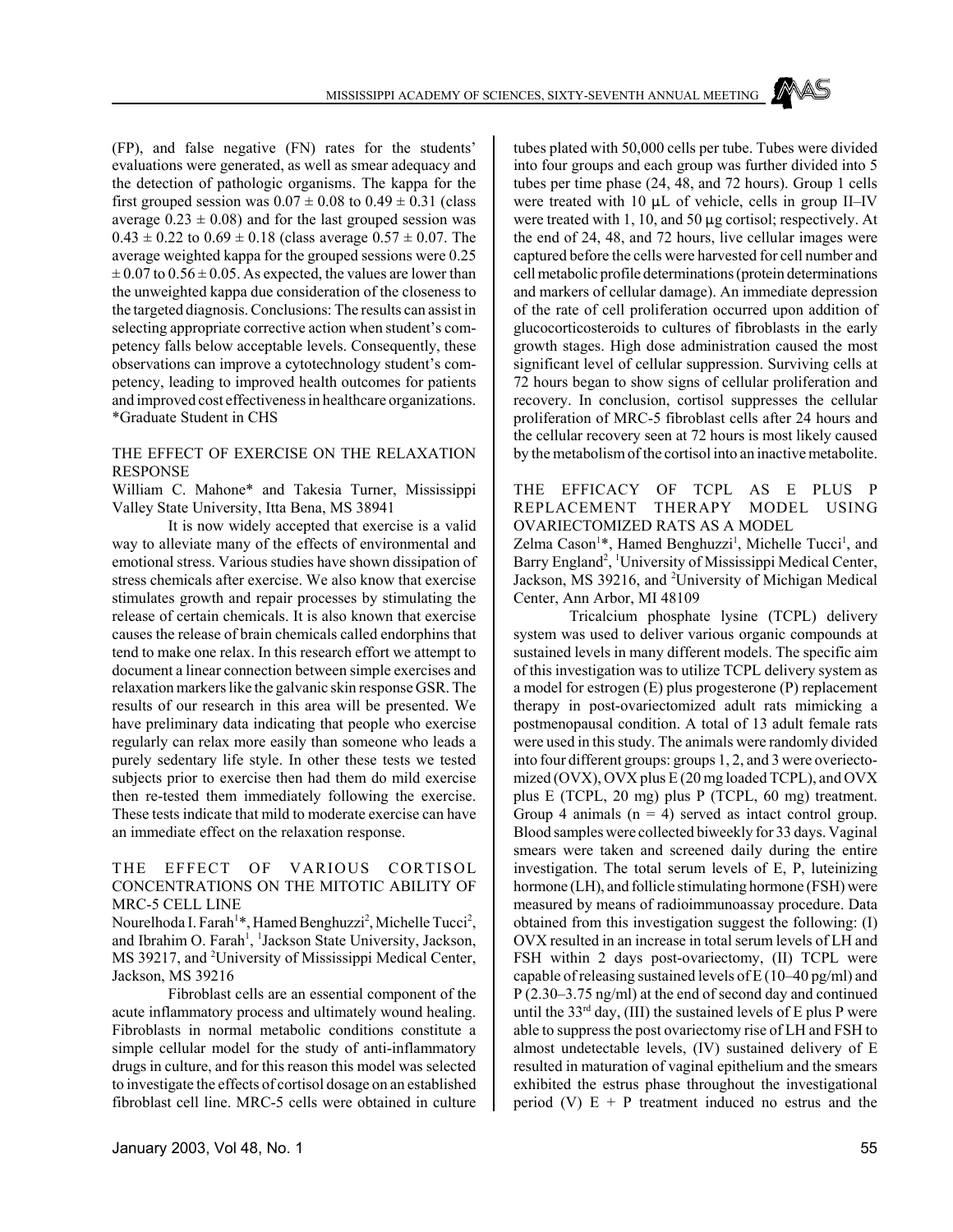epithelial changes resembled the OVX group. \*Graduate Student in CHS

#### THE PATHOPHYSIOLOGY OF DIOSGENIN REPLACEMENT THERAPY

Rebecca Eckie\*, Michelle Tucci, Hamed Benghuzzi, and James H. Hughes, University of Mississippi Medical Center, Jackson, MS 39216

Diosgenin is a steroidal saponin, which is extracted from the root of wild yam (*Dioscorea villosa*). It has been reported to have tremendous medical applications and as an herbal extract appears to be free of any major adverse effects. Recently, wild yam has been used to alleviate postmenopausal symptoms and is sold unregulated over the counter at a variety of pharmacy and health food stores. The specific objectives of this study were to continuously deliver diosgenin to adult ovariectomized female rats for 45 days and follow changes in body weight, organ weight and histopathological changes in the adrenal gland. Adult female Sprague Dawley rats were divided into three equal groups. Rats in group I served as the control group, animals in group II were ovariectomized and animals in group III were ovariectomized and supplemented with tricalcium phosphate (TCP) drug delivery system loaded with 500 mg diosgenin. Serum analysis of animals supplemented with diosgenin showed levels ranging between 3.98–5.31 ng/ml diosgenin. The results indicated that ovariectomized animals had a significant increase in body weight and spleen weights. Slight increases in wet adrenal weights were observed in the ovariectomized group compared to the control animals. Histopathological evaluation of the adrenal gland revealed an increase in the cortical and medullary adrenal areas of the ovariectomized group and a significant decrease in area in the diosgenin treated animals ( $p < 0.001$ ). The information is important because reduction in adrenal mass poses a potential risk for major endocrinological complications.

## THE ROLE OF BLACK SEED IN THE PROLIFERATION AND BIOCHEMICAL MARKER LEVELS OF HEP-2 CELLS

Jeffrey T. Hansen\*, Hamed Benghuzzi, Michelle Tucci, and Zelma Cason, University of Mississippi Medical Center, Jackson, MS 39216

For centuries, people in the Middle East and Southeast Asia have used *Nigella sativa*, also known as black seed (BS), for its homeopathic effects. The objective of this study was to investigate the role BS might have on the metabolic biomarkers of the Hep-2 cell line. The experimental design entailed six groups of five wells each (50,000 cells). Groups II through VI were treated with BS, lipopolysaccharide (LPS), cortisol, LPS + cortisol, and BS + LPS + cortisol, respectively. Group I was the untreated control group. At the end of 24, 48, and 72 hours, the total cell count, protein and MDA levels were measured by

following standard lab protocols. Data collected from this study revealed that Hep-2 cells exposed to LPS and cortisol (group V) resulted in a decrease in cell proliferation compared to the control. BS treatment induced a higher proliferation rate than group V. Similar trends were observed in the metabolic behavior of Hep-2 cells as evidenced by the total protein and MDA levels. The exposure of BS showed a shift in the metabolic pathways. In conclusion, this study showed that exposure to LPS resulted in an alteration in the metabolic function and this phenomenon was further escalated under stressful conditions (increased cortisol exposure). In addition, the use of BS reversed the traumatic condition.

#### USE OF THE PAP STAIN VERSUS THE DQ STAIN ON THE DISTINCTION OF CELLULAR PATTERNS UPON EXPOSURE TO ESTROGEN

Leernesto R. Vassar\*, Hamed Benghuzzi, Michelle Tucci, and Zelma Cason, University of Mississippi Medical Center, Jackson, MS 39216

The literature is lacking on the exact distribution of cornified cells during the estrus cycle upon exposure to E in adult fertile female rats. The specific objectives of this study were to investigate the effects of E on the cyclic activity of adult female rats, and to compare the use of the Papanicolaou (PAP) stain versus the Diff Quik (DQ) stain on the distinction of cellular behavior upon exposure to E for three days. Six different laboratory rats (three control and three experimental) were labeled from 1–6 (R1–R6). Cyclic activity (2, 4, 8, 12, 24, 36, 48, 72 hours) was assessed by using 0.5 ml Hank's solution unloaded in the vaginal canal for few seconds followed by gentile pipet suction. This mixture was then smeared onto microscopic slides and stained using PAP and DQ stains. Once the slides were screened, it was found that the PAP stain proved to be a better staining technique than the DQ stain in both nuclear and cytoplasmic details. In the second stage of this experiment, the rats labeled R1–R3 were used as controls, whereas lab rats R4–R6 had estrogen administered (2 mg/ml) to them for three days. The results showed a significant increase in the proliferation of degenerative cells in the E treated rats compared to control animals.

#### VASCULARIZED FIBULAR GRAFT

Audrey Tsao\*, William Lineaweaver, Sheila Lindley, Vipul Sud, Kye Higdon, Javad Tavassoli, Ruth Ann Buckhalter, and Charity Peacock, University of Mississippi Medical Center, Jackson, MS 39216

This study is to investigate the success of Vascular Fibular Grafts (VFG), a standard care option for the treatment of Avascular Necrosis (AVN). Methods: Patients with a minimum age of 18, with AVN in Stage II or above based on Steinberg/UPenn system are considered for this procedure. Patients are offered a variety of surgical options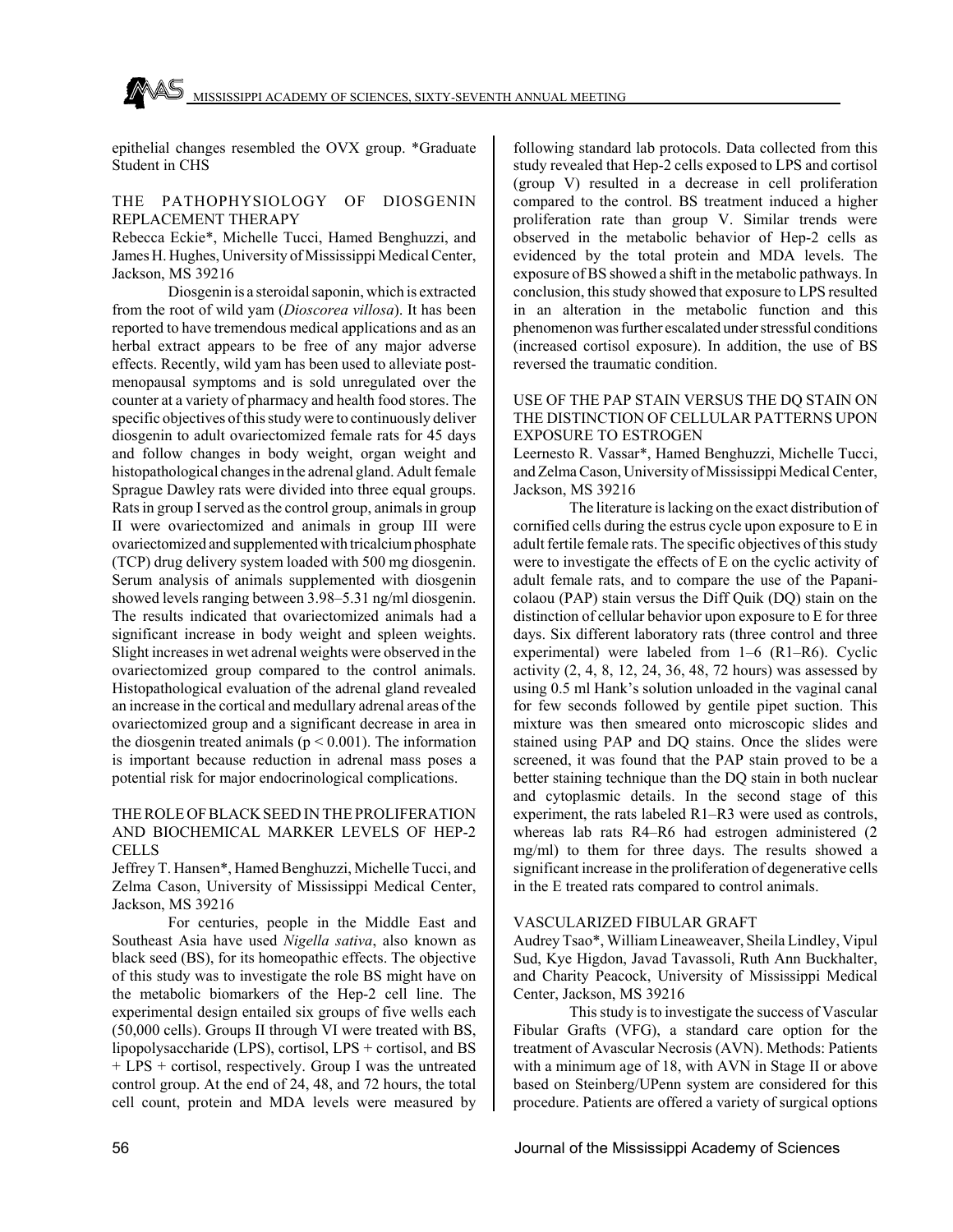depending upon the progression of their disease and what best will suit their lifestyle. The VFG utilizes a piece of fibular bone, including the attached blood vessels, inserted into a core decompression of the femoral head. The harvested vessels are then anastomosed to the hip area vessels, hence improving blood flow to the femoral head. Clinical outcomes are measured by Harris Hip Scores (HHS), SF36, and/or radiographic evaluations pre- and postoperatively at six weeks, three, six, and twelve months and annually thereafter. Results: The University of Mississippi Medical Center has presently enrolled eleven patients with twelve procedures. At present, there has been no progression of disease, increased HHS, increased quality of life, and a decrease in pain. Discussion: The improvement in HHS correlates well with radiographic vascularization of the femoral head and patients returning to normal activities of daily living (ADL). We hope to prove this procedure will decrease the need for future total hip replacements.

#### DELTA OPIOID AGONIST IMPROVES SURVIVAL FOLLOWING HEMORRHAGE IN RATS

R. Sumrall\*, J. Penton, A. Smitherman, and D. Hildebrandt, University of Mississippi Medical Center, Jackson, MS 39216

Mortality from hemorrhage is due to ischemic endorgan damage. Therapy is aimed at increasing systemic oxygen delivery; few studies have addressed reducing demand. This study was designed to determine if the deltaopioid agonist DADLE (D-ALA2-LEU5-enkephalin), which reduces metabolism and increases survival of ischemic tissues, increases survival in a rat shock model. Experiments were done in conscious rats (300–350 g) with catheters in a femoral artery for blood removal and measuring arterial pressure (AP) and heart rate (HR), and in a femoral vein for drug infusion. Following control measurements, 3.25 ml/100 g body weight of blood was removed over 20 minutes, followed by i.v. DADLE (1 mg/kg), saline or norepinephrine (7  $\mu$ g/kg; NOR) in a 200  $\mu$ l bolus. None of the saline rats  $(n=3)$ , but 4 of 5 NOR and 6 of 7 DADLE rats lived 180 minutes post-hemorrhage. Mean AP before (124±4 mmHg NOR; 121±3 DADLE) and following hemorrhage (94±4 mmHg NOR; 94±5 DADLE) were similar in the surviving groups, as were HR before  $(277±9)$ bpm NOR; 261±4 DADLE) and after (260±19 bpm NOR;  $247\pm10$  DADLE). Plasma lactate, the most sensitive measure of tissue ischemia, increased in NOR (1.1±0.3 to 4.5 $\pm$ 2.7 mmol/L) but not in DADLE (0.8 $\pm$ 0.2 to 1.0 $\pm$ 0.3). Thus, DADLE increased survival similar to NOR, a common treatment, but without the metabolic cost of increased lactate, which should improve long-term survival. Therefore, DADLE could be a clinical treatment for hemorrhagic shock.

INCREASED SKIN TRANSPLANT SURVIVAL WITH

#### DELTA OPIOID AGONIST

J. Penton\*, A. Smitherman, R. Sumrall, D. Hildebrandt, University of Mississippi Medical Center, Jackson, MS 39216

A major cause of failure of transplanted or transposed tissue is ischemia from inadequate blood supply. Most treatments focus on increasing blood supply, little has been done on decreasing demand. This study was designed to determine if the delta-opioid agonist DADLE (D-ALA2- LEU5-enkephalin), which reduces metabolism of tissues, increases survival of muscle-skin flaps. Pedicled rectus abdominus muscle-skin (TRAM) flaps were created in rats. All rats received 1 ml total of saline, with or without DADLE (1 mg/kg flap weight), injected into the underside of the flap. Rats were examined daily and the extent of necrosis estimated to the nearest quartile for each of 4 zones (Z). None of the DADLE rats  $(n = 9)$ , but 4 of the control (CON;  $n = 9$ ) rats developed Z4 necrosis (Z4N) on day 1, one of these also developed Z3N. By day 3 all CON had necrosis, greater than 25% in Z4 in 6 animals; 4 also with Z3N. Only 7 DADLE rats had necrosis, 1 greater than 25% Z4N, only 2 of these also Z3N. By day 6 all rats in each group had Z4N, 7 greater than 50% Z4N in CON, and these 7 also Z3N. Only 5 DADLE had Z3N, and only 3 greater than 50% Z4N. Even a single treatment with DADLE improved TRAM flap survival compared with saline, noticeable even out to 6 days post-surgery. Thus, DADLE may prove to be a valuable treatment option for increasing survival of pedicled flaps for reconstructive surgery.

## THURSDAY AFTERNOON

#### Lake View II

## 2:00 RENAL FUNCTION CURVE IN NORMO-TENSIVE AND DOCA-SALT HYPERTENSIVE RATS DURING CHRONIC MINOXIDIL TREATMENT

Min Huang\* and Robert D. Hester, University of Mississippi Medical Center, Jackson, MS 39216

This study tested the hypothesis that the chronicsalt loading pressure-natriuresis curve determines the level of arterial blood pressure in both normotensive and DOCAsalt hypertensive rats during chronic minoxidil treatment. The rats were divided into 8 groups: control, minoxidil, salt, salt-minoxidil, DOCA , DOCA-minoxidil, DOCA-salt and DOCA-salt minoxidil. DOCA-pellets (75 mg) were implanted subcutaneously in the DOCA animals. Minoxidil, 3 mg/day, was given orally to the rats in the minoxidil groups. The rats in the salt groups drank saline while the rats in the non-salt groups drank tap water. Sodium intake was measured every 24 hours. Mean arterial blood pressure was measured at the end of 6 weeks. There were no significant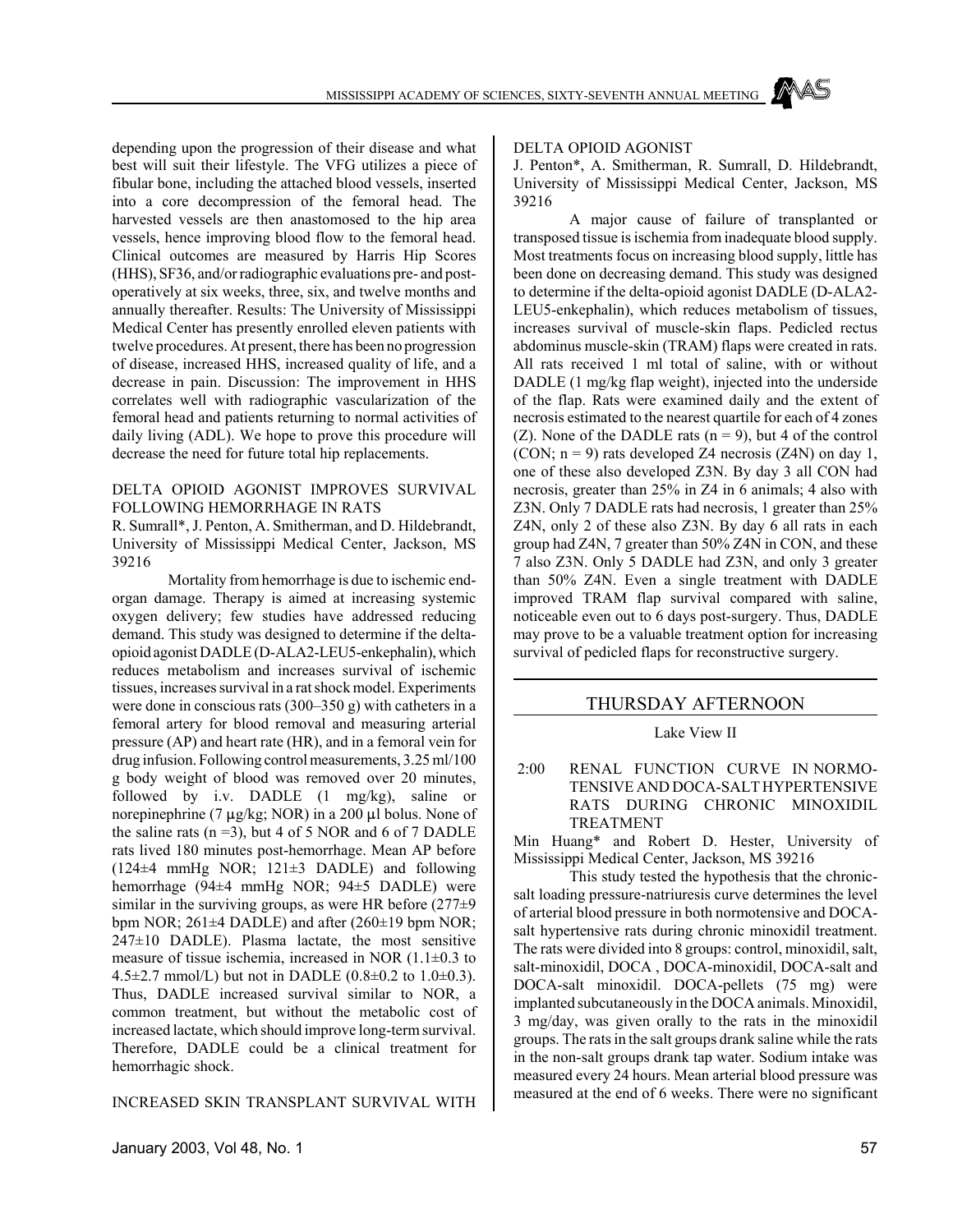differences in salt intake among any of the non-salt groups. Minoxidil treatment did not significant change salt intake in any of the tap water or saline animals. Arterial pressures were 119±4 mmHg (control), 117±4 mmHg (minoxidil), 111 $\pm$ 3 mmHg (salt), 111 $\pm$ 3 mmHg (salt minoxidil), 139 $\pm$ 8 (DOCA), 133±4 (DOCA minoxidil), 160±5 (DOCA-salt), 146±9 (DOCA-salt minoxidil). There was a significant effect of DOCA and an interaction between DOCA and salt treatment to result in a significant increase in MAP. However, neither saline nor minoxidil treatment alone had a significant effect on MAP. Chronic minoxidil treatment did not shift the chronic salt-loading pressure-natriuresis curve in either normotensive or hypertensive rats. These results indicate that chronic salt-loading pressure natriuresis curve plays a central role in long term control of arterial blood pressure and the development of DOCA-salt hypertension.

## 2:15 COMPARISON OF TEN TUMOR ANTIGENS FOR THE SERODIAGNOSIS OF PANCREATIC CANCER

Margot Hall<sup>1\*</sup>, Sabrina Bryant<sup>1</sup>, Margaret Jackson<sup>1</sup>, James T. Johnson<sup>1</sup>, Harold Schultze<sup>1</sup>, Shawn Clinton<sup>1</sup>, Kevin Beason<sup>1</sup>, Cynthia Wilson<sup>2</sup>, Debbie Fortenberry<sup>1</sup>, Cynthia Bright<sup>1</sup>, Helen Hua<sup>1</sup>, Jiarong Ying<sup>1</sup>, Paul Sykes<sup>1</sup>, Kay Hollifield<sup>3</sup>, and Charlton Vincent<sup>3</sup>, <sup>1</sup>University of Southern Mississippi, Hattiesburg, MS 39406; <sup>2</sup>University Medical Center, Jackson, MS 39216; and <sup>3</sup> Laurel Clinic for Women, Laurel, MS 39442

Pancreatic cancer (CA) is a serious health problem. Due to its non-specific early symptoms, pancreatic cancer is frequently not diagnosed until late stage disease when the prognosis is poor. A noninvasive early detection method is sought. In this study, sera from 554 patients (16 pancreatic CA, 128 other GI CA, 216 other CA, and 195 non-CA) were assayed for the presence of tumor antigens and the results correlated with diagnoses established pathologically. Immunoassay test kits from Hybritech (CEA, CA195), Centocor/Fujirebio Diagnostics (CA125, CA19-9, CA72-4, CA15-3, CA27.29, Cyfra21-1), CIS Bio International (CA50), and Abbott (AFP) were used to test for the concentration of these antigens. Using the manufacturer's decision values the following diagnostic sensitivities were obtained for pancreatic cancer: CA195 100.0%, CA19-9 66.7%, CA50 66.7%, CA125 40.0%, CA 27.29 40.0%, CEA 37.5%, CA72-4 31.3%, Cyfra21-1 26.7%, CA15-3 26.7%, and AFP 18.2%. Diagnostic specificities were above 75%. Nine/sixteen pancreatic CA patients had a CA195 concentration  $> 50x$  the upper limit of normal (ULN). Two patients had CA195 concentrations > 1000x ULN prior to their diagnosis by conventional methods (imaging and biopsy). We conclude that CA195, CA19-9, and CA50 were especially useful in the diagnosis of pancreatic CA.

#### 2:30 THE EFFECTS OF METABOLESS AND OXIDATIVE STRESS ON THE SURVIVAL OF MCF-7 BREAST CANCER CELLS

Ibrahim O. Farah\*, Rowshan Begum, and Joseph A. Cameron, Jackson State University, Jackson, MS 39217

Metaboless is available as over the counter nutritional supplement. It contains many antioxidants and is used for weight control. There have been no studies done with regards to its protective/adverse effects on breast cancer. Our objective therefore was to expose MCR-7 breast cancer cells to its extracts (alcohol and water) and monitor their survival under various concentrations and also in combination with  $H_2O_2$  as an oxidative stressor. Using standard cell culture techniques, exposure protocols in 96 well plates and an Accent fluoroscan, percent survival was computed from the data comprising three replicates of three different experiments. Contrary to our expectations, the results showed that the alcohol extract alone or in combination with  $H_2O_2$  caused adverse effects to these cells. The effective concentrations ranged from 1.95 to 1000 ppm. At the range of 500–1000 ppm, alcohol extract and its combination with  $H_2O_2$  were able to completely inactivate these cells. Water extract of this product was not found to be as effective in inactivating MCF-7 cells even at the highest concentration of 1000 ppm. The combination of both extracts and  $H_2O_2$  was found to be as effective as  $H_2O_2$  alone in inactivating these cells defying the protective theory of antioxidants with regards to breast cancer (no antagonism or synergism). In conclusion, Metaboless as a diet pill showed adverse effects on the survival of MCF-7 cells. Metaboless extracts applied alone or in combination with oxidative stress showed a potential preventive role in breast cancer, a finding that warrants further studies.

# 2:45 USING GEOGRAPHIC INFORMATION SYSTEMS (GIS) TO CORRELATE LOCATION OF MAINSTREAM MEDICAL PRACTITIONERS WITH COMPLEMENTARY AND ALTERNATIVE THERAPY PROVIDERS

Margaret Drake\* and Fazlay S. Faruque, University of Mississippi Medical Center, Jackson, MS 39216

As complementary and alternative medicine (CAM) providers increase in number and acceptability to the mainstream American healthcare users, it is important to be able to compare the practice locations of CAM practitioners and traditional physicians. This is valuable for healthcare planning and economics, as well as for those attempting to pinpoint areas of service deficit. A nationwide survey reports a 40% increase of CAM customers between 1991 and 1997 without any increased acceptability of CAMs among the physician group. In an attempt to fill the void of studies conducted on CAM practitioners in Mississippi, this pilot was taken from an insurance company database. This company insures over 100,000 workers in Mississippi. The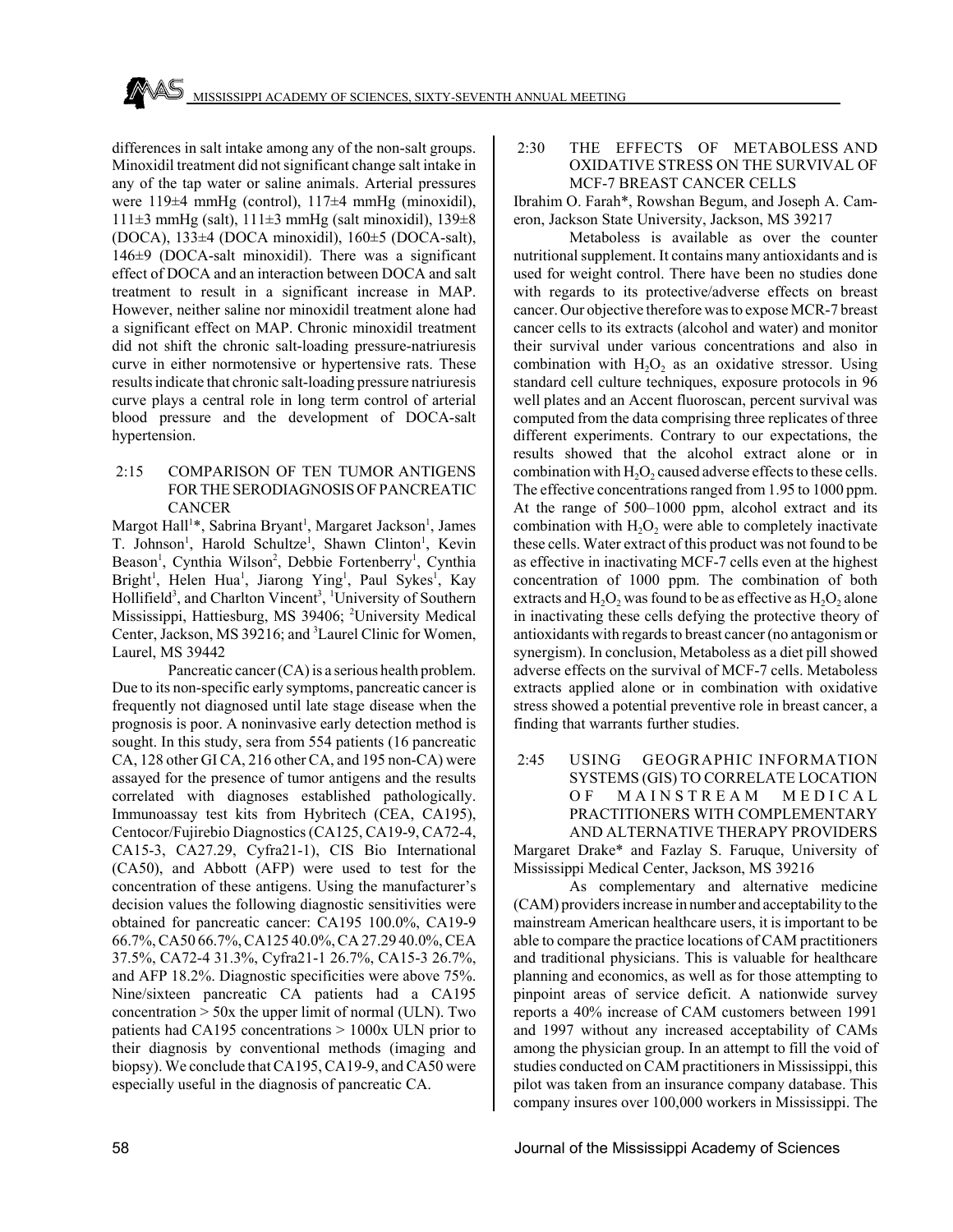study mapped both alternative providers and mainstream medical practitioners. Identified were areas with a high concentration of CAM and traditional practitioners. The demography of those areas was analyzed for correlation with practitioner locations. Most patients do not inform their physicians about using CAMs; in addition, most physicians do not ask patients about CAM use. This study will help the physicians to be aware of CAM practitioners in the vicinity of their practice locations and the probability of their patients being CAM users.

## 3:00 SPATIAL ANALYSIS OF TOXIC EXPOSURE SURVEILLANCE SYSTEM DATA OF PCC, UMMC, MS

Fazlay S. Faruque\*, Harpal Singh, Michael P. Hughes, and Frederick B. Carlton, Jr., University of Mississippi Medical Center, Jackson, MS 39216

This study analyzes the spatial distribution of the callers to the state's Poison Control Center (PCC) using Geographic Information Systems (GIS). Inappropriate use of chemical substances can have ill effects, which may range from mild to the most severe outcomes, even leading to death depending on the amount and type. Since 1978, the PCC at the University of Medical Center has been rendering prompt advice to the public and health care providers on matters of exposure to toxic substances, thereby helping in reducing not only morbidity and mortality but also in saving considerable time and money, which otherwise would have incurred in providing ambulance services and emergency room visits. Based on the geographic distribution and pattern of calls from different locations in the state, a community-based comprehensive plan could be undertaken for proper resource allocation to reduce potential dangers. This study analyzes one full year of data to identify geographic areas that are statistically significant in making calls related to toxic exposures and also generates hypotheses to explain the significant differences in number of calls.

## 3:15 STUDENTS' PERCEPTIONS AND USAGE PATTERNS OF DIETARY SUPPLEMENTS

Emily S. Dix\*, James K. Glisson, Jay Pitcock, Rob Rockhold, and Warren May, University of Mississippi Medical Center, Jackson, MS 39216

Medical, nursing, and pharmacy schools across the country have begun to integrate courses or lectures on alternative therapies including herbals and dietary supplements. However, a survey of student perceptions regarding these supplements is yet to be published. This study examined baseline usage patterns, attitudes, and knowledge levels of dietary supplements and herbal products among first year medical and pharmacy students at the University of Mississippi; this same cohort will be studied longitudinally through graduation (August 2003,

May 2003, April 2005) to monitor changes in usage patterns and/or knowledge levels throughout their course of study. Baseline assessments were conducted in September of 2002 using self-administered questionnaires in classroom settings. Ninety-six medical (58.5%) and 68 pharmacy (41.5%) students completed the survey. Fifty-four percent of medical students reported the use of dietary supplements either daily or at least once a week, compared to 47% of pharmacy students. When asked if "Dietary supplements can be unsafe during pregnancy," nearly 20% all students responded that they "don't know." Approximately 80% of medical students agreed that "It is possible for dietary supplements to contain plants/chemicals that are not intended to be in them," compared to 69% of pharmacy students. These preliminary findings suggest that pharmacy and medical students should receive detailed lectures on appropriate uses of dietary supplements as well as their regulation and approval processes.

3:45 Divisional Business Meeting

## **HISTORY AND PHILOSOPHY OF SCIENCE**

Chair: Maritza Abril, University of Southern Mississippi Vicechair: S. Kant Vajpayee, University of Southern Mississippi

# FRIDAY MORNING

Lake View I

#### 8:30 IS SPECIES REALISM A PHILOSOPHICALLY TENABLE POSITION?

Jason R. Busch, University of Southern Mississippi, Hattiesburg, MS 39402

Most philosophers of biology seem to treat species taxa as if they are ontologically real entities, and thus, are species realists. Realists claim that universals, such as justice, greenness or species, have a real, objective existence. In the philosophy of biology, the issue is whether the name 'species' designates a universal thing, namely a species taxon, or designates particular organisms that resemble one another in certain relevant respects. Nominalists, on the other hand, maintain that only particular objects exist and that only the names are universal. Thus, names designate particular objects or objects taken collectively, as in a set, but do not refer to universal things. This historical debate between realism and nominalism is relevant today in the recent literature in philosophy of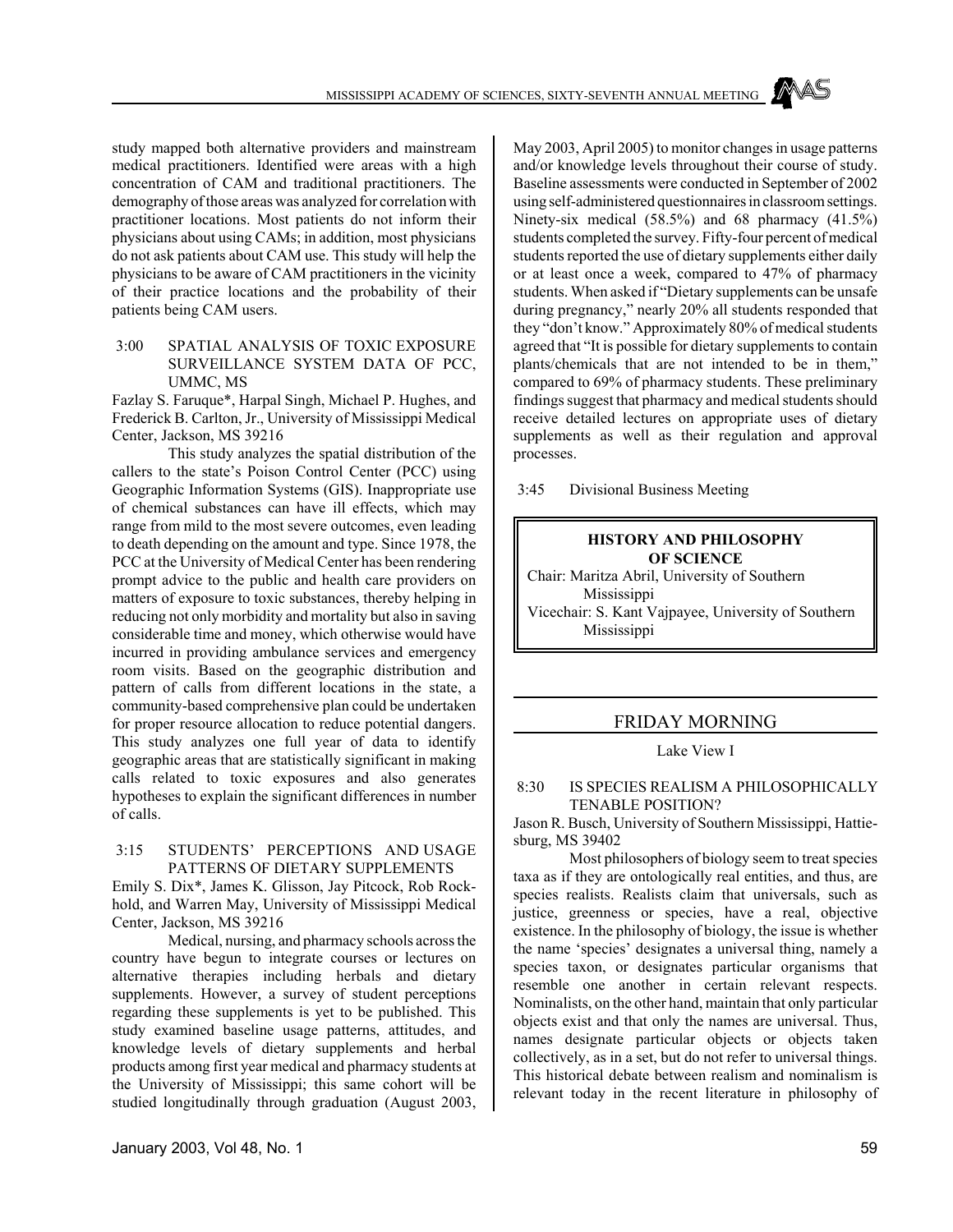

biology with regard to species. I will investigate the viability of species realism versus species nominalism for philosophy of biology.

#### 9:00 HORIZONTAL AND VERTICAL DIMENSIONS OF THE ONTOLOGY OF SPECIES TAXA

Kenneth J. Curry\* and Paula J. Smithka, University of Southern Mississippi, Hattiesburg, MS 39406

The concept of species embodies two broad components. The species taxon is that group of individual organisms with sufficient cohesion to name the group (e.g., *Homo sapiens*); the species category is the rank to which we assign species taxa in our hierarchical model of evolution. The species taxon is the ontological component of species, while the species category is the epistemological component. The ontological component can be decomposed into two dimensions, horizontal and vertical, which is our focus here. The horizontal dimension of species comprises those properties instantiated in individuals by which we recognize a cohesive group, the species taxon. These properties, interpreted without an historical component, inform us of a cohesive, ontological structure, albeit without relationship to other taxa. The vertical dimension of species addresses causal relationships among species, and therefore its investigation must embrace several taxa. Causal relationships inform us of the relative importance with respect to inter-taxon relationships of properties recognized horizontally and provide logical ground for judging the ontological structure of a given taxon among other taxa. Both the horizontal and vertical dimensions of a taxon are necessary components of taxon ontology. Species concepts may reflect more strongly the vertical dimension (e.g., cladistic species, species-as-individuals) or the horizontal dimension (the biological species concept, ecological species) which leads to incomplete and confused ontology.

- 9:30 Break
- 9:45 THE PROBLEM OF SPECIES PERSISTENCE: SOME POSITIONS REGARDING CONTEMPORARY METAPHYSICS OF SPACE-TIME

Paula J. Smithka\* and Kenneth J. Curry, University of Southern Mississippi, Hattiesburg, MS 39406

We commonly say, "species exist" and "species go extinct," thus, species (however they are defined) persist for some period of time. The issue of species persistence through time is investigated using two opposing views: endurantism and perdurantism. Endurantists argue that objects exist wholly and completely at different times. Perdurantists, on the other hand, argue that time is literally a "proper part" of objects. On this view, objects have temporal as well as spatial parts. These two different metaphysical views of the persistence of objects over time,

also adopt very different perspectives regarding the nature of time. Endurantists tend to be presentists, i.e., that whatever "really" exists, exists only in the present. The present time is privileged because it is what is here and now. This view takes tenses used in a language to be significant. Thus, when we understand tenses properly, we see the privileged position of the present tense. For example, what once existed but does not now exist, presently existed at some past time. Perdurantists, on the other hand, tend to be eternalists with respect to time. They argue that all times are equally "real," so there is nothing "special" or privileged about the present time. The ramifications of these views for the issue of species persistence are explored.

## 10:15 GEORGE AND ELIZABETH PECKHAM: PIONEERING AMERICAN FIGURES IN ETHOLOGY, EVOLUTIONARY STUDIES, TAXONOMY AND SCIENCE EDUCATION

John D. Davis, St. Andrews Episcopal Middle School, Ridgeland, MS 39157

Accomplishments of the nineteenth century husband and wife team of George and Elizabeth Peckham have mostly gone unnoticed because their work is in the entomological literature. In fact, the Peckhams publications on the behavior and classification of jumping spiders and behavior of solitary wasps were crucial in supporting the theory of sexual selection and pioneered many of the techniques and concepts associated with ethologists of the mid twentieth century! In 1880 George Peckham organized the first American biological laboratory program in any high school at the Eastern High School in Milwaukee. He married his coworker, Mary Gifford, one of the first science graduates from Vassar. They set to work introducing Darwinian concepts into education and began their studies on the taxonomy and behavior of jumping spiders, a large group of visually oriented spiders. They were among the very first taxonomists to emphasize the value of behavior in classification. In 1889 they published one of the first studies on sexual selection, supporting Darwin's concept against Wallace's alternative explanation of courtship behavior. In 1898 they produced *On the Instincts and Habits of Solitary Wasps*—a literary as well as scientific classic. Unlike the later work of Fabre, which stressed the "perfection" of insect behavior, the Peckhams identified chained behaviors subject to natural selection. The Peckhams were inseparable researchers and educators.

10:45 Divisional Business Meeting

11:00 SCIENTISTS—THE BRAHMINS OF THE MATERIAL WORLD

S. Kant Vajpayee, University of Southern Mississippi, Hattiesburg, MS 39406

Scientists are the Brahmins of the modern world,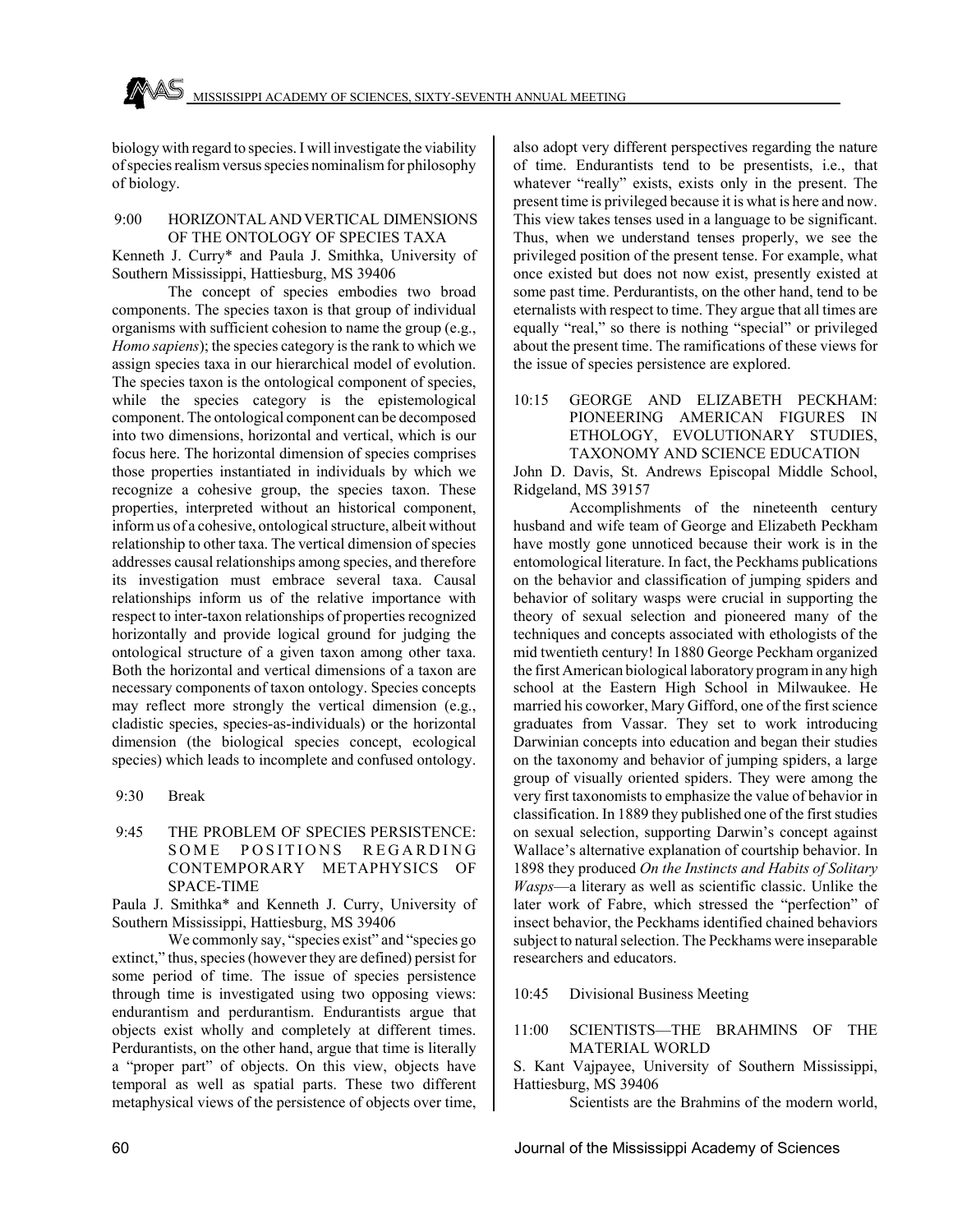which is driven by our focus on the material life. By creating a separation between religion and state, we have carved out for them a secluded arena so that they are not disturbed by the hobnobbing of the spiritual issues. This enables them to concentrate on what is materially useful to us and not waste time on anything spiritual. They create for us the knowledge essential for increasing our gross domestic products (GDPs) and enhancing our standards of material living. We treat them as Brahmins by showing them some respect and never paying too much-else they fall prey to the habit of conspicuous consumption. Of all the kinds of Brahmins today such as teachers, engineers, lawyers, professors, doctors, and other professionals, scientists are undoubtedly at the top, since only they create new knowledge—others are active in simply disseminating and/or applying that knowledge. Scientists and researchers based at the institutions of higher learning are the keystones of the hierarchical structure of modern Brahmins. There is one difference, however. Unlike the past, we don't offer them the perk by accepting their sons also as Brahmins. Their children have to earn that title themselves, based on merit. Were religious leaders and philosophers to claim that they are the true Brahmins, scientists may accept the term Material Brahmins.

# FRIDAY AFTERNOON

#### Lake View I

## 1:30 THE LEGACY OF ALFRED RUSSEL WAL-LACE

Maritza Abril, University of Southern Mississippi, Hattiesburg, MS 39406

Alfred Russel Wallace is remembered as the man who almost got credit for the theory of evolution, but he was also a prolific field naturalist, geographer, biogeographer, anthropologist and philosopher with accomplishments substantial in their own right. This presentation focuses on his contribution to zoogeography, as he is considered to have invented it. Wallace introduced a new interpretation of the concept of the geography of animals as he was the first one to base animal distribution on the theory of evolution. Wallace embraced the concept of zoogeography not only as collecting facts about animals, classifying and comparing them but also as the study of the history of animals, their evolution, their changes through geological times, and the history of the continents of the world. His realization of the impossibility to understand geographical distribution of animals without taking into consideration all the possible changes which may have taken place in the distribution of land and masses and water converged in the formulation of Wallace's Line, a definite boundary in the Malay Archipelago. This line of demarcation derives from Wallace's observations of the fauna of the islands and their geological history as they resemble the Indian or the Australian regions.

#### 2:00 A HISTORY OF ECOLOGY

Robert G. Hamilton, Mississippi College, Clinton, MS 39058

Ecology originated from studies of natural histories and species distributions in the nineteenth century. The science of ecology began to take shape as researchers investigated the relationships among organisms and the relationships between organisms and the environment. Modern ecology is a broad multidisciplinary highly quantitative science with its own philosophical approaches to science. Ecology is not, however, in any sense a political movement, nor are ecologists in any sense necessarily affiliated with any particular political movement.

2:30 Break

## 2:45 MINORITIES AND AIDS RESEARCH: THE DILEMMAS OF BALANCING ETHICS

Hellen Ransom, University of Southern Mississippi, Hattiesburg, MS 39406

In recent years there has been a crisis growing in epidemic proportions, the calamity of acquired immune deficiency syndrome (AIDS). AIDS is a disease that does not discriminate on the basis of color, gender, religion, nationality or socio-economic background. Since its discovery, those who have contracted AIDS have been subjected to undeserved inequity. Isolation, increase in healthcare costs, and a lack of effective treatment are just some of the problems that AIDS victims have to endure. Frederic G. Reamer lists the critical ethical choices that face those in the midst of the AIDS crisis as those related to "privacy, mandatory screening, civil liberties, health care financing, research on human subjects, AIDS activism, treatment, and obligations of professionals" (AIDS and Ethics 3). Under ideal circumstances, AIDS victims would receive the best in health care and the support necessary for dealing with such a devastating illness. However, the value that is placed upon AIDS victims is very little. This presentation will specifically address the inadequate medical and ethical treatment that minorities with AIDS receive.

#### 3:15 METAPHORS AND THE FOUNDATION OF **SCIENCE**

Robert Waltzer, Belhaven College, Jackson, MS 39202

Apparent design is acknowledged within biology and is communicated by metaphor. Design as a metaphor *per se* is legitimate, but the concepts imported covertly with it lead to difficulties. This presentation will characterize the difficulties with both the use of the design metaphor and the removal of the designer. Structure-function relationships are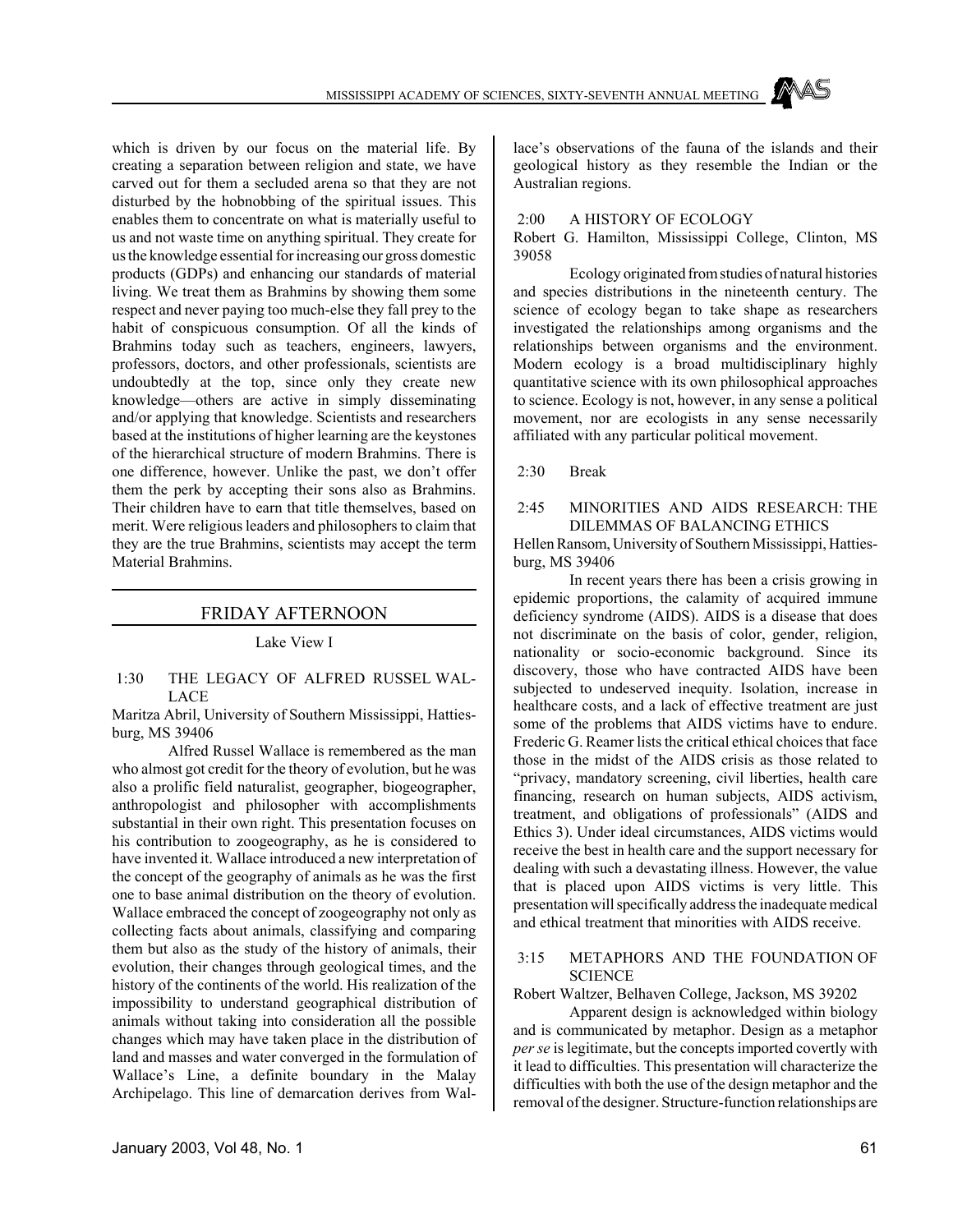described in the same way in biology as they are in engineering, in which actual design is accepted. Without an accepted designer for biology, application of such thinking is metaphorical. Terms related to this metaphor include function and role, and can be referred to as design-related. In a structure understood as due to natural processes, such as a broken tree trunk upon which someone fell, would one say that the function of the trunk was to impale someone? No. It should be equally inappropriate to say that the function of, for instance, the kidney, is excretion. In analysis of actual design, the first assumption made is that there is a designer. Further assumptions are based upon that and include the following: that each part has a function; that each part somehow contributes to the overall function; and that we are able to detect this. In removing the designer, the subsequent assumptions make no sense. But such is done in biology. To keep the subsequent assumptions the designer must be kept or the design-related terms justified. If one avoids *a priori* commitments and evaluates the evidence and logic, one solution might be to admit the possibility of a designer.

## **MARINE AND ATMOSPHERIC SCIENCES**

Chair: Patricia M. Biesiot, University of Southern Mississippi Vicechair: Chet Rakocinski, University of Southern Mississippi

# THURSDAY MORNING

#### Forrest II

8:50 Introduction

 9:00 RECRUITMENT OF EARLY BLUE CRAB STAGES AS AN INDICATOR OF NURSERY HABITAT VALUE AT FIVE INSHORE LOCATIONS

Chet F. Rakocinski\* and Donna M. Drury, University of Southern Mississippi, Gulf Coast Research Laboratory, Ocean Springs, MS 39566

Different types of nursery habitat presumably contribute disproportionately to the stock-recruitment relationship of blue crab (*Callinectes* spp.). Although seagrass is known to be an important blue crab nursery habitat, recruitment dynamics for other inshore habitats are less well-known. Using suction sampling, we compared nursery habitat value for early stages of blue crab among five inshore locations in Mississippi waters. Seven sites distributed among the five locations represented various types of nursery habitat, including up-estuary submerged aquatic vegetation, flooded *Spartina* marsh-edge, and unvegetated subtidal sediment. Site-specific variation in abundances and size distributions of early juvenile blue crabs reflected effects of important habitat and hydrological features on blue crab recruitment. The highest densities of early blue-crab stages were observed at the mouth of Old Fort Bayou from habitat defined as flooded *Spartina* with mixed shell/detritus substrate. Densities of small (postsettlement) ( $\leq 6$  mm CW) and large ( $\geq 6$  mm CW) crabs varied differently among sites; densities of small crabs varied temporally, reflecting two monthly pulses of peak settlement over the 6 week study period. Overall, densities of large crabs did not vary temporally; however, temporal coupling between small and large stages occurred at some sites. Currents as well as active movements of early stages likely play important roles in blue crab recruitment dynamics.

9:15 EFFECTS OF DISSOLVED OXYGEN CONCENTRATION ON BUDDING OF *AURELIA AURITA* AND *DRYMONEMA DALMATINUM* SCYPHISTOMAE

Brian D. Ortman<sup>1\*</sup>, W. Monty Graham<sup>2</sup>, Harriet M. Perry<sup>3</sup>, and Patricia M. Biesiot<sup>1</sup>, <sup>1</sup>University of Southern Mississippi, Hattiesburg, MS 39406; <sup>2</sup>Dauphin Island Sea Lab, Dauphin Island, AL 36528; and <sup>3</sup>University of Southern Mississippi, Gulf Coast Research Laboratory, Ocean Springs, MS 39566

The effect of dissolved oxygen concentration ([DO]) on budding of *Aurelia aurita* and *Drymonema dalmatinum* was investigated as part of a project to examine the effects of environmental variables on scyphozoan asexual reproduction. Laboratory raised polyps were placed individually into separate wells of a six-well tissue culture plate. Groups of five replicate plates, for a total of 30 polyps per treatment, were immersed in airtight containers that were bubbled with nitrogen gas to achieve low [DO]. The experimental levels were 3.5, 2.5, 1.5, and 0.5 mg/l; the control [DO] was air saturated ( $\sim 6.3$  mg/l at  $\sim 24-25$ °C). In a previous study, we found that salinities  $> 25$  ppt and temperatures  $> 20^{\circ}$ C with a frequent (three times per week) feeding regime resulted in successful budding in both species. Therefore, scyphistomae in the present study were kept at 35 ppt, 24–25°C, and fed 48 h-old *Artemia* nauplii three times per week. Newly budded polyps were counted three times per week for the duration of the two-week experimental period. The [DO] was monitored every 8 h to ensure that the appropriate levels were maintained. Results are incomplete; however, the rate of successful budding appears to decrease with decreasing [DO].

 9:30 APPLICATION OF NON-STATIONARY TIME SERIES ANALYSIS TECHNIQUES TO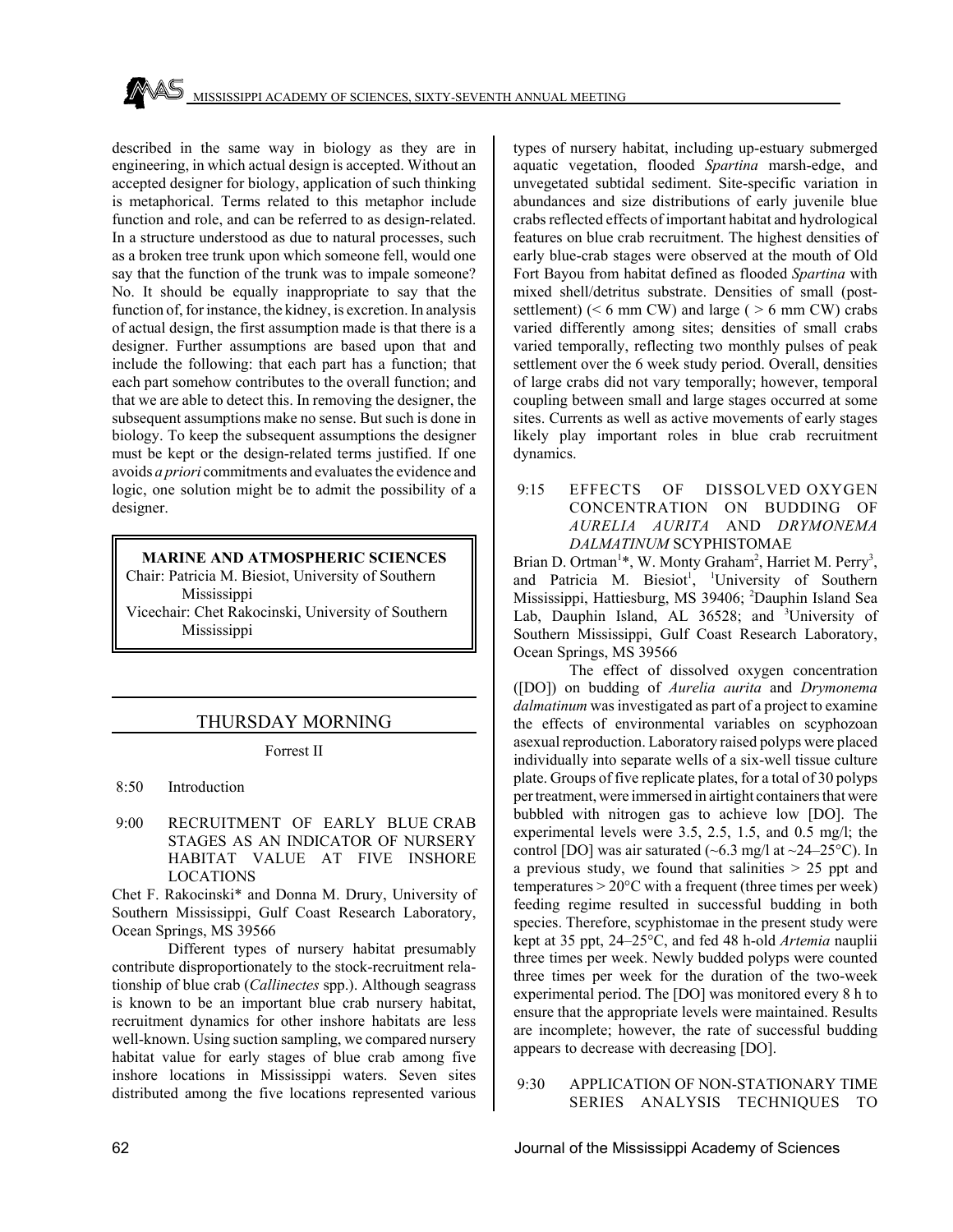MISSISSIPPI SOUND DATA

Catherine R. Edwards\* and Cheryl Ann Blain, Naval Research Laboratory, Stennis Space Center, MS 39529

Harmonic analysis methods have dominated time series analysis in oceanography. However, physical processes analyzed using Fourier methods are rarely both linear and stationary, conditions for proper application. Alternate spectral analysis tools must be used in data analysis of nonlinear or non-stationary signals. Two newer methods are explored with respect to processes in the Mississippi Sound: the continuous wavelet transform (CWT) and the Huang-Hilbert transform (HHT). Wavelet analysis is based on a convolution of the signal with a mother wavelet into frequency space. Power spectra of the wavelet transform provide the time-varying frequency analysis desired of non-stationary processes. Huang-Hilbert analysis decomposes the signal first through a process known as Empirical Mode Decomposition (EMD). Application of the Hilbert transform to the resultant components yields the energy-frequency-time distribution. Time series of instantaneous frequency from either method allows more complete study of transient signals, which serves to clarify the dynamics involved in non-stationary and nonlinear processes. Both methods are applied to coastal circulation processes in the Mississippi Sound, the utility of both techniques are evaluated using statistical significance tests, and the underlying dynamic processes are examined.

## 9:45 CARBON INCORPORATION PATTERNS IN VERTICALLY MIGRATING POPULATIONS OF THE RED TIDE DINOFLAGELLATE, *KAR-ENIA BREVIS*

Xuemei Bai<sup>1\*</sup>, Steven E. Lohrenz<sup>1</sup>, Donald G. Redalje<sup>1</sup>, and Gary J. Kirkpatrick<sup>2</sup>, <sup>1</sup>University of Southern Mississippi, Stennis Space Center, MS 39529, and <sup>2</sup>Mote Marine Lab, Sarasota, FL 34236

Prior laboratory studies and modeling have provided evidence that the migratory behavior of the red tide dinoflagellate, *Karenia brevis*, is strongly influenced by cellular biochemical fluxes. Here, we report results of measurements of the incorporation of photosynthetically fixed inorganic 14C into major subcellular end products in migrating populations of *K. brevis* during bloom events in Florida coastal water in 2000 and 2001. Samples were incubated with bicarbonate in simulated *in situ* conditions on board ship, and determinations were made of  $^{14}C$ incorporation into low molecular weight materials (LMW), lipid, carbohydrate + nucleic acids, and protein. Measurements were also made of incorporation of <sup>14</sup>C into the nitrogen transport amino acids, glutamine and glutamate. Carbon flux showed systematically higher proportion in carbohydrate + nucleic acids and lower proportion in protein in surface samples compared to that in deep samples. Responses to nutrient-enrichment exhibited enhanced

protein incorporation in both surface and deep populations and decreased incorporation into carbohydrate + nucleic acids. Therefore the ratio of protein/carbohydrate + nucleic acids appeared to provide an index of population physiological state. Carbon flux into glutamate and glutamine exhibited higher relative incorporation in deep populations as compared to surface populations. Our results support arguments that vertical migration behavior can be influenced by variations in cellular biochemical state.

10:00 Break

## 10:15 DEVELOPMENT OF RAPID, SENSITIVE BIOMARKERS FOR ASSESSING IMPACT OF CHEMICALS IN COASTAL ESTUARIES

Julia S. Lytle\* and Thomas F. Lytle, University of Southern Mississippi, Gulf Coast Research Laboratory, Ocean Springs, MS 39566

Rapid municipal and industrial growth along the nation's coastlines has resulted in degradation of coastal ecosystems. Environmental toxicants from municipal and industrial wastes, runoff from agricultural and recreational activities, and intense development activities are responsible for the degradation of these ecosystems. Often degradation of these ecosystems is not recognized early in the degradation process resulting in loss of integrity and function. Development of biomarkers that indicate exposure to toxic chemicals at the lower levels of biological organization have been developed using primarily animal test species. Use of estuarine plants as test species is very limited due to the lack of development and difficulties in their culturing. This paper reports the development and use of several good test species that can be used for monitoring estuarine health including a screening process for evaluating estuarine sediments. Estuaries are recipients of a wide range of herbicides which make the use of plant test species a more sensitive indicator than an animal species.

## 10:30 CHEMICAL ANALYSIS OF AQUARIUMS

Marcus Hennis<sup>1\*</sup>, Sara Pelleteri<sup>2</sup>, and Howard Walters<sup>2</sup>, 1 Cooperative Intern Program, Mississippi Gulf Coast Community College–Jackson County Campus, Gautier, MS 39553, and <sup>2</sup>University of Southern Mississippi, J.L. Scott Marine Education Center and Aquarium, Biloxi, MS 39530

This project was to test the water quality in the tanks in the J.L. Scott Marine Education Center and Aquarium. The parameters included: pH, salinity, oxygen content, and temperature to determine the optimal range for marine life. An oxygen meter was used to find the levels of oxygen that is present in the water. A pH meter was used to determine the pH and the temperature. A pH meter tests the level of hydrogen ions that are present within the water. Each week tests were administered on the tanks to determine changes in pH, oxygen content, salinity, and temperature.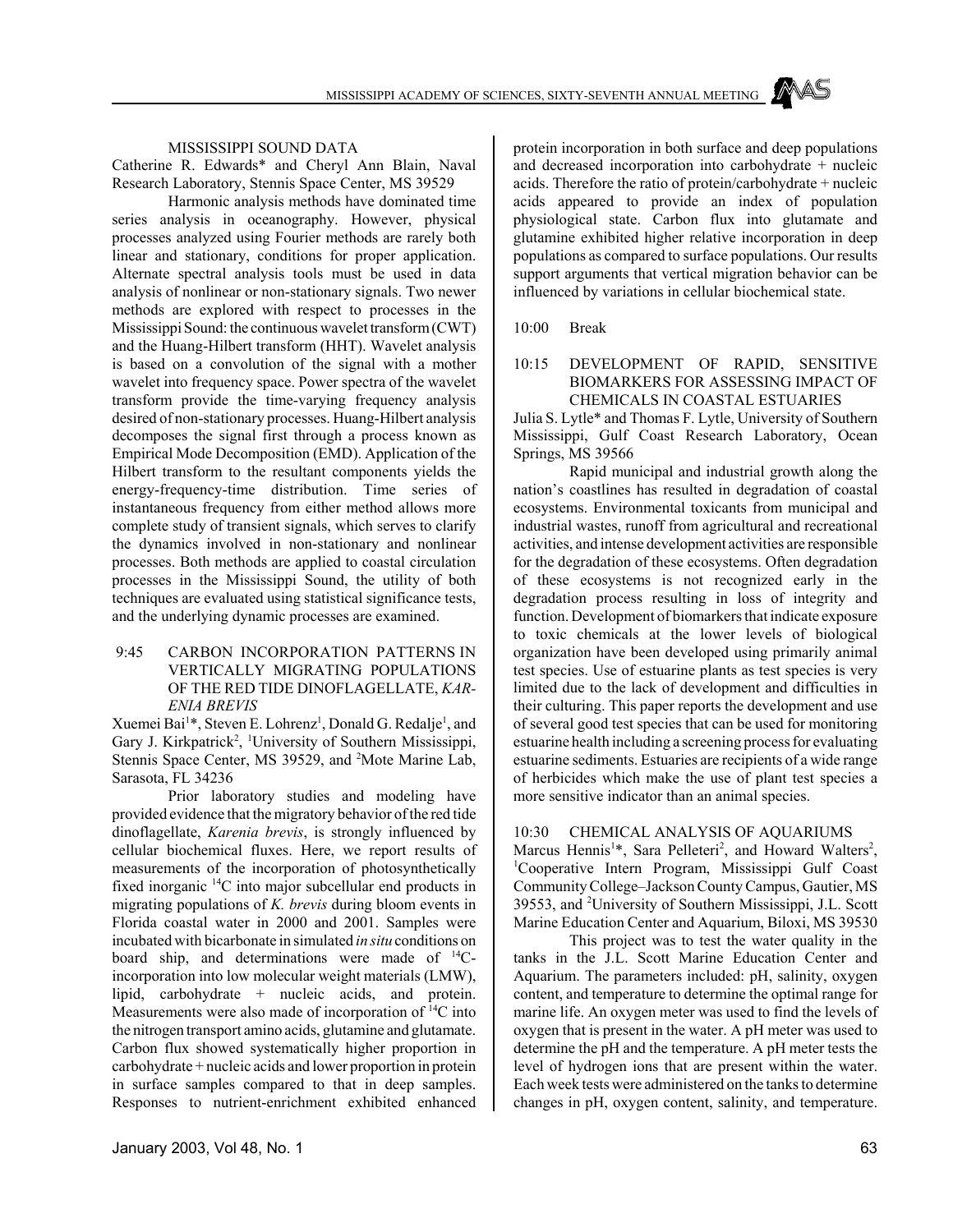These data were then recorded each week on a chart for analysis.

10:45 COMPARATIVE LIPID ANALYSIS OF MY-SIDS *AMERICAMYSIS BAHIA* AND *A*. *ALLENI* FROM TIDAL MARSHES OF THE MISSISSIPPI **SOUND** 

J. Michelle Melnick<sup>1\*</sup>, Patricia M. Biesiot<sup>1</sup>, and Richard W. Heard<sup>2</sup>, <sup>1</sup>University of Southern Mississippi, Hattiesburg, MS 39406, and <sup>2</sup>University of Southern Mississippi, Gulf Coast Research Laboratory, Ocean Springs, MS 39566

The mysids *Americamysis* (=*Mysidopsis*) *bahia* and *Americamysis alleni* are common demersal inhabitants of shallow tidal marshes along the Mississippi Sound. Because these two species co-occur in some areas, we believe that they compete for the same food resources. To test whether they have the same pattern of lipid storage, we performed lipid analysis of different life history stages for both species, including juveniles, males, non-gravid females, and gravid females. Specimens were collected during high tide in August 2002; water depth was  $\sim 0.7$  m, salinity was  $\sim 25$  ppt, and temperature was  $\sim$ 28 $\degree$ C. For each sample, we typically pooled 4–6 individuals and extracted the total lipids using standard methods. In general, *A. bahia* is slightly larger than *A. alleni* in terms of wet weight and has more total lipid per individual. However, when lipid content is normalized on the basis of wet weight, juvenile and male *A. alleni* had more lipids than those of *A. bahia*. This study must be repeated seasonally to confirm whether or not these observations hold true year round.

#### 11:00 AN OVERVIEW OF SPECTRAL ANALYSIS WITH APPLICATIONS TO THE SEASONAL SIGNAL IN THE FLORIDA CURRENT

Kevin McKone<sup>1\*</sup>, Vladimir Kamenkovich<sup>1</sup>, Harley Hurlburt<sup>2</sup>, and Tammy Townsend<sup>2</sup>, <sup>1</sup>University of Southern Mississippi, Stennis Space Center, MS 39529, and <sup>2</sup>Naval Research Laboratory, Stennis Space Center, MS 39529

The written history of the Florida Current dates back almost 500 years. Ponce de Leon wrote that the current was so swift, his ships were unable to stem it. Explorers, sailors, and scientists have spent a good portion of these last 500 years trying to understand the flow in the Florida Current. One prominent feature that has been extensively studied in recent years is the seasonal signal in the Florida Current. Up to this date, no satisfactory explanation for the forcing of this seasonal signal has been found. It is only recently that computer models have been able to produce time series of sufficient length to allow the study of annual features in ocean currents. The Naval Research Labs (NRL) Layered Ocean Model (NLOM), a global 1/32 degree model, is one model that is able to produce transport time series that allow the study of annual signals. Using 25 year volume transport time series from different areas in the Intra-Americas Sea, and spectral analysis, I will talk about a possible explanation for this seasonal signal. A large part of this research entails the use and understanding of spectral analysis, which I will also briefly address.

11:15 Divisional Business Meeting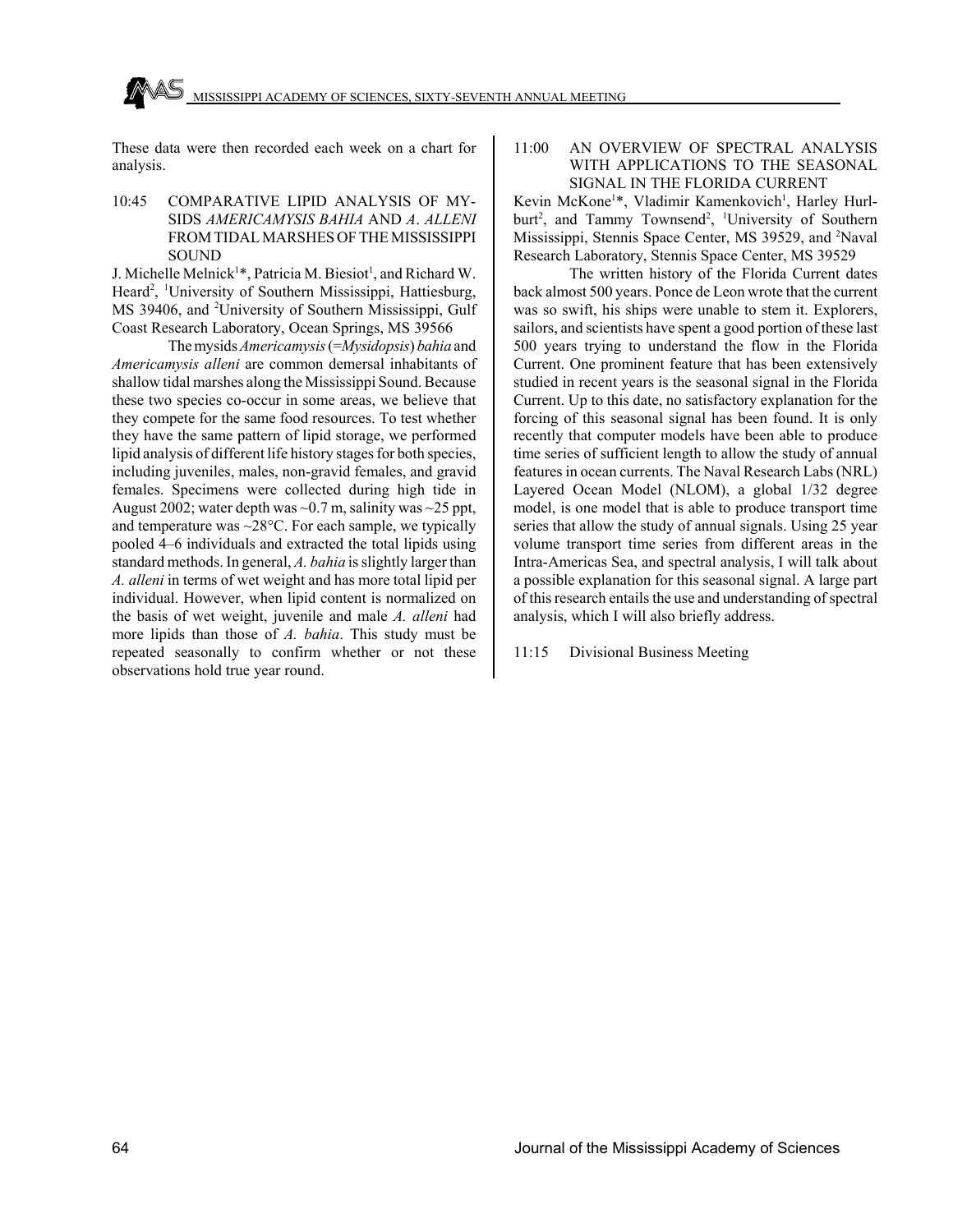# We Need Your Help! MARINE FAUNAL INVENTORY

The *Center for Fisheries Research and Development* is creating a baseline faunal inventory for marine waters of Mississippi. The list will include *all species* collected from waters below Interstate 10 southward into the Gulf, three miles past the barrier islands. The Center is compiling the list at the Gulf Coast Research Laboratory.

We ask all scientists and educators to forward any records of occurrence with appropriate documentation. For questions or additional information please contact the Center.



The University of Southern Mississippi

Kirsten Larsen / Harriet Perry Center for Fisheries R & D PO Box 7000 Ocean Springs, MS 39566 (228) 872-4252, (228) 872-4218 kirsten.larsen@usm.edu

AA/EOE/ADAI Funding: Coastal Impact Assistance Program

# THURSDAY AFTERNOON

Forrest II

 1:00 COMPARATIVE BIOCHEMISTRY OF THE STOMATOPODS *SQUILLA EMPUSA* AND *SQUILLA CHYDAEA* : OVARIAN **COMPOSITION** 

Julie A. Kamp<sup>1\*</sup>, Patricia M. Biesiot<sup>1</sup>, and Harriet M. Perry<sup>2</sup>, <sup>1</sup>University of Southern Mississippi, Hattiesburg, MS 39406, and <sup>2</sup>University of Southern Mississippi, Gulf Coast Research Laboratory, Ocean Springs, MS 39566

Studying the changes that female crustaceans undergo before spawning is an effective way to define reproductive health and gonadal development. In the present study, we examined the morphological and biochemical changes that occur in ovaries of the mantis shrimps *Squilla empusa* and *Squilla chydaea*; these species co-occur in several regions of the Gulf of Mexico. Although reproductive behavior and anatomy have been studied in *S. empusa*, nothing is known about *S. chydaea*. The specimens

used in the present study were collected off the coast of Texas during June 2002. They were frozen aboard ship and kept frozen until analyzed in the lab. Ovarian development in *Squilla* is divided into three easily identifiable stages: I, no development; II, developing ovaries in the thorax and abdomen; III, ripe ovaries fused at the telson. These stages can be assessed externally by color changes along the dorsal surfaces of the abdomen and the ventral surface of the telson. We measured the biochemical composition (total lipid, protein, and carbohydrate) of stage II and stage III ovaries from *S. empusa* and *S. chydaea* to determine if both species showed similar patterns of biochemical composition during ovarian development. Preliminary analysis of the data indicates some species-specific differences.

## 1:15 PROGRESSION OF FISH THROUGH A TIDAL MARSH IN THE MISSISSIPPI SOUND OVER A ONE-YEAR PERIOD

Michelle Branson<sup>1</sup>\*, Ryan McCoy<sup>1</sup>\*, Tiffany Smith<sup>1</sup>, Harriet M. Perry<sup>2</sup>, and Kirsten Larsen<sup>2</sup>, <sup>1</sup>Cooperative Intern Program, Mississippi Gulf Coast Community College–Jackson County Campus, Gautier, MS 39553, and <sup>2</sup>University of Southern Mississippi, Gulf Coast Research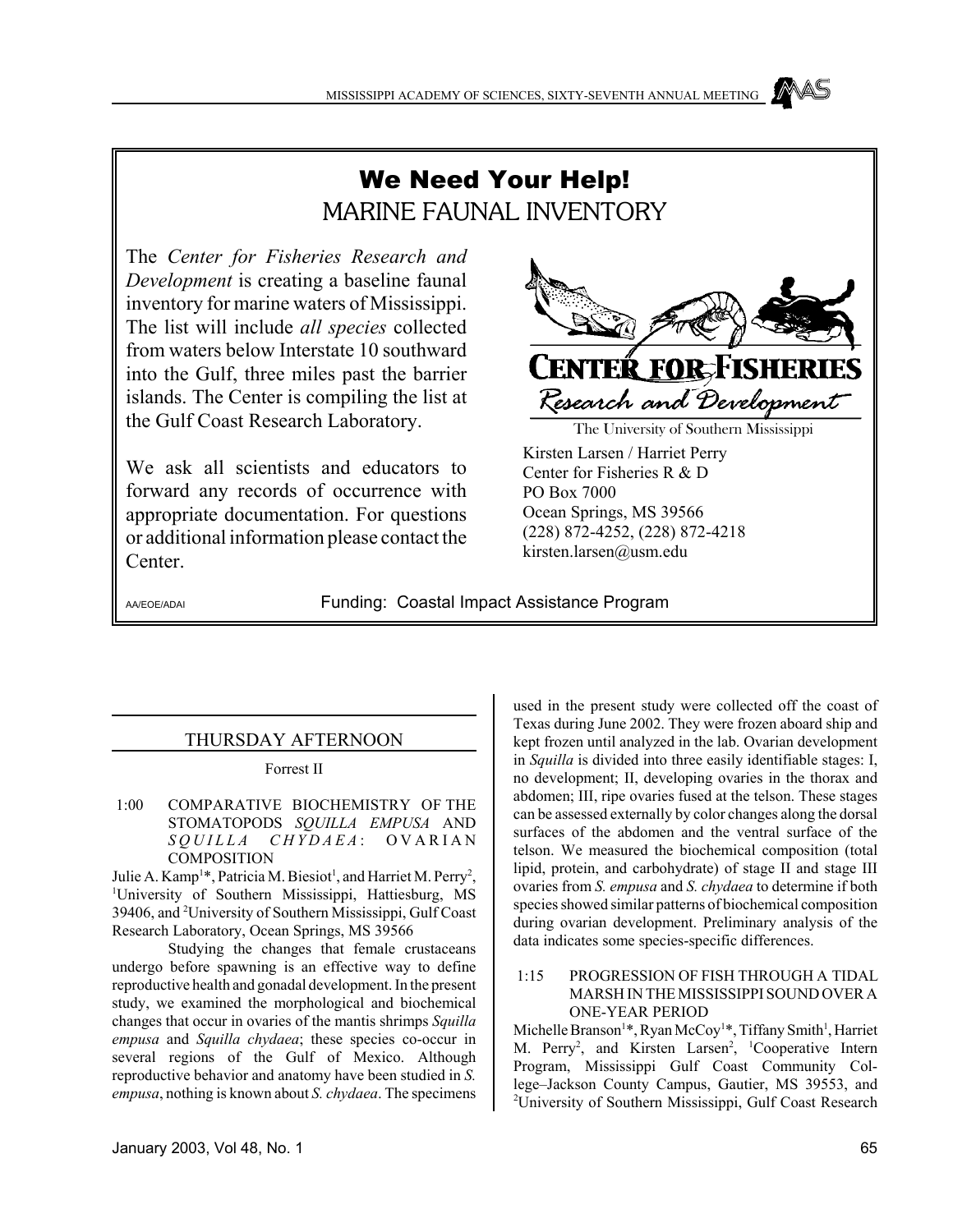## Laboratory, Ocean Springs, MS 39566

Marshes provide essential habitat for a wide variety of fish species. They are a source of both food and protection for the fish. Some fish are permanent residents of the marsh while others are transient visitors. For this study the progression of fish species using the marsh edge was documented over a one-year period. The marsh site used for this study was comprised of two plant species, *Spartina alterniflora* and *Juncus roemerianus.* Twice monthly a beam plankton trawl was pulled 100 meters along the marsh edge. The samples were brought back to the lab and preserved in a 10% formalin solution for a minimum of 24 hours. All fish were removed from the sample, identified, measured  $(\pm 1)$ mm), and weighed  $(\pm 0.1 \text{ g})$ . Resident versus transient fish species and seasonal recruitment of larval and juvenile fishes were determined.

 1:30 INDUSTRIAL AND AGRICULTURAL HEAVY METAL THREATS TO BELIZE CORAL REEFS Thomas F. Lytle\* and Julia S. Lytle, University of Southern Mississippi, Gulf Coast Research Laboratory, Ocean Springs, MS 39566

Belize has the world's second largest coral reef and is a primary tourist attraction. There is fear that development in coastal regions may threaten these sensitive biological communities. A study of impact of man on this reef began in 2001 to identify regions of pollutants that could be transported offshore to the reefs. Agriculture, industries, location of population centers and sewage treatment networks revealed 29 sites in Belize that could pose some eventual threat threats. The first group of analyses included the heavy metals: Co, Ag, Cu, Fe, Ni, Mn, Pb, Zn, and Cd. Haulover Creek, with its industries in the largest city, Belize City, contained Cu four times that found at other sites except in Rio Hondo near the Mexican industrial city of Chetumal where Cu exceeded other sites by 20-fold. These two sites had values of Zn far exceeding other sites. A site near an abandoned sugar refinery on New River had the highest levels of Ni and it along with estuarine sediments near Chetumal had excessive levels of Pb. There was little evidence of major transport of metal loads across coastal bays to the barrier islands and to the coral reefs from this initial study, however future analyses of petroleum residues and pesticides may suggest more caution than metal data.

## 1:45 ANALYSIS OF SWIMMING BEHAVIOR BY GELATINOUS ZOOPLANKTON IN ALTERED GRAVITY CONDITIONS: CTENOPHORE AND CNIDARIAN MEDUSA

Christina Watters\*, Brian Robinson, Brittney Hemba, Michael Dodge, Jennifer Anderson, Brian D. Ortman, and Patricia M. Biesiot, University of Southern Mississippi, Hattiesburg, MS 39406

We studied the swimming behavior of two species

of gelatinous zooplankton, a comb jelly *Mnemiopsis mccradyi* (Phylum Ctenophora) and a hydrozoan jellyfish medusa *Nemopsis bachei* (Phylum Cnidaria), under the altered gravity conditions generated aboard NASA's KC-135 aircraft. Both species use a statocyst to detect changes in gravity (geotaxis) and a photoreceptor to detect changes in light (phototaxis). Previous studies by other scientists have investigated the function of these sensory organs under normal gravity conditions on Earth (1-g). However, nothing was known about the relationship between these organs in providing orientation cues during periods of altered gravity. We investigated the effects of both microgravity  $(-0)$ -g) and hypergravity  $(\sim 2-\alpha)$  conditions in combination with ambient cabin lighting and with a brighter, directed light source. Both species tended to move upward during the periods of microgravity and downward during the periods of hypergravity. The directed light source appeared to provide a directional cue that aided in orientation and movement for both species in microgravity but only for *Mnemiopsis* in hypergravity. This supports our hypothesis that light cues can be used for orientation when the statocyst does not function properly. Although we believe that the observed behaviors were active rather than passive responses, further studies are planned to confirm this hypothesis.

2:00 Break

2:15 Divisional Poster Session

## WATER QUALITY CHARACTERIZATION AT THREE SITES IN THE DAVIS BAYOU WATERSHED, JACKSON COUNTY, MISSISSIPPI

Amanda Bowman<sup>1\*</sup>, Christine Trigg<sup>2</sup>, Faye Mallette<sup>2</sup>, and Harriet M. Perry<sup>2</sup>, <sup>1</sup>Cooperative Intern Program, Mississippi Gulf Coast Community College–Jackson County Campus, Gautier, MS 39553, and <sup>2</sup>University of Southern Mississippi, Gulf Coast Research Laboratory, Ocean Springs, MS 39566

This study characterized the quality of the water at three sites in the Davis Bayou watershed in Jackson County. Within this small water body, there is the potential for localized enrichment due to industrial and aquacultural activities. For this study, water quality was examined weekly at each of the three sites during the fall and winter of 2002. Water temperature, salinity, and dissolved oxygen were measured in the field using a YSI dissolved oxygen meter. Water samples for chemical analysis were collected using a 2.5 L Niskin bottle. Water quality parameters examined included pH, ammonia, nitrite, nitrate, orthophosphate, and total phosphate. Concentrations were measured in the laboratory using standard methods of chemical analyses. Concentrations of each water quality parameter at the three areas were statistically analyzed to determine if there were significant differences in the water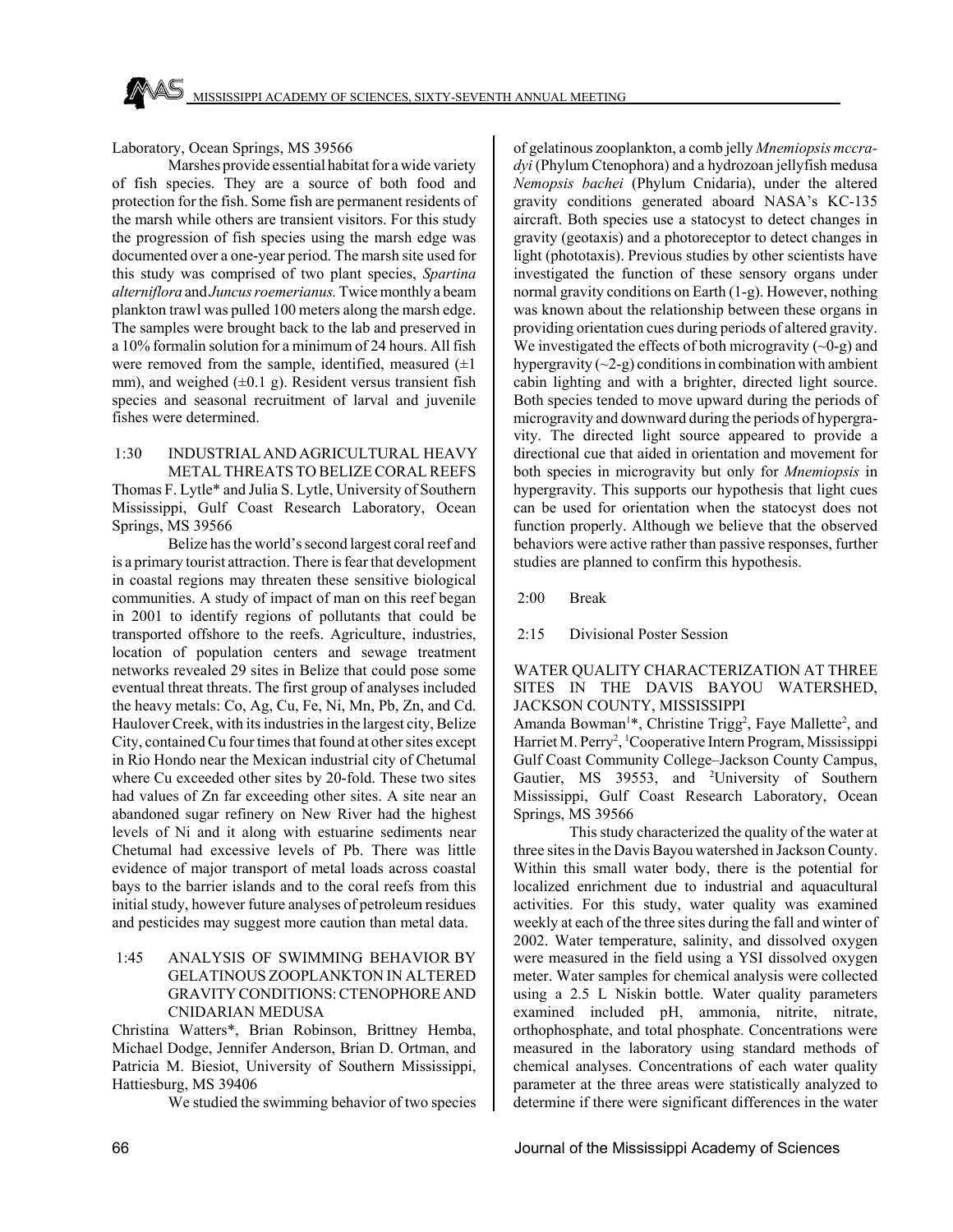quality among the three sites.

#### A COMPARATIVE STUDY OF BLOCKING HIGH INDEX AND AIR-SEA INTERACTIONS DURING CONTRASTING HURRICANE SEASONS OVER THE GULF OF MEXICO

Roberto Cancel III and R.S. Reddy, Jackson State University, Jackson, MS 39217

This study undertakes the task to relate the Blocking High Index (BHI) and Heat Flux to the amount of tropical activity in the Gulf of Mexico during the hurricane seasons of 1995, with strong activity, and 2002, with low to moderate activity. In this study, we utilized standard meteorological data, such as air temperature, water temperature, barometric pressure, and wind speed, from the National Data Buoy Center in order to calculate the Blocking High Index and Heat Flux. The data was collected from three strategically located buoys, buoy 42001, 42002, and 42003, in the Gulf of Mexico for May through November of 1995 and 2002. In calculating the Blocking High Index, we subtracted the average pressure reading from the observed pressure,  $BHI = (PO - P()$ . The Heat Flux was calculated with  $HF = (CPCD \{ (TS-TA) \} U$  as the formula. By analyzing the collected data and the calculations from the study, we hypothesize that the higher the Blocking High Index, the more likely the tropical activity will be suppressed and vice versa. The study also supports the previous hypothesis (Reddy et al. 1999) that the higher the Heat Flux, the more likely the tropical activity will develop and vice versa.

## PREDICTION AND DIAGNOSTICS OF STRUCTURE AND DYNAMICS OF HURRICANE ISIDORE 2002 OVER THE GULF OF MEXICO REGION USING A MESOSCALE NUMERICAL MODEL FOR STORM SIMULATION AND AIR-SEA INTERACTION EQUATIONS

Suseela R. Reddy and Alexander Schwartz\*, Jackson State University, Jackson, MS 39217

Previous studies by Reddy et al. (1999 & 2001) suggested that the air-sea interactions, including heat, momentum, and latent heat fluxes play a significant role in the birth and growth of tropical cyclones/hurricanes, Hurricane Opal and Hurricane Roxanne 1995, over the Gulf of Mexico. They have identified that sea surface temperature is one of the factors for the hurricane intensification. In the present study, we investigate air-sea interactions for a selected hurricane over the Gulf of Mexico, Hurricane Isidore 2002, using numerical modeling with Penn State/NCAR MM5. This modeling system is a useful research tool that is used for diagnostics on hurricane structure, movement, and prediction. Deadly winds, storm surges, and floods are all natural foes of human inhabitation. Although modern technology has been a great helping-hand

in tracking hurricanes, predicting the formation, movement, and strength of a hurricane has never been an easy task. Several computational models have been developed for this reason, yet it is merely a guess. Meteorologists rely on models to simulate and predict the weather circulation patterns as close to reality as possible, and along the way corroborate time and space efficiency issues. Predicting a hurricane's strength and its track could provide early warnings that could save life and property. The authors gratefully acknowledge support from the NASA/FAR Program, Grant—NAS13-99012, and the NASA/HBCU Renewal Energy and Technology Utilization Project, Grant—NAG5-12021.

## PROGRESSION OF PENAEID SHRIMP THROUGH A TIDAL MARSH IN THE MISSISSIPPI SOUND OVER A ONE-YEAR PERIOD

Tiffany Smith<sup>1\*</sup>, Michelle Branson<sup>1</sup>, Ryan McCoy<sup>1</sup>, Harriet M. Perry<sup>2</sup>, and Kirsten Larsen<sup>2</sup>, <sup>1</sup>Cooperative Intern Program, Mississippi Gulf Coast Community College–Jackson County Campus, Gautier, MS 39553, and 2 University of Southern Mississippi, Gulf Coast Research Laboratory, Ocean Springs, MS 39566

Larval penaeid shrimp hatch in the open Gulf and recruit into estuaries during their post- larval stages. Marshes are a source of both food and protection for these small shrimp. Shrimp remain in the marsh until their late juvenile stage, when they begin to move back into open waters. There are three commercial penaeid shrimp species in the Mississippi Sound: brown (*Farfantepenaeus aztecus*), pink (*Farfantepenaeus duorarum*), and white (*Litopenaeus setiferus*). For this study the recruitment of the three shrimp species to the marsh edge was documented over a one-year period. The marsh site used for this study was comprised of two plant species, *Spartina alterniflora* and *Juncus roemerianus.* Twice monthly, a beam plankton trawl was pulled 100 meters along the marsh edge. The samples were brought back to the lab and preserved in a 10% formalin solution for a minimum of 24 hours. Penaeid shrimp were removed from the sample, identified, measured  $(\pm 1 \text{ mm})$ , and weighed  $(\pm 0.1 \text{ g})$ . Seasonal recruitment to the marsh edge and length frequency distributions for the three shrimp species were compared.

## **MATHEMATICS, COMPUTER SCIENCE AND STATISTICS**

Chair: Walter Brehm, Keesler Air Force Base Vicechair: Ravinder Kumar, Alcorn State University

# THURSDAY MORNING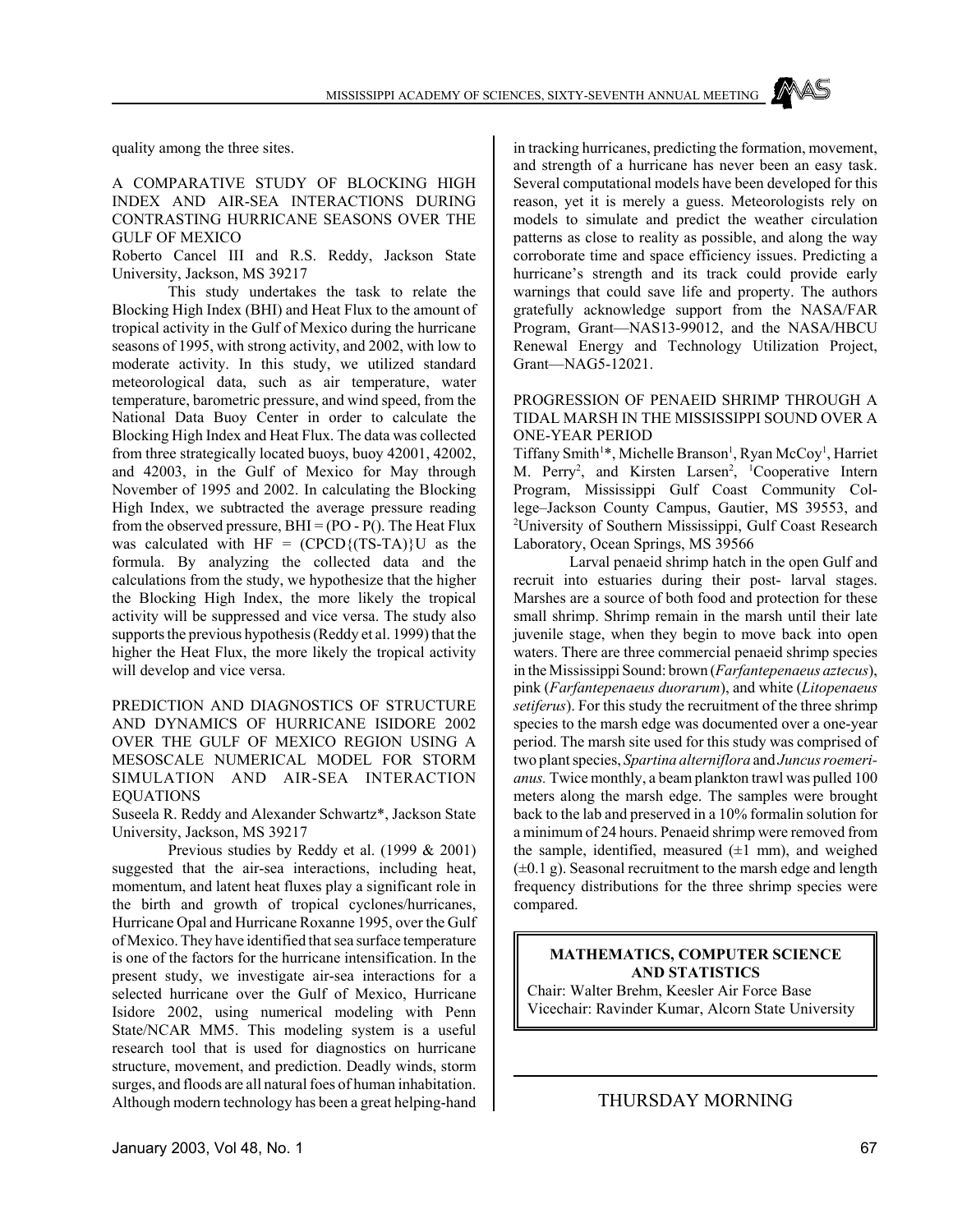Conference Room

8:50 Introduction

## 9:00 A RAPIDLY RELOCATABLE PREDICTION **SYSTEM**

Germana Peggion\* and Daniel N. Fox, University of Southern Mississippi, Stennis Space Center, MS 39529, and Naval Research Laboratory, Stennis Space Center, MS 39529

MODAS-NRLPOM is a scalable, portable, and rapidly relocatable system for nowcasting and short-term (2 day) forecasting in support of real-time naval operations. The Modular Ocean Data Assimilation System (MODAS) combines remote sensed data (altimetry and sea surface temperature) with in situ measurements to produce an analysis of the ocean that can be considerably more accurate than conventional climatology. Data from several datasets and internet sites are gathered at NRL in an almost fullyautomated fashion. The MODAS nowcast field provides initial and boundary condition for NRLPOM, a version of the Princeton Ocean Model (POM), implemented at the Naval Research Laboratory (NRL) . The principal attributes of NRLPOM are a user-friendly interface, the inclusion of tidal flow, and options for several initialization procedures and boundary condition algorithms. The system also has the capability of one-way coupling with other real-time operational models or 1-way nesting (NRLPOM to NRLPOM). The real-time simulations are forced by the operational winds available for a given area. The system has been designed and implemented so that no data are ingested and assimilated during the forecasting simulations. Forecast predictions are usually available within 6 hours of the initial MODAS nowcast.

## 9:20 QUANTUM CHEMICAL INVESTIGATIONS OF EXCITED STATE PROPERTIES OF HYPOX-ANTHINE

M.K. Shukla\* and Jerzy Leszczynski, Jackson State University, Jackson, MS 39217

Hypoxanthine is a purine metabolic intermediate in living systems. Structurally it is close to guanine and can be formed by the deamination of guanine. It is also found as a minor purine base in transfer RNA. It shows keto-enol and N9H-N7H tautomerism. However, under aqueous environment the keto-N9H form dominates. The CASSCF, TDDFT and CIS levels of theories were used to study electronically excited singlet state properties of hypoxanthine. The ground state geometries were optimized at the MP2, B3LYP, and HF levels using  $6-311++G(d,p)$ basis set. Excited state geometries were optimized at the  $CIS/6-311++G(d,p)$  level. The nature of potential energy surface was ascertained using the harmonic vibrational

frequency analysis. The accuracy of different methods in explaining the experimental transition energies and change in features of molecular electrostatic potential maps in going from the ground state to different excited states are discussed.

 9:40 UNINTERRUPTED DATA PROCESSING ACROSS NETWORKED PLATFORMS UTILIZING AUTOMATIC AUTHENTICATION OF ADVANCE GENERATED KERBEROS **TICKETS** 

Deborah S. Franklin, Planning Systems Incorporated at the Naval Oceanographic Office, Stennis Space Center, MS 39529

Many sites incorporate the Massachusetts Institute of Technology (MIT) Kerberos network authentication protocol verification software to validate identity across unsecured network connections. While the software provides necessary security using encrypted ticket information, it requires intervention of manual ticket generation if the tickets are not renewed within a specific timeframe set by the users authentication Key Distribution Center (KDC). Therefore maintenance or network interrupts between the primary processing system and the KDC can cause remote processing to fail until manual intervention occurs to replace the obsolete ticket. However, a wrapper code around specific options within the basic Kerberos commands can create tickets with future timestamps for utilization during off hours creating seamless resumption of processing without human intervention. For our group, advance Kerberos ticket generation increased efficiency of operational processing, continuing a supply of timely products to customers immediately after lengthy downtime without any further delays. With renewed focus regarding security issues at computer sites regardless of orientation, implementation of procedures to augment autonomy without compromising security is an increasing concern for all individuals within the computing industry. This procedure works within the rules of the security while promoting automation.

10:00 Break

## 10:20 STUDY OF TWO DIFFERENT APPROACHES TO PARALLELIZING A SIMPLE NUMERICAL CODE

Moinuddin K. Shalam<sup>1\*</sup>, Chandra Narayanan<sup>2</sup>, and Matthew Bettencourt<sup>2</sup>, <sup>1</sup>Mississippi State University, Stennis Space Center, MS 39529, and <sup>2</sup> Center for Higher Learning, Stennis Space Center, MS 39529

Parallel computing has made a tremendous impact on many areas of computer application, especially in the areas of scientific computing like weather prediction, ocean modeling etc. Different approaches for parallelizing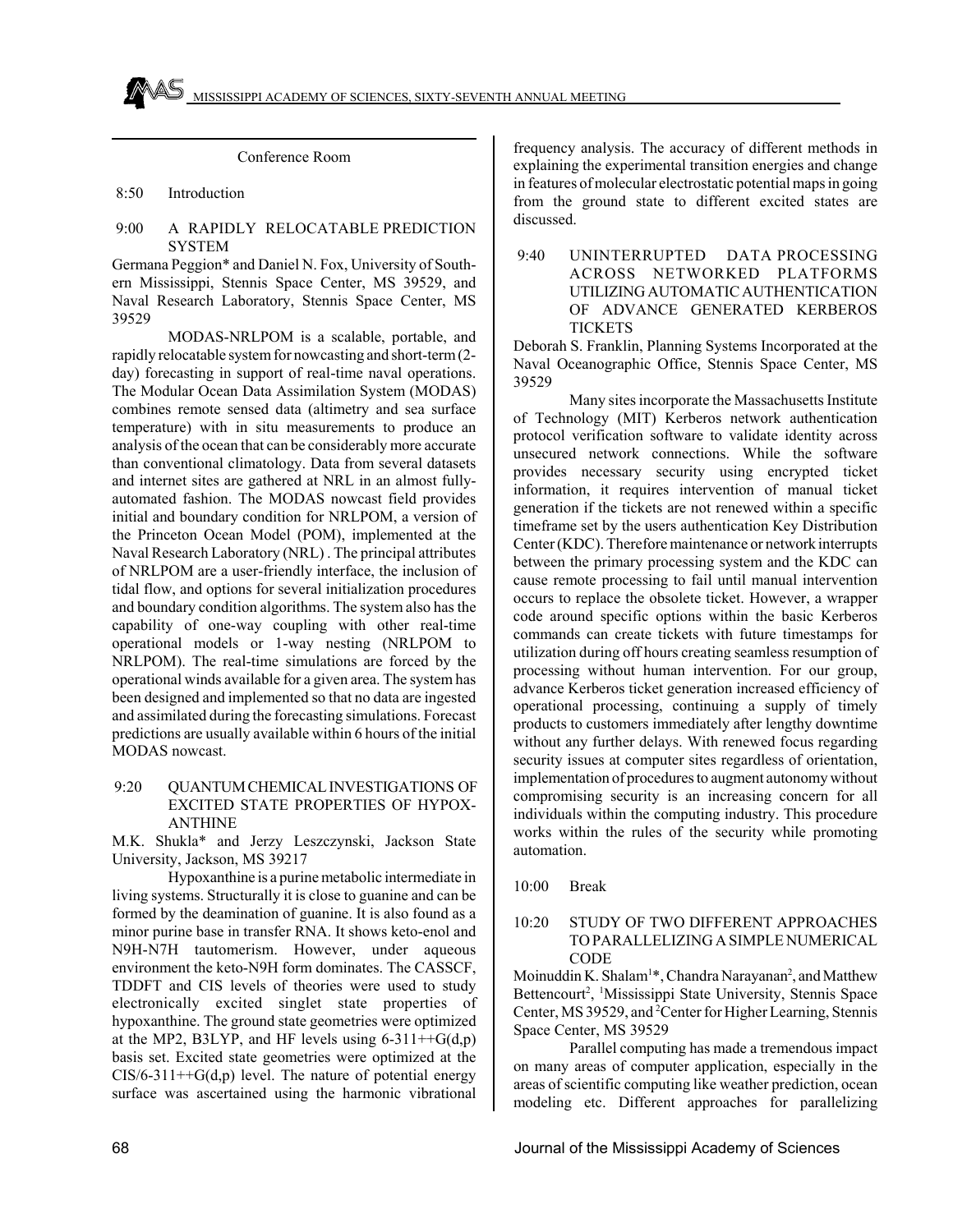numerical models are available. We look at two of the available choices using a simple 2-D advection code as a test case. The first approach is to use MPI, a messagepassing library specification widely used on distributed memory parallel machines. The other is to use the parallel computing framework provided by the Weather Research and Forecasting (WRF) model. The two approaches are compared for performance metrics like speedup and efficiency, and for characteristics like scalability and portability across different computer architectures. One limitation of this study is the use of a small code as a test case. Useful inferences can be derived when many test cases of varying sizes and complexities are analyzed.

## 10:40 VISUAL ANALYSIS OF PHASE SEPARATION AND FLOW IN A MULTI-COMPONENT DRIV-EN SYSTEM

Ray Seyfarth<sup>1\*</sup>, R.B. Pandey<sup>1,2</sup>, and Joe F. Gettrust<sup>2</sup>, <sup>1</sup>University of Southern Mississippi, Hattiesburg, MS 39406, and <sup>2</sup>Naval Research Laboratory, Stennis Space Center, MS 39529

Computer simulations are performed to study flow and phase separation in an interacting lattice gas of a multicomponent system. We consider a three dimensional lattice with as much as four components: two fluid constituents, sediments, and pores characterizing the effective host medium. Bottom of the lattice is connected to a source of fluid mixture consisting of constituents A and B with different masses; the top end is open. Nearest neighbor interactions among the particles are considered. Driving fields are concentration gradient, gravity, hydrostatic pressure, etc. Using an OpenGL visualization package, animp, we analyze the motion of individual particles, their collective (center of mass) motion, density profiles, phase separation etc.

#### 11:00 AUTOMATED IMAGE REGISTRATION BY MATCHING EDGE-ENHANCED IMAGES

Hong Zhou\* and Ray Seyfarth, University of Southern Mississippi, Hattiesburg, MS 39406

We present a method for performing automatic geographical registration of aircraft-acquired images based on matching the aircraft images with previously georeferenced images from the USGS (DOQQs). The process uses edge-enhancement based on areal standard deviation values to produce images which are less sensitive to temporal variation. The base data is repeatedly mapped to the warp data with differing mapping coefficients. For each such mapping a measure of fit is computed (dot product) and the best mapping coefficients are kept. This process continues until the fit is good enough and then the warp image is mapped to the base and processing continues to a new file. We consider affine and quadratic mappings and a variety of optimization strategies.

11:20 Break

## 11:40 VISUAL ANALYSIS OF GROWTH AND ROUGHNESS IN ELECTROPHORETIC DEPOSITION OF POLYMER CHAINS

R.B. Pandey\* and Ray Seyfarth, University of Southern Mississippi, Hattiesburg, MS 39406

Monte Carlo method is used to simulate the interface growth and roughness in an electrophoretic deposition of polymer chains. We consider coarse-grained model of polymer chains on a discrete lattice. Polymer chains are driven by an electrophoretic field toward an impenetrable substrate. Short range interactions among polymers (repulsive) and between polymer and substrate are considered. Using an OpenGL visualization tool (animp), animations are prepared to show the dynamics of individual chains, and their collective densities and resulting interface. Visualization of a tracer chain, is presented to show the dynamics and conformation of chains from interface to bulk.

12:00 PICKING GEOREFERENCE CONTROL POINTS INTERACTIVELY USING IMAGE BLENDING

Arunkumar Rajendran\* and Ray Seyfarth, University of Southern Mississippi, Hattiesburg, MS 39406

We present a method for picking control points for georeferencing using image blending to allow the image analyst to match areas visually. The typical control point picking process involves having an image analyst select a matching pixel from the base and warp images. We contend that this is process does not adequately utilize the immense visual processing capabilities of the human picking the point. Our process involves interactively translating, rotating and scaling one image against the other while presenting the analyst with a combination of the two images. In this fashion it is possible to match areas rather than individual pixels and it is possible to obtain fractional pixel coordinates. A variety of blending and user interface techniques are considered in an effort to make this process more effective and intuitive.

# THURSDAY AFTERNOON

#### Conference Room

## 2:00 MISSISSIPPI CENTER FOR SUPERCOMPU-TING RESEARCH (MCSR) USER ADVISORY GROUP MEETING

David G. Roach\* and Germana Peggion, University of Mississippi, University, MS 38677 and University of Southern Mississippi, Stennis Space Center, MS 39522

The Mississippi Center for Supercomputing Research was established in 1987 by the Mississippi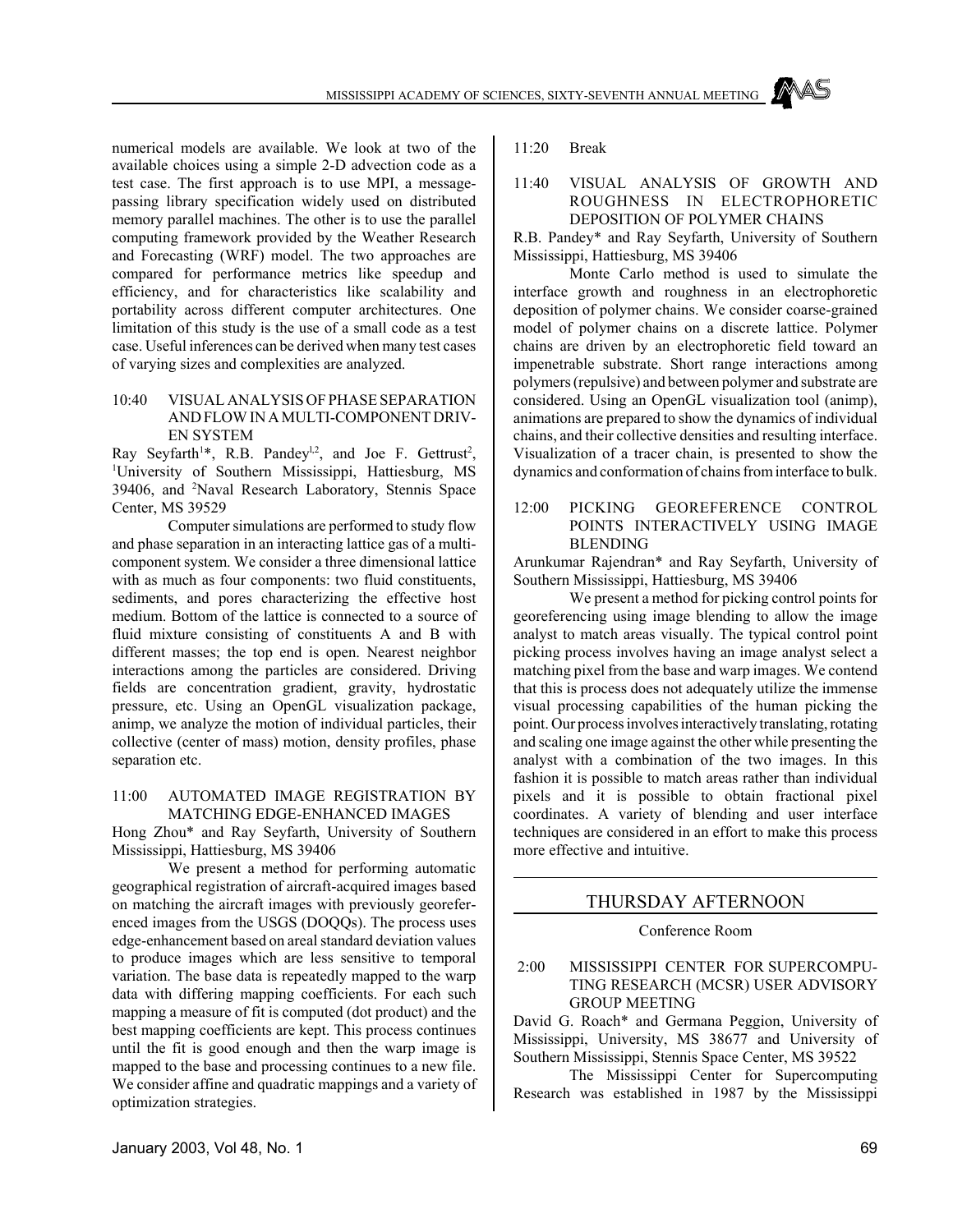Legislature and the Institutions of Higher Learning (IHL) in order to provide high performance supercomputing (HPC) support for research and instruction at all state universities. The Mississippi Supercomputer User Advisory Committee (MSUAG) was established by the IHL Research Consortium to provide user input and advice to MCSR management and technical staff on policies and procedures for the Center's operations. It includes member representatives from all IHL institutions. The Advisory Group will meet at this MAS conference. Mr. David G. Roach, Director of the MCSR, and Dr. Germana Peggion, MSUAG Chair and Professor at USM Stennis, will conduct the meeting. The agenda includes an update on MCSR HPC facilities and services, introduction of new MCSR staff members, and site reports and ongoing research updates by MSUAG representatives. A Special Subsession of the Mathematics, Computer Science and Statistics Division, sponsored by the MCSR, will also be held to serve as a forum on supercomputing in which faculty and graduate student researchers will have the opportunity to describe their research projects that involve HPC, Internet2, Grid Computing, Visualization, Network Security, Computer Systems Administration, and the use of MCSR resources. IHL faculty and graduate students, with an interest in HPC and/or MCSR facilities and services, are also invited to attend.

#### 2:30 Divisional Poster Session

THE MOLECULAR STRUCTURES AND NATURE OF INTERACTIONS IN  $N_2H^+$ -He, (n = 1 - 12) COMPLEXES Yinghong Sheng<sup>1\*</sup>, Szczepan Roszak<sup>2</sup>, and Jerzy Leszczynski<sup>1</sup>, <sup>1</sup>Jackson State University, Jackson, MS 39217, and 2 Wroclaw University of Technology, Wyb, Wyspianskiego 27, 50-370 Wroclaw, Poland

The  $N_2H^+$ -He<sub>n</sub> complexes were investigated for *n* up to 12. The molecular structures were optimized without any structural constraint using the second-order Møller-Plesset (MP2) perturbation level of theory. The harmonic vibrational frequencies were obtained at the same level of theory. The  $N_2H^+$ -He dimer has a linear proton-bound structure, and further He ligands fill two equatorial solvation rings around the linear dimer core, each of them containing up to five He ligands. The first solvation shell is completed when the 12<sup>th</sup> helium atom is attached at the nitrogen end of  $N_2H^+$ . The variation of the calculated dissociation energies, and vibrational frequencies is related to the increasing size of the studied complexes. The nature of interactions is discussed by analyzing the charge distribution and the energy decomposition scheme.

## FRIDAY MORNING

Conference Room

#### 8:20 Introduction

## 8:30 A PATTERN RECOGNITION SOFTWARE TOOL DEVELOPED USING MATLAB FOR THE CLASSIFICATION OF REMOTE SENSING SPECTRAL REFLECTANCE DATA OF STRESSED SOYBEAN LEAF

Abdullah Faruque\*, Raj Bahadur, and Gregory A. Carter, Southern Polytechnic State University, Marietta, GA 30060; Mississippi Valley State University, Itta Bena, MS 38941; and Earth System Science Office, NASA, Stennis Space Center, MS 39529

This paper describes the implementation of LIP (Leaf Identification Program), a pattern recognition software tool intended to classify remote sensing spectral reflectance data of stressed soybean leaves by using neural network and other statistical pattern recognition techniques. Various data preprocessing techniques necessary to support the pattern recognition techniques are also provided. Data visualization tools are also provided to permit visual assessment of the spectral reflectance data patterns and their relationships. The development of this software system takes advantage of the high performance computational and visualization routines of the MATLAB programming environment. Data analysis component of LIP includes: principal component analysis, fisher and variance weight calculations and feature selection. Using MATLAB's graphics routines, 2 dimensional or 3-dimensional plots of the principal components can be displayed. Classification methods in LIP include both neural network and statistical pattern recognition techniques. Neural network methods include the back propagation neural network (BPN) and radial basis function (RBF) neural network. Statistical pattern recognition component of LIP includes linear discriminant analysis (LDA), quadratic discriminant analysis (QDA), regularized discriminant analysis (RDA), soft independent modeling of class analogy (SIMCA) and discriminant analysis with shrunken covariance (DASCO). The objective of this study funded by National Aeronautics Space Administration (NASA) at Stennis Space Center was to record and classify the spectral reflectance differences of leaf stress caused by drought, fungal disease, and lead contamination of the soil. LIP software tool has been used successfully to classify the different classes of stressed leaves from their spectral signature.

#### 8:50 INTEGRATING BORLAND C++ WITH MICRO-SOFT ACCESS

April Butler\* and Joan Palmer, Tougaloo College, Tougaloo, MS 39174, and National Oceanic and Atmospheric Administration, Woods Hole, MA 02543

The purpose of my research was to open a printable Microsoft Access database report using Borland C++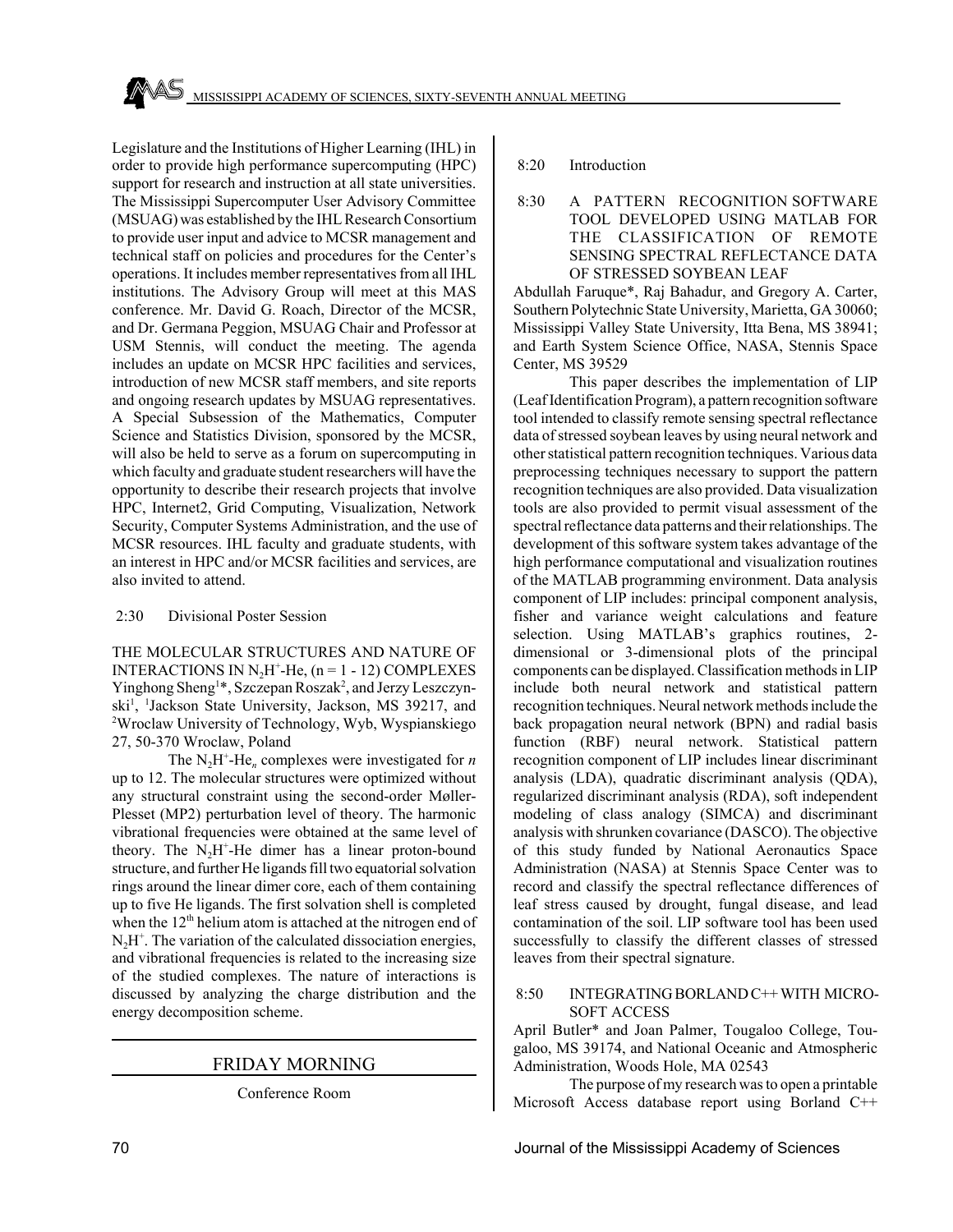Builder 5. Borland C++ Builder 5 is one of the most powerful and complete ANSI C++ integrated development environment that allows the user to develop, deploy, integrate, and access various software applications. With Borland, I was able to access Microsoft Office programs and interfaces, document and document formats, use task automation, and embed office applications into the C++ Builder form. Task automation allowed me to prepare specific operations to carry out, choose certain files, and execute the operation. In order to successfully complete my project, I had to access Borland newsgroups, and translate Visual Basic syntax into  $C^{++}$  in order to open a specific file in the database report. With the proper code, I was able to open Microsoft Access, the correct database, and report by clicking the button on the C++ Builder form. In addition, this research was added to the Database Management Systems department library of tools software applications at the National Marine Fisheries Service.

 9:10 EFFECT OF RANDOM VARIATION IN THE PARAMETER OF A DISCRETE LIFE TIME DISTRIBUTION ON VARIOUS RELIABILITY CHARACTERISICS

Hari Sharma\* and K.K. Sharma, East Mississippi Community College, Mayhew, MS 39753, and C.C.S. University, Meerut, India

Prior distributions represent random variations in the parameters of lifetime distributions. This prior knowledge is updated by using experimental data in the Bayesian framework. However, updating the basic lifetime distribution in respect of these parametric variations is another important aspect to be considered in reliability analysis. The present study deals with the analysis of the reliability characteristics of a discrete lifetime distribution updated in respect of variations on its parameter. Reference of a k-out-of-m system is included as an example.

9:30 Break

#### 9:45 THE AFRICAN AMERICAN WOMAN AND MATHEMATICS:A CRITICAL ANALYSIS

LaTrese Davis, Alcorn State University, Alcorn State, MS 39069

Why are minorities underrepresented in Professional Mathematics? Several researchers like Dr. Scott Williams, a professor of Mathematics at University of New York-Buffalo, Dr. William H. Tucker, an associate professor of psychology at Rutgers University, Dr. Susan Chipman, of the National Institute of Education, co-authored Women's Participation in Mathematics, and others have questioned the low involvement of minorities, especially African-American women. This research examines the African American female demographics of the Mathematics profession.

#### 10:05 AN INTERACTIVE DERIVATIVE PRIMER WITH ONLINE CAPABILITIES

Ravinder Kumar, Alcorn State University, Alcorn State, MS 39069

MathWright is a powerful mathematics authoring software. It creates microworlds that can be easily put on the web and downloaded from there or can be viewed in the browser with all dynamism and interactivity intact. We have developed a primer for derivatives that explains the theory as well as skills. The user can customize problems and examples or use thousands of randomly generated examples and exercises. Historical notes attempt to put the development of the concept in the right perspective. The primer is class-tested and is on the prestigious mathwright library. It provides an effective teaching/learning tool. A CD containing the primer with a document on reading it will be distributed free. If you are interested in viewing online, please go to either of the following URL's. www.math.metrostate.edu /welcome http://canufly.net/~rkumar

10:25 GEOCODING: QUANTITATIVE RESEARCH ON THE MATCHING RATE AND ACCURACY OF STREET ADDRESS MATCHING STRATEGY

Lixin Yu, Alcorn State University, Alcorn State, MS 39069

Street address geocoding is the process of converting text version of street addresses into geographic coordinates. The process requires matching each street address with street addresses stored in an authority file that contains the geographic coordinates. One important issue in this process is how to deal with the imperfect data—various errors exist in both the address file to be processed and the authority file. Therefore, an approximate matching is required to raise the matching rate. In practice, a weighted matching process is widely used to compare the street name, prefix, street type, and zipcode separately. The system decides whether a match happens based on the weighted matching result. This research studies the impact of different weight settings to the matching rate and accuracy of the result. It uses third party data as an authority file to determine the correctness of the matching. Three hundred street addresses were geocoded 625 times to test the result of possible strategies. A program was made to analyze the result and generate the summary. The study further analyzed some interesting patterns of the data and suggested the best strategy to get the maximum matching rate or the maximum accuracy in the geocoding process.

#### 10:45 STATISTICAL DESIGN FOR TWO-CHANNEL MICROARRAY EXPERIMENTS

Carolyn Boyle, Mississippi State University, Starkville, MS 39762

Microarray experiments are widely used to study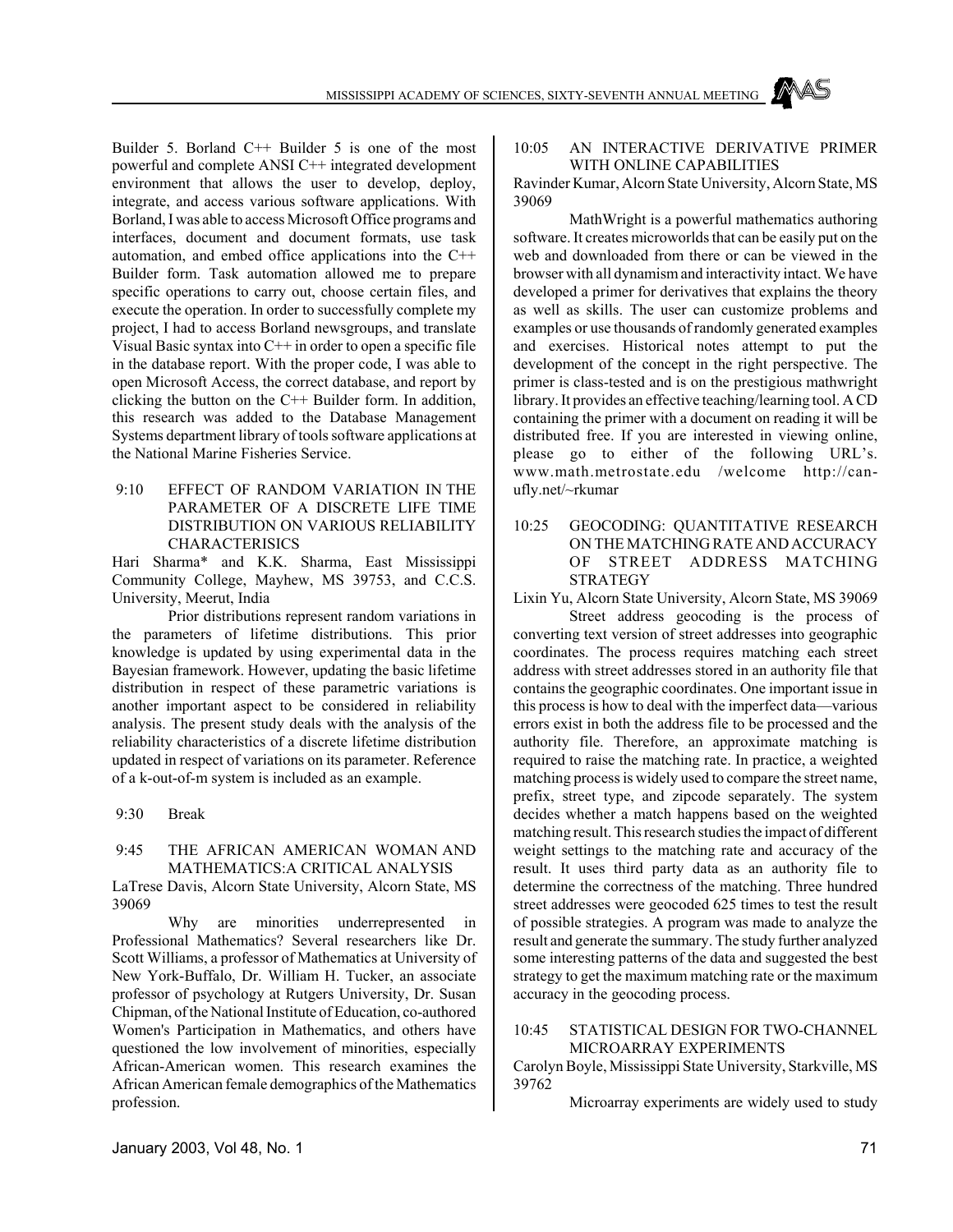gene expression profiles. For example, the pattern of genes expressed in tumors that respond to chemotherapy could be compared to the pattern in those that do not respond. A microarray is a grid of "spots" attached to a glass slide. Each spot consists of a known DNA sequence from a gene library and each slide can contain many thousands of sequences. Messenger RNA (mRNA) from each experimental sample is reverse-transcribed into a complementary DNA (cDNA) sample and labeled with a fluorescent dye. With a twochannel system, one cDNA sample is mixed with "red" dye and another with "green" dye. The two labeled cDNA samples are then combined, placed on the array, and allowed to hybridize to the spots. Finally, the array is scanned with a laser and fluorescence intensity measurements are made for each dye at each spot. The ratio of the intensities is related to the quantity of mRNA in the experimental samples. The main statistical design problems are determining which samples should be hybridized together on the same slide and the amount of replication. Those issues involve the research objectives, sources of variation between and within slides, the amount of mRNA available, and the cost of the procedure. This presentation will give examples of some designs that are appropriate for the most common research objectives.

# FRIDAY AFTERNOON

Conference Room

## 1:40 CUBIC SPLINE AND GRAPHICS

Mikhail Korablin\* and Oleg Bestseny, Alcorn State University, Alcorn State, MS 39069

The method of cubic splines is a very useful and efficient method of interpolating numerical data. In this paper, we have developed a Visual C++ program that will demonstrate how graphics can be obtained by using method of cubic splines. In the course of work we have developed the algorithms for solving the matrix set up for third degree polynomials representing the various splines.

#### 2:00 APPLICATION OF MATHIN ENGINEERING—A CASE STUDY

David Loflin\* and S. Kant Vajpayee, University of Southern Mississippi, Hattiesburg, MS 39406

Engineering and engineering technology programs heavily rely on the fundamental principles of mathematics. At the University of Southern Mississippi, those pursuing BS degrees in engineering technology take 15 semester hours of mathematics, comprising college algebra (MAT 101), trigonometry (MAT 103), applied calculus (MAT 136 & 137), and statistical methods (CSS 211). College algebra covers topics such as linear and quadratic equations, functions, and graphing. Trigonometry covers trigonometric

functions, identities and equations, and common geometric shapes. Applied Calculus I (MAT 136) covers differentiation and integration techniques and their applications. Applied Calculus II (MAT 137) continues with advanced differentiation and integration techniques with applications to areas, centroids, and moments of inertia. CSS 211 covers measures of central tendency and dispersion, sampling and their distributions, and hypothesis testing. Several engineering technology courses at USM illustrate the application of mathematics. For example, Vector Statics (ENT 260) applies topics from college algebra, trigonometry, and calculus. These topics include solving equations and triangles, using trigonometric identities, and integration. Industrial Quality Control (IET 302 relies on statistical principles such as measures of dispersion, central tendency, and sampling distributions. Engineering Graphics (ENT 100) and Computer-Aided Drafting and Design (ENT 320) require a clear understanding of the Cartesian coordinate system, which is introduced in college algebra. A more detailed discussion based on the first author's experience, who is pursuing a BS degree in industrial engineering technology, will be presented.

#### 2:20 CHARACTERIZATION OF VEHICLE TEST COURSES BY POWER SPECTRUMS

Andrew W. Harrell, Engineer Research and Development Center, Vicksburg, MS 39180

In the last several years smaller robotic vehicles and all-terrain vehicles have introduced a need to reevaluate some of the previous vehicle testing methodology that we use to test vehicles. The mobility branch of the Geotechnical and Structures Laboratory has several vehicle ride courses used to evaluate the dynamic vibrational effect of different types of terrain on vehicles. This talk will explain ways we characterize terrain for vehicle testing and generate performance analysis. Mathematical formulas have been derived for the characterizing the terrain in terms of the dimension of its power spectral density curve. Also, the slope of the line relating the elevation profile detrending length to some power of the detrended root mean squared (RMS) value is used. The talk will present the plots of some courses and their power spectral density curves and then consider several different detrending values in order to illustrate the application of the formulas. Then it will give a short discussion of how the mathematical theory of wavelets is related to the RMS averaging and detrending kernels.

## 2:40 AN INTERACTIVE MATHWRIGHT MICRO-WORLD FOR FUNCTIONAL SYMMETRIES

Kanchan Manaktala, Alcorn State University, Alcorn State, MS 39069

Symmetry of a function is a significant characteristic of a function which the students in college algebra and precalculus courses must learn. They should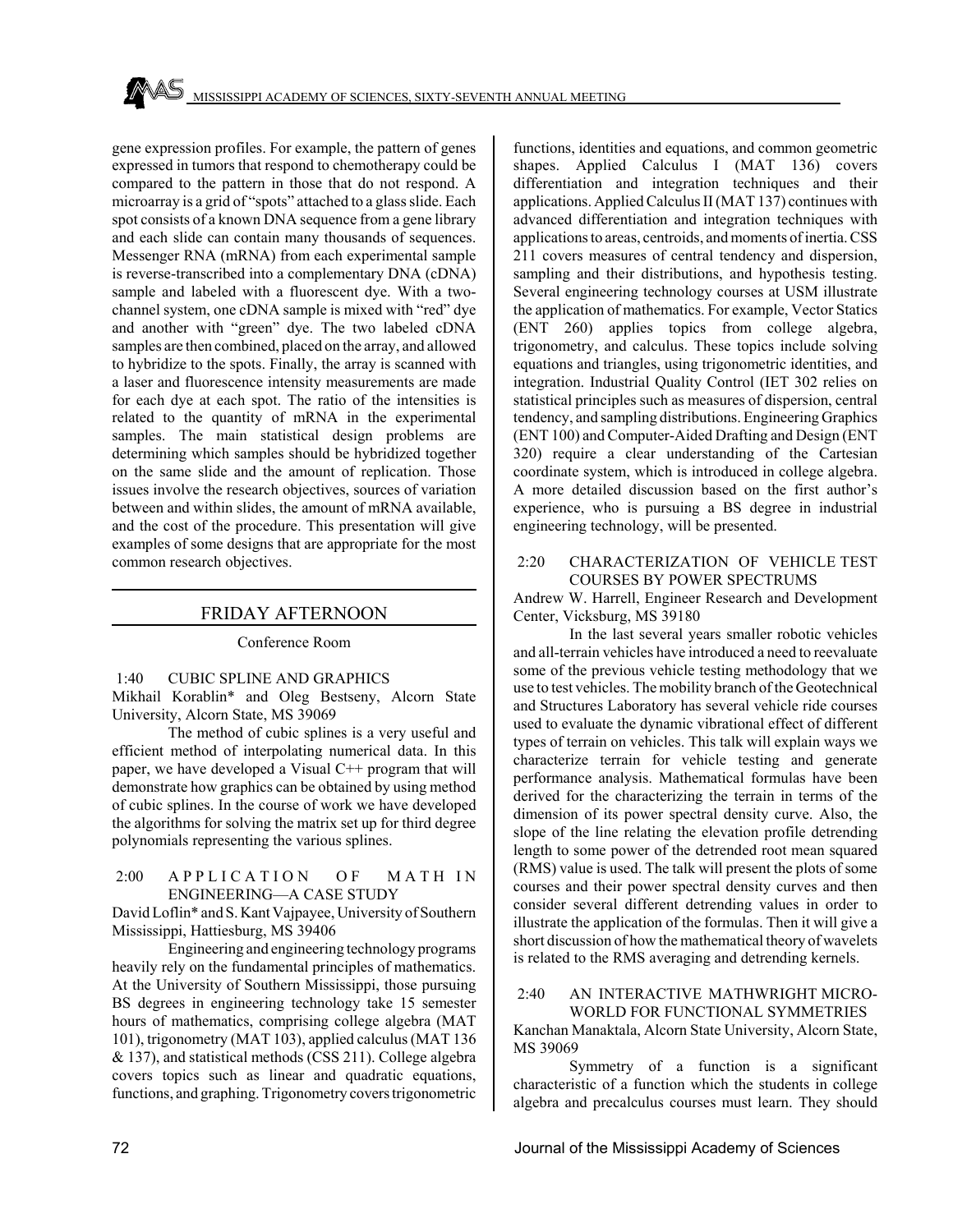also be able to relate the symmetries to even and odd functions. We have used mathwright authoring software to develop an interactive microworld to explore symmetries of functions and graphs defined by parametric equations. This microworld can easily be read off the web also, and therefore used for distance learning.

3:00 Divisional Business Meeting

# **PHYSICS AND ENGINEERING**

Chair: T.M. Parchure, US Army Engineers, WES Vicechair: Atef Elsherbeni, University of Mississippi

# FRIDAY MORNING

# Forrest II

 8:30 ANALYSIS AND DESIGN OF THE TRANSITION REGION BETWEEN A COPLANAR WAVEGUIDE AND A MICROSTRIP LINE FEEDING MECHANISMS Abdelnasser A. Eldek\*, Atef Z. Elsherbeni, and Charles E. Smith, University of Mississippi, University, MS 38677

Transitions between different configurations of planar transmission lines are investigated to improve the efficiency of both the feed circuit and the antenna element of an antenna system. Different types of transition or coupling configurations are considered. These configurations provide a smooth transition from one feeding or excitation configuration to another in order to minimize the abrupt changes in the field structure leading to better transition match. Optimal design parameters for these transitions with special attention to matching across the operating bandwidth of both the feed circuit and the antenna are considered for coplanar waveguide and microstrip line configurations. Simulation results based on the finite difference time domain technique show that the return loss of the coplanar waveguide to microstrip transition is less than 20 dB for X-band operation.

# 8:45 PERFORMANCE ANALYSIS OF A NON-UNIFORM 3-D FINITE DIFFERENCE ELEC-TROMAGNETICS SIMULATION CODE

R. Christopher-Lee Riley\* and Atef Z. Elsherbeni, University of Mississippi, University MS 38677

The finite difference (FD) technique is one of the simplest and most straight-forward simulation methods in the field of electromagnetics. FD is used to simulate static, or non time-varying, electromagnetic situations. The object to be simulated, for example a section of a microstrip line,

is discretized into a 3-D grid. The physical equations governing electrostatics are then applied, resulting in the potential distribution throughout the 3-D grid. Other quantities such as the electric field distribution and characteristic impedance can be computed from the potential distribution. The simplest grid is one that is uniformly discretized in each direction. However, the discretization must be fine enough to correctly model the smallest dimension of the object. This usually results in a large number of points at which the potential distribution must be calculated. If nonuniform discretization is used the number of points can be drastically reduced; however, the electrostatic equations become more complicated. The question is raised whether performance of the code, in terms of accuracy and execution time, is better for uniform discretization with a large number of points or with a much smaller number of points but more complicated equations. The outcomes of this research indicate that the use of the non-uniform discretization with careful programming leads to a significant reduction in execution time while maintaining the desired accuracy of the computed field values.

#### 9:00 ANTENNA DESIGN AND RADIATION PATTERN VISUALIZATION

Atef Z. Elsherbeni, Matthew J. Inman\*, and R. Christopher-Lee Riley, University of Mississippi, University, MS 38677

Characteristics and radiation patterns for many antenna geometries and antenna arrays can be evaluated but not easily visualized. This paper presents a software package that has been developed to allow for 2D and 3D visualization of the radiation patterns for many different types of antennas and antenna arrays. The package allows the user to visualize the field patterns for a given type of antenna, and to display the constituent parameters (input impedance, directivity, gain, etc). The user may inspect the field pattern for a single element of many different types of antennas (such as dipole, loop, aperture) or for arrays of common elements. The parameters for these antennas or arrays may be varied manually or via an automated swept parameter menu. This allows a parameter to be automatically varied within a range with animated results. The program allows for the design and analysis of diverse antenna arrays. Common types of 1-D, 2-D, and 3-D arrays are available, as well as a builder for an arbitrary system of elements with options to aid in the design of antenna elements or arrays. Synthesis and simulation tools are also integrated into the package to allow for automatically determining the best configuration for an array or an element to meet predetermined radiation characteristics.

# 9:15 ELECTROMAGNETIC SCATTERING FROM CHIRAL CYLINDERS

Atef Z. Elsherbeni<sup>1</sup>, Mohamed H. Al Sharkawy<sup>1\*</sup>, and Samir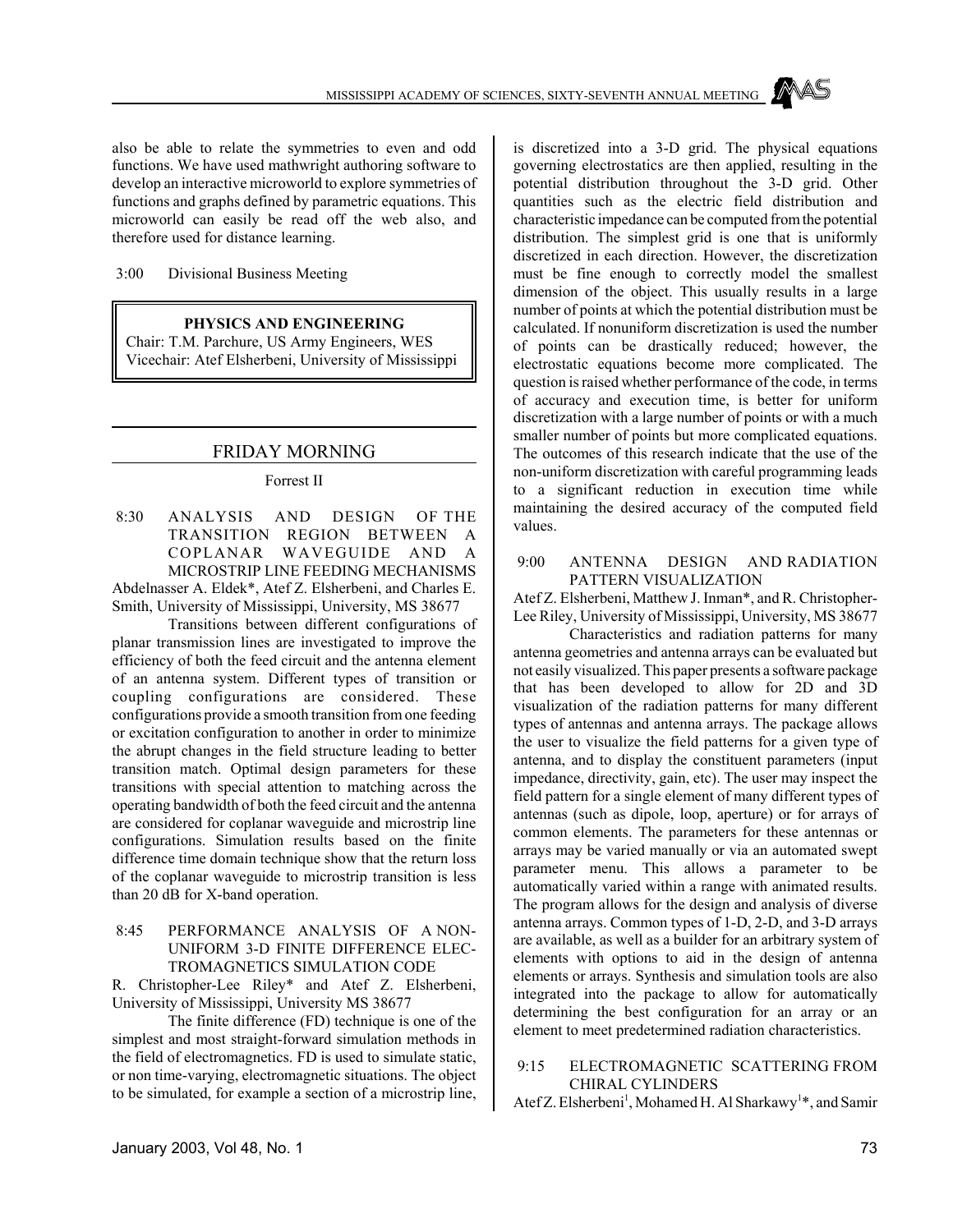F. Mahmoud<sup>2</sup>, <sup>1</sup>University of Mississippi, University, MS 38677, and <sup>2</sup>Kuwait University, Kuwait

A rigorous boundary value solution to the scattering of an incident electromagnetic plane wave on a number of parallel cylinders is developed. The cylinders are parallel to the z-axis and are of arbitrary circular crosssection. Both transverse electric and transverse magnetic types of polarization of the incident field are considered. The solution is based on the application of the boundary conditions on the surface of each cylinder in terms of the local coordinates system of each individual cylinder. The scattered field from each cylinder is, therefore, represented in terms of the coordinates system of each individual cylinder using the additional theorem of Hankel function. The application of the boundary conditions on the surface of all cylinders leads to an infinite matrix equation. This matrix equation is truncated for numerically evaluating the expansion coefficients required for the evaluation of the near and far field components. Validation of the numerical results is performed by comparing with published data for special cases. This technique is used to predict the radar cross-section of composite two-dimensional structures when composed of dielectric, conducting and chiral material.

9:30 Break

# 9:45 THE GAMMA-RAY BACKGROUND FOR FRE-GATE, A NEW SPACE-BORNE DETECTOR

Brad N. Barlow<sup>1\*</sup>, John Lestrade<sup>1</sup>, and Jean-Luc Atteia<sup>2</sup>, <sup>1</sup>Mississippi State University, Starkville, MS 39762, and 2 Observatoire Midi-Pyrénées, Toulouse, France

The HETE-2 satellite, launched in 2000, is the latest in a series of international space missions whose primary goal is the study of gamma-ray bursts, the largest explosions in space since the Big Bang. This satellite carries a gamma-ray telescope, FREGATE, which was designed and built in, and currently is managed from, Toulouse, France. We present a description of the FREGATE highenergy detectors and a regression analysis of the average observed gamma-ray background in four energy bands: 7–40 keV, 7–80 keV, 30–400 keV, and > 400 keV.

# 10:00 NATURAL MODES OF CYLINDRICAL DIELECTRIC AND COMPLEX-MEDIA WAVE-**GUIDES**

Samatha Parupalli\*, Alexander B. Yakovlev, and Ahmed A. Kishk, University of Mississippi, University, MS 38677

Emerging technologies of microwave and millimeter-wave integrated circuits and antennas have initiated an extensive theoretical and experimental research in the area of low-loss dielectric and complex-media materials. These materials are used as feed networks, interconnections, optical fiber waveguides, and dielectric resonator antennas to provide high efficiency of power

transmission at higher frequencies. This is in contrast to traditionally used metal-dielectric guided-wave structures (microstrip-like structures), which experience high conduction losses at millimeter waves. The material presented in this paper concerns the analysis of hybrid natural modes propagating in cylindrical dielectric and complex-media waveguides. Different wave phenomena are investigated, including proper bound propagating and leakymode radiating regimes. The method of analysis is based on the field representation in material media matched across the interface, resulting in the characteristic determinant for the complex wave number (propagation constant) of bound and leaky modes. Numerical solution is obtained for a discrete set of propagating and radiating modes of cylindrical dielectric waveguides. The method is extended for the analysis of multi-dielectric coated cylindrical waveguides and complex-media waveguides with negative permeability and permittivity material parameters.

10:15 THE EQUIVALENT TEM MODE THEORY FOR SIMPLE CLOSED-FORM SOLUTIONS TO PROBLEMS OF NULL STEERING AND ELIMINATION OF BACKSCATTERING FROM STRAIGHT WIRES

Islam A. Eshrah\* and Mostafa N. Fahmy, University of Mississippi, University, MS 38677, Cairo University, Giza 12211, Egypt

Thin straight wires are the oldest and simplest structures employed either as transmitting antennas or as loaded or unloaded scatterers. Many attempts have been made to give expressions for the current distribution on such structures, but no simple closedform solutions have as yet been achieved. Here simple closed-form expressions will be given for the current distribution and hence the radiated or scattered fields from thin straight wires with arbitrary feeding and/or loading. For this purpose, a new conception referred to as "the equivalent TEM mode theory" is introduced and a fictitious transmission line model is adopted. The proposed model yielded simple expressions that exhibit very good agreement with results obtained using the sophisticated numerical techniques. The proposed model and resulting expressions proved quite useful, not only in giving better understanding to the radiation and scattering properties, but also in achieving simple closed-form solutions to a number of problems including elimination of backscattering and null steering. This work was fully done by the authors at Cairo University, Egypt.

# 10:30 FLOW AND PROFILES IN A MULTI-COMPONENT DRIVEN SYSTEM

Luis Cueva-Parra<sup>1\*</sup>, R.B. Pandey<sup>1</sup>, Joe F. Gettrust<sup>2</sup>, and Ray Seyfarth<sup>1</sup>, <sup>1</sup>University of Southern Mississippi, Hattiesburg, MS 39406, and <sup>2</sup>Naval Research Laboratory, Stennis Space Center, MS 39529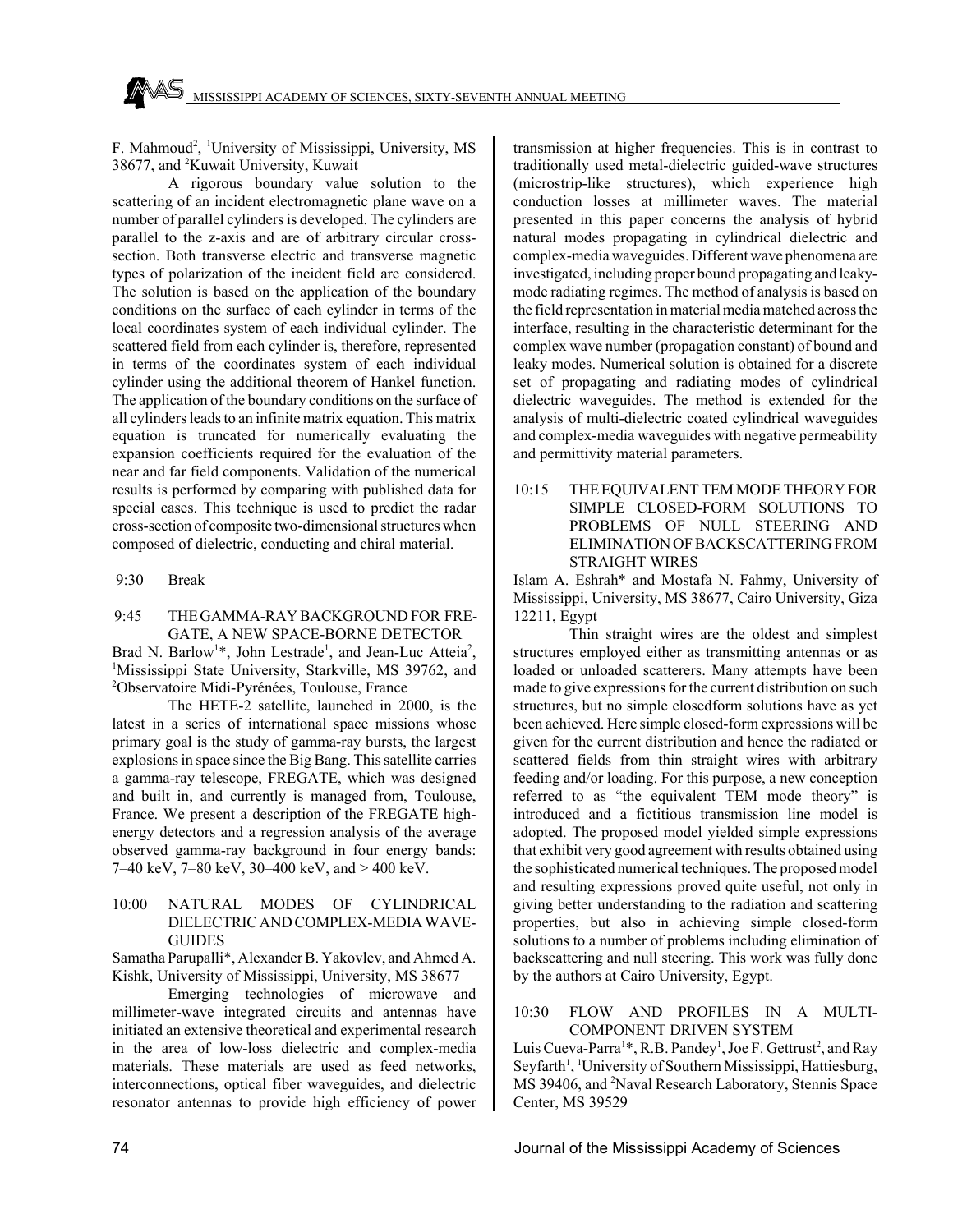Using interacting lattice gas computer simulations, we study the flow response and density profile in a driven system on a three dimensional lattice. Bottom of the lattice is connected to a source of fluid mixture consisting of constituents A and B with different masses; the top end is open. Particles interact with a repulsive interaction between dissimilar particles and attractive interaction between similar particles. Apart from gravity and concentration gradient, a hydrostatic pressure is also considered to drive the constituents. Steady-state density profiles (longitudinal and transverse) are examined in detail. Resulting phase separation and phase changes will be presented.

10:45 Break

#### 11:00 COLLECTION OF FIELD DATA FOR COAS-TAL ENGINEERING SEDIMENT STUDIES

T.M. Parchure, U.S. Army Engineer Research and Development Center, Vicksburg, MS, 39180

Sediment studies are important for many civil engineering projects related to dams, canals, intake structures, navigation locks, outfall structures, bridges, flood control works and so on. Particularly in coastal engineering, sediment studies consist of prediction of shoaling in harbors and navigation channels, estimation of bank erosion caused by waves and currents, selection of suitable sites for placement of dredged material, and design of bank protection works. These studies require understanding of physical, geotechnical and transportation properties of sediments at the specific site under investigation. Sediment properties and their transportation characteristics are governed by field parameters. Hence data on several field parameters is an essential requirement for every sediment study. Sediments are eroded and transported by waves and currents, which are functions of river flow, wave height and tidal range. Hence data on current (strength and direction), waves (height, period and direction), tidal range and river discharge are needed. Bed sediment samples are collected and analyzed to determine particle size distribution, bed density, shear strength, and organic contents, which influence erodibility. Flocculation and settling characteristics of cohesive sediments are influenced by salinity. Water samples are collected at several elevations throughout the water column and analyzed for determining water quality parameters such as dissolved oxygen, salinity, suspended sediment concentration, and settling velocity of suspended sediment particles. Bathymetry data are used for formulating numerical models. Results of field data analysis are essential for selecting boundary conditions and verification of numerical hydrodynamic and sediment models before they could be used for offering engineering solutions and making predictions. Examples of engineering projects studied at ERDC where field data have been used will be presented.

#### 11:15 STRAIN ANALYSIS OF THE MECHANICAL PROPERTIES OF MATERIALS

Henry Phillips III\* and H.A. Whitworth, Tougaloo College, Tougaloo, MS 39174, and Howard University, Washington D.C. 20059

The mechanical behavior of materials has been a long and ongoing study since the beginning of time. Different materials have different properties that show their effectiveness under various loading conditions. By axially loading sample specimens in a Universal Testing Systems, key properties of materials can be determined. A number of mechanical properties of a material can be obtained through analysis of a simple force versus deformation. These plots show the relationship between load and deformation in a given structure. In order to truly measure deformation special devices such as strain gages or extensometers must be used. A strain gage measures strain at a given point while extensometers measure strain over a given gage length. A test program was initiated to evaluate the mechanical properties of selected metallic and polymeric materials. Tests were performed using a programmable MTI 10K Universal Testing Machine. Axial tests were performed using both strain gages and extensometers. The test program automatically generates a stress versus strain curve from which a number of test material properties can be evaluated. Properties of interest in this analysis include modulus of elasticity, secant modulus, 2% yield stress and strain, peak stress, breaking stress, maximum force and deflection, maximum strain, resilience, and toughness. From this analysis a comparison of the various strain measuring sensors was performed by comparison of the experimentally derived material properties with the known material properties. In general, the properties obtained using the strain gages were in better agreement with the expected results.

# 11:30 ANTENNA SIMULATION FROM INFINITESIMAL DIPOLES USING GENETIC ALGORITHMS

Taninder S. Sijher\* and Ahmed A. Kishk, University of Mississippi, University, MS 38677

A method for the simulation of antennas or radiating sources from near-field measurements is presented. The method is based on the substitution of an original radiating source with an equivalent set of infinitesimal electric and magnetic dipoles that would produce the near field of original antenna and thus the same far field. These equivalent sets of dipoles are generated using a rigorous optimization technique. Here we have used Genetic Algorithm. The optimization method would determine the equivalent infinitesimal dipoles, which produce the near field of the actual antenna. Once the equivalent dipole positions and moments are determined, the far field can be obtained. Also the equivalent dipoles can be used to replace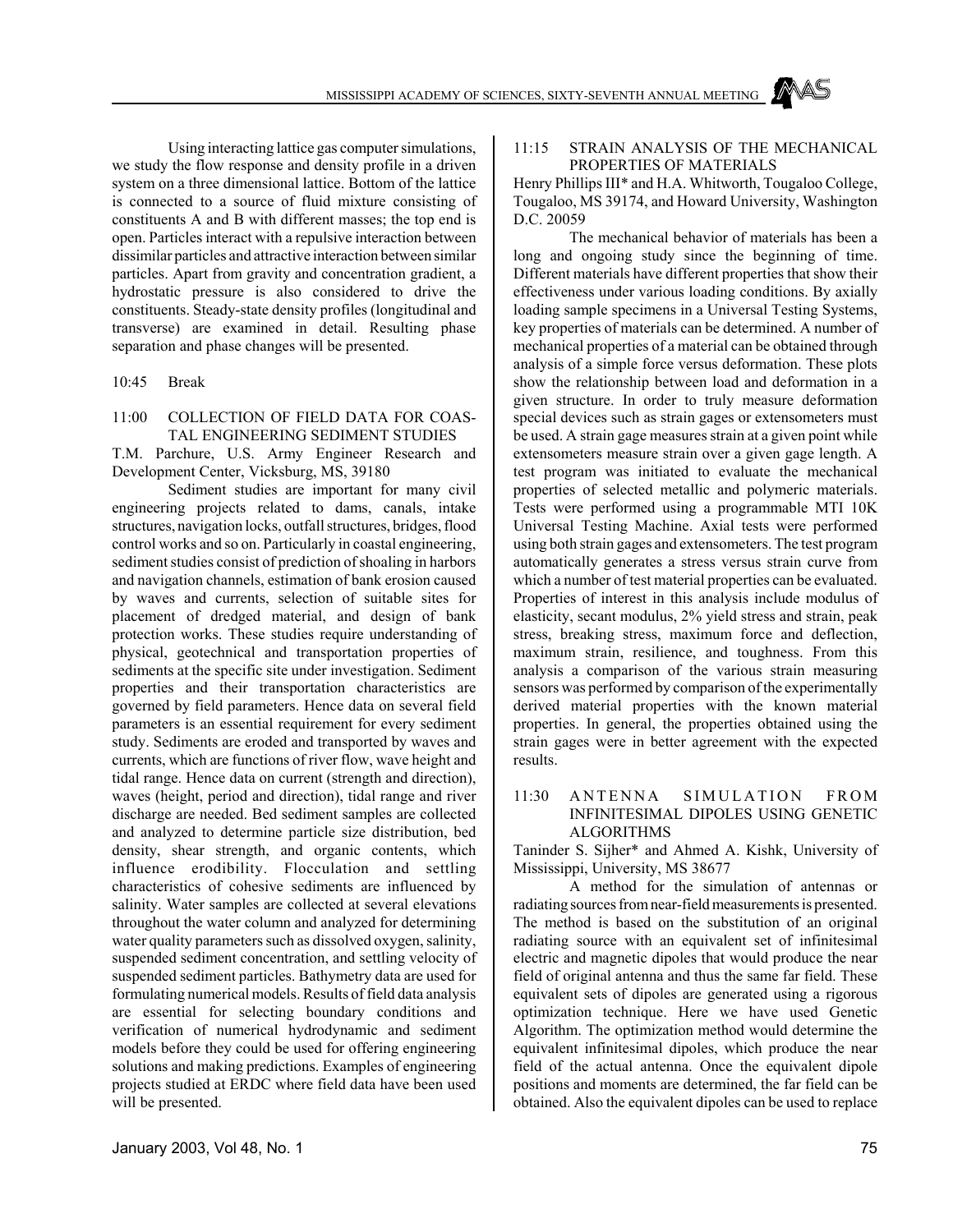some complicated antennas to simplify analysis of performance in a complex environment. The method has been tested using synthetic data and the simulation results show the viability and usefulness of the method. Future work will include simulation of antennas from computed near fields. Also the method will be implemented with a commercial code for antenna design optimization.

#### 11:45 INTERFACE IN ELECTROPHORETIC POLYMER DEPOSITION

R.B. Pandey\* and Ray Seyfarth, University of Southern Mississippi, Hattiesburg, MS 39406

Monte Carlo simulations are performed to study the interface growth and roughness in an electrophoretic deposition of polymer chains. We consider coarse-grained model of polymer chains on a discrete lattice. Polymer chains are driven by an electrophoretic field and deposited on an impenetrable substrate. Short-range interactions among polymers (repulsive) and between polymer and substrate are considered. After depositing a sufficient amount of polymer chains, interface and bulk are relaxed. We have already examined in detail the scaling of the relaxed interface width with temperature, field, and molecular weight. Using a tracer chain, we study the dynamics and conformation of chains from interface to bulk.

# FRIDAY MORNING

#### Forrest II

1:30 THE STANDARD MODEL AND FUNDAMENTAL CONSTITUENTS OF **MATTER** 

Amin Haque, Alcorn State University, Alcorn State, MS 39096

Elementary particle physicists, through experimentation and theory, have developed a single theoretical framework called the Standard Model. This model explains nature's rules that apply for all particles and describes their interactions through the strong, weak, and electromagnetic forces. Gravity remains outside the Standard Model. According to this theory, all the fundamental particles in the universe can be grouped into just three "families": quarks, leptons—the building blocks of matter, and gauge bosons—the force carrier particles. Baryons (Protons, neutrons, etc) are formed when quarks exchange Gluons through the strongest Nuclear Force. Quark-antiquark pairs form mesons. Photons carry Electromagnetic Force which acts between electrically charged quarks and leptons. Charged particles, and neutral particles carry the Weak Force, which plays a role in radioactive processes. A particle called the Graviton (not yet observed) is believed to be responsible for the weakest

force, the Gravitational Force that acts between any particles with mass. The fundamental forces appear to behave very differently in ordinary matter, but according to the Standard Model they are basically very similar when matter is in a high-energy state. According to the Standard Model, the quarks, leptons and gauge bosons acquire their masses through the exchange of a new particle, known as the Higgs boson, and it is the strength of this interaction that gives the particles their masses. The Standard Model stands up to very precise and stringent tests, except the experimental detection of the Higgs bosons so far.

# 1:45 SUPER DENSE STARS—QUARK STARS, NEUTRON STARS AND BLACK HOLES

Amin Haque, Alcorn State University, Alcorn State, MS 39096

When the fusion fuel burns out, massive stars explode and go supernova. The core becomes a neutron star (or a quark star) or a black hole depending on its mass. A neutron star has diameter 30 km and density 2 x  $10^{14}$  g/cm<sup>3</sup>. The strong, dense magnetic fields emit radio pulses and Xrays. Recently, NASA's Chandra X-ray Observatory has found two denser neutron stars—RX 41856 and 3C58. They are too small and too cold to be standard neutron stars. In these denser stars neutrons themselves have broken into their more elementary particles, quarks, and would be a fundamental discovery in physics. If the original star was 15 or more times the mass of our sun, a much more smaller and denser core, a black hole, is created. The gravitational attraction is so strong from which nothing can escape, even light. To study a black hole, astronomers look for gas swirling around its edges, heated to millions of degrees, producing intense X-rays. Recently, the Chandra X-ray Observatory found a black hole in our Milky Way, with a mass about 2.6 million times the mass of the sun. In a recent-five year study by an international mission, powerful energy jets spewing out from the vicinity of black holes that weigh more than a hundred million Suns have been observed. Black holes are the most powerful and exotic objects; the more we learn about them, the more it will help to understand the universe.

# 2:00 DARK MATTER AND DARK ENERGY

Amin Haque, Alcorn State University, Alcorn State, MS 39096

The recently observed fluctuations in the temperature of the cosmic microwave background radiation indicate that the universe is flat. This means that the total density of energy and matter of the universe must equal the critical density. Studies of galactic motion show that ordinary visible matter in stars, galaxies, planets, and interstellar gas only makes up 5 percent of the total energy density. There must be about 95 percent invisible (dark) matter. Measurements of the speed of rotation of galaxies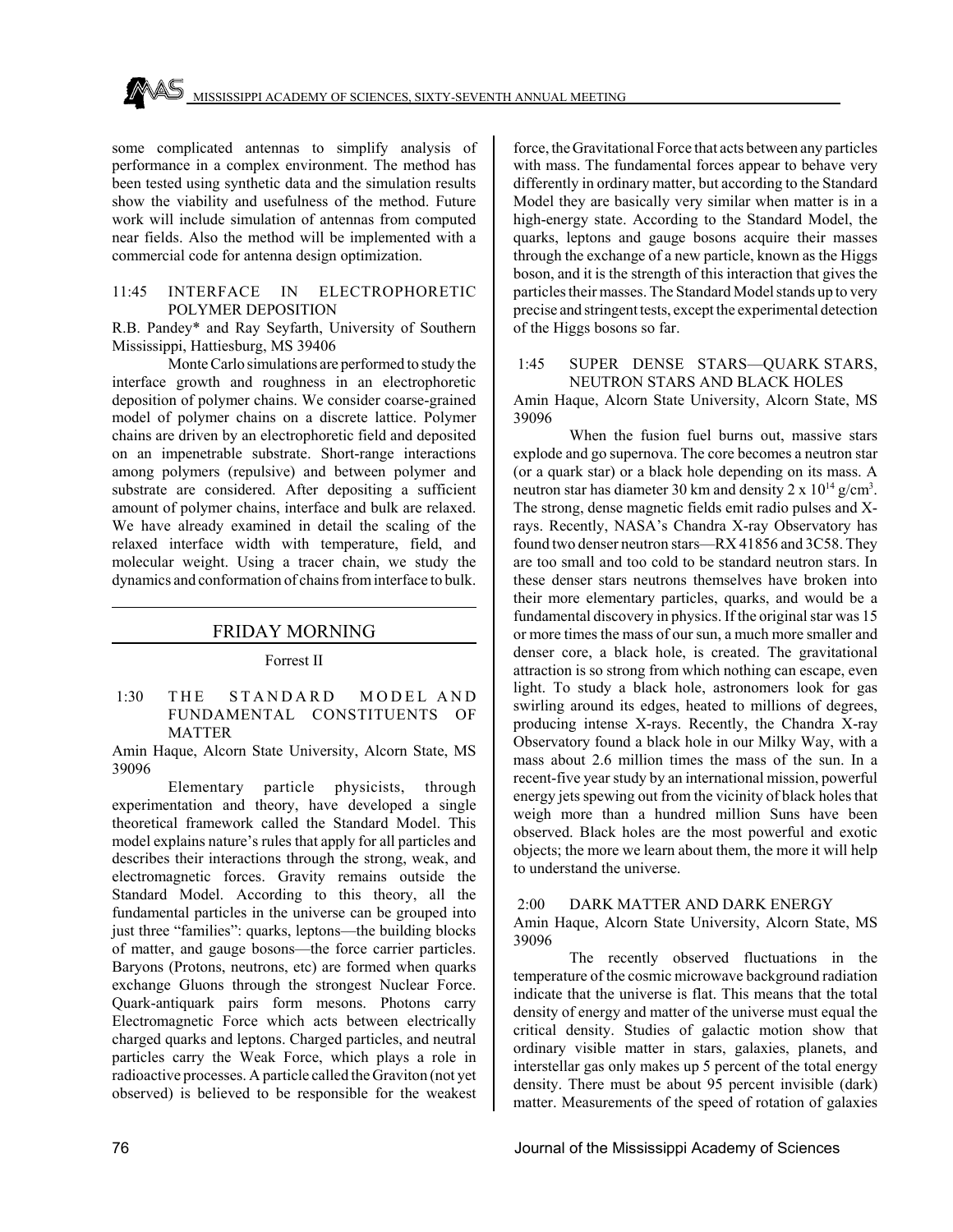show that most galaxies are rotating faster than they should, more than twice as fast. Also, the outer parts of galaxies rotate as fast as the inner parts. This only makes sense if there is a spherical distribution of matter in each galaxy, which is not what we see. In 1998, astronomers reported that a group of distant supernovas were dimmer, and therefore farther from the Earth, than the standard theory indicated. This indicates that the universe expansion is accelerating. For that to happen, there would have to be some force pushing outward on the universe strongly enough to overcome gravity's inward attraction. Albert Einstein first imagined a repulsive force pervading space, which later came to be called the "cosmological constant." Recent discoveries have provided good evidence that there is such a repulsive force called "dark energy," "vacuum energy," antigravity, or "quintessence." Right now the density of vacuum energy is about three times as large as the energy density from dark matter.

#### 2:15 GRB 990510 AS THE CAUSE OF THE MAY 10, 1999 SOLAR WIND STOPPAGE

Robert S. Fritzius, Shade Tree Physics, Starkville, MS 39759

On late May 10,1999 the density of the solar wind, as measured by NASA's ACE and Wind spacecraft, was reported to have decreased to less than two percent of its normal value. Subsequently, and over a longer timeframe, the speed of the solar wind, as measured near the ecliptic, decreased to about one half its normal value. Earlier on May 10, at approximately 8:49 UT, an unusually intense Gammaray burst, GRB 990510, traversed the solar system from a direction near the South Celestial Pole. Literature reviews related to the solar wind stoppage and to the GRB, along with a first principles physical analysis, have been conducted to determine the likelihood of whether there was a causal relation between the GRB and the solar wind perturbation. It is concluded that GRB 990510 did cause the May 10–12 1999 solar wind stoppage. Quantitative and qualitative details are furnished to support the conclusion.

2:30 Break

#### 2:45 ENGINEERING AS APPLIED PHYSICS—A CASE STUDY

David Loflin\* and S. Kant Vajpayee, University of Southern Mississippi, Hattiesburg, MS 39406

Engineering and engineering technology curricula rely heavily on fundamental principles of physics. At the University of Southern Mississippi, those pursuing engineering technology BS degrees take 12 semester hours of science. Of these, six hours are physics: General Physics I (PHY 111), General Physics II (PHY 112), and their associated labs, PHY 111/L & PHY 112/L. PHY 111 covers topics in areas of mechanics, thermodynamics and heat, and

vibrations and wave motion. PHY 112 covers electricity and magnetism, light and optics, and topics in modern physics. Several courses within the engineering technology curricula require a significant grounding in principles and applications of topics covered in physics. For example, Vector Statics (ENT 260) and Strength of Materials (ENT 340) apply the principles of mechanics covered in general PHY 111. Vector addition, Newton's laws of motion, torque, deformation of solids, stress-strain relationships, and pressure are some illustrative topics. Applied Thermal Science (ENT 330) is based on thermodynamic principles of heat transfer and energy flow covered in PHY 111. Introduction to Circuit Analysis (EET 110) is another course, where the application of electrical principles covered in PHY 112 is learned. Some of these principles are Ohm's law, and integration of capacitance, resistance, and inductance. A comprehensive discussion based on the first author's first-hand experience as a student will be presented.

# 3:00 CAN A UNIVERSITY CLAIM QUALITY BY WINNING BALDRIGE AWARD?

S. Kant Vajpayee, University of Southern Mississippi, Hattiesburg, MS 39406

The Malcolm Baldrige National Quality Award was set up by the US Congress in 1987 to raise the awareness about quality management and two recognize US companies for performance excellence. It now recognizes five organizations annually for quality achievements. The US Commerce Department's National Institute of Standards and Technology (NIST) manages the awards in cooperation with the private sector. Of the five most recent winners, in 2001, three have been educational institutions—one university and two school districts. It seems that educational institutions are becoming quality conscious too! The University of Wisconsin-Stout, the proud winner, claims to be "*mission driven-market smart*. Its mission guides all the key processes, including strategic planning, program development, partnership building, and teaching and learning. The university listens to and learns from its students throughout their academic careers and beyond. Student needs, expectations, attitudes and performance are tracked through surveys, course and program evaluations, and myriad of 'success measures' that link student performance to educational effectiveness." But, the basic questions remain: Can the Baldrige Award criteria assess the quality of a university? And what is meant by quality in the case of institutions of higher learning? The presentation will focus on these two questions, as well as on whether students are really the customers, or merely beneficiaries through association. Can one really measure the quality of a university? Or is it elusive like beauty?

 3:15 EXAMINING SURFACE SEALING AND CRUSTING USING THE ACOUSTIC TO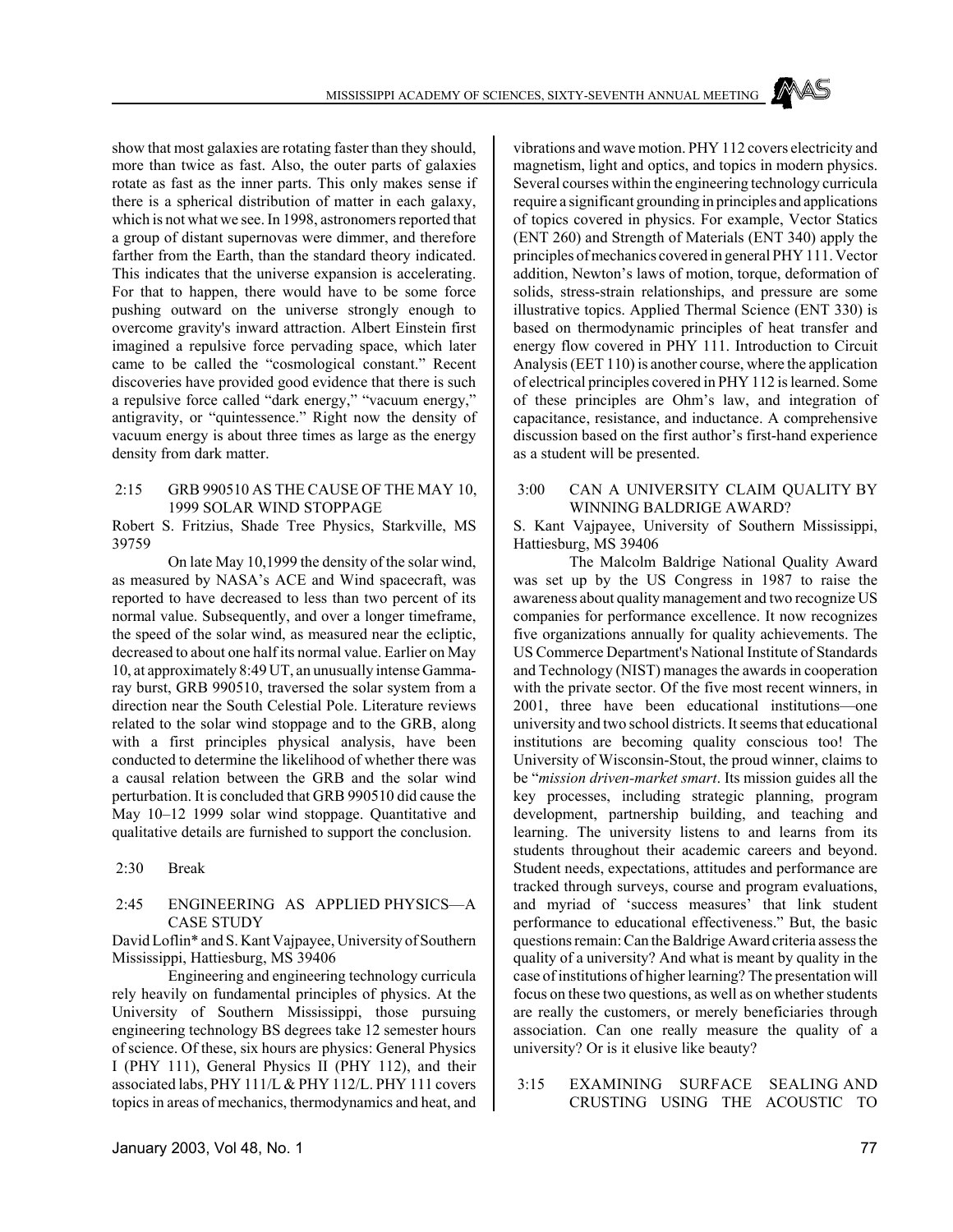# SEISMIC TRANSFER FUNCTION

Del M. Leary<sup>1\*</sup>, Craig J. Hickey<sup>1</sup>, James M. Sabatier<sup>1</sup>, and David A. DiCarlo<sup>2</sup>, <sup>1</sup>University of Mississippi, University, MS 38677, and <sup>2</sup>USDA-ARS National Sedimentation Laboratory, Oxford, MS 38655

Soil sealing is examined by measuring the acoustic to seismic (A/S) transfer function. An A/S transfer function is a sweep sine measurement using a suspended loud speaker to impinge acoustic energy from the air onto a soil sample. A laser Doppler v ibrometer (LDV) is used to obtain the surface particle velocity as a measure of the seismic energy that has been transferred into the soil. This technique is non-contact and therefore allows successive measurements to be taken in time as the surface crust is formed. Soil samples are rained upon then allowed to dry forming a crust or seal that changes both the stiffness and hydraulic properties of the surface layer. Neshoba soils tested show a quantifiable decrease in the seismic energy transferred, as well as an increase in correlation between successive trials, as the crust forms. Additional measurements done with a submerged transducer show an even greater decrease in surface velocity due to an impedance mismatch within the soil itself. Future studies will also include an acoustic reflection technique to measure changes in the hydraulic flow resistivity.

# 3:30 Divisional Poster Session

VIBRATIONAL ANALYSIS OF ISOBUTENE AND ISOBUTENE-D<sub>®</sub> COMPARISON OF EXPERIMENTAL RESULTS WITH CALCULATED FREQUENCIES USING QUANTUM MECHANICAL METHODS Chandra M. Pathak<sup>1\*</sup>, M.K. Shukla<sup>2</sup>, Jerzy Leszczynski<sup>2</sup>,

and G.M. Kuramshina<sup>3</sup>, <sup>1</sup>Alcorn State University, Alcorn State, MS 39096; <sup>2</sup>Jackson State University, Jackson, MS 39217; and <sup>3</sup>Moscow State University, Moscow 119899, Russia

The IR and Raman spectra of isobutene and isobutene- $d_8$  were recorded and investigated in vapor and liquid phases, respectively by one of us (CMP). The frequency assignments of the normal modes were proposed on the basis of the observed band shapes of the IR frequencies and depolarization ratios of the observed Raman frequencies. The frequency assignments were well supported by a normal coordinate analysis using Wilson's G-F matrix method. The present work was undertaken to calculate the normal frequencies of isobutene and isobutene $d_8$  using more sophisticated quantum mechanical methods, which are available now. In the present work, different levels of theories such as HF, DFT(B3LYP), MP2, and CCD were applied employing the 6-311 G(d,p) basis set. Two possible isomeric structures of Isobutene characterized by the CZ symmetry point group were analyzed. One of the isomers exhibits a global minimum structure while the other

one exhibits the maximum (two imaginary frequencies) at the corresponding potential energy surface. Methyl-group vibrational barrier is found to be 2.08 kcal/mol at the B3LYP/6-311(d,p) level and the interaction between the two methyl groups is found to be very small. A detailed comparative study between the theoretically calculated normal frequencies and the experimentally observed ones both in isobutene and isobutene- $d_8$  will be presented. The present work suggests that a few frequency assignments proposed earlier by one of us (CMP) need to be altered.

# COPLANAR WAVEGUIDE FED MULTI-SLOT ANTENNA

Cuthbert M. Allen, Atef Z. Elsherbeni\*, and Charles E. Smith, University of Mississippi, University, MS 38677

A small, multi-slot, antenna is designed for RF and microwave sensors and radar applications. The design is realized using a series of parallel slots having tapered lengths, fed by a coplanar waveguide (CPW) to support wideband operation. The designed multi-slot antenna provides a 40% bandwidth centered at 10 GHz with 50  $\Omega$  input impedance. The operating bandwidth is held almost constant regardless of the length of the feeding mechanism. This feature is demonstrated by several numerical simulations. Return loss, input impedance, radiation pattern, gain, and efficiency of the proposed design are computed and analyzed to support X-band operation. Measured and computed characteristics of this novel wideband antenna design are presented.

# AN HP8510C NETWORK ANALYZER GRAPHICAL USER INTERFACE (GUI) AND ANALYSIS SOFTWARE USING MATLAB, FOR HPIB DATA ACQUISITION AND PROCESSING

Brian T. McDaniel\*, Charles E. Smith, Alexander B. Yakovlev, Atef Z. Elsherbeni, and Darko Kajfez, University of Mississippi, University, MS 38677

Network analyzers offer a simple and accurate method for making S-parameter measurements at high frequencies. The University of Mississippi's HP8510C, for instance, has a frequency range from 45KHz–75GHz. However, exporting the measured data to a file on disk, taking the disc to a PC, then creating "command line" software programs to read the files can consume more time and effort than making the desired measurements. Also, "command line" programs can be difficult to use, by anyone other than the creator, especially when the required data file format may be unknown. This paper presents the software and hardware design and implementation of a user-friendly GUI HPIB data acquisition, analysis and presentation system for the HP8510C Network Analyzer. The hardware used for the system is an HP8510C Network Analyzer with HPIB capability, a PC with a National Instruments NI-488.2 HPIB card and corresponding drivers, HPBASIC software,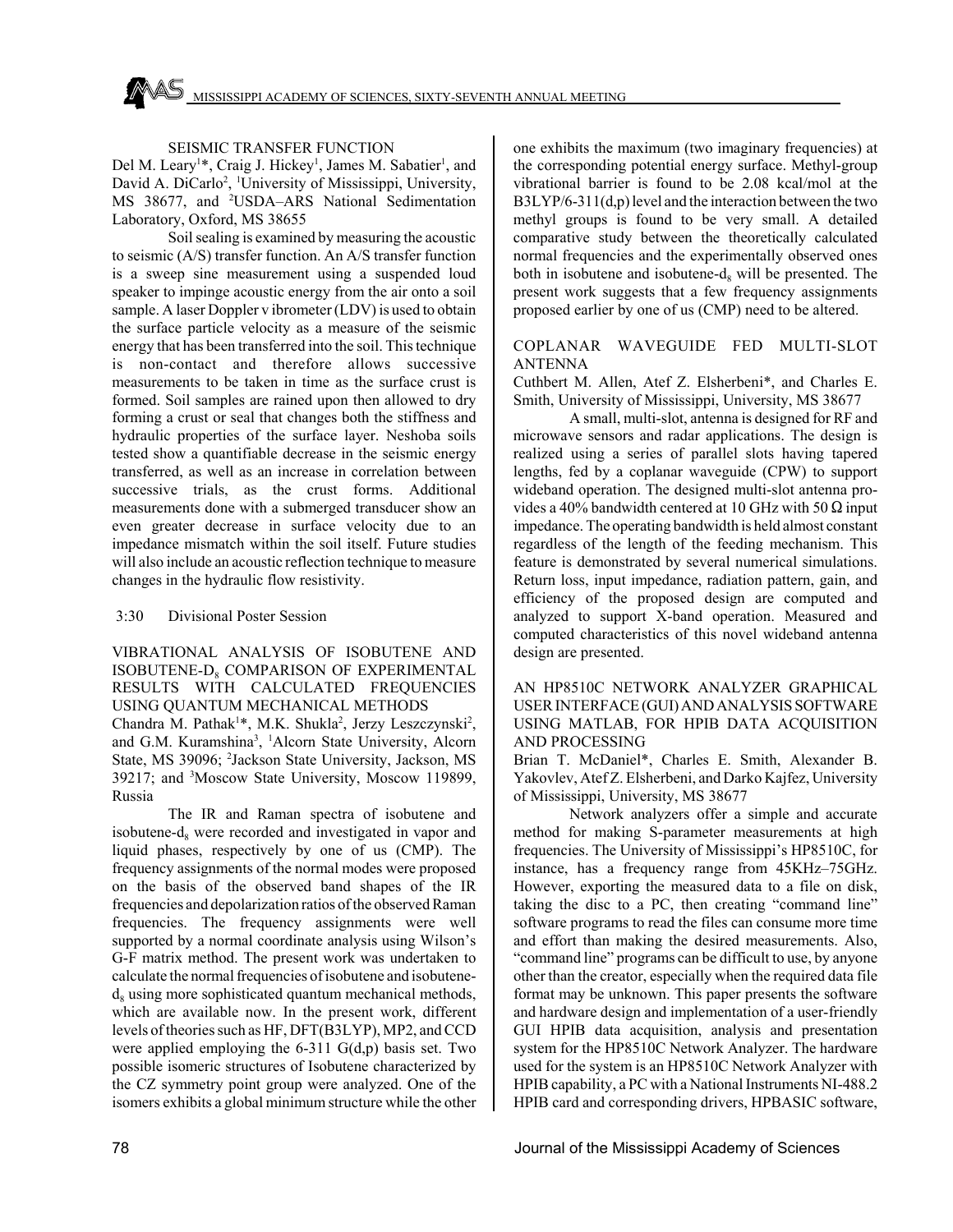and MATLAB. The design of the HPIB data acquisition software is presented which includes setup and programming. The design of the GUI analysis and presentation software methods is also introduced in detail. Using these techniques, The University of Mississippi has implemented an efficient, user-friendly environment for making microwave measurements and transporting the scattering parameter measurement data to a PC for analysis and presentation with MATLAB in rectilinear plots and Smith Charts.

3:45 Divisional Business Meeting

#### **PSYCHOLOGY AND SOCIAL SCIENCE**

Chair: Ann Marie Kinnell, University of Southern Mississippi

Vicechair: Pamela Banks, Jackson State University

# THURSDAY MORNING

#### Lamar II

Special Session: Recent Research in Forensic Science (8:30–10:40)

#### 8:30 APPLICATIONS OF THE HUMAN GENOME PROJECT IN TEACHING FORENSICS

Marie Elaine Danforth, University of Southern Mississippi, Hattiesburg, MS 39406

The Human Genome Project is arguably one of the greatest scientific achievements in history. Its potential effects are ubiquitous, seen in areas from medical advances to hiring practices. The uses of the HGP within forensic anthropology and forensics in general are many, and this paper will present several of these applications, focusing on how they might be discussed within the classroom setting. The first use is extended identification of criminals and victims. Recently perpetrators have begun to be identified through cold hits in state DNA databases. In turn, others have been exonerated through DNA as well. Another use is our understanding of systems of classifying human variation, usually considered under racial lines, which is bound to come under reconsideration given the new genetic information. In a third application, we will consider genes thought to have an effect on personality traits, especially those that might predispose individuals to certain behavioral tendencies. All of these use can of course be of great help to law enforcement agencies, but such information also carries a great number of ethical issues associated with it, especially in terms of personal privacy and individual rights. Thus, the HGP can also be called one of the most dangerous achievements as well. In the classroom, its benefits and drawbacks must be clearly presented to students.

#### 8:50 THE USE OF DRUGS IN TEACHING **CHEMISTRY**

Gerald Mattson, University of Southern Mississippi, Hattiesburg, MS 39406

Cocaine and other drugs provide infamous examples to reinforce concepts important for understanding chemistry. The presentation will focus on solubility, volatility, three-dimensional structure, and acid base reactions involving stimulants such as cocaine and methamphetamine, depressants such as barbiturates, antidepressants such as Librium and Valium and narcotics such as heroin and morphine.

# 9:10 VARIOUS TECHNIQUES FOR LIFTING LATENT FINGERPRINTS FROM HUMAN **SKIN**

Erin M. Outlaw, University of Southern Mississippi, Hattiesburg, MS 39406

Though it is difficult to lift viable latent fingerprints off human skin, five accepted techniques have been developed: iodine fuming followed by the transfer of the latent print to another surface; transferring the latent onto Kromecote paper and dusting with conventional powders; sprinkling lead dust on the suspected print then utilizing x-rays to produce a visual print; dusting the area of skin with magnetic powder and transferring the latent print to Dacty-foil; and using cyanoacrylate fuming to create a visible latent print then dusting with conventional powders. These techniques, though accurate in lifting latent prints off other varied surfaces rarely produce the desired results on human skin due to the variety of environmental and biological circumstances to which the body is exposed.

#### 9:30 FORM BLINDNESS AND LATENT PRINT EXAMINERS

Dean Bertram\* and Jon S. Byrd, University of Southern Mississippi, Hattiesburg, MS 39406, and Mississippi Crime Laboratory, Jackson, MS

What is form blindness? It is a combined physical and mental fault, an imperfection in the brain that causes the inability to interpret and correctly store what is actually focused on the human retina. Problems in comparison training are due not only to failure to see the outside of things but to the failure to recognize the real differences and the fundamental similarities and to understand them and interpret them when they are seen. This presentation will review the theory behind form blindness as well as the relationship to testing for laboratory positions as a latent fingerprint examiner.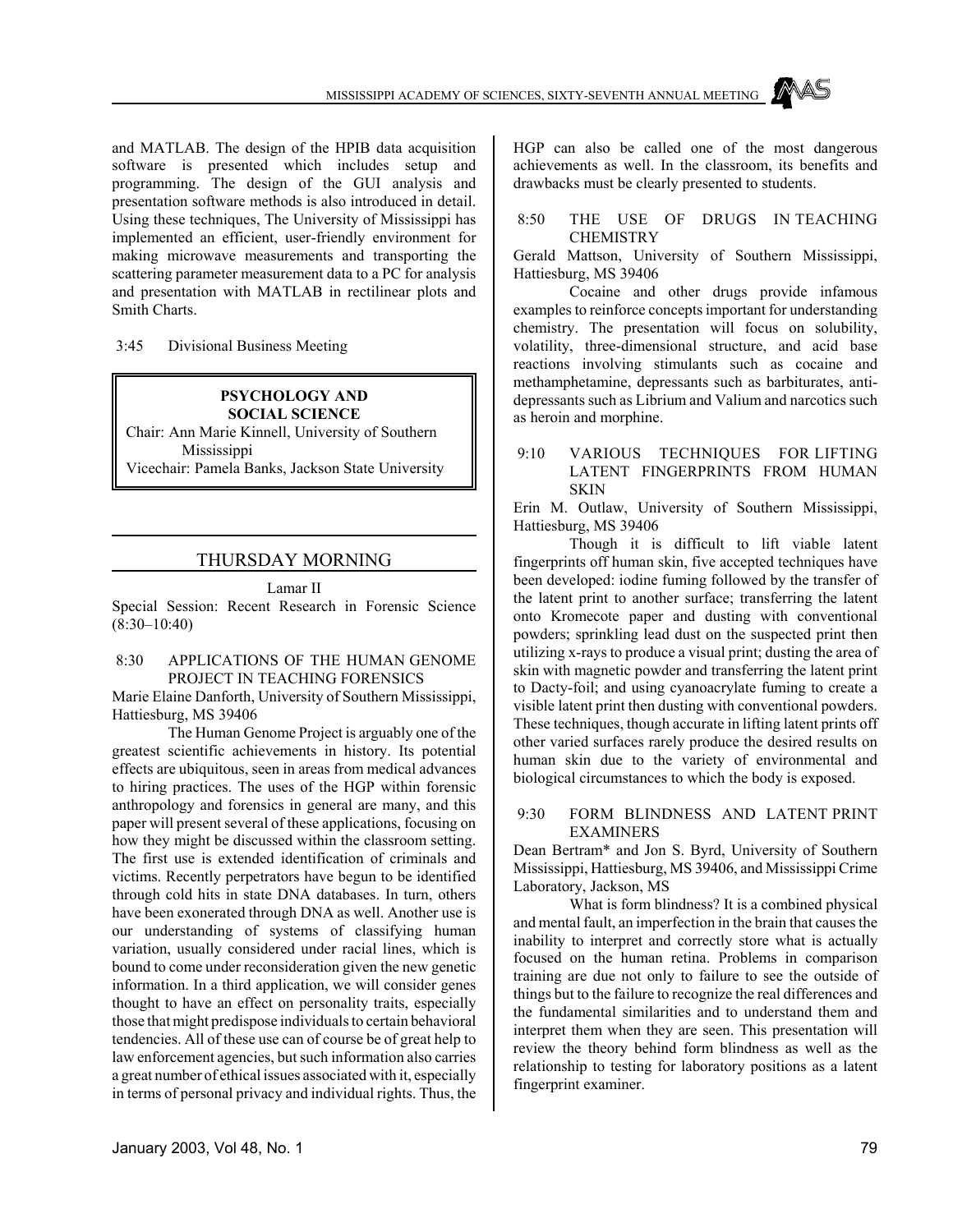

10:00 HOW MODERN FORENSIC TECHNIQUES COULD HAVE CAUGHT JACK THE RIPPER Nina K. Carroll, University of Southern Mississippi, Hattiesburg, MS 39406

Jack the Ripper is indisputably the most infamous serial killer in history. Several factors contributed to his never having been captured. I attempt to reveal how the forensic techniques unavailable in the nineteenth century such as fingerprinting, DNA analysis, tool mark analysis on bone, and forensic profiling could have exposed the identity of the man who composed his letters from hell.

# 10:20 NON-METRIC AND METRIC SKELETAL TRAITS AND THEIR POTENTIAL VALUE TO THE FORENSIC ANTHROPOLOGIST

Kristi E. Turner, University of Southern Mississippi, Hattiesburg, MS 39406

Non-metric and metric traits are routinely recorded in osteological studies for their potential utility in the reconstruction of activity patterns of individuals and the genetic structure of a group. Of particular value to the forensic anthropologist is reconstructing the handedness of a homicide victim. Specifically, if an individual may be identified as left-handed by evaluating several features of the upper arm and shoulder, the probability of making a positive identification increases dramatically, simply by eliminating the number of right-handed individuals on a missing persons list. Of other interest is whether particular activities may be suggested, such as baseball throwing or shoveling, by evaluating muscle attachments sites and wear on bones. This project involved the evaluation of three potentially valuable traits found on the arm and shoulder in 50 Black and White men and women of known identity and occupation, from the Terry Collection of the Smithsonian Institution. The objective was to examine the variability of these traits between individuals, on both left and right arms to determine whether they reflect handedness, occupation, or elements of both. Patterns of frequency are compared by age, sex, race, and side. Implications of findings for forensic anthropology are described in further detail.

#### 10:40 A TECHNIQUE TO ENHANCE THE QUALITY OF FINGERPRINTS FROM THE DECEASED

Dean Bertram\* and Kimberly R. Wright, University of Southern Mississippi, Hattiesburg, MS 39406, and Forrest General Hospital, Hattiesburg, MS 39402

Antigen Retrieval Solution [ARS] was introduced as an aid in the testing of tumors. In this study, digits from corpses were fingerprinted before and after soaking in ARS for various lengths of time and at various conditions. Soaking in ARS yielded dramatic improvements in fingerprint quality and evidentiary value.

Regular Session

# 11:00 GENDER DIFFERENCES IN PERCIEVED PARENTAL APPROVAL OF SEXUAL BEHAVIOR AMONG AFRICAN AMERICAN COLLEGE STUDENTS

Christopher Curtis\*, Kaye F. Sly, and Pamela Banks, Jackson State University, Jackson, MS 39217

Research suggests that gender and communication with parents are factors that influence the sexual behavior of college students. The present study investigated gender differences in perceived parental approval of sexual behavior at four different levels of relationship involvement in a sample of 142 African American college students (45 males, 97 females). It was hypothesized that males would perceive more parental approval of sexual intercourse than females at all four levels of relationship involvement (someone with whom they have dated once, someone with whom they are going steady, someone with whom they are in love, and someone they planned to marry). Participants completed an assessment package that included personal data/behavioral and attitude assessment and the Parental Approval and Friend's Approval of Sexual Behavior scale (PASB). The results of this study support the hypothesis. Chi Square analyses indicate an association between gender and perceived parental approval of sexual behavior. Significantly more males than females perceived parental approval of sexual intercourse at all four levels of relationship involvement. The results suggest that parents may be more liberal in their attitudes toward premarital sex for males than females.

11:20 SOUTHERN BELLES? UNDERSTANDING BEAUTY PERFORMANCES AND PERCEPTIONS AMONG YOUNG SOUTHERN WOMEN

Jacqueline C. Bergeron, University of Southern Mississippi, Hattiesburg, MS 39406

This research project will evaluate different aspects of beauty and appearance in young, white, southern women's lives. The main topics to be explored are the relationship of body-image satisfaction to youth, the effects of the media on the development of beauty perceptions and performances, the presence and conception of ideals, for a woman's appearance, and how the aforementioned components relate to each other. The method that will be used to carry out this research project will involve interviews with white women, aged 18–24, living in the Hattiesburg area. The data will be collected using inperson taped interviews. The subjects will be asked a series of open-ended questions dealing with the role of beauty in their lives, from late childhood to the present day, and how it has affected the way they view themselves and their bodies. The major theory of this project is the idea that a female's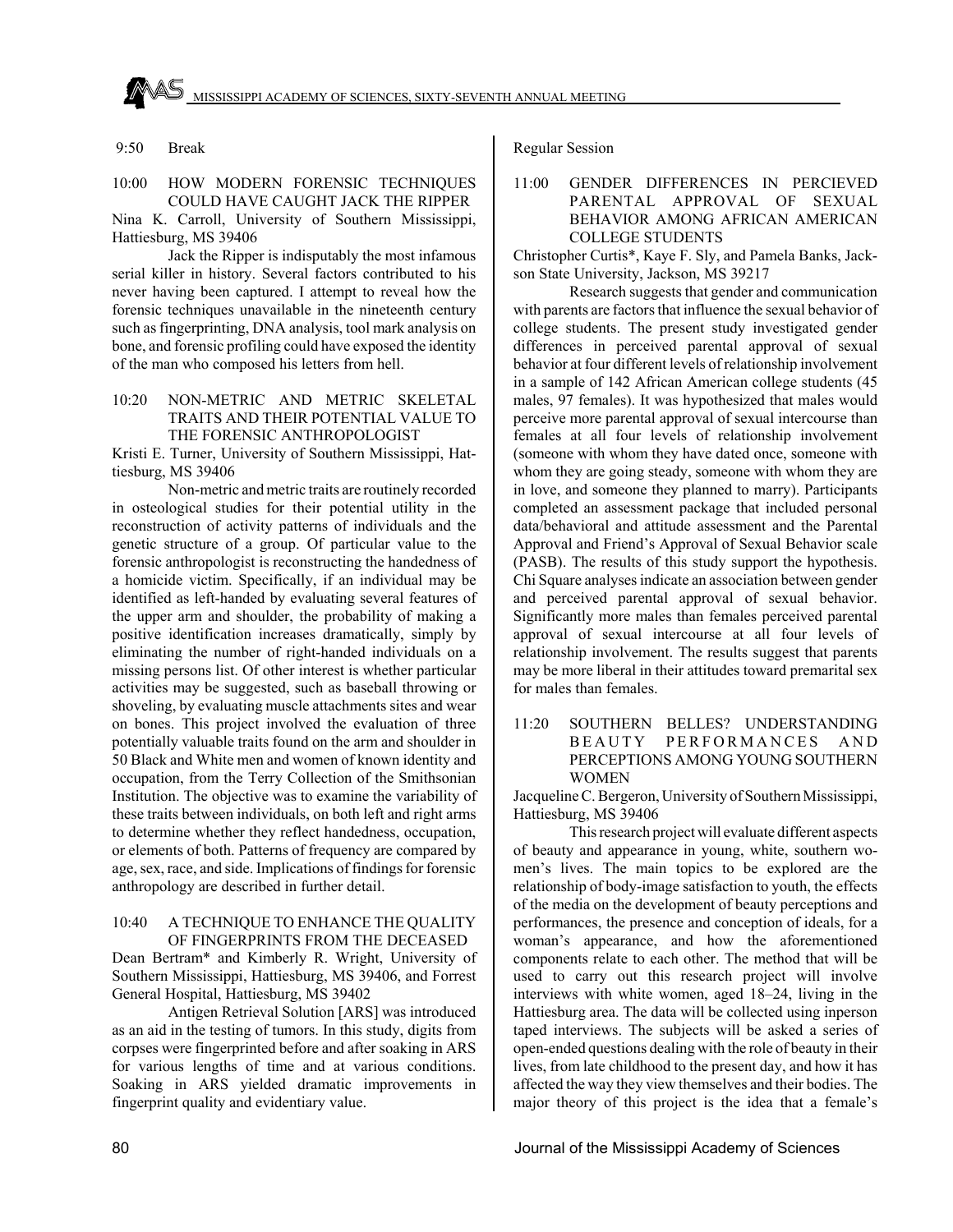satisfaction with her appearance is high before she enters adolescence, and falls after she goes through adolescence. The assumption behind this theory is that going through adolescence involves "becoming a woman," which involves making oneself looking like one. This time is when the role of beauty and the preoccupation with beauty would come into play. Before adolescence, then, beauty and appearance would not have played as integral a role, and thus, bodyimage satisfaction would be higher.

# 11:40 MISSISSIPPI HISTORY ON TRIAL: THE LEGEND AND LESSONS OF THE PARCHMAN FARM SYSTEM

Angela Dunlap, University of Southern Mississippi, Hattiesburg, MS 39406

Jean-Jacques Rousseau once remarked that "History is the art of choosing, from among many lies, that one which most resembles the truth." Consistent with Rousseau's theory, many historical accounts lack objectivity because the author or researcher maintains some level of personal interest, involvement, or connection in the subject matter he or she covers. For example, various works that document the South's history of racial problems convey a slanted perspective that complicates one's understanding of "truth." In this paper, I use the Marxist approach to examine William B. Taylor's Down on Parchman Farm and David M. Oshinsky's Worse Than Slavery. Oshinsky argues that the practice of convict leasing and a prison/plantation system such as Parchman Farm could only emerge from the hostile social climate of post-bellum Mississippi. Taylor, on the other hand, defends the Parchman Farm system and rationalizes that a disproportionate number of incarcerated African-Americans was inevitable following Emancipation and Reconstruction. However, I illustrate how our capitalist economy, not racism, helped create and advance such correctional models as convict leasing and the Parchman plantation system. Further, I contend that capitalism maintains a controlling ideology over our social and political economies and perpetuates class division. Thus, in terms of production, capitalism reproduces this ideology.

12:00 Divisional Business Meeting

# THURSDAY AFTERNOON

Lamar II

# 1:20 EARLY TOBACCO ABSTINENCE IN HIGH RISK SMOKERS

Zakiya Nicks\* and Suchitra Krishnan-Sarin, Yale School of Medicine, New Haven, CT

Many smokers attempt cessation, however, high relapse rates in the first few days of cessation are commonly

seen especially in high risk smokers (alcohol drinkers, those who have depressive symptoms, and females). The purpose of this study is to conduct a prospective examination of the clinical course of tobacco (nicotine) abstinence effects including mood changes and craving in response to presentation of cues over the first week and month of abstinence in male and female smokers who are either heavy/light alcohol drinkers with/without depressive symptoms. Subjects participated in a one month smoking cessation program using contingency management and brief, frequent behavioral counseling based on AHCPR guidelines (Cooney 2001). Cue-reactivity was examined during acute withdrawal (Day 3) and chronic withdrawal (Day 7) using standardized scripts written to induce negative affect (Tiffany et al. 1990). Also, mood changes were evaluated using CES-D and Profile of Mood States (POMS). Cuereactivity procedures, selection of cues, and preparation of cue-tapes were developed. However, no data has been gathered. Data gathered from the CES-D and POMS showed that different subgroups of high-risk smokers experience differences in onset and intensity of depressive symptoms.

#### 1:40 EVOLUTION AND AMERICA: AN IDEOLOGICAL APPROACH

Jude Toche, University of Southern Mississippi, Hattiesburg, MS 39406

The theory of evolution is the cornerstone of modern biology. However, many Americans are quite hostile to the idea of biological evolution. This observation is hardly new, but most explanations of this phenomenon center on religion as a causal factor in the popular rejection of evolution by Americans. Rather than give complete weight to the influence of religion, one should consider the impact of American ideology on the disavowal of evolution. American ideology places individualism in a preeminent position. According to this tenet of American ideology, the individual is the primary actor in nearly all things. However, in evolutionary theory, the individual is of little consequence. As such, evolution is counterintuitive to the average American. This study explores the possibility of a connection between American individualism and the reluctance of the American population to embrace the ideas of Charles Darwin and other evolutionary biologists. While this study does not attempt to eliminate the possibility of religious influence on the American aversion to the theory of evolution, it examines another facet of the American distaste for Darwin. This study uses literature from the fields of biology, sociology, and psychology to explain the possible connection.

 2:00 SOCIO-ECONOMIC STATUS AS A PREDICTOR OF POSTPARTUM DEPRESSION Erika Johnson\* and Michael O'Hara, Jackson State University, Jackson, MS 39217, and University of Iowa,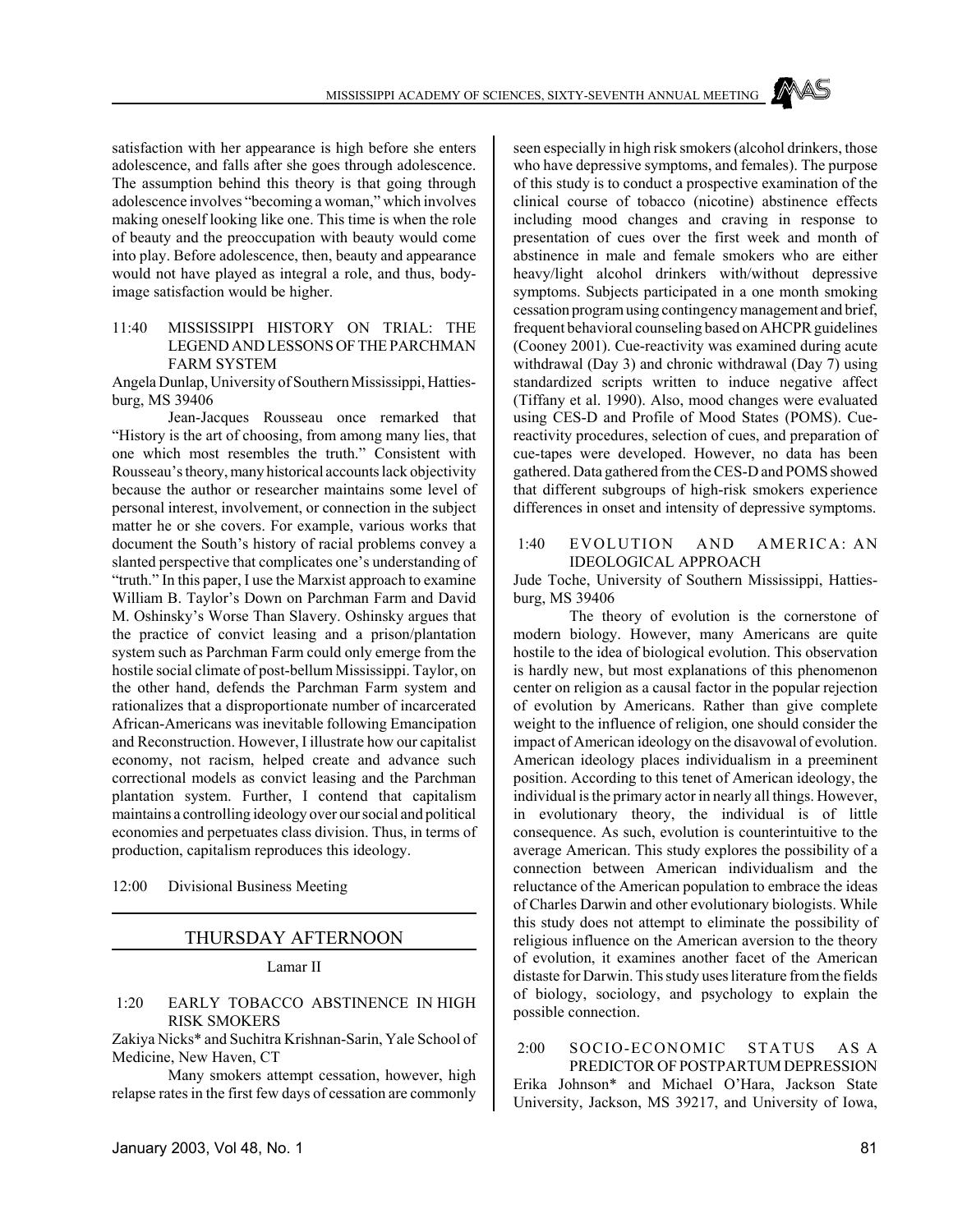Iowa City, IA 52245

Previous studies have shown that in impoverished populations, rates of postpartum depression (PPD) were significantly elevated. The goal of this study was to determine whether socio-economic status (SES) can be used as a predictor of PPD. It was predicted that women with lower socio-economic status would be more likely to develop PPD. In the context of screening for a PPD treatment study, 4,233 woman who has recently given birth from four counties in a mid-western state (mean age  $= 30.1$ ) were given The Inventory to Diagnose Depression (IDD). This questionnaire assessed symptoms from low mood to decreased concentration. Scoring criteria was similar to that of the DSMIV. Socio- economic status was measured using the Hollingshead's Four Factor Indicator of Social Status (1975). The prevalence of PPD was determined by looking at the total number of women and comparing it to the number who received a positive score on the IDD. The prevalence rate found was 20.72%. This rate is slightly higher than previously reported rates, which is consistent with the existing literature. A Pearson's r correlation was computed between SES and total IDD scores  $(r = -0.235, p$ < 0.01). As SES increases, the risk for PPD decreases. These findings are valuable in the effort to treat women in low income environments.

# 2:20 VALUES ORIENTATION AND ATTITUDES TOWARDS SUICIDE AND ABORTION

E. Thomaseo Burton\* and Kaye F. Sly, Jackson State University, Jackson, MS 39217

The relationships between values orientation (VO) and support for or opposition to suicide and abortion were assessed in 188 African American undergraduate students (47 males, 141 females). Gender differences in suicide and pro-life/pro-choice attitudes were also explored. Individualistic and community oriented VO were assessed using the Rokeach Values Survey. Suicide and abortion attitudes were assessed using the Death Related Social Issues Attitude Questionnaire. It was hypothesized that females would be less supportive of suicide than males, and that males would be less supportive of abortion than females. It was further hypothesized that endorsement of individualistic values would predict support for suicide and abortion while endorsement of community oriented values would predict opposition towards these death related social issues. T-tests revealed no significant gender differences in attitudes towards suicide or abortion ( $t = 1.571$ ,  $p < 0.118$ ;  $t = 1.737$ ,  $p < 0.084$ ). There was, however, a tendency for females to be less supportive of suicide and for males to be less supportive of abortion. An individualistic value, "A Sense of Accomplishment," was found to be the best predictor of support for both suicide and abortion in this population ( $\beta = 0.144$ ,  $p < 0.023$ ;  $\beta = 0.131$ ,  $p < 0.038$ ). These findings suggest that African American college

students who rank individualistic values as important can be expected to be more supportive of suicide and abortion. This research was supported by NIMH-COR grant MH-16926.

2:40 Break

# 2:50 A SEARCH FOR THE LOST: AN ARCHAEOLOGICAL ANALYSIS OF TURKEY CREEK CEMETERY

Kelly McClave, University of Southern Mississippi, Hattiesburg, MS 39406

Historical in conjunction with public archaeologists have a responsibility that goes beyond research and academic standards. They have a professional responsibility to the descendents and the public whose ancestors they wish to study. It is important for historical/public archaeologists to involve the groups with cultural and genetic connections with the subjects of archaeological study and any interested public members. A possible service that an archaeologist can render to a community is the identification of a cemetery. The main objective of this paper is to ascertain the existence of an African American communities cemetery and to prove that it was in fact, larger and more extensive than previously believed.

# 3:10 MEASURING COASTAL ENVIRONMENTS THROUGH THE HEALTH OF THEIR PEOPLE

Erin R. Villarraga, University of Southern Mississippi, Hattiesburg, MS 39406

There has been an ongoing debate as to whether the Mississippi Gulf Coast provided a stable environment for Native American habitation. We have some evidence of occupations on the coast including a few burials. Until recently, these remains have been sparsely analyzed. This study hopes to reveal whether aquatic subsistence adaptations were able to completely sustain the groups that practiced them on the Gulf coast by comparing health patterns of two coastal sites, Harvey and Mulatto Bayou, to those at Kellogg. For the purposes of this study, the inland Kellogg site is the control because my analysis and that of others shows Kellogg individuals were healthy. To determine health patterns at the three sites, I use Nordin's index for cortical bone maintenance. The index is found by measuring the thickness of femoral midshafts on radiographs with sliding calipers. My results show that mean cortical thickness at the Harvey site was above 46%, the standard for healthy cortical thickness. However, the Mulatto Bayou sample mean was below this standard, though just barely. Low cortical thickness is associated with systemic dietary stress and lack of physical activity. While the mean of Mulatto Bayou is slightly lower than the standard for health, it may not be significantly lower. My research shows that at least some areas of the Mississippi Gulf coast were stable and plentiful environments for Native Americans.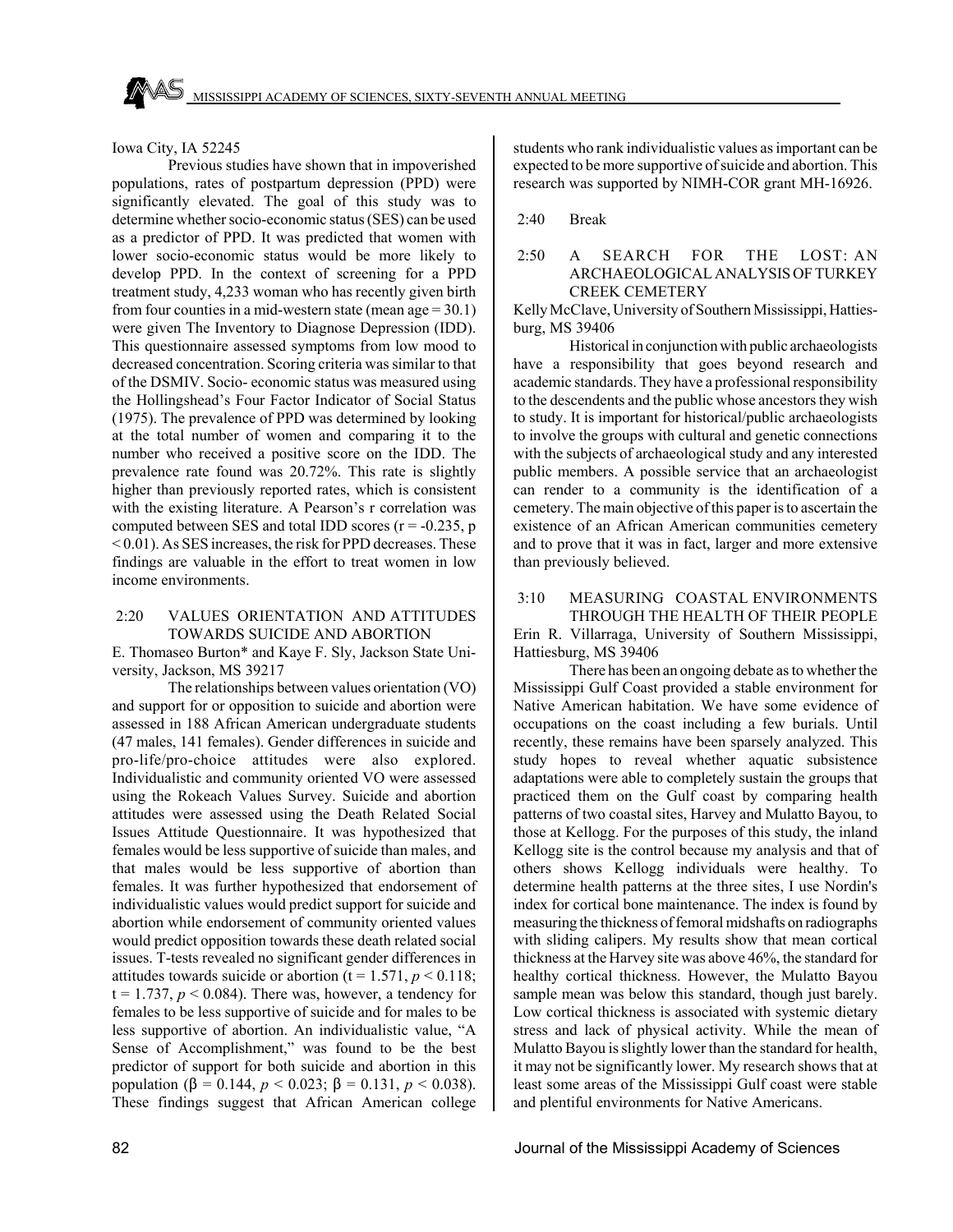# 3:30 MISSISSIPPI RIVERS: A STUDY OF CHOCTAW INDIAN PLACE-NAMES OF THE STREAMS AND RIVERS OF THE STATE OF **MISSISSIPPI**

Chris McPhail, University of Southern Mississippi, Hattiesburg, MS 39406

The present-day state of Mississippi has thousands of miles of rivers and creeks that were once the focal point of Choctaw Indian lifeways. In this study I am researching and translating the original names of some of the more significant streams of the state. By comparing this information to known physical, cultural or biological characteristics of those waterways it is possible to gain insight into why a particular stream was so named. These names can reflect naturally occurring characteristics, historical events or cultural attributes. We may assume these occurrences and attributes were important enough for Choctaw Indians to bestow upon these streams a title that echoes this importance. Thus it is possible to determine what stream features, whether cultural or natural, were significant in the everyday lives of prehistoric Choctaw. The information provided in this study offers us a possible view of stream characteristics that were considered essential to Choctaw lifeways. In addition, this research provides a compilation of Choctaw stream place-names and their translations for preservation and future studies.

 3:50 A PUBLIC ANTHROPOLOGY WEB PROJECT Jeffrey Kaufmann, University of Southern Mississippi, Hattiesburg, MS 39406

Graduate students submitted summaries of 1928 and 1989 volumes of the journal *American Anthropologist* in an effort to make anthropological articles from one of the discipline's lead journals available to a wide audience. Their summaries were published on the web at www.publicanthropology.org, a site that is receiving around 30,000 hits per month. This project demonstrates how far anthropological theory has moved in six decades.

# **SCIENCE EDUCATION**

Chair: Willie R. Heard, University of Southern Mississippi Vicechair: Aimeé T. Lee, University of Southern

Mississippi

# FRIDAY MORNING

Lamar II

8:30 DESIGNING A BIOLOGY TRAIL

Aimée T. Lee, Richard Watkins\*, and Rosalina V. Hairston, University of Southern Mississippi, Hattiesburg, MS 39406

The Biological Sciences Learning Center at USM, formerly known as the Frazier Museum of Natural Science, is a focal point for the University's biology program. We are in the process of building a multipurpose Center that plays an important role in undergraduate instruction, teacher training in the life sciences, and outreach to the community. The Center's experience-based learning environment incorporates an interactive, dynamic museum and modern instructional technology, including Web-based instruction. We reach out to the community to improve biology education and scientific literacy through Center programs, such as the Biology Trail, which is designed for all ages. Last year alone, faculty and graduate students working within the Center welcomed several hundred school-age youth plus their teachers and parents, several church youth groups, cub scouts, adult learners, and provided informal science education for all of our guests. We have designed a Biology Trail consisting of several stations dispersed around campus where we engage the students by asking questions appropriate to their various educational levels. We encourage them to answer the questions using all of their senses. In the future, we plan to design more interactive displays that can be incorporated into the Biology Trail.

# 8:45 SERVICE LEARNING AND SCIENCE: THE SCOTT AQUARIUM/BILOXI SCHOOL DISTRICT LIGHTHOUSE PROJECT

Howard Walters<sup>1\*</sup>, Sue Durbin<sup>2</sup>, Becky Espey<sup>1</sup>, Tom Schnaubelt<sup>3</sup>, and Becky Denham<sup>3</sup>, <sup>1</sup>J.L. Scott Marine Education Center and Aquarium, Biloxi, MS 39530; <sup>2</sup>Biloxi School District, Biloxi, MS; and <sup>3</sup>The Center for Community and Civic Engagement

Through the Learn and Serve America Program of the Corporation for National and Community Service—the Center for Community and Civic Engagement, USM's J.L. Scott Marine Education Center and Aquarium, and the Biloxi School District have implemented an innovative partnership. Combining ocean and aquatic sciences education, basic skills development, and community service learning, the partners believe students will be motivated and prepared for community leadership as they mature to adulthood, and have an enhanced understanding of oceanic and aquatic ecosystems. Other aspects of this innovative program include establishing an externally funded informal science educator within the operational structure of an elementary school, and developing curricular materials which link science and community service.

#### 9:00 MOTIVATION AND LEARNING STRATEGIES OF DISTANCE LEARNERS

Beth Dunigan\* and Kenneth J. Curry, University of Southern Mississippi, Hattiesburg, MS 39406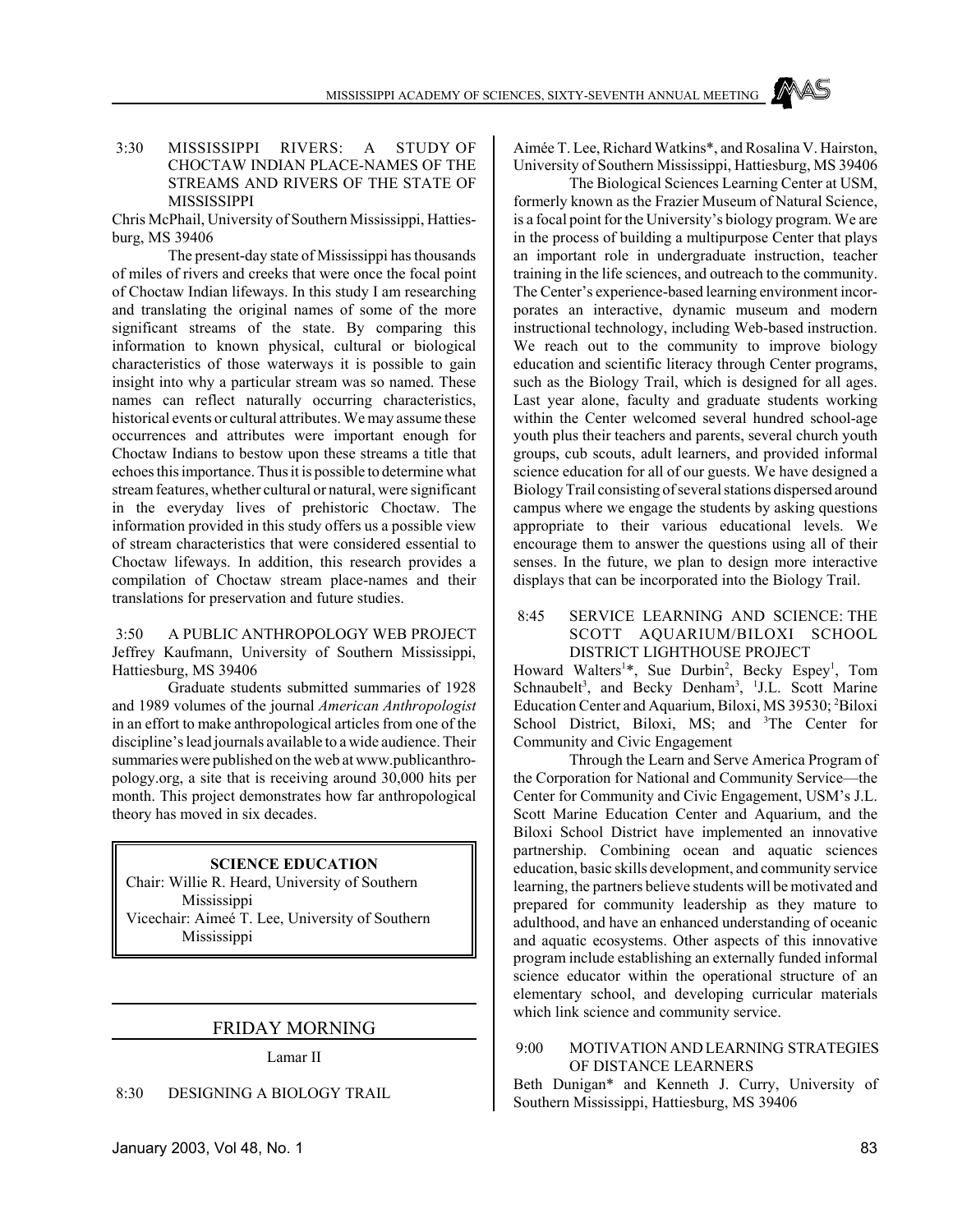During the summer semester of 2002, an online undergraduate course, BSC 305, Evolution, was conducted by a team consisting of Ken Curry, Associate Professor of Biological Sciences, and three Science Education graduate students, Sheila Hendry, Karen Ng, and Beth Dunigan. Research on student motivation and learning strategies was conducted during the course. This research was based on the theory of self-regulated learning and data was collected using the Motivated Strategies for Learning Questionnaire for measuring motivational and learning strategies. Data on motivation were collected at the beginning of the semester and data on the learning strategies were collected at the end of the semester. Scores from each subheading were correlated to the final grades. Additionally, qualitative data were collected throughout the semester in order to determine the learning strategies of these students and if students changed their learning strategies during the semester. Preliminary findings indicate that the following subscales may predict achievement in online courses: elaboration, organization, critical thinking, and effort management. Additionally, students indicated that as long as they kept up with the reading, and read for understanding, they would do well in the course.

 9:15 DEVELOPMENT OF AN ORAL HISTORY OF THE GRAND BAY NATIONAL ESTUARINE RESEARCH RESERVE PROPERTY IN GAU-TIER, MISSISSIPPI

Kelli McCutcheon\* and Jennifer Buchanan, Cooperative Intern Program, Mississippi Gulf Coast Community College–Jackson County Campus, Gautier, MS 39553, and Grand Bay National Estuarine Research Reserve, Biloxi, MS 39530

The Grand Bay National Estuarine Research Reserve was the setting for a study, which analyzed land use changes within the general vicinity of the reserve during the 20<sup>th</sup> century using both historical accounts received through one-on-one interviews with senior citizens and interpretations of aerial photography. The researchers identified elder members of the community who lived most of their lives in proximity to the reserve, developed an appropriate standardized survey that was used to interview these older members of the nearby community, interviewed the seniors and documented with audio tape their historical accounts. Additionally, the researchers surveyed the reserve vicinity to document current land uses, and drafted land use maps in Arcview to document land use changes over time.

9:30 Break

# 10:00 CONVERSION AND PRESERVATION OF 35 MM SLIDES TO DIGITAL FORMAT

Michelle Jordan\* and Kay Baggett, Cooperative Intern Program, Mississippi Gulf Coast Community College–Jackson County Campus, Gautier, MS 39553, and University of Southern Mississippi, J.L. Scott Marine Education Center and Aquarium, Biloxi, MS 39530

The evolution of audio-visual media increasingly creates issues of compatibility of format, equipment availability, and technical expertise of users. A more critical and often overlooked issue is the failure of most libraries to preserve and convert valuable data—from visual and pictorial to numeric and text-based—to formats compatible with the latest hardware. Consequently, historic collections of tapes, slides, and films which contain useful data are many times not accessible due to format. The 35 mm slide collection at the MEC&A contains thousands of visual images of biological organisms and habitats which may be of use in educational publications and scientific studies in the future. This project continued the conversion of these slides to digital, JPEG format and laid the groundwork for eventual archiving of the slides.

10:15 WALTER ANDERSON'S ART AND HIS INTERACTIONS WITH THE HORN ISLAND ECOSYSTEM

Jamie L. Lambert\* and Patricia Pinson, Cooperative Intern Program, Mississippi Gulf Coast Community College–Jackson County Campus, Gautier, MS 39553, and The Walter Anderson Museum of Art, Ocean Springs, MS 39564

Walter Anderson loved Horn Island, and he spent much of his time there. The ecosystem and the artist became one and the same at times—at least in spirit. The primary objective of this project was to evaluate Walter Anderson's interaction with the Horn Island ecosystem, and its effects on his art, through a study of his Horn Island Logs, related paintings and drawings, and an interview with his son, John Anderson. Through reading the Logs, and examining his Horn Island related art, a relationship between the ecosystem and Anderson's art can be observed. The study results allow one to see Anderson's connection with the island through his art.

10:30 Divisional Business Meeting

10:45 Divisional Poster Session

# ALCORN STATE UNIVERSITY NUTRITION PUBLIC LEARNING UTILIZATION SYSTEM HEALTH AND FITNESS RESEARCH PROJECT

Deborah Caples\*, Franklin Jackson, Rafida Idris, and Samuel Besong, Alcorn State University, Alcorn State, MS 39069

The Nutrition PLUS Health and Fitness Research Project investigated the lifestyles changes of the rural community inhabitants in Southern Mississippi. The objective of this project was to decrease high fat foods consumption and improve healthy lifestyle through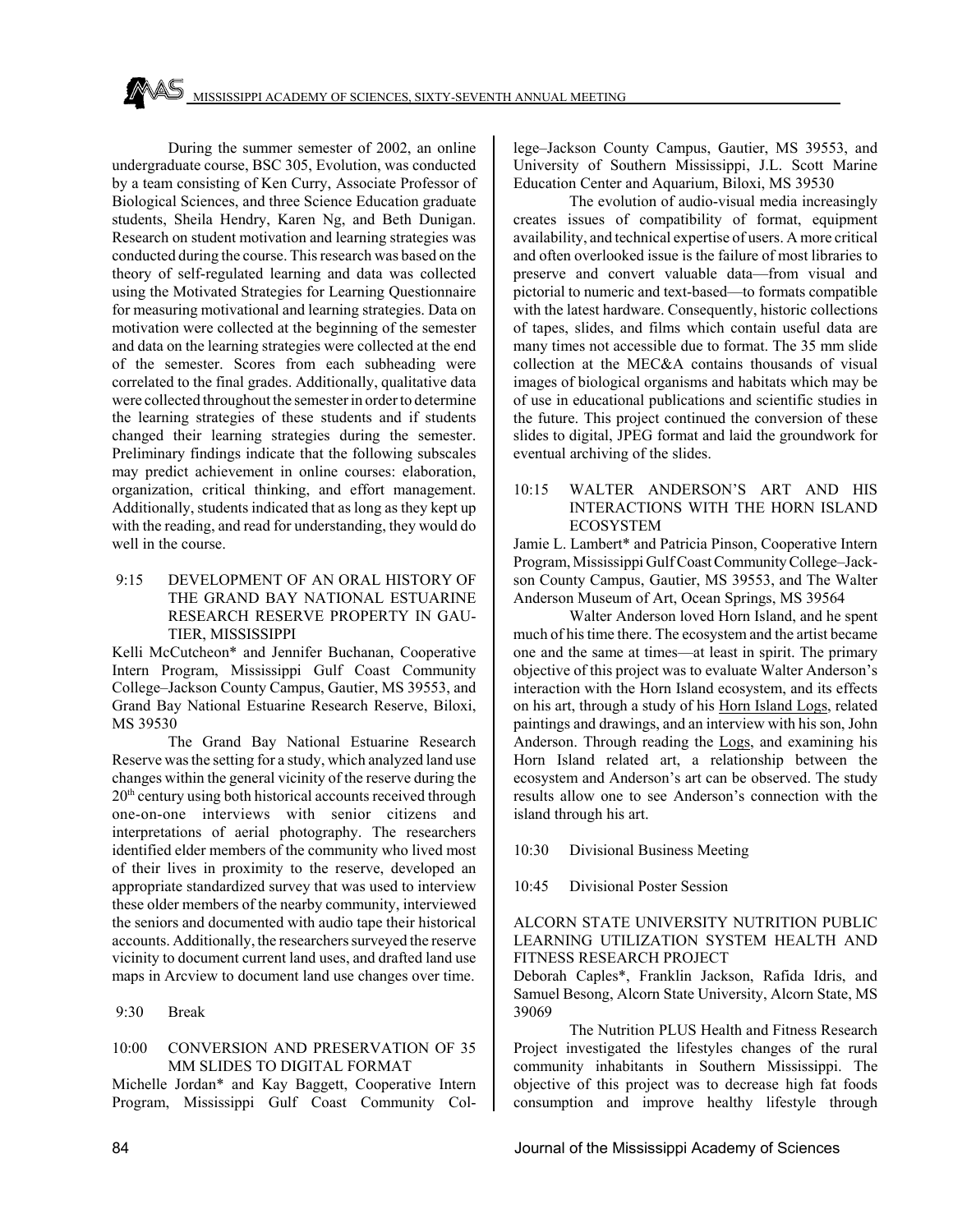knowledge enhancement and modification of sensitive cultural practices that promote obesity. African American men and women were recruited for the 10-week N-PLUS Health and Fitness Project. Data was collected in the Client's Tracking and Evaluation Folders. A pre-post evaluation questionnaire was administered to measure the model design and learning objectives. The instruments used for the evaluation were the Social Learning Theory, Social Cognitive Theory and the Health Beliefs Models to assess levels of changes in behavior. Means and percentages were determined to evaluate the difference between variables. A medical history of chronic disease was reported in 92% of the subjects. Obesity ranked 77%, hypertension ranked 50%, and heart disease ranked 27% with 95% of the subjects showing body weights above the Body Mass Index (BMI) standards. The education level of 67% of the subjects was less than 15 years. Data analysis showed an average mean score of 3–4 pounds weight loss in 77% of the subjects, with 73% showing improvements in diastolic and systolic blood pressure readings. The consumption of vegetable and dairy products increased 28%, while the consumption of high fat foods deceased by 24%.

Resume Regular Session

11:00 GULF COAST RESEARCH LABORATORY: SERVING MISSISSIPPI FOR FIFTY-FIVE YEARS

Joyce K. Stone\* and Joyce M. Shaw, Cooperative Intern Program, Mississippi Gulf Coast Community College–Jackson County Campus, Gautier, MS 39553, and University of Southern Mississippi, Gulf Coast Research Laboratory, Ocean Springs, MS 39566

The Gulf Coast Research Laboratory (GCRL) is a unique institution serving the citizens of the State of Mississippi State agencies such as MS Department of Marine Sciences and MS Department of Environmental Quality use scientific research results and analyses generated by GCRL to make management and conservation decisions which impact the live of Mississippians. GCRL scientists have been appointed to state advisory boards and continue to serve the state in this way today. The purpose of this project is to identify the people, projects, and publications that illustrate the interactions and connections of GCRL with its sister agencies. A bibliography of publications generated by GCRL personnel working on state supported projects and GCRL staff who have served in advisory or leadership positions at state agencies, with a special focus on Dr. William Walker, Director of the Mississippi Department of Marine Resources and former GCRL scientist and administrator, was added to an existing database. Information gathered for this project was presented in a poster format at the 2003 annual meeting of the Mississippi Academy of Sciences.

# 11:15 DEVELOPMENT AND IMPLEMENTATION OF A HANDS-ON UNIT OF INSTRUCTION FOR ELEMENTARY STUDENTS

Cheryl Rodgers\*, Ron Carstens, and Teresa Callahan, Cooperative Intern Program, Mississippi Gulf Coast Community College–Jackson County Campus, Gautier, MS 39553, and Magnolia Park Elementary School, Ocean Springs, MS 39564

The primary objective of the rocket/solar system unit was to develop children's understanding of the relationship the earth has with other objects within our solar system. The intern assisted the teacher at Magnolia Park Elementary School in providing hands-on activities that allowed children to visualize a trip from the Earth on rockets to explore other objects found throughout our universe. The intern assisted students in building and launching an Alpha III model rocket. The final phase of the project was to guide students in identifying special characteristics that distinguish each planet/object found in our solar system. After discussion with the instructor, a pre-test was given to assess beginning student knowledge. A post-test was administered to determine the knowledge gains as a result of participation in the unit of study.

## 11:30 A SUCCESSFUL GRE STUDY PROGRAM: THREE YEARS OF RESULTS

Carolyn E. Beck, Susan W. Bourland\*, and Frederick E. Varnado, University of Southern Mississippi, Hattiesburg, MS 39406

One of the widely believed myths about the GRE is that original test scores cannot be significantly increased. Our success in assisting students in raising scores through participation in a study program refutes this myth. The study program was developed to assist McNair scholars in increasing GRE scores to enhance their ability to enter graduate schools and in acquiring funding for graduate education. The program consists of classes lasting four hours daily for three days a week for a nine week summer session. Classes focus upon reviews of basic math skills (arithmetic, algebra, and geometry) and verbal skills exercises. Additional emphasis is placed on learning the skills needed to master the test itself. Minimal time is spent on the analytical section of the test. A variety of learning activities were designed to maintain interest in the course and include lectures, problem solving sessions, computer drills, small group studies, and game playing. Students were tested using full-length computer adaptive tests before beginning the program, at mid-term and at the end of the period. Scholars then completed the actual GRE exam. Results over three summers have shown increases in scores of 300 points for the majority of students, with some gaining as many as 600 points on the three part test. The final program test score is an excellent predictor of actual exam results.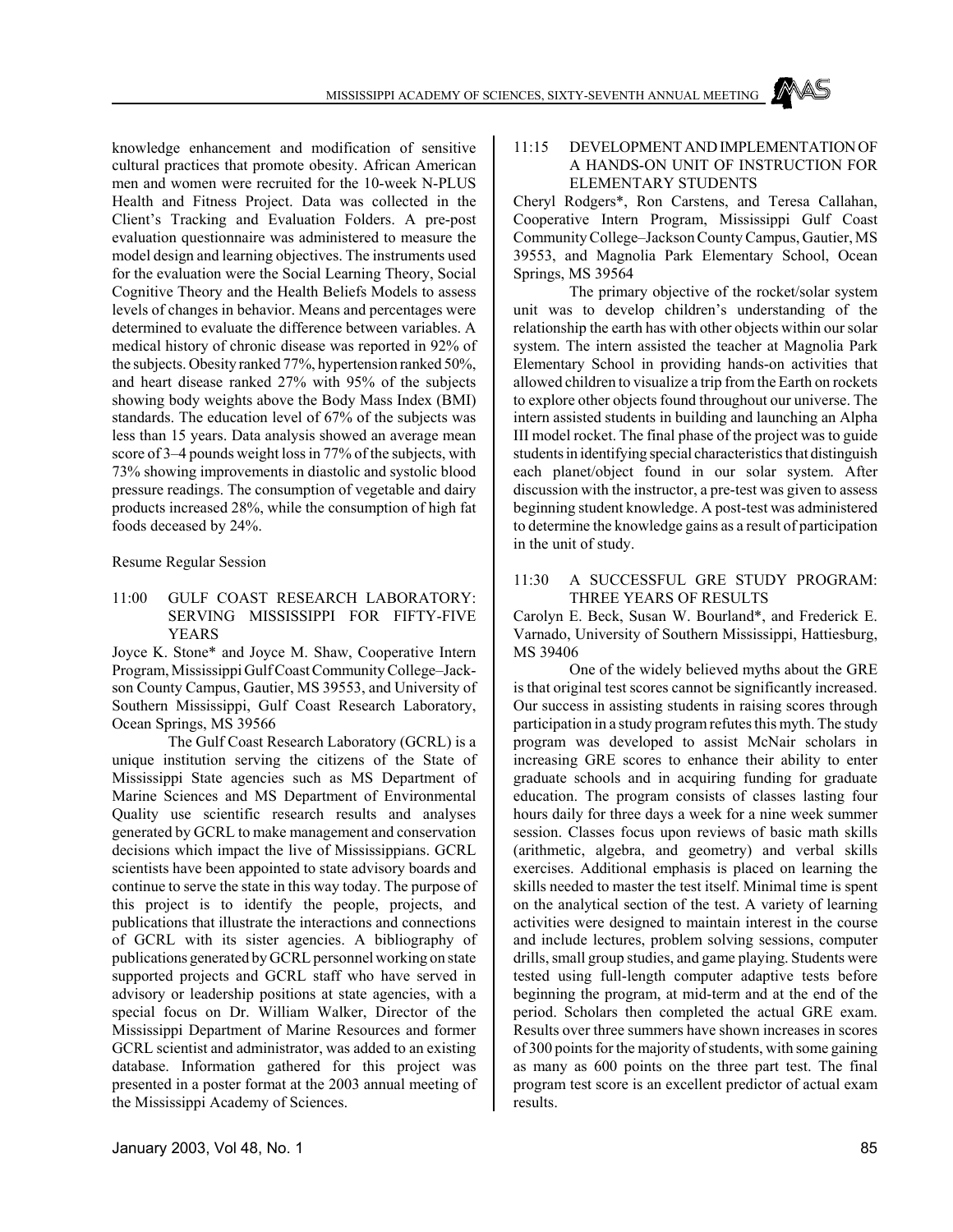## 11:45 TRANSFORMATIONS FROM TRADITIONAL TO INVESTIGATIVE STUDENT-ACTIVE INTRODUCTORY COLLEGE BIOLOGY

Rosalina V. Hairston\* and Aimeé T. Lee, University of Southern Mississippi, Hattiesburg, MS 39406

The objective of this study was to improve the content, method of instruction, and delivery of two sequential introductory college biology courses. A two-week summer workshop was conducted for biology instructors and graduate teaching assistants to develop competency in designing and teaching investigative laboratory activities, use constructivist teaching methods and cooperative learning, and integrate educational technologies in the lecture and laboratory. During the fall, weekly meetings of graduate teaching assistants and the freshman laboratory coordinators provided feedback on students' perception and performance on investigative activities. A quantitative analysis was used to assess the students' knowledge of biology and science process skills using pretest-posttest control versus experimental group research design. Significant differences and correlation were found in the scores of the experimental group on science process skills and biology content knowledge demonstrating change in student achievement is influenced by the reform initiative. A qualitative evaluation was conducted by triangulation of several data sources. The qualitative analysis revealed that students have a positive attitude toward the use of educational technologies such as computer simulations, the Internet, and Calculator-Based Laboratory systems. The students' open-ended investigation projects indicated their ability to effectively transfer learning from models and simulations to solving real-life problems.

# FRIDAY MORNING

Lamar II

 1:00 BIOLOGICAL SCIENCES LEARNING CENTER SERVES MULTIPLE FUNCTIONS WITHIN UNIVERSITY COMMUNITY

Andrea L. Johnson\* and Aimée T. Lee, University of Southern Mississippi, Hattiesburg, MS 39406

The Biological Sciences Learning Center at the University of Southern Mississippi serves as the base for the freshmen biology program, as well as providing the university community with an easily accessible location in which to explore basic biology and related concepts. The primary focus of the Learning Center is to arm undergraduates with a working knowledge of the building blocks of biology and s park further interest in science through laboratory investigations. Through various interactive displays, students are allowed to explore such concepts as bacterial reproduction, population genetics,

mollusk and arthropod diversity, the teeth and bones of vertebrates, and fossil remains. These displays range from basic shell and bone exhibits to more advanced presentations providing evidence and timelines depicting forms of evolutionary change. Varying levels of facts and concepts are presented within these displays, allowing students from diverse ages, backgrounds, and intellectual stages to experience the exhibits on multiple levels, or those levels appropriate to each individual. In addition to serving the university, the Learning Center provides an outreach program welcoming students and individuals from local schools and organizations to explore the resources on hand. The Learning Center also serves a dual function by providing graduate and undergraduate students of the biological sciences department with a venue in which to learn strategies conducive to teaching others and gain the confidence needed for future science-based education careers.

 1:15 ACTIVE LEARNING STRATEGIES IN A COMMUNITY COLLEGE MICROBIOLOGY CLASS

Mary F. Lux, University of Southern Mississippi, Hattiesburg, MS 39406

Active learning strategies can be used to promote student participation in the learning process. Active learning, an important component of laboratory exercises, can also be included as part of the lecture portion of the course. The students who participated in this study were enrolled into sections of Microbiology for the Summer, 2002 session at the Forrest County Allied Health Campus of Pearl River Community College. Both sections met weekly for a five-hour block of time. The Monday section started as the control section and participated in limited active learning activities during lecture. The test section met on Thursday. In the test section, lecture time was used to promote active learning strategies such as creating illustrations, completing tables, and working in small groups. The same of content, text, and tests were used for both classes. Students completed a pretest on the first day first class day of each section, and the identical 10 questions were incorporated into a 100 item final exam. The results of the study yielded the following average percentage scores for a pretest, post test, and final, respectively: Monday, 14, 47, 83 and Thursday, 13, 72, 91. The higher (post) test scores for the Thursday (test) group suggest that the active learning activities increased student learning.

# 1:45 INFUSION OF TECHNOLOGY INTO THE ELEMENTARY SCIENCE METHODS CLAS-SES

Lawrence Bellipanni<sup>1</sup>\*, Janie Green<sup>2</sup>, Greg Bellipanni<sup>2</sup>, Deanna Buckley<sup>1</sup>, and Rudy Sirochman<sup>1</sup>, <sup>1</sup>University of Southern Mississippi, Hattiesburg, MS 39406, and <sup>2</sup>Hatties-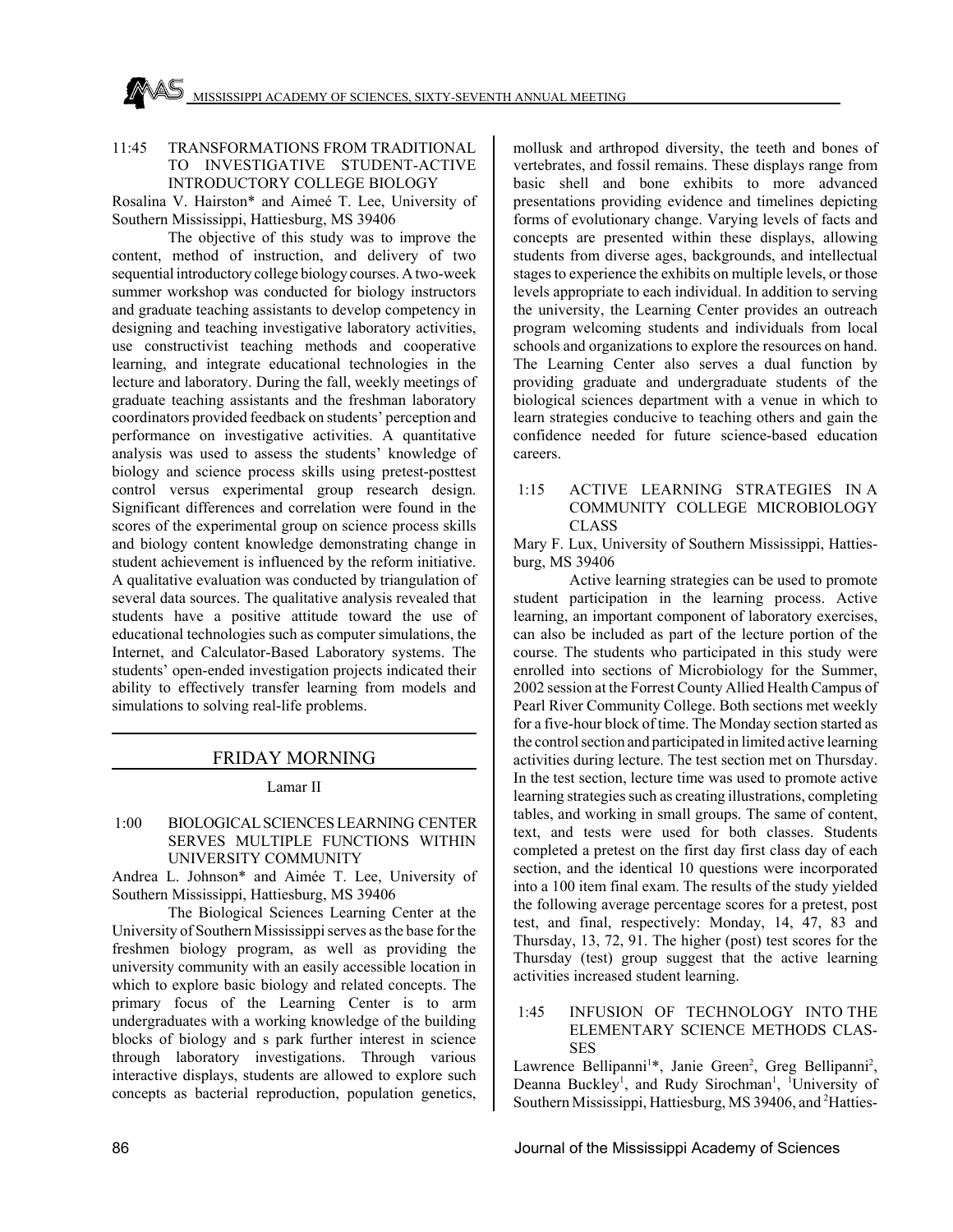burg Public School District, Hattiesburg, MS 39401

The Center for Science and Mathematics Education at the University of Southern Mississippi is dedicated to providing students with best practices based on research in teaching and learning in science and mathematics. The purpose of this project from the Center is to teach 100–150 preservice elementary teachers, over a two year period, to design effective instruction using the tools of technology that are available in most public school classrooms in South Mississippi. By incorporating lessons in Science for Elementary Teachers (SCE 432) on unit design using power point, which can be loaded on the Center's server, carefully designed web pages are instantly available to the teacher candidate on the day of the practicum lesson from the public school classroom. Administering the GALT to the experimental and control groups of SCE 432 students will determine the effectiveness of developing logical thinking in using this technology. Our interest is in determining if using technology will have an effect on the practicum students logical thinking processes. Our vision is to facilitate quality math and science instruction in elementary classrooms as well as providing experience using the tools that can make that instruction most effective. Our elementary teacher candidates, upon the completion of this experience will be literate in both power point presentations and web based design for their own classrooms in the future.

 2:00 COMPOSITE ACT SCORES PREDICT SUCCESS IN INTRODUCTORY BIOLOGY CLASSES AT THE UNIVERSITY OF MISSISSIPPI

Wendy J. Garrison\*, Paul K. Lago, Lucile M. McCook, and Gail E. Stratton, University of Mississippi, University, MS 38677

As part of a continuing analysis of how to best serve our students, our objective was to see whether ACT scores were good predictors of student success, as measured by grade, in our classes. ACT scores and final grades were obtained from the University's Academic Support Center. Identifying information such as student name and ID was not used. Data were pooled for 875 students in our nonmajors (BISC102) sections for Fall 2001, and for nearly 400 students each year in majors (BISC160) for Fall 1999, 2000, and 2001. The percent of students with A, B, C, D, and F grades was graphed as a function of ACT score. We found that for non majors the composite ACT score at which students had a 50/50 chance of getting an A, B, or C was 18, whereas in the majors' class it was 24. Based on a chi square test, the results were significant  $p \ll 0.001$ . In addition, a steadily increasing proportion of high grades were seen with increasing ACT scores. All entering freshmen planning to take majors biology are now informed of our findings and those with ACT scores below 22 may choose to take the nonmajors course first. In the nonmajors'

classes, we are keeping the results in mind when reviewing the efficacy of new teaching methods.

# 2:15 EXPANSION OF PROJECT S.U.R.G.E.: USING BIOLOGICAL MODELS TO TEACH ABOUT REDUCED GRAVITY

Jennifer Anderson\*, Christina Watters, Brittney Hemba, Brian Robinson, Michael Dodge, Brian D. Ortman, and Patricia M. Biesiot, University of Southern Mississippi, Hattiesburg, MS 39406

Project S.U.R.G.E. (Students Understanding Reduced Gravity Environments) is a traveling presentation that provides information and gives demonstrations on reduced gravity environments to K-12 students in southern Mississippi. The presentation is intended to increase exposure to and interest in science and technology, particularly microgravity research, before students reach the college level. Project S.U.R.G.E. fulfills the outreach requirements of NASA's Reduced Gravity Student Flight Opportunities Program (RGSFOP) which invites college students to propose, design, and perform a reduced gravity experiment aboard NASA's KC-135 aircraft (the "Weightless Wonder"). Project S.U.R.G.E, as developed in 2001 by a RGSFOP team of undergraduates from USM's Department of Chemistry and Biochemistry, focused on physical aspects of reduced gravity. In 2002, our RGSFOP team, from USM's Department of Biological Sciences (BSC), introduced biological components. BSC's Project S.U.R.G.E. activities include a PowerPoint lecture on various gravity conditions and how they are achieved. In addition, an age-appropriate lecture is given on the 2002 RGSFOP biological study, a comparison of the effect of altered gravity conditions on swimming and orientation by two unrelated species of gelatinous zooplankton, a comb jelly and a jellyfish. Hands-on student activities include manipulation of a model statocyst, the invertebrate equivalent to the human inner ear, and a chair-spinning experiment that demonstrates the disorienting effects of microgravity on the human body.

#### 2:30 STUDY OF CYTOTOXIC EFFECTS AND DNA FINGERPRINTING ON THE MCF-7 BREAST CANCER CELL LINE

Duana Meseyton<sup>1\*</sup>, Robert L. Elliott<sup>2</sup>, Jonathan F. Head<sup>2</sup>, and Xianpeng Jiang<sup>2</sup>, <sup>1</sup>Delta State University, Cleveland, MS 38733, and <sup>2</sup>The Elliott-Haley-Head Mastology Research and Treatment Center, Baton Rouge, LA 70816

The Elliott-Haley-Head Mastology Research Center is dedicated in their pursuit of a cure for breast cancer, which continues to be the primary cancer observed in women in the 21<sup>st</sup> century. This rigorous and imperative task involves learning more about the characteristics of the MCF-7 breast cancer cell line with regards to the cytotoxicity of agents such as Ga, Ga-tf, and Nifedipine, and also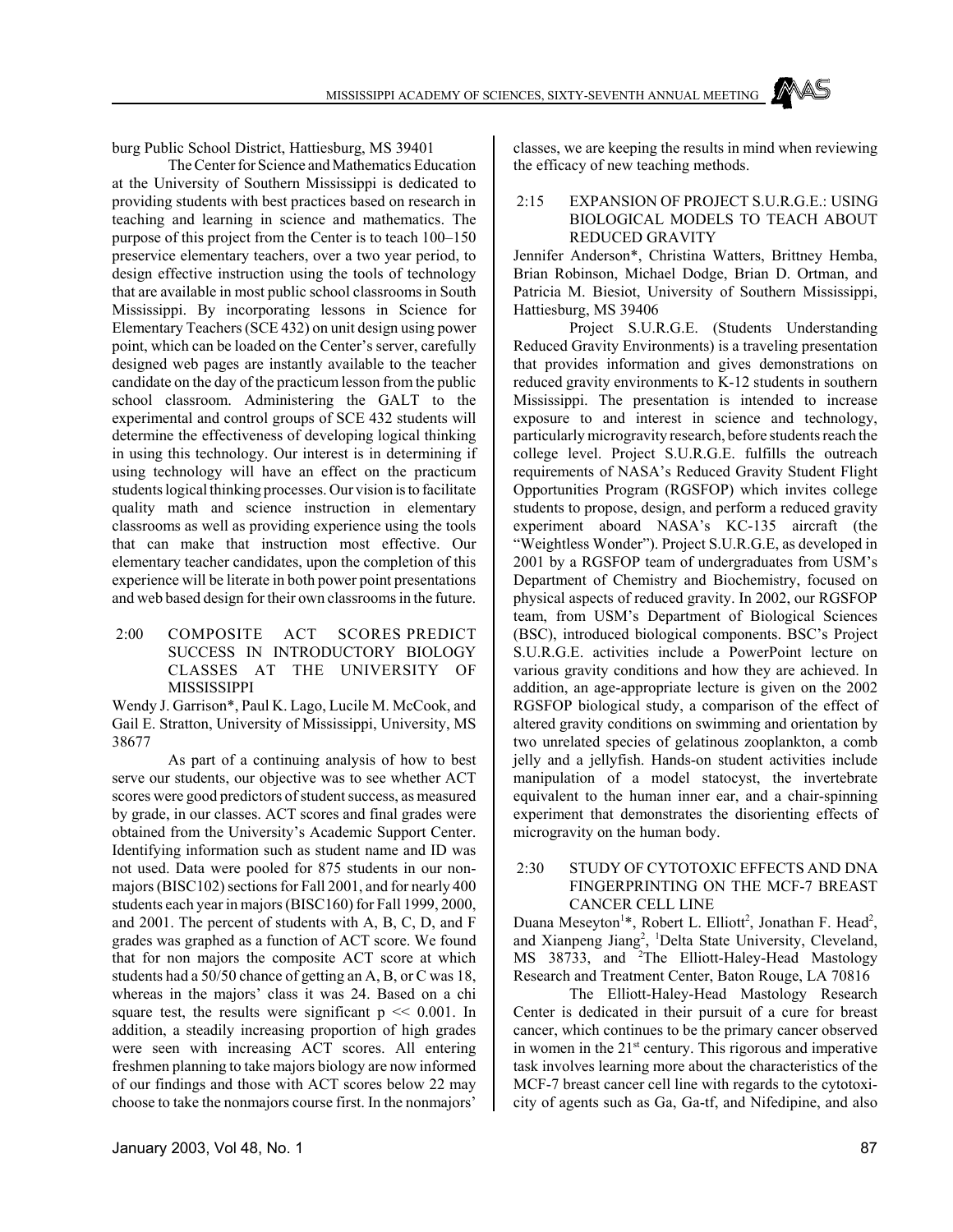towards the effects of certain genes, such as IL-6, IL-6R, G3PDH, and VEGF, on the MCF-7 genetic make up. Cytotoxicity experiments and reverse transcriptionpolymerase chain reactions were the basis for finding this information. A presentation of techniques, an explanation of methods, and a results analysis will be shown by power point presentation.

#### 2:45 GULF OF MEXICO–CENTER FOR OCEAN SCIENCES EDUCATION EXCELLENCE (COSEE)

Sharon H. Walker<sup>1\*</sup>, John Dindo<sup>2</sup>, Michael Spranger<sup>3</sup>, Richard Tinnin<sup>4</sup>, Jessica Kastler<sup>5</sup>, and Dan Brook<sup>6</sup>, <sup>1</sup>University of Southern Mississippi, Ocean Springs, MS 39564; 2 Dauphin Island Sea Laboratory, Dauphin Island, AL 36528; <sup>3</sup>University of Florida, Gainesville, FL 32601; <sup>4</sup>The University of Texas Marine Science Center, Port Aransas, TX 78373; <sup>5</sup>Louisiana University Marine Consortium, Cocodrie, LA 70344; and <sup>6</sup>Mississippi State University, Starkville, MS 39759

This COSEE-Gulf of Mexico effort will use the thematic areas of habitats and organisms, marine technology, and physical parameters that exist within the five, Gulf Coast States to promote an enhanced awareness and understanding of ocean sciences. This is one of the seven COSEEs funded in the U.S. and is being supported by NSF, NOAA-OAR-Sea Grant and ONR/NOPP. This COSEE will physically be located at The University of Southern Mississippi's Scott Aquarium in Biloxi. Satellite COSEEs will be located at the Dauphin Island Sea Lab, the University of Texas' Marine Science Institute, the University of Florida Sea Grant Extension Program and its Museum of Natural History, and the Louisiana Marine Sciences Consortium. Additional assistance will be provided by Mississippi State University , the University of New Orleans, the Louisiana Public Broadcasting Station, the U.S. Navy, the National Marine Educators Association, and the National Science Teachers Association. Over a two-year period, this COSEE collaborative will reach 240 "first-tier" teachers and their 360,000 students, a potential 4,800 "second-tier" teachers, and their 504,000 students, a potential of hundreds of researchers, 700 informal educators, 34 undergraduate students, and approximately 800.000 interested public, thereby creating an improved understanding of the oceans' dynamics and the scientific research being conducted within the partnering institutions and outreach facilities. Each of the satellite COSEE facilities has ocean scientists, graduate, and undergraduate students, and ocean sciences educators who will implement the objectives of this effort.

## **ZOOLOGY AND ENTOMOLOGY**

Chair: Alex D.W. Acholonu, Alcorn State University Vicechair: Elgenaid Hamadain, Jackson State University

# FRIDAY MORNING

# Lake View II

 9:00 A COMPARISON OF COLEOPTERAN FAMILIES FOUND IN DISTURBED AND UNDISTURBED AREAS IN YUCATAN, MEXICO

James Goode\* and James P. McKeown, Millsaps College, Jackson, MS 39120

Families of the order Coleoptera found in two areas of Yucatan, Mexico were catalogued in an effort to determine if unique families could be found in discrete areas. One area was undisturbed dry, tropical forest, and the other was an agricultural plantation; they were 25 miles apart. Insects were captured via sweep nets, Malaise traps, pit-fall traps, black lighting, and Burlese funnels. Insects were killed in Nalgene vials containing cedar chips and a sufficient amount of ethyl acetate. A total of 189 insects was catalogued over a two-week period representing 23 different families. Of these families recorded, 15 families were common to both areas. Only three families were unique to the agricultural area, and 6 families were unique to the undisturbed forest area. Based on the insects collected, there was not a marked difference in the families that were found in each area. The unique families could be a result of a collection bias in each area.

 9:15 A COMPARATIVE STUDY OF HYMENO-PTERA DIVERSITY BETWEEN KIWIC RESEARCH STATION AND HACIENDA TABI IN THE YUCATAN PENINSULA OF MEXICO

Barrot Lambdin\* and James P. McKeown, Millsaps College, Jackson, MS 39120

A survey of families within the Order Hymenoptera was performed in two distinct locations in the Yucatan Peninsula of Mexico to determine if a correlation exists between ecological setting and overall family diversity. One site, Kiwic, was representative of a relatively undisturbed section of dry, tropical forest, while the other site, Hacienda Tabi, was characteristic of a once operational agricultural setting. It was hypothesized that an increased diversity of Hymenoptera families would be obta ined at the undisturbed setting of Kiwic when compared to the disturbed setting of Hacienda Tabi. Utilizing sweep nets, malaise traps and black lights, a total of 25 families of Hymenoptera were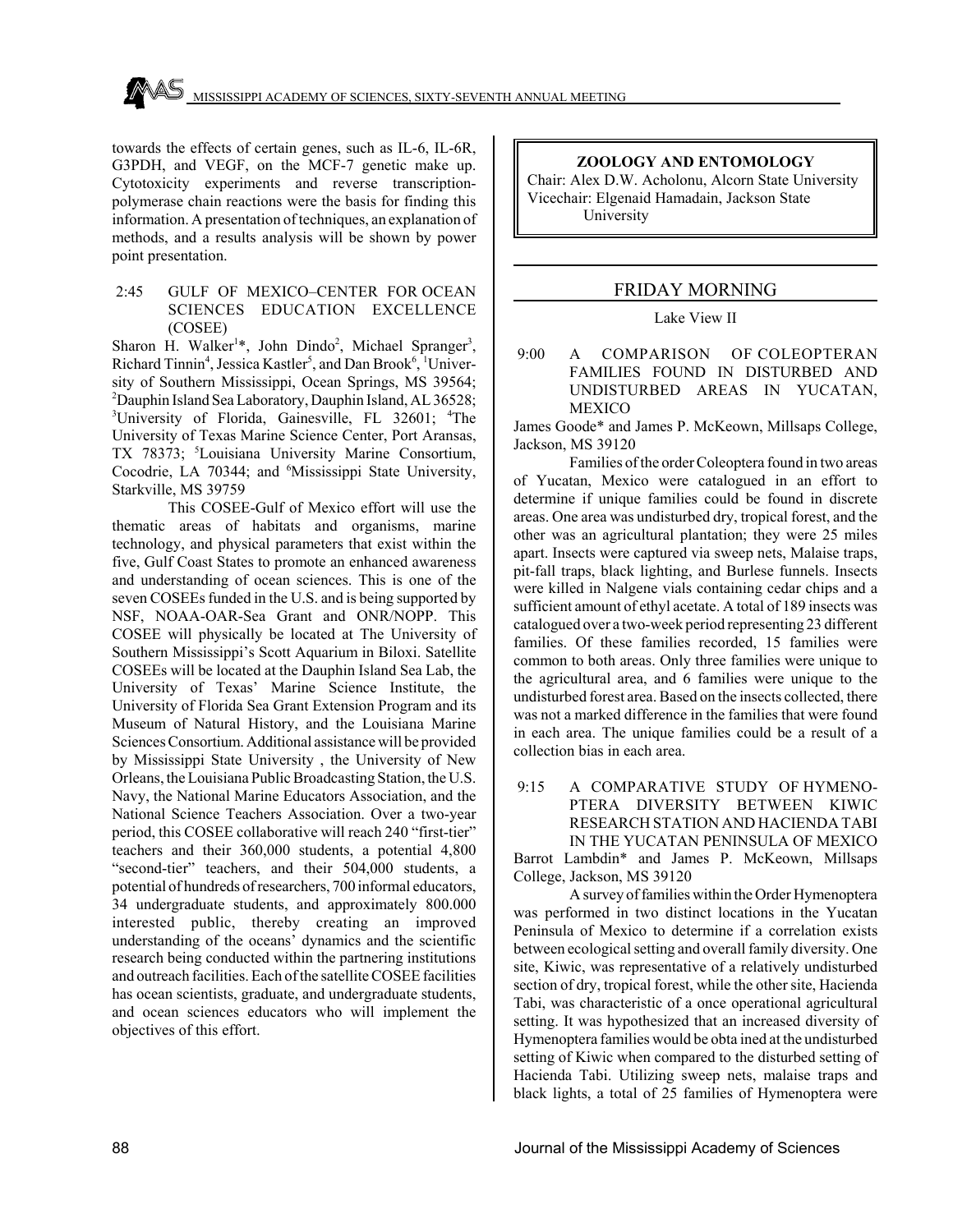collected. The site at Hacienda Tabi yielded 16 families, and the location at Kiwic produced 23 families. The two research sites shared 14 of the same families of Hymenoptera. Two families collected at Hacienda Tabi were not found at Kiwic, and 9 families collected at Kiwic were not found at Hacienda Tabi. These results indicate that a slight increase in family diversity was observed at the site of Kiwic research station compared to that at the Hacienda Tabi.

#### 9:30 A COMPARATIVE WATER QUALITY STUDY OF TWO SITES ON RED CREEK

Mary Ellen Maples\*, Tim Ellis, and Krystal Gordon, Mississippi Gulf Coast Community College, Perkinston, Campus, Perkinston, MS 39573

Contaminants alter the ecological conditions in any water stream, whether the water stream is a lake, pond, ditch, creek, river, or ocean. We noticed that the water stream near our campus was often polluted with visible trash, we would go and eliminate the visible trash, but we decided to take our concerns a step further and start water quality testing in the fall of 2000. Our testing equipment consisted of dissolved oxygen meters, pH meters, and thermometers. Not enough data could be recorded so we added chlorine testing, alkalinity, and turbidity in the fall of 2001. We got rid of the meters and used only the LaMotte pollution Test Kits and the results were analyzed. We also added another site 20 miles down steam to pinpoint water problems. Water samples were taken monthly and aquatic macroinvertbrates were taken quarterly. Insects both larvae and adult stages were collected at the two sites. Our visible presence has improved the water quality and environmental conditions at both sites.

 9:45 A COMPARATIVE STUDY OF THE SEASONAL DISTRUBUTION OF POLLUTANTS IN EAGLE LAKE AND CHORTARD LAKE IN WARREN COUNTY, MISSISSIPPI

Chadric O. Neal\* and Alexander Acholonu, Alcorn State University, Alcorn State, MS 39069

Contaminants alter the ecological conditions of many lakes, hence some measure of the degree of pollution is needed in an aquatic habitat profile study. The present study was conducted on two lentic bodies of water, Eagle Lake and Chotard Lake in Warren County, Mississippi, to compare their habitat profiles and to find out if they meet the Mississippi water quality standard. During the period, February 2001 to October 2001 (i.e., a period covering the winter, spring, summer, and the fall seasons), water samples were collected at three different locations in three replicates from Eagle Lake and Chotard Lake respectively. The following parameters were tested for each site in both lakes: ammonia (nitrogen), total alkalinity, carbon dioxide, silica,

phosphate, chloride, sulfide, nitrate-N, dissolved oxygen, turbidity, and temperature. There were not many significant differences in the test results obtained from both lakes. The two lakes meet the Mississippi water quality standard for ephemeral water bodies and are good for recreational uses.

# 10:00 ASSESSMENT OF WATER QUALITY IN THREE LENTIC BODIES OF WATER IN THE INDUSTRIAL AREAS OF WARREN COUNTY, MISSISSIPPI

Timotheus Meeks\* and Alexander Acholonu, Alcorn State University, Alcorn State, MS 39096

Lentic bodies of water hardly remain free from human contamination, especially those located near industrial areas. This study was conducted on three lentic bodies of water, namely, International Papermill Reservoir and Ball Ground Creek, located in the vicinity of the International Papermill in Redwood, MS, and the U.S. Army Corps of Engineers Canal located in the industrial area of Vicksburg, MS, to compare their habitat profiles, the seasonal distribution of po llutants, and to find out if they meet the Mississippi water quality standards. During the period, September 2001 to July 2002, (including the fall, winter, spring, and summer seasons) water samples were collected in three replicates from three sites in each of the bodies of water. They were taken to the laboratory and tested according to the manufacturers of LaMotte Test Kits. The chemical parameters tested were total alkalinity, ammonia-nitrogen, carbon dioxide, chlorides, chromium, cyanide, dissolve oxygen, fluoride, hardness, iron, manganese, nitrate-nitrogen, pH, silica, sulfide, and zinc. The physical parameters tested were water temperature, atmospheric temperature and turbidity. The results were then analyzed and the three lentic bodies of water were compared. There were no significant differences in their habitat profiles and all of them met the Mississippi Water Quality Criteria.

# 10:15 MACROINVERTEBRATES ASSOCIATED WITH HEADWATER STREAMS AT CAMP McCAIN TRAINING SITE, MISSISSIPPI

Earl T. Ducote\* and Fred Howell, University of Southern Mississippi, Hattiesburg, MS 39406

Sections 303 and 304 of the Clean Water Act requires states to protect biological integrity as part of their water quality standards. Keeping with good environmental stewardship in 1997 the Mississippi Military Department implemented an Aquatic Biomonitoring Program at the Camp McCain Training Site in Grenada County, MS. The objective of this pr ogram is to determine the status of the water resources (Are the designated/beneficial and aquatic life uses being met?). Rapid bioassessment using the benthic macroinvertebrate assemblage has been the most popular set of protocols among water resource agencies since EPA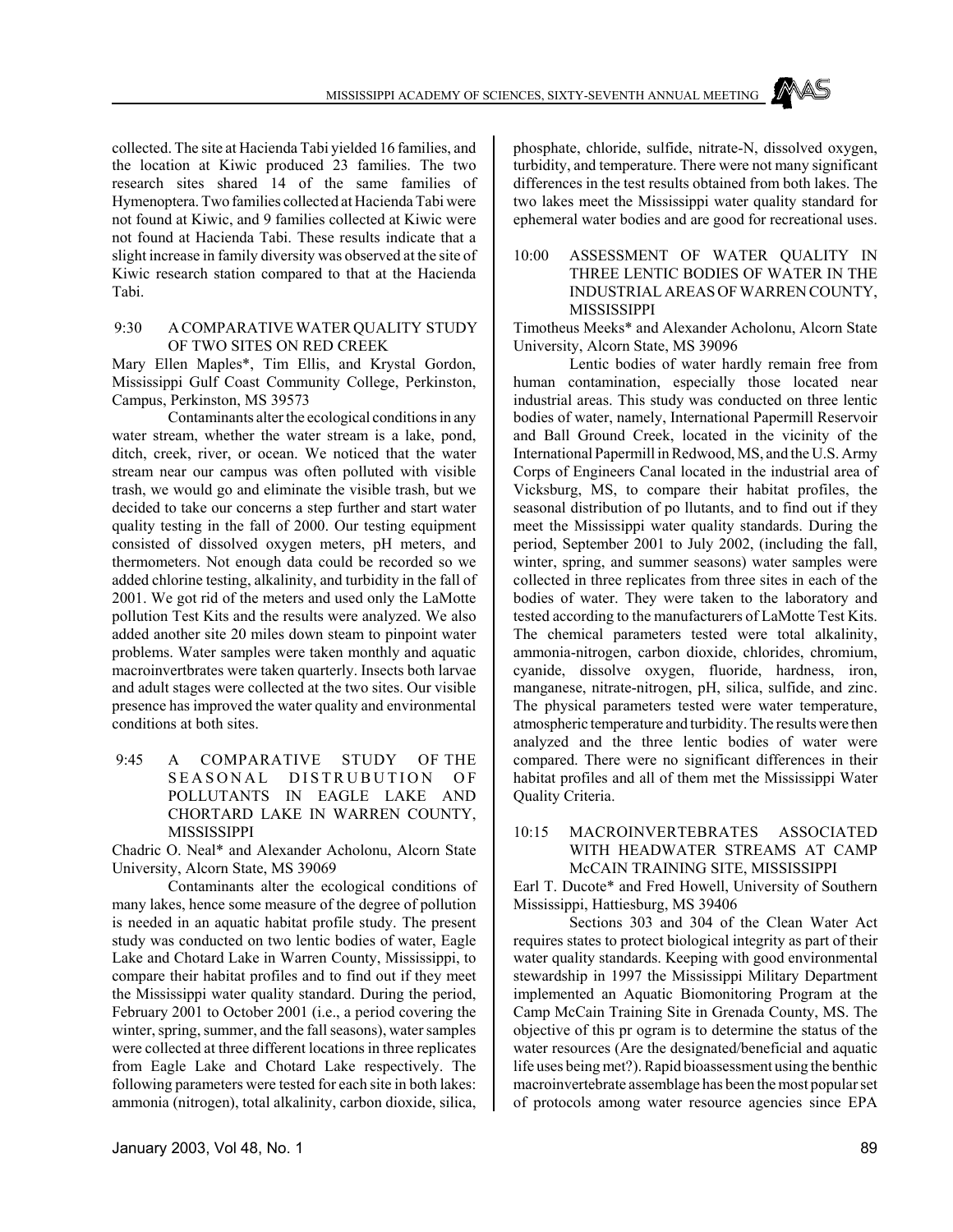published their first edition of Rapid Bioassessment Protocols for use in Wadeable Streams and Rivers in 1989, and the second in 1999. Systematic sampling of three headwater streams (Crowder, Epison and Campbell) has been conducted each autumn, beginning in 1997-current, at designated 100 m reaches exiting the camp. A multihabitat procedure using a D-frame dip net is the sampling method used. USEPA indicates that this technique is scientifically valid for low-gradient streams. Taxonomy is to genus/species, which provides more accurate information on ecological/environmental relationships and sensitivity to impairment. Benthic metrics used to evaluate aspects of both elements and processes within the macroinve rtebrate assemblage are; Taxa Richness, EPT index, EPT/Chironomidae, Percent Shredders, NC Biotic Index and, Brillouin and Shannon "diversity and evenness" indexes. Water quality assessments and autumnal community trends of each headwater stream are based on current site-specific monitoring data.

- 10:30 Break
- 10:45 ASSESSMENT OF WATER QUALITY IN TWO LOTIC BODIES OF WATER IN JEFFERSON COUNTY, MISSISSIPPI, A PRELIMINARY **STUDY**

Rosie Hopkins\* and Alexander Acholonu, Alcorn State University, Alcorn State, MS 39096

This study was conducted to find out if Coles Creek and Mud Island Creek located off the Natchez Trace Parkway, in picnic areas, are polluted or meet the Mississippi Water Quality Standard. The main thrust is to eventually cheek the distribution of pollutants and/or human contamination in all seasons of the year. In August 2002, that is during the summer period, water samples were collected in three replicates at one week intervals from three sites in each of the two bodies of water. They were taken to the laboratory and tested acco rding to the manufactures of LaMotte Test Kits. The chemical parameters tested were total alkalinity, ammonia-nitrogen, carbon dioxide, chlorides, chromium, cyanide, dissolve oxygen, fluoride, total hardness, iron, manganese, nitrate-nitrogen, pH, silica, sulfide, and zinc. The physical parameters tested were atmospheric temperature, water temperature, turbidity and conductivity. The two lotic bodies of water were compared. There were no significant differences found in their habitat profiles and they met the Mississippi Water Quality Standard.

## 11:00 ROLE OF ALIESTERASE IN SUSCEPTIBILITY OF TOBACCO BUDWORM AND CORN EARWORM TO FIVE ORGANOPHOSPHORUS INSECTICIDES

Elgenaid Hamadain, Jackson State University, Jackson, MS

# 39217

Aliesterase activity towards three substrates were compared in laboratory strains of tobacco budworm (TBW) and corn earworm (CEW). *In vitro* inhibition of 4-nitrophenyl butyrate hydrolysis by the oxons of five organophosphorus insecticides in both species was determined. Noncatalytic detoxication of the oxons of parathion and chlorpyrifos by TBW and CEW aliesterases was investigated. Synergism by Aliesterase inhibitor DEF (S, S, S-tributyl phosphorothioate) in TBW was studied using methyl parathion and chlorpyrifos. Aliesterase specific activity was significantly (>2-fold) higher in TBW than in CEW. All oxons, except methyl paraoxon, were more potent inhibitors of TBW aliesterase than of CEW aliesterase. Methyl paraoxon was a weak inhibitor in both species. Both TBW and CEW homogenate increased the  $I_{50}$  of the two oxons towards bovine brain acetylcholinesterase, indicating detoxication of the oxons by larval homogenate. Percentage detoxication was higher for TBW than for CEW, and was greater for chlorpyrifos oxon than for paraoxon in both species. DEF increased the toxicity of both methyl parathion and chlorpyrifos. Synergism correlated with anti-aliesterase activity of the insecticide alone. Results demonstrate that higher activity of aliesterase can partially explain the relative tolerance of TBW compared with CEW. It seems likely that aliesterase acts as an alternate phosphorylation site, thereby reducing the concentration of the oxons reacting with acetylcholinesterase and thus, provide protection to this target. Though this protective mechanism exists in both species, its expression was greater for TBW than for CEW, accounting for the greater tolerance in TBW.

11:15 STUDY OF METABOLIC RATES OF MOSQUITOFISH, *GAMBUSIA AFFINIS*, AT DIFFERENT TEMPERATURES

Julius O. Ikenga\* and Quionnes Y. Clark, Mississippi Valley State University, Itta Bena, MS 38941

This research was designed to study the metabolic rates (mRs) of mosquitofish, *Gambusia affinis*, at 24 to 28°C. *G. affinis* is a small, temperate fish that is increasingly becoming popular in its own right, especially in the wake of the Nile virus transmission. Nile virus is transmitted by mosquitoes, particularly the tiger mosquitoes. *G. affinis* has been known to be very proficient in removing mosquito larvae from bodies of water, thereby helping to curtail the spread of mosquitoes. The mRs of *G. affinis* at the above temperatures were measured using the indirect respirometry technique. All mosquitofish used in this study had a body volume of one milliliter. Data collected from end-point titration of the test waters were adjusted and used to calculate the mRs in  $\mu$ M CO<sub>2</sub>/ml/hr. Metabolic rates found for *G. affinis* ranged from 3 to 15  $\mu$ M CO<sub>2</sub>/ml/hr at 24°C, 6 to 14.5  $\mu$ M CO<sub>2</sub>/ml/hr at 25°C, 6 to 24  $\mu$ M CO<sub>2</sub>/ml/hr at 26°C, 7.5 to 19.5  $\mu$ M CO<sub>2</sub>/ml/hr at 27°C, and from 6 to 20.5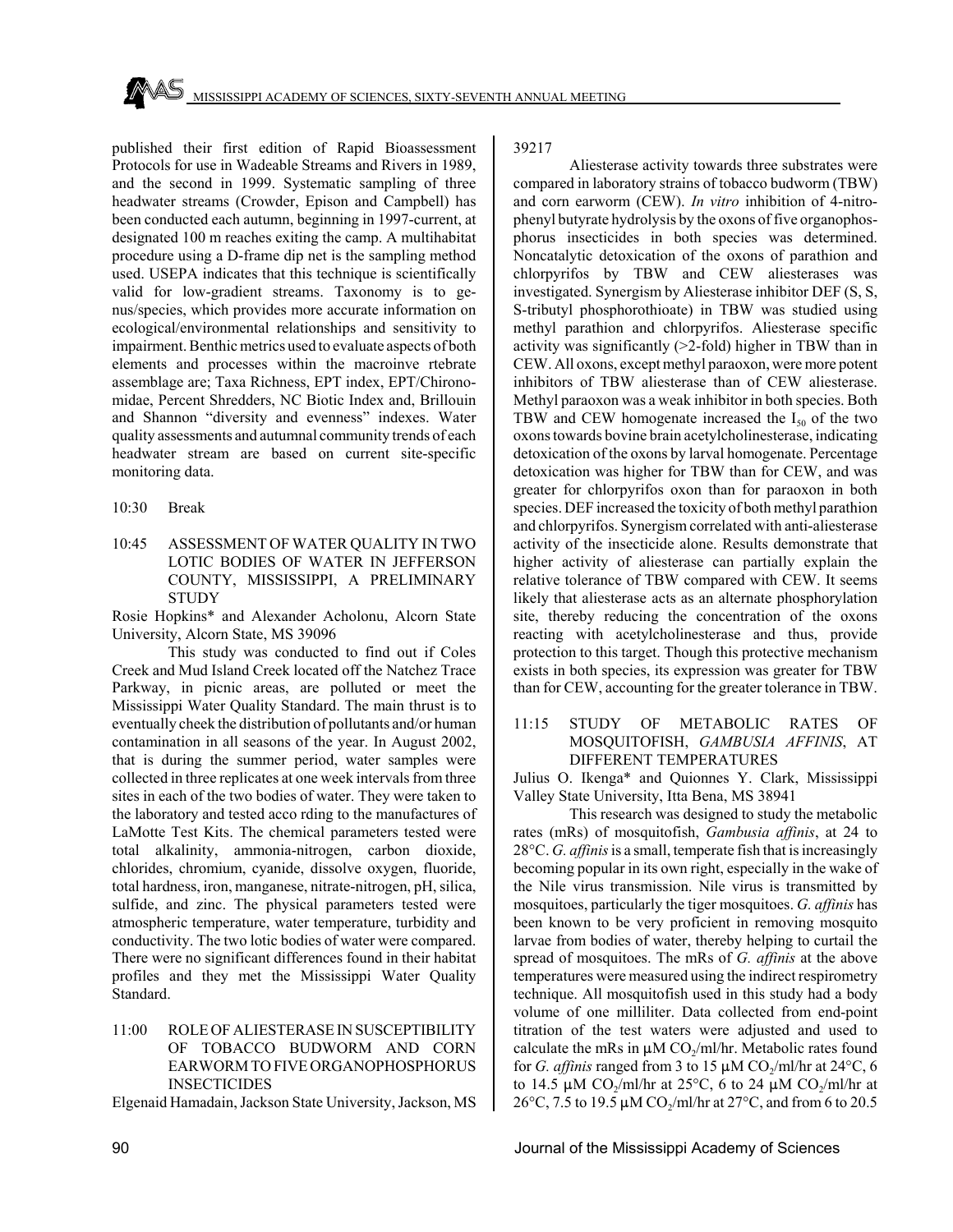$\mu$ M CO<sub>2</sub>/ml/hr at 28°C. Mean mRs found at 24, 25, 26, 27, and  $28^{\circ}$ C were 7.8, 9.1, 17.2, 13.8, and 13.4  $\mu$ M CO<sub>2</sub>/ml/hr. Peak metabolic activity was observed at 26°C. Mosquitofish used in this study were fed on Tropical Flakes®. Since mosquitofish indulge on mosquito larvae, a comparison of mRs of a group fed on Tropical Flakes® versus a group fed on mosquito larvae would be in order.

11:30 METABOLIC RATE DIFFERENCES BETWEEN THE SUNSET FIRE PLATY (*XIPHOPHORUS MACULATUS*) AND THE BLACK MOLLY (*POECILIA SPHENOPS*) AT DIFFERENT TEMPERATURES

Julius O. Ikenga\* and Wilma Williams-Robinson, Mississippi Valley State University, Itta Bena, MS 38941

We have compared the metabolic rates (mRs) of the Black Molly (*Poecilia sphenops*) and the Sunset Fire Platy (*Xiphophorus maculatus*) at 26, 28, and 29°C. The mRs were measured using the indirect respirometry technique. The Sunset Fire Platy and Black Molly were chosen for this test because of their popularity as small aquarium pets and also because both species are readily available. Both species weighed approximately one gram. Data generated from end-point titration of the test waters were used to calculate the metabolic carbon dioxide  $(CO<sub>2</sub>)$ produced by the test fishes. The two species responded metabolically to changes in temperature. The mRs of the Sunset Fire Platy ranged from 0.49  $\mu$ M CO<sub>2</sub>/m1/hr to 1.42  $\mu$ M CO<sub>2</sub>/m1/hr at 26°C, 0.42  $\mu$ M CO<sub>2</sub>/m1/hr to 1.48  $\mu$ M CO<sub>2</sub>/ml/hr at 28 $\degree$ C, and from 0.48  $\mu$ MCO<sub>2</sub>/m1/hr to 1.01  $\mu$ M CO<sub>2</sub>/ml/hr at 29°C. The mRs of the Black Molly ranged from 0.97  $\mu$ MCO<sub>2</sub>/m1/hr to 1.0  $\mu$ MCO<sub>2</sub>/ml/hr at 26°C, 0.45  $\mu$ M CO<sub>2</sub>/m1/hr to 0.99  $\mu$ M CO<sub>2</sub>/ml/hr at 28°C, and from 0.49  $\mu$ M CO<sub>2</sub>/m1/hr to 1.50  $\mu$ M CO<sub>2</sub>/ml/hr at 29°C. Peak metabolic activities for both species were observed at 26°C. The latter, very possibly, represents the optimum metabolic temperature for the two species. The average mRs dropped for both species at 28°C only to rise again at 29°C. The Sunset Fire Platy overall showed a higher metabolic activities than the Black Molly.

11:45 Divisional Business Meeting

# FRIDAY AFTERNOON

Lake View II

 1:00 EVALUATING DIVERSITY: A BASELINE STUDY COMPARING THE DIVERSITY OF THE ORDER DIPTERA IN TWO DISTINCT SITES OF THE YUCATAN PENINSULA OF MEXICO

Robert Caskey, Millsaps College, Jackson, MS 39120

A baseline study of the insect order Diptera (flies) was conducted in the Yucatan Peninsula of Mexico (Latitude: 20.0°N Longitude: 90.0°W) in which diversity was compared between two sites: (1) the land immediately surrounding a former sugar cane plantation associated with the Hacienda Tabi (maintined by Consejo Nacional de Cuerpos de Conservación Mexicanos) and (2) the undisturbed dry tropical forest at the Helen Moyers Biological Reserve located at Kiuic (maintained by Millsaps College). It was hypothesized that a richer diversity would be present at the Kiuic site, which is relatively undisturbed, compared to the Tabi site. The following 17 Dipteran families were recorded for both sites: Tabanidae, Stratiomyidae, Asilidae, Culicidae, Mycetophilidae, Tachinidae, Muscidae, Tipulidae, Anthomyiidae, Bombyliidae, Tanypezidae, Syrphidae, Sciaridae, Pipunculidae, Chironomidae, Dolichopodidae, and Conopidae. The Kiuic site also reported 6 additional families: Phoridae, Heleomyzidae, Bibionidae, Scatopsidae, Scenopinidae, and Mydidae. The Tabi site, however, reported 8 additional families: Sarcophagidae, Ropalomeridae, Drosophilidae, Therevidae, Ceratopogonidae, Sciomyzidae, Calliphoridae, and Platystomatidae. Since many of the families individual to the Tabi site are common, these findings were interpreted not to indicate a significant difference in diversity between the two sites. For more conclusive data, more work must be done in the future, both in the identification of these insects to species, and in the studying of specific families.

 1:15 INVESTIGATION OF POTENTIAL SEASONAL DIFFERENCES IN ACTIVITY BUDGETS FOR A GROUP OF CAPTIVE ATLANTIC BOTTLENOSE DOLPHINS (*TURSIOPS TRUN-CATUS*)

Rachel Thames\* and Stan Kuczaj, University of Southern Mississippi, Hattiesburg, MS 39406

The objective of this study was to determine if the activity budgets of captive dolphins changed throughout a 12-month period. Instantaneous scan samples were taken on a group of 8 dolphins housed at Marine Life Oceanarium during four eight-week periods. The four periods consisted of times that corresponded to winter, spring, summer and fall seasons. Activity budgets were constructed for the following behaviors: rest, swim, swim high, play, and play high. Activity budgets for the dolphins were relatively stable throughout the year despite differences in the number of performance shows and weather conditions. The captive dolphins in the study maintained a consistent activity budget throughout the year. This seems to indicate that these dolphins are not affected by differential energetic requirements.

1:30 Divisional Poster Session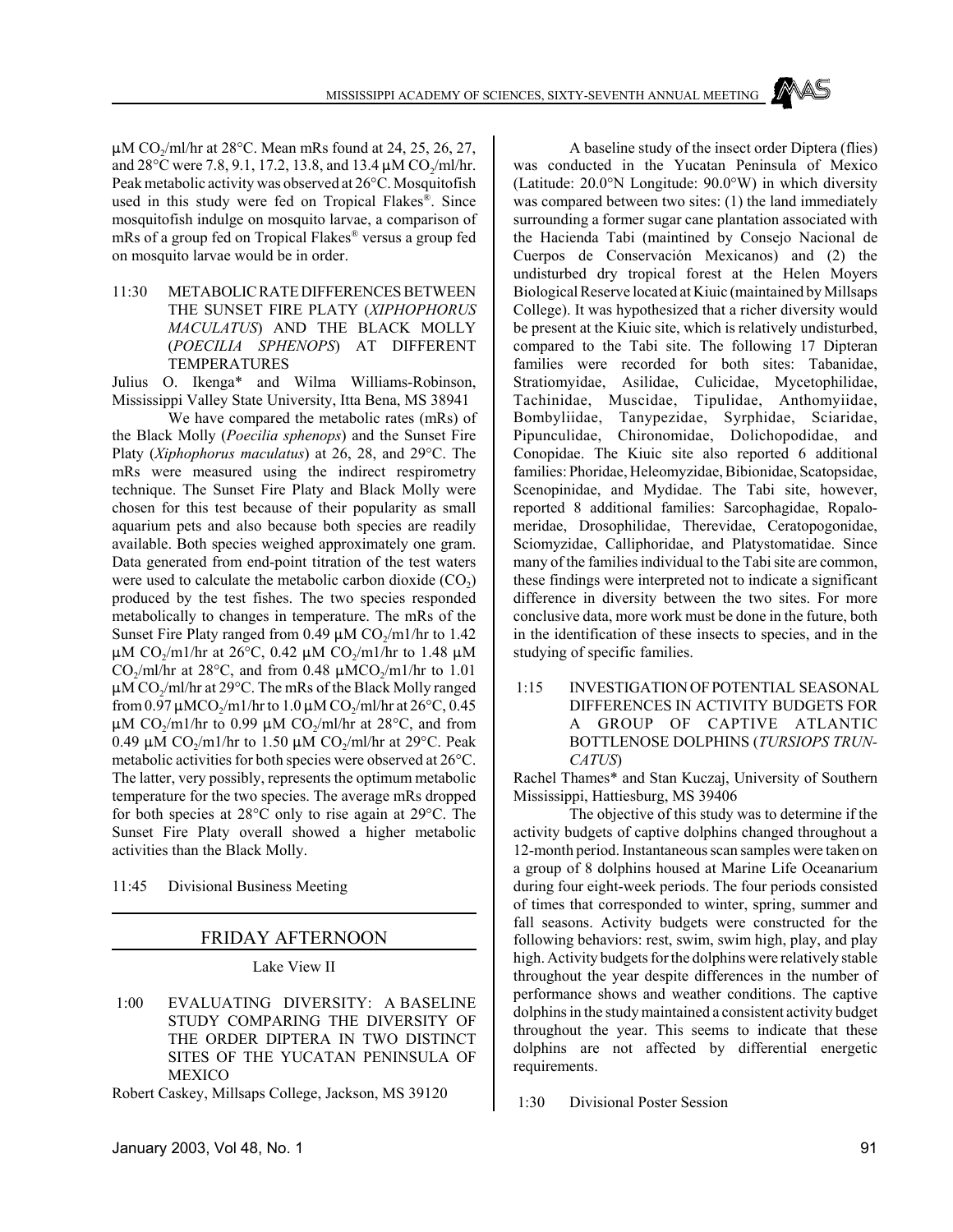## PRELIMINARY STUDIES ON ANTI-TOXOPLASMA GONDII ANTIBODIES FROM CRYSTAL SPRINGS, MISSISSIPPI

Tanjanikia McKinney\*, Alexander Acholonu, Abram H. Dunbar, Tori S. Hill, and George Bates, Alcorn State University, Alcorn State, MS 39069

Toxoplasma gondii infection in food-producing animals is a potential public health problem because the infection can be transmitted to human beings through handling and consumption of contaminated raw meat. Immunocomprised individuals and fetuses have the greatest risk for developing clinical toxoplasmosis. The objective of this study is a serologically determine the prevalence of anti-Toxoplasma gondii antibodies in pigs from Crystal Springs, MS and to eventually extend it to other areas in Southwest Mississippi. The long-term goal is to implement control strategies to reduce T. gondii infection in swine farms in Mississippi. Between the months of April and October 2002, blood samples from pigs were collected from a slaughterhouse in Crystal Springs, MS. The blood samples

were centrifuged and the sera collected, labeled, and stored in the freezer. Modified agglutination test (MAT) was performed at three different dilutions. A titer at 1:25 was considered seropositive. Of a total of 370 samples tested, 166 (45%) were positive. The prevalence of *T. gondii* in pigs in Crystal Springs is high compared to previous reports. When the study is completed, it will give an insight into how serious toxoplasmosis is in the state of Mississippi and lead to the formulation of possible control strategies.

# A LIST OF THE ANTS OF MISSISSIPPI WITH A KEY TO THE GENERA

Timothy C. Lockley, USDA-APHIS-PPQ-CPHST, Gulfport, MS 39501

A list is presented of the 148 species of ants in 41 genera occurring in Mississippi. With the exception of widespread species, distribution is given by county when known. This list is preliminary to a more thorough physical survey of the State's myrmecofauna.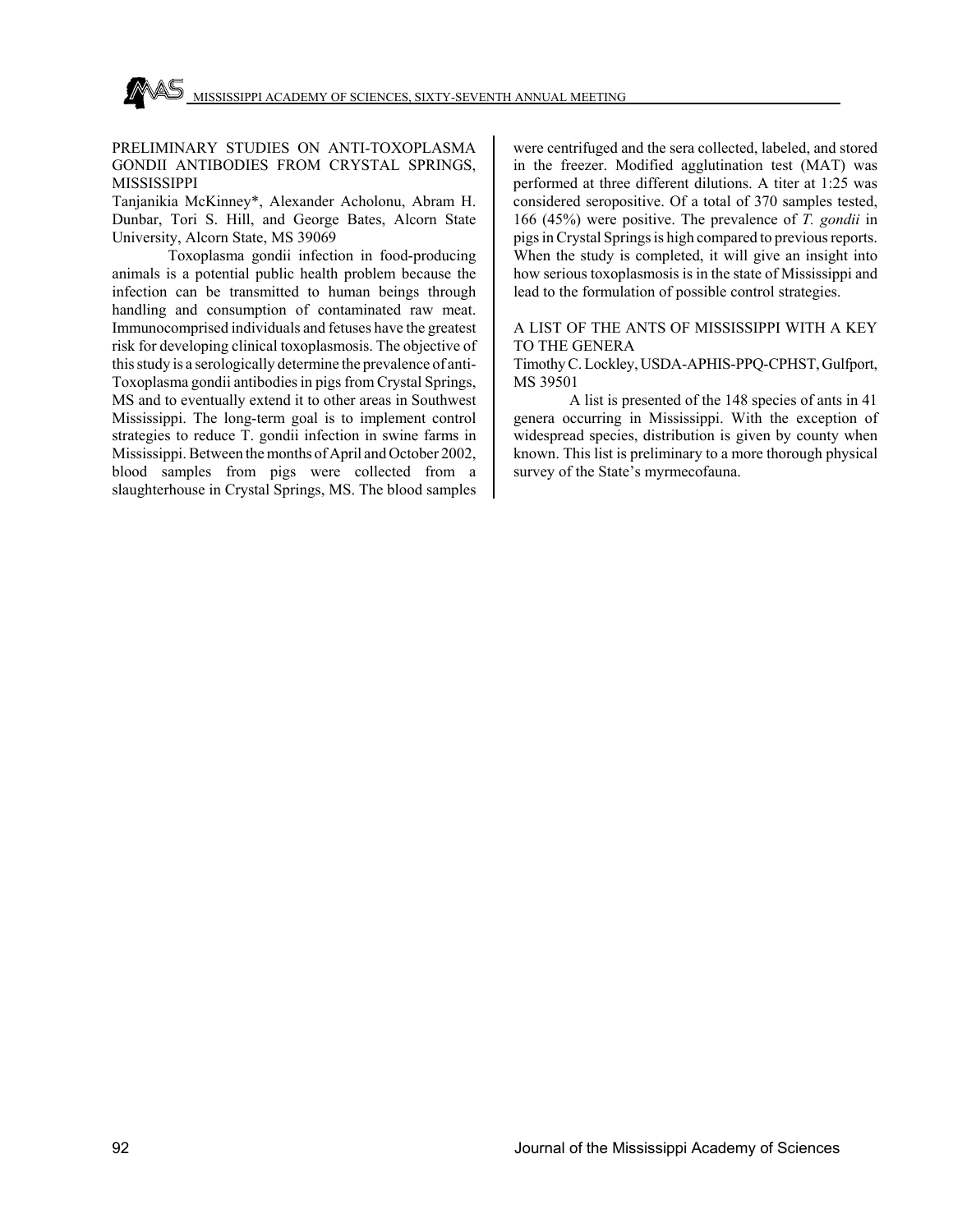# **Index of Authors**

| Mohamed H. Abdulla             | 49                    |
|--------------------------------|-----------------------|
| Maritza Abril 12, 60, 61       |                       |
| Alexander Acholonu  89, 90, 92 |                       |
| Valarie Acoff                  | 22                    |
| Felix Adah                     | 52                    |
| Steve Adamson                  | 18                    |
| Ahmed H. Al-Humadi             | 13                    |
| William J. Ainsworth  31, 32   |                       |
| O.A. Ajayi                     | 52                    |
|                                |                       |
| Emmanuel Akporiaye             | 20                    |
| Rabih Al-Kaysi                 | 29                    |
| Ayesha Alam                    | 50                    |
| Ahmad H. Alhumadi              | 14                    |
| Cuthbert M. Allen              | 78                    |
| Greg Anazia                    | 10                    |
| Jennifer Anderson  66,         | 87                    |
| Linda S. Andrews               | 14                    |
| Catalina Arbelaez              | 37                    |
| Georgio Aru                    | 47                    |
| Jean-Luc Atteia                | 74                    |
| N.T. Averett                   | 20                    |
| Kay Baggett                    | 84                    |
| Raj Bahadur                    | 70                    |
| Xuemei Bai                     | 63                    |
| Anisha Bajaj                   | 31                    |
| Brian S. Baldwin               | 10                    |
| Pamela Banks 79, 80            |                       |
| Kavita Bapat                   | 19                    |
| Brad N. Barlow                 | 74                    |
|                                | 35                    |
| Robert Bateman                 |                       |
| George Bates                   | 92                    |
| Kevin Beason                   | 58                    |
| Carolyn E. Beck                | 86                    |
| David C. Beckett  38, 39       |                       |
| Gregorio Begonia  13,40        |                       |
| Maria Begonia  13, 38, 40      |                       |
| Rowshan Begum  58              |                       |
| Greg Bellipanni  87            |                       |
| Lawrence Bellipanni            | 87                    |
| Hamed Benghuzzi                | $\ldots \ldots 47-57$ |
| Jacqueline C. Bergeron         | 81                    |
| Dean Bertram.<br>.             | 80                    |
| Samuel Besong                  | 85                    |
| Nick Bessonov<br>.             | 28                    |
| Oleg Bestseny                  | 72                    |
| Matthew Bettencourt            | 69                    |
| Gene L. Bidwell III            | 22<br>.               |
| Patricia M. Biesiot  62-66,    | 87                    |
| Cheryl Ann Blain               | 63                    |
| Michael B.E. Bograd            | 41                    |
| Susan W. Bourland              | 86                    |
|                                |                       |

| Amanda Bowman                                               | 66 |
|-------------------------------------------------------------|----|
| Carolyn Boyle                                               | 72 |
| Michelle Branson  66, 67                                    |    |
| Erica Brantley                                              | 38 |
| Verlee Breland                                              | 27 |
| Cynthia Bright                                              | 58 |
| Dan Brook                                                   | 88 |
| M. Broome                                                   | 14 |
| Shanise Brown                                               | 10 |
| Sabrina Bryant                                              | 58 |
| Jeannie R. Bryson                                           | 44 |
| Jennifer Buchanan                                           | 84 |
| Ruth Ann Buckhalter  49, 50, 57                             |    |
| Deanna Buckley                                              | 87 |
| Kristi Budzinski  19, 20                                    |    |
| Patrick H. Bunton                                           | 32 |
| Adam J. Burdick                                             | 16 |
| E. Thomaseo Burton                                          | 82 |
| Jason R. Busch $\dots$                                      | 60 |
| Peter Butko 15, 23                                          |    |
| Afrachanna Butler  13, 40                                   |    |
| April Butler                                                | 71 |
| Christine A. Byrd                                           | 27 |
| Jon S. Byrd $\dots \dots \dots \dots \dots$                 | 80 |
|                                                             | 30 |
| Philip Caffery                                              | 85 |
| Teresa Callahan                                             |    |
| Joseph A. Cameron  47-49, 58<br>Gordon C. Cannon  16, 18-20 |    |
|                                                             |    |
| Zhiming Cao                                                 | 27 |
| Deborah Caples                                              | 85 |
| Frederick B. Carlton, Jr.                                   | 59 |
| Nina K. Carroll                                             | 80 |
| Ron Carstens                                                | 85 |
| Gregory A. Carter                                           | 70 |
| Nikeya Carter                                               | 47 |
| Robert Caskey                                               | 91 |
| Zelma Cason 51-57                                           |    |
| Stephen Champlin                                            | 44 |
| Ina Chapman                                                 | 52 |
| Kiranam Chatti                                              | 15 |
| Yuri A. Chekanov                                            | 31 |
| Yuri O. Chernoff                                            | 19 |
| Cecilia Chi-Ham                                             | 18 |
| Richard Cho                                                 | 51 |
| Franklin Chukwuma                                           | 11 |
| Quionnes Y. Clark                                           | 91 |
| Robert Clemmons                                             | 37 |
| Shawn Clinton<br>.                                          | 58 |
| Hernan Cobo<br>.                                            | 11 |
| Tricia M. Coleman $\ldots \ldots \ldots 26, 27$             |    |
|                                                             |    |
| Vernetta Coleman                                            | 47 |

| Gregory Copper                                    | 47 |
|---------------------------------------------------|----|
| Jason Corbitt                                     | 35 |
| Maureen K. Corcoran                               | 45 |
| Charla Corder                                     | 51 |
| Centeria Cornellius                               | 36 |
| Robert D. Cossar                                  | 10 |
| Shontell Credit                                   | 48 |
| David Creed                                       | 29 |
| E.M. Croom, Jr. $\dots \dots \dots$               | 10 |
| Derek Crunk                                       | 21 |
| Luis Cueva-Parra                                  | 75 |
| Kenneth J. Curry  12, 60,                         | 84 |
| Christopher Curtis                                | 80 |
| Marie Elaine Danforth                             | 79 |
| Richard L. Darden                                 | 39 |
|                                                   | 21 |
| Sumana Datta                                      |    |
| Ashley Davis $\dots \dots \dots \dots \dots 13$ , | 40 |
| C. Davis                                          | 12 |
| Clorissa Davis                                    | 54 |
| John D. Davis 39,                                 | 61 |
| LaTrese Davis                                     | 71 |
| Tracy M. Day                                      | 11 |
| Stephanie Dearmon                                 | 29 |
| Susan DeBlanc                                     | 14 |
| Kenisha DeLoach                                   | 50 |
| Becky Denham                                      | 84 |
| David A. DiCarlo                                  | 78 |
| John Dindo                                        | 88 |
| Emily S. Dix                                      | 59 |
| David T. Dockery III                              | 42 |
| Michael Dodge  66,                                | 87 |
| Kwekor Donkor                                     | 14 |
| Margaret Drake  54,                               | 59 |
| Donna M. Drury                                    | 62 |
| Earl T. Ducote                                    | 90 |
| Roy Duhe                                          | 15 |
| Abram H. Dunbar                                   | 92 |
| Beth Dunigan                                      | 84 |
| Angela Dunlap                                     | 81 |
| Sue Durbin                                        | 84 |
| Greg Easson                                       | 42 |
| Rebecca Eckie<br>.                                | 56 |
| Catherine R. Edwards                              | 63 |
| Charles Edwards                                   | 33 |
| M. Effenik                                        | 10 |
| .<br>Lynette Ekunwe                               | 18 |
|                                                   |    |
| Stephen I.N. Ekunwe                               | 18 |
| Abdelnasser A. Eldek                              | 73 |
| R.D. Ellender 21,                                 | 27 |
| Robert L. Elliott                                 | 88 |
|                                                   | 89 |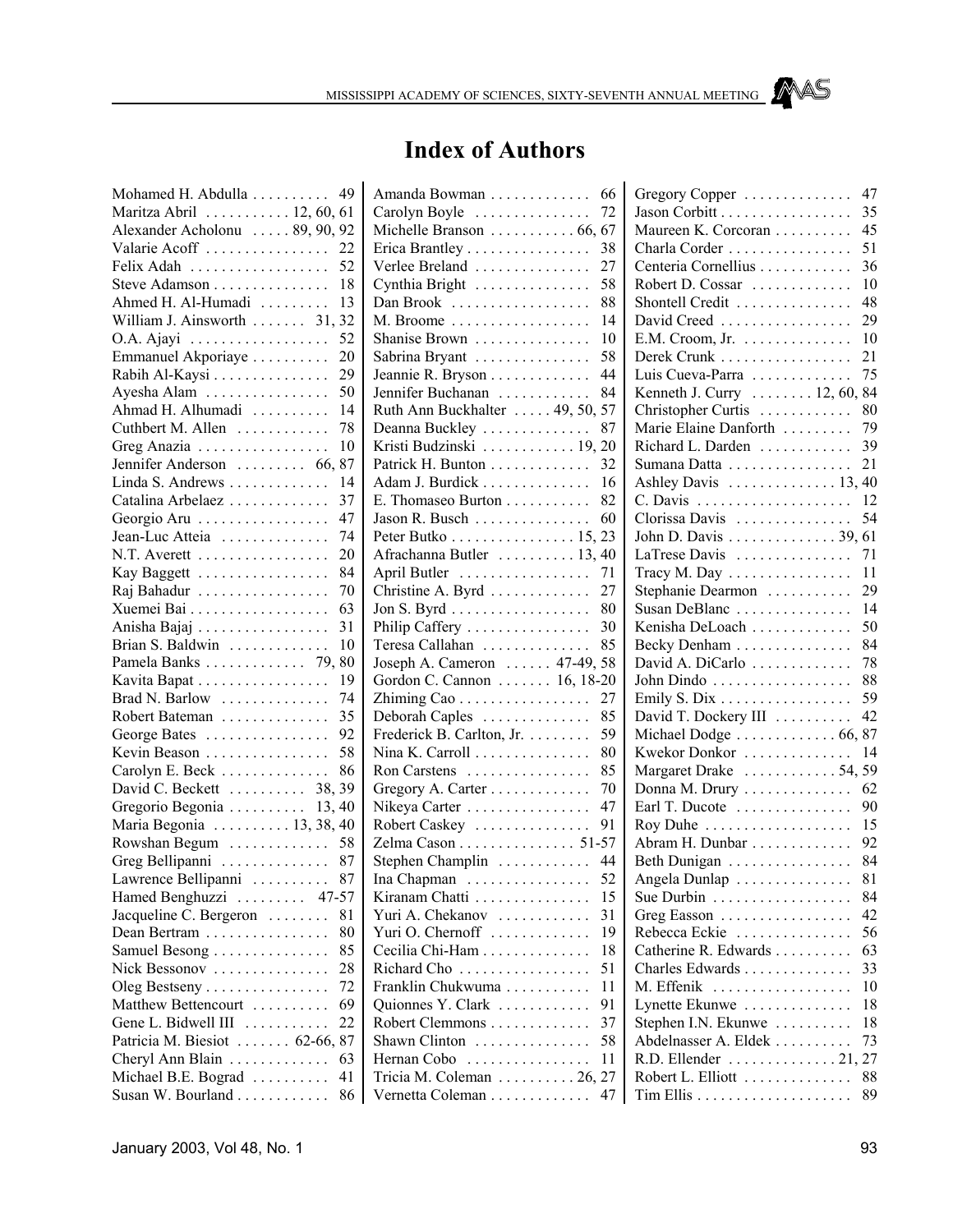| Dennis Elmore                   | 35<br>F                        |
|---------------------------------|--------------------------------|
| R.L. Elmore                     | 14<br>I                        |
| Atef Z. Elsherbeni  73, 74, 78, | 79<br>ľ                        |
| Barry England                   | 56<br>F                        |
| Rick L. Ericksen                | 43<br>Ī                        |
| Islam A. Eshrah                 | 74<br>F                        |
| Becky Espey                     | 84<br>F                        |
| Akita Evans                     | 23<br>J                        |
| Mostafa N. Fahmy                | 74<br>$\overline{1}$           |
| Kristin S. Fairley              | 30<br>$\overline{1}$           |
| Ibrahim O. Farah 49, 55, 58     | J                              |
| Nourelhoda I. Farah             | 55<br>F                        |
| Abdullah Faruque                | ٦<br>70                        |
| Fazlay S. Faruque 41, 42,<br>59 | ι                              |
| Robert C. Fitch                 | F<br>38                        |
| Trent Fivecoat                  | J<br>22                        |
| Anne Marie Flowers              | F<br>27                        |
| Edward J. Foan                  | Š<br>10                        |
| Debbie Fortenberry              | 58<br>F                        |
| Phelesia Foster                 | 35<br>ľ                        |
| Daniel N. Fox                   | 68<br>$\overline{\mathbf{C}}$  |
| Deborah S. Franklin             | 68<br>F                        |
| Jonathan Freedman 18, 28        | Ó                              |
| Robert S. Fritzius              | 77<br>F                        |
|                                 | Ī                              |
| Esmeralda Fuentes               | 36<br>ľ                        |
| Neville Gaggiani                | 45                             |
| Stan Galicki                    | J<br>44                        |
| Fabio Gallazzi                  | 37<br>ŀ                        |
| Shelly R. Gallender             | 35<br>J                        |
| Thomas A. Gardner               | F<br>22                        |
| James O. Garner<br>11           | F                              |
| Wendy J. Garrison               | 87<br>٦                        |
| Erika Geresi                    | 43<br>F                        |
| Derese Getnet                   | 23<br>Ί                        |
| Joe F. Gettrust  69, 75         | $\overline{\mathbf{C}}$        |
| James K. Glisson                | 59<br>I                        |
|                                 | I                              |
|                                 | I                              |
| Paul Golik<br>.                 | 16<br>ľ                        |
| James Goode                     | 88<br>J                        |
| Krystal Gordon                  | 89<br>ľ                        |
| Andy Gossett                    | 43<br>I                        |
| W. Monty Graham                 | 63<br>$\overline{\mathcal{L}}$ |
| Janie Green                     | 87<br>F                        |
| Jenny Green                     | Ί<br>37                        |
| Lois Greene<br>.                | 23<br>I                        |
| Neva Greenwald                  | 54<br>J                        |
| Umeko Griffin                   | 13<br>S                        |
| Mary Lou Gutierrez-Mohamed      | 49<br>J                        |
| Astrid Gutierrez-Zepeda         | 17<br>I                        |
| C. Allan Guymon                 | 33<br>I                        |
| Mary L. Haasch                  | 17<br>F                        |
| Diahanna Hackett                | 40<br>I                        |
| DeGail Hadley                   | J<br>35                        |
|                                 |                                |

| Rosalina V. Hairston  83, 86                 |    |
|----------------------------------------------|----|
| Lydia Halda-Alija 40                         |    |
| Margot Hall  58                              |    |
| Elgenaid Hamadain  88, 90                    |    |
| Daisy-Malloy Hamburg                         | 29 |
| Bonnie Hames                                 | 36 |
| Robert G. Hamilton 21, 62                    |    |
| Jeffrey T. Hansen                            | 56 |
| Amin Haque  76, 77                           |    |
| Andrew W. Harrell                            | 72 |
| James B. Harris                              | 46 |
| Khaled Hasan                                 | 42 |
| Wail M. Hassan  21, 27                       |    |
| Urseline A. Hawkins                          | 50 |
| Edward Hawroot                               | 30 |
| Jonathan F. Head  88                         |    |
| Richard W. Heard                             | 64 |
| Sabine Heinhorst  16, 18-20                  |    |
| Brittney Hemba  66, 87                       |    |
| Marcus Hennis                                | 64 |
| Charles S. Henry                             | 35 |
| Roger D. Hester $\ldots$ 29, 32              |    |
| Craig J. Hickey 45, 78                       |    |
| Kye Higdon                                   | 57 |
| D. Hildebrandt                               | 57 |
| Tori S. Hill 54, 92                          |    |
| John G. Himes                                | 39 |
| Kay Hollifield                               | 58 |
| Jamekia Holloway                             | 53 |
| Roger D. Holloway                            | 22 |
| Rosie Hopkins                                | 90 |
| Wheeler Howard                               | 45 |
| Fred Howell                                  | 90 |
| Trey Howell                                  | 53 |
| Charles E. Hoyle                             | 32 |
| Helen Hua                                    | 58 |
| Liang C. Huam 11, 13                         |    |
| Faqing Huang  26, 27                         |    |
|                                              |    |
| Min Huang  54, 58<br>James H. Hughes  49, 56 |    |
| Michael P. Hughes                            | 59 |
|                                              | 36 |
| Lisa Huisinga $\ldots \ldots \ldots \ldots$  |    |
| Oscar Hundley                                | 13 |
| Rochelle D. Hunter                           | 18 |
| Thelma Hurd<br>.<br>$\ddot{\phantom{a}}$     | 52 |
| Harley Hurlburt                              | 64 |
| Jeremy L. Hurley                             | 41 |
| Sharon Hurley                                | 36 |
| J.B. Hutchins<br>.                           | 20 |
| Peter S. Hutchins                            | 41 |
| Huey-Min Hwang 18, 38,                       | 40 |
| Rafida Idris                                 | 85 |
| Patrick Igbokwe                              | 11 |
| Julius O. Ikenga 11, 91                      |    |

| Devon Ingram 19, 20                                     |    |
|---------------------------------------------------------|----|
| Stephen L. Ingram, Sr. 41, 42, 45                       |    |
| Matthew J. Inman                                        | 73 |
| Randee K. Ivy                                           | 52 |
| Franklin Jackson                                        | 85 |
| Margaret Jackson                                        | 58 |
| Colibri Jenkins                                         | 53 |
| $C.P.$ Jennings $\ldots \ldots \ldots \ldots$           | 13 |
| Xianpeng Jiang                                          | 88 |
| Yuguo Jiao                                              | 36 |
| Andrea L. Johnson                                       | 86 |
| Erika Johnson                                           | 82 |
| James T. Johnson $\dots \dots \dots$                    | 58 |
|                                                         |    |
| Roshenia Johnson                                        | 37 |
| Tammy Johnson                                           | 31 |
| Bryant Jones                                            | 29 |
| Deidra Jones                                            | 51 |
| Pamala Jones                                            | 53 |
| Michelle Jordan                                         | 84 |
| Darko Kajfez                                            | 79 |
| Vladimir Kamenkovich                                    | 64 |
| Julie A. Kamp                                           | 65 |
| Jessica Kastler                                         | 88 |
| Jeffrey Kaufmann                                        | 83 |
| David Kehoe                                             | 17 |
|                                                         | 11 |
| William L. Kingery                                      | 10 |
| Gary J. Kirkpatrick                                     | 63 |
|                                                         | 76 |
| Ahmed A. Kishk 74,                                      | 20 |
| James Kobie                                             |    |
| Mikhail Korablin                                        | 72 |
| Brian R. Kreiser                                        | 39 |
| Suchitra Krishnan-Sarin                                 | 81 |
| Stan Kuczaj                                             | 92 |
|                                                         | 12 |
| Ravinder Kumar  68,                                     | 71 |
| G.M. Kuramshina                                         | 78 |
| Paul K. Lago                                            | 87 |
| Barrot Lambdin  89                                      |    |
| Jamie L. Lambert                                        | 85 |
| $D.J.$ Lang $\ldots \ldots \ldots \ldots \ldots \ldots$ | 14 |
| Kirsten Larsen  65-67                                   |    |
|                                                         | 23 |
| Kayce Leard                                             | 32 |
|                                                         | 78 |
| Del M. Leary                                            |    |
| Aimée T. Lee  83, 86                                    |    |
| Ken Lee<br>. 36, 38                                     |    |
| John Lestrade                                           | 74 |
| Jerzy Leszczynski 68, 70, 78                            |    |
| Susan Lever                                             | 37 |
| Lydia Lee Lewis 33, 34                                  |    |
| Na Li                                                   | 26 |
| Wing Lian                                               | 29 |
| Sheila Lindley                                          | 57 |
|                                                         |    |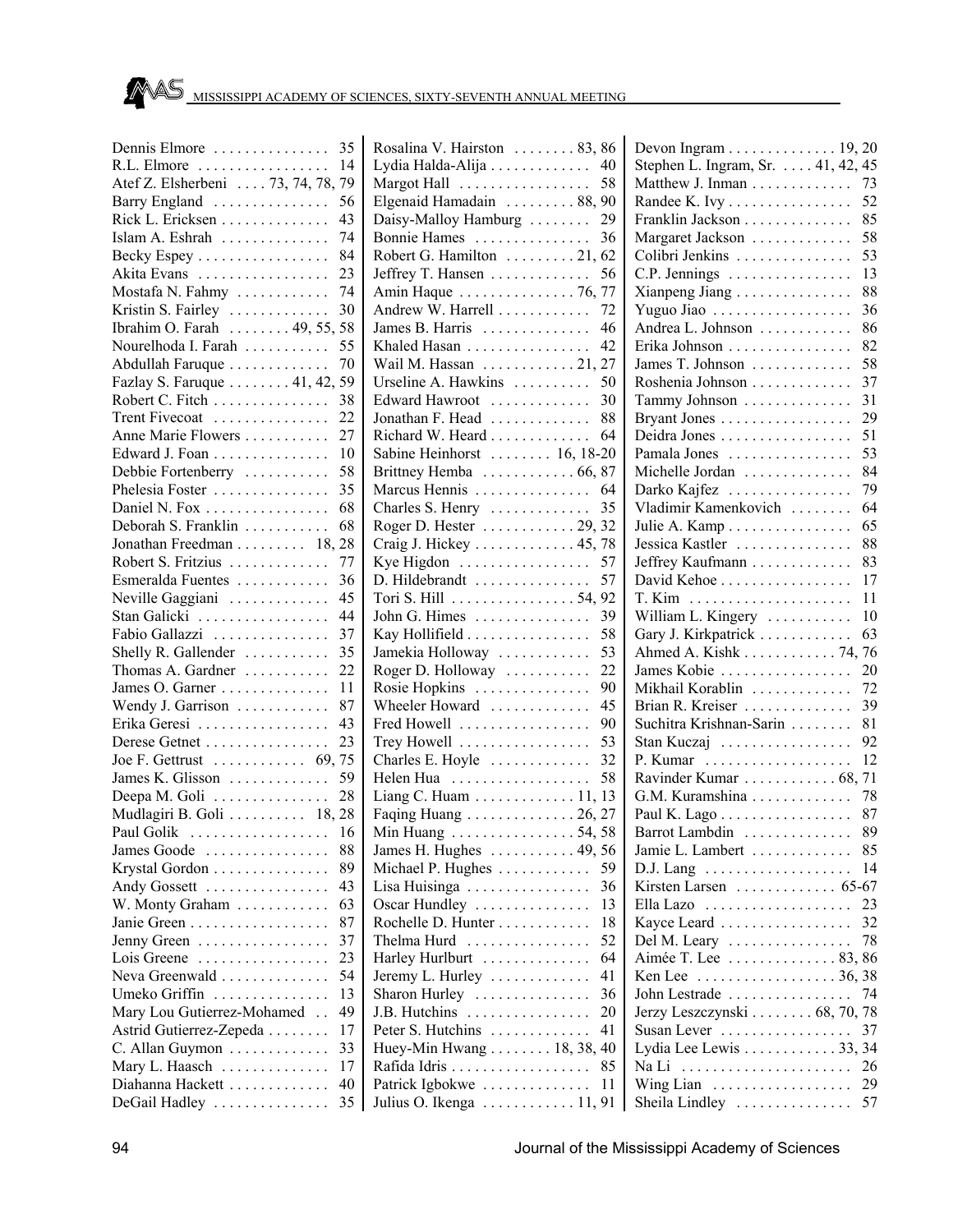

| William Lineaweaver  57                                          |                 |  |
|------------------------------------------------------------------|-----------------|--|
|                                                                  |                 |  |
| Robert Y. Lochhead  35, 36                                       |                 |  |
| Timothy C. Lockley  92                                           |                 |  |
| David Loflin 72, 77                                              |                 |  |
| Steven E. Lohrenz  63                                            |                 |  |
| Jeffrey M. Lotz 27                                               |                 |  |
| Yuan Luo 15-17                                                   |                 |  |
| Carol B. Lutken 43                                               |                 |  |
| Mary F. Lux                                                      | 87              |  |
|                                                                  |                 |  |
| Julia S. Lytle $\ldots$ . $\ldots$ 64, 66                        |                 |  |
| Thomas F. Lytle $\dots \dots \dots$ 64, 66<br>Michelle Magee  23 |                 |  |
|                                                                  |                 |  |
| Samir F. Mahmoud  74                                             |                 |  |
| William C. Mahone  31, 37, 55                                    |                 |  |
| Faye Mallette  66                                                |                 |  |
| Kanchan Manaktala  73                                            |                 |  |
| Slobodanka Manceva                                               | 15              |  |
| Jason Manning $\ldots \ldots \ldots 26, 27$                      |                 |  |
| Mary Ellen Maples                                                | 89              |  |
| D.S. Marshall                                                    | 12              |  |
| Bridgette Matthews                                               | 40              |  |
| Mike Mattie                                                      | 18              |  |
| Gerald Mattson                                                   | 79              |  |
| James H. May                                                     | 45              |  |
| Warren May                                                       | 59              |  |
| Kelly McClave                                                    | 82              |  |
| Eric McClendon                                                   | 37              |  |
| Lucile M. McCook                                                 | 87              |  |
| Demetrius T. McCormick                                           | 33              |  |
| John G. McCoy                                                    | 48              |  |
| Ryan McCoy $\dots \dots \dots \dots 66, 67$                      |                 |  |
| Kelli McCutcheon                                                 | 84              |  |
| Brian T. McDaniel                                                | 79              |  |
|                                                                  | 47              |  |
| D. Olga McDaniel                                                 |                 |  |
| Janet Marie Gibson McDaniel                                      | 21              |  |
| Larry S. McDaniel                                                | 50              |  |
| Brian McFarland                                                  | 33              |  |
| Paul McGeady<br>$\ldots$                                         | $\overline{22}$ |  |
| Thomas M. McGee                                                  | 43              |  |
| Sarah McGuire                                                    | 16              |  |
| James P. McKeown  88,                                            | 89              |  |
| Tanjanikia McKinney                                              | 92              |  |
| Kevin McKone                                                     | 64              |  |
| Kenneth D. McMurtrey                                             | 48              |  |
| Chris McPhail                                                    | 83              |  |
| Timotheus Meeks                                                  | 89              |  |
| J. Michelle Melnick                                              | 64              |  |
| Duana Meseyton                                                   | 88              |  |
| Jamie Messman                                                    | 37              |  |
| Al Mikell<br>.                                                   | 22              |  |
| Charles C. Mischke                                               | 34              |  |
| Stephanie Misquitta                                              | 35              |  |
| Jack S. Moody                                                    | 44              |  |
|                                                                  |                 |  |

| Caronda Moore                                     | 21       |
|---------------------------------------------------|----------|
| Charles K. Moore                                  | 47       |
| Mary Rogers Moore                                 | 34       |
| Quincy Moore                                      | 50       |
| Daniel W. Morse                                   | 41       |
| Abdullah F.H. Muhammad                            | 14       |
| Ilias Muhammad                                    | 10       |
| Matt Myers                                        | 34       |
| Chandra Narayanan                                 | 69       |
| Omar Nava                                         | 36       |
| Chadric O. Neal                                   | 89       |
| Robert Nevins                                     | 29       |
|                                                   | 54       |
| Abigail S. Newsome                                |          |
| Courtni Newsome                                   | 52       |
|                                                   | 55       |
| Zakiya Nicks                                      | 81       |
| Alisa Nixon                                       | 54       |
| David Norris                                      | 16       |
| Valerie O'Bannon                                  | 38       |
| Michael O'Hara                                    | 82       |
| John O'Haver $\dots \dots \dots \dots 29$ ,       | 30       |
| David Oliver 21, 27                               |          |
| Lynn Opperman                                     | 47       |
| Maria E. Oropeza                                  | 47       |
| Brian D. Ortman 39, 63, 66,                       | 87       |
| Joshua U. Otaigbe                                 | 32       |
| Ervin G. Otvos                                    | 44       |
| Erin M. Outlaw                                    | 79       |
| Joan Palmer                                       | 71       |
| R.B. Pandey  69, 75,                              | 76       |
| Terry L. Panhorst                                 | 46       |
| Girish K. Panicker  10, 13,                       | 14       |
| T.M. Parchure 73,                                 | 75       |
| Kim Parker                                        | 51       |
| Samatha Parupalli                                 | 74       |
|                                                   | 53       |
| Kimberly Pate<br>Chandra M. Pathak                |          |
|                                                   | 78       |
| Anita K. Patlolla                                 | 21       |
| Babu P. Patlolla                                  | 21       |
| David M. Patrick                                  | 45       |
| Charity Peacock 50, 57                            |          |
| Lee Peeples<br>.                                  | 17       |
| Germana Peggion 68,                               | 70       |
| Sara Pelleteri                                    | 64       |
|                                                   | 57       |
| Harriet M. Perry  63, 65-67                       |          |
| Alford Perryman                                   | 34       |
| Tracy Pesut                                       | 50       |
| Scott Peyton $\dots \dots \dots \dots \dots 42$ , | 43       |
| Mary Phares                                       | 27       |
| Ann Philippi<br>.                                 | 38       |
| Henry Phillips III                                |          |
|                                                   |          |
|                                                   | 75       |
| Patricia Pinson<br>Jay Pitcock                    | 85<br>59 |

| John A. Pojman 28, 29, 31-34                       |  |    |
|----------------------------------------------------|--|----|
| Melanie C. Pollan                                  |  | 47 |
| Stacy Ponder                                       |  | 29 |
| LaShondra Powell                                   |  | 53 |
| Marianne Pusztai-Carey                             |  | 15 |
| Ben Quilter                                        |  | 20 |
| Arunkumar Rajendran                                |  | 69 |
| Chet F. Rakocinski                                 |  | 62 |
| Hellen Ransom                                      |  | 62 |
| Drazen Raucher                                     |  | 22 |
| Ruiz Raymond                                       |  | 36 |
| Dawn Rebarchik 21,                                 |  | 27 |
| Donald G. Redalje                                  |  | 63 |
|                                                    |  | 12 |
| C.R. Reddy<br>R.S. Reddy                           |  | 67 |
|                                                    |  |    |
| Radhika Reddy                                      |  | 51 |
| Suseela R. Reddy                                   |  | 67 |
| Demarcio Reed                                      |  | 36 |
| Rachel Reuther                                     |  | 37 |
| R. Christopher-Lee Riley                           |  | 73 |
| Jason Ritchie                                      |  | 50 |
| David G. Roach                                     |  | 70 |
| Rebecca Roberts                                    |  | 23 |
| April Robinson                                     |  | 35 |
| Brian Robinson 27, 66,                             |  | 87 |
| Rob Rockhold 53,                                   |  | 59 |
| Cheryl Rodgers                                     |  | 85 |
| Sylvia Rosas                                       |  | 54 |
| Renee Rosenfeld                                    |  | 54 |
| Szczepan Roszak                                    |  | 70 |
| D. Perrin Roten                                    |  | 47 |
| Todd Rushing                                       |  | 32 |
| Jeremy T. Russell                                  |  | 10 |
| James M. Sabatier  45,                             |  | 78 |
| Sudha Sankaran                                     |  | 19 |
|                                                    |  |    |
| Keil Schmid 41, 44                                 |  |    |
| A. Giselle Schnaubelt                              |  | 31 |
| Tom Schnaubelt                                     |  | 84 |
| Harold Schultze                                    |  | 58 |
| Alexander Schwartz                                 |  | 67 |
| Antony Schwartz                                    |  | 27 |
| Chun Hwa See                                       |  | 30 |
| B.S. Sekhon                                        |  | 21 |
| Ray Seyfarth $\ldots \ldots \ldots \ldots 69, 75,$ |  | 76 |
| Moinuddin K. Shalam                                |  | 69 |
| Mohamed H. Al Sharkawy                             |  | 74 |
| Hari Sharma                                        |  | 71 |
| K.K. Sharma                                        |  | 71 |
| Joyce M. Shaw $\dots \dots \dots \dots$            |  | 85 |
| Kendrea Shelvy                                     |  | 14 |
| Yinghong Sheng                                     |  | 70 |
| M.K. Shukla 68,                                    |  | 78 |
| K.L. Shumaker                                      |  | 13 |
| Taninder S. Sijher                                 |  | 76 |
|                                                    |  |    |